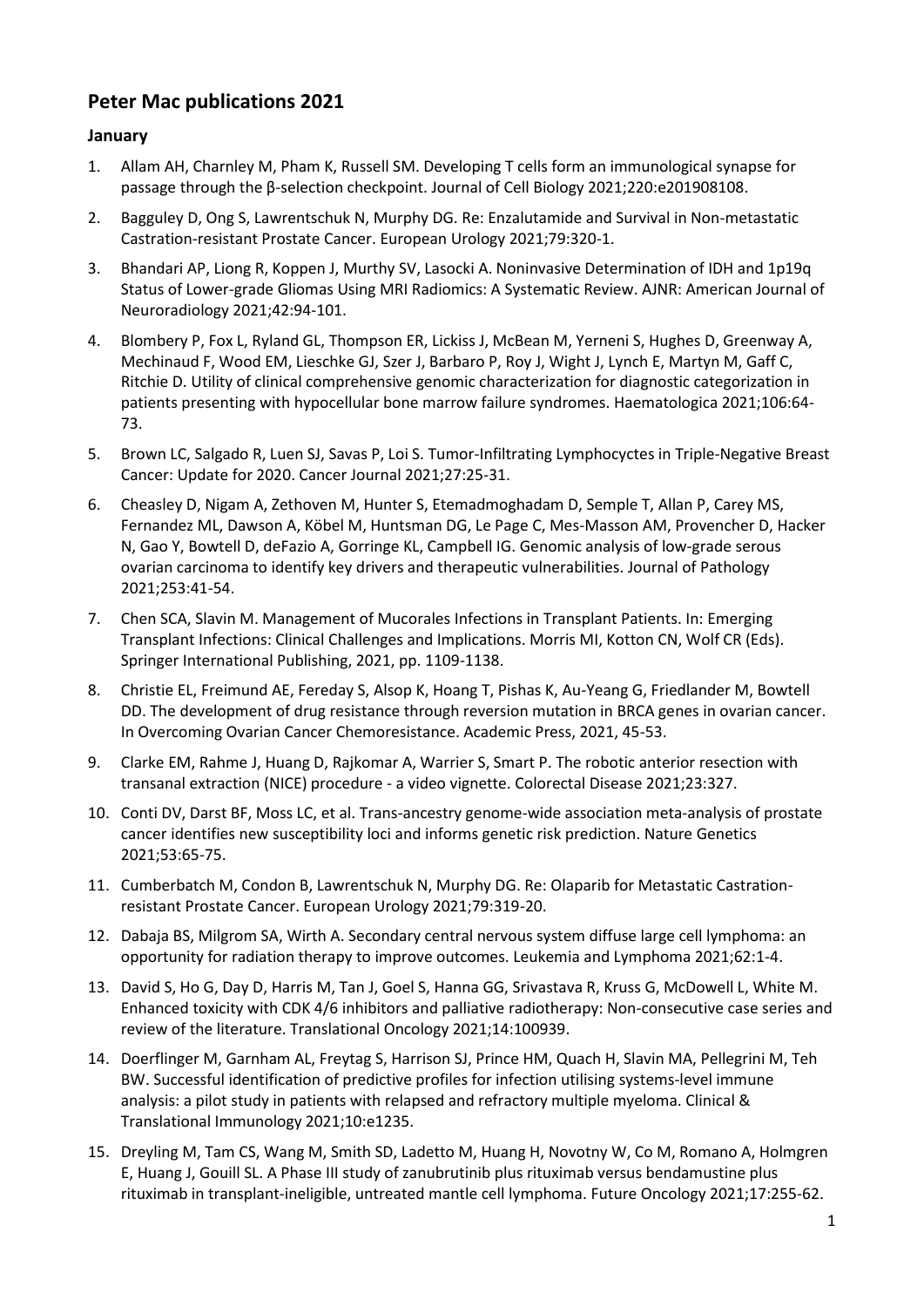- 16. Elyashiv O, Ledermann J, Parmar G, Farrelly L, Counsell N, Feeney A, El-Khouly F, Macdonald I, Neto A, Arthur-Darkwa E, Burnett E, Jayson GC, Mileshkin L, Gourley C, Nicum S. ICON 9-an international phase III randomized study to evaluate the efficacy of maintenance therapy with olaparib and cediranib or olaparib alone in patients with relapsed platinum-sensitive ovarian cancer following a response to platinum-based chemotherapy. International Journal of Gynecological Cancer 2021;31:134-8.
- 17. Espensen CA, Kiilgaard JF, Appelt AL, Fog LS, Herault J, Maschi C, Caujolle JP, Thariat J. Dose-Response and Normal Tissue Complication Probabilities after Proton Therapy for Choroidal Melanoma. Ophthalmology 2021;128:152-61.
- 18. Fernandes RC, Toubia J, Townley S, Hanson AR, Dredge BK, Pillman KA, Bert AG, Winter JM, Iggo R, Das R, Obinata D, MURAL investigators, Sandhu S, Risbridger GP, Taylor RA, Lawrence MG, Butler LM, Zoubeidi A, Gregory PA, Tilley WD, Hickey TE, Goodall GJ, Selth LA. Post-transcriptional Gene Regulation by MicroRNA-194 Promotes Neuroendocrine Transdifferentiation in Prostate Cancer. Cell Reports 2021;34:108585.
- 19. Forbes Shepherd R, Werner-Lin A, Keogh LA, Delatycki MB, Forrest LE. "I need to know if I'm going to die young": Adolescent and young adult experiences of genetic testing for Li-Fraumeni syndrome. Journal of Psychosocial Oncology 2021;39:54-73.
- 20. Gao C, McCormack CJ, van der Weyden C, Twigger R, Buelens O, Lade S, Khoo C, Campbell BA, Goh M, McKelvie P, Prince HM. The importance of differentiating between mycosis fungoides with CD30 positive large cell transformation and mycosis fungoides with coexistent primary cutaneous anaplastic large cell lymphoma. Journal of the American Academy of Dermatology 2021;84:185-7.
- 21. Goodall GJ, Wickramasinghe VO. RNA in cancer. Nature Reviews Cancer 2021;21:22-36.
- 22. Haeusler GM, Gaynor L, Teh B, Babl FE, Orme LM, Segal A, Mechinaud F, Bryant PA, Phillips B, Lourenco RA, Slavin MA, Thursky KA. Home-based care of low-risk febrile neutropenia in children-an implementation study in a tertiary paediatric hospital. Supportive Care in Cancer 2021;29:1609-17.
- 23. Hogan BM, Bower NI. Lymphatics and the Brain: It's Time to Go Fishing. Circulation Research 2021;128:59-61.
- 24. Hong AM, Waldstein C, Shivalingam B, Carlino MS, Atkinson V, Kefford RF, McArthur GA, Menzies AM, Thompson JF, Long GV. Management of melanoma brain metastases: Evidence-based clinical practice guidelines by Cancer Council Australia. European Journal of Cancer 2021;142:10-17.
- 25. Hui R, de Boer R, Lim E, Yeo B, Lynch J. CDK4/6 inhibitor plus endocrine therapy for hormone receptorpositive, HER2-negative metastatic breast cancer: The new standard of care. Asia-Pacific Journal of Clinical Oncology 2021;17(Suppl 1):3-14.
- 26. IJzerman MJ, de Boer J, Azad A, Degeling K, Geoghegan J, Hewitt C, Hollande F, Lee B, To YH, Tothill RW, Wright G, Tie J, Dawson SJ. Towards Routine Implementation of Liquid Biopsies in Cancer Management: It Is Always Too Early, until Suddenly It Is Too Late. Diagnostics 2021;11:103.
- 27. Jayasinghe K, Stark Z, Kerr PG, Gaff C, Martyn M, Whitlam J, Creighton B, Donaldson E, Hunter M, Jarmolowicz A, Johnstone L, Krzesinski E, Lunke S, Lynch E, Nicholls K, Patel C, Prawer Y, Ryan J, See EJ, Talbot A, Trainer A, Tytherleigh R, Valente G, Wallis M, Wardrop L, West KH, White SM, Wilkins E, Mallett AJ, Quinlan C. Clinical impact of genomic testing in patients with suspected monogenic kidney disease. Genetics in Medicine 2021;23:183-91.
- 28. Kang EY, Cheasley D, LePage C, Wakefield MJ, da Cunha Torres M, Rowley S, Salazar C, Xing Z, Allan P, Bowtell DDL, Mes-Masson AM, Provencher DM, Rahimi K, Kelemen LE, Fasching PA, Doherty JA, Goodman MT, Goode EL, Deen S, Pharoah PDP, Brenton JD, Sieh W, Mateoiu C, Sundfeldt K, Cook LS, Le ND, Anglesio MS, Gilks CB, Huntsman DG, Kennedy CJ, Traficante N, Australian Ovarian Cancer Study, DeFazio A, Kaufmann S, Churchman M, Gourley C, Stephens AN, Meagher NS, Ramus SJ, Antill YC, Campbell I, Scott CL, Köbel M, Gorringe KL, GAMuT Collaborators. Refined cut-off for TP53 immunohistochemistry improves prediction of TP53 mutation status in ovarian mucinous tumors: implications for outcome analyses. Modern Pathology 2021;34:194-206.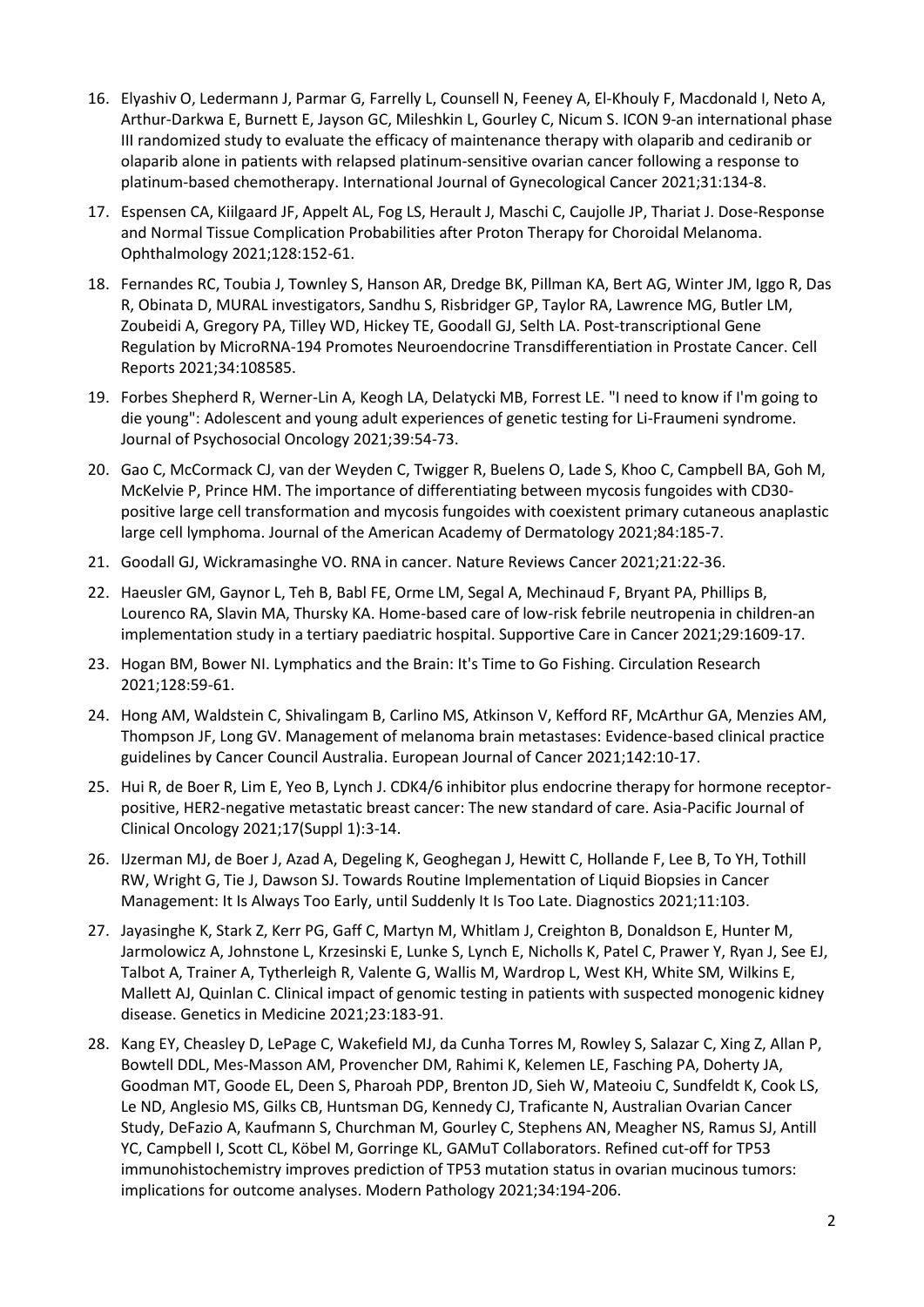- 29. Khanina A, Urbancic KF, Haeusler GM, Kong DCM, Douglas AP, Tio SY, Worth LJ, Slavin MA, Thursky KA. Establishing essential metrics for antifungal stewardship in hospitals: the results of an international Delphi survey. Journal of Antimicrobial Chemotherapy 2021;76:253-62.
- 30. Kroeze SGC, Schaule J, Fritz C, Kaul D, Blanck O, Kahl KH, Roeder F, Siva S, Verhoeff JJC, Adebahr S, Schymalla MM, Glatzer M, Szuecs M, Geier M, Skazikis G, Sackerer I, Lohaus F, Eckert F, Guckenberger M. Metastasis directed stereotactic radiotherapy in NSCLC patients progressing under targeted- or immunotherapy: efficacy and safety reporting from the 'TOaSTT' database. Radiation Oncology 2021;16:4.
- 31. Lee LJ, Papadopoli D, Jewer M, Del Rincon S, Topisirovic I, Lawrence MG, Postovit LM. Cancer Plasticity: The Role of mRNA Translation. Trends in Cancer 2021;7:134-45.
- 32. Leeksma AC, Baliakas P, Moysiadis T, Puiggros A, Plevova K, Van der Kevie-Kersemaekers AM, Posthuma H, Rodriguez-Vicente AE, Tran AN, Barbany G, Mansouri L, Gunnarsson R, Parker H, Van den Berg E, Bellido M, Davis Z, Wall M, Scarpelli I, Österborg A, Hansson L, Jarosova M, Ghia P, Poddighe P, Espinet B, Pospisilova S, Tam C, Ysebaert L, Nguyen-Khac F, Oscier D, Haferlach C, Schoumans J, Stevens-Kroef M, Eldering E, Stamatopoulos K, Rosenquist R, Strefford JC, Mellink C, Kater AP. Genomic arrays identify high-risk chronic lymphocytic leukemia with genomic complexity: a multicenter study. Haematologica 2021;106:87-97.
- 33. Lim C, Sinha P, Harrison SJ, Quach H, Slavin MA, Teh BW. Low rates of invasive fungal disease in patients with multiple myeloma managed with new generation therapies: Results from a multi-centre cohort study. Mycoses 2021;64:30-4.
- 34. Lisy K, Kent J, Piper A, Jefford M. Facilitators and barriers to shared primary and specialist cancer care: a systematic review. Supportive Care in Cancer 2021;29:85-96.
- 35. Luk PP, Ebrahimi A, Veness MJ, McDowell L, Magarey M, Gao K, Palme CE, Clark JR, Gupta R. Prognostic value of the 8th edition American Joint Commission Cancer nodal staging system for patients with head and neck cutaneous squamous cell carcinoma: A multi-institutional study. Head & Neck 2021;43:558-67.
- 36. Lurvink RJ, Villeneuve L, Govaerts K, de Hingh IHJT, Moran BJ, Deraco M, Van der Speeten K, Glehen O, Kepenekian V, Kusamura S, List of PSOGI collaborators. The Delphi and GRADE methodology used in the PSOGI 2018 consensus statement on Pseudomyxoma Peritonei and Peritoneal Mesothelioma. European Journal of Surgical Oncology 2021;47:4-10.
- 37. Macdonald C, Saunders CM, Keogh LA, Hunter M, Mazza D, McLachlan SA, Jones SC, Nesci S, Friedlander ML, Hopper JL, Emery JD, Hickey M, Milne RL, Phillips KA, Kathleen Cuningham Consortium for Research Into Familial Breast Cancer. Breast Cancer Chemoprevention: Use and Views of Australian Women and their Clinicians. Cancer Prevention Research 2021;14:131-144.
- 38. Mangiola S, Molania R, Dong R, Doyle MA, Papenfuss AT. tidybulk: an R tidy framework for modular transcriptomic data analysis. Genome Biology 2021;22:42.
- 39. Mazzoni D, Tee HW, de Menezes SL, Graudins LV, Johnson DF, Newnham ED, Kelley PG, Zubrinich CM, Goh MSY, Trubiano JA, Aung AK. A Survey on Knowledge Gaps in Assessment and Management of Severe Drug Hypersensitivity Reactions: Multicenter Cross-Sectional Study of Australian Health Care Providers. Journal of Clinical Pharmacology 2021;61:25-31.
- 40. McDowell L, Rischin D, Lee AWM. Locoregional Radiation Therapy for De Novo Metastatic Nasopharyngeal Cancer: One Size Fits All? International Journal of Radiation Oncology, Biology, Physics 2021;109:131-3.
- 41. McEvoy CR, Holliday H, Thio N, Mitchell C, Choong DY, Yellapu B, Leong HS, Xu H, Lade S, Browning J, Takano EA, Byrne DJ, Gill AJ, Duong CP, Li J, Fellowes AP, Fox SB, Swarbrick A, Prall OWJ. A MXI1- NUTM1 fusion protein with MYC-like activity suggests a novel oncogenic mechanism in a subset of NUTM1-rearranged tumors. Laboratory Investigation 2021;101:26-37.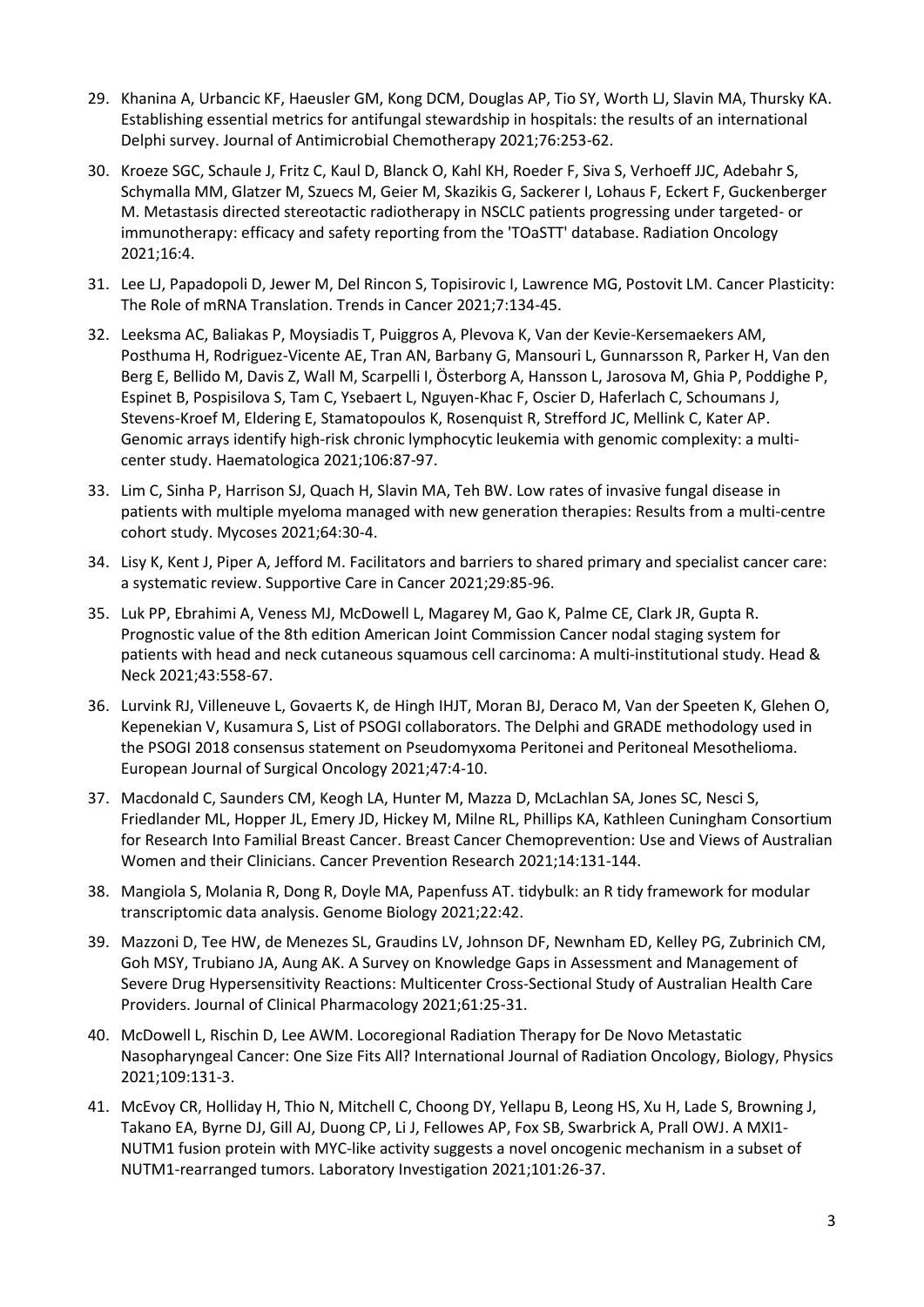- 42. Naidoo M, Gibbs P, Tie J. ctDNA and Adjuvant Therapy for Colorectal Cancer: Time to Re-Invent Our Treatment Paradigm. Cancers 2021;13:346.
- 43. Ng SP, Fuller CD, Skinner HD. Correlation of Circulating Tumor Cell Measurements with 3D Quantitative Tumor Characterization to Predict Clinical Outcomes in Cancer. Methods in Molecular Biology 2021;2174:135-41.
- 44. O'Connor E, Timm B, Chislett B, Teh J, Lawrentschuk N, Murphy DG, Bolton D. Case series Peritoneal and port-site metastasis following robotic-assisted radical prostatectomy. Canadian Urological Association Journal 2021;15:E65-9.
- 45. Oliver AJ, Darcy PK, Trapani JA, Kershaw MH, Slaney CY. Cross-talk between tumors at anatomically distinct sites. FEBS Journal 2021;288:81-90.
- 46. Pasricha SR, Tye-Din J, Muckenthaler MU, Swinkels DW. Iron deficiency. Lancet 2021;397:233-48.
- 47. Peacock O, Smith N, Waters PS, Park-Yun Cheung F, McCormick JJ, Warrier SK, Wagner T, Heriot AG. Preemptive Femoral-Femoral Crossover Grafting of Artery and Vein Before Pelvic Exenterative Surgery for Locally Advanced and Recurrent Pelvic Malignancy Involving the Aortoiliac Axis. Diseases of the Colon and Rectum 2021;64:e2-e5.
- 48. Prasanna T, Wong R, Price T, Shapiro J, Tie J, Wong HL, Nott L, Roder D, Lee M, Kosmider S, Jalali A, Burge M, Padbury R, Maddern G, Carruthers S, Moore J, Sorich M, Karapetis CS, Gibbs P, Yip D. Metastasectomy and BRAF mutation; an analysis of survival outcome in metastatic colorectal cancer. Current Problems in Cancer 2021;45:100637.
- 49. Pryor D, Bressel M, Lawrentschuk N, Tran B, Mooi J, Lewin J, Azad A, Colyer D, Neha N, Shaw M, Chander S, Neeson P, Moon D, Cuff K, Wood S, Murphy DG, Sandhu S, Loi S, Siva S. A phase I/II study of stereotactic radiotherapy and pembrolizumab for oligometastatic renal tumours (RAPPORT): Clinical trial protocol. Contemporary Clinical Trials Communications 2021;21:100703.
- 50. Qin VM, D'Souza C, Neeson PJ, Zhu JJ. Chimeric Antigen Receptor beyond CAR-T Cells. Cancers 2021;13:404.
- 51. Riedel B, Li MH, Lee CHA, Ismail H, Cuthbertson BH, Wijeysundera DN, Ho KM, METS Study Investigators. A simplified (modified) Duke Activity Status Index (M-DASI) to characterise functional capacity: a secondary analysis of the Measurement of Exercise Tolerance before Surgery (METS) study. British Journal of Anaesthesia 2021;126:181-90.
- 52. Schmidt A, Anton A, Shapiro J, Wong S, Azad A, Kwan E, Spain L, Muthusamy A, Torres J, Parente P, Parnis F, Goh J, Joshua AM, Pook D, Gibbs P, Tran B, Weickhardt A. Treatment outcomes for patients with metastatic castrate-resistant prostate cancer following docetaxel for hormone-sensitive disease. Asia-Pacific Journal of Clinical Oncology 2021;17:36-42.
- 53. Schofield P, Gough K, Hyatt A, White A, Frydenberg M, Chambers S, Gordon LG, Gardiner R, Murphy DG, Cavedon L, Richards N, Murphy B, Quinn S, Juraskova I. Navigate: a study protocol for a randomised controlled trial of an online treatment decision aid for men with low-risk prostate cancer and their partners. Trials 2021;22:49.
- 54. Sgarbura O, Villeneuve L, Alyami M, Bakrin N, Torrent JJ, Eveno C, Hübner M, ISSPP PIPAC study group. Current practice of pressurized intraperitoneal aerosol chemotherapy (PIPAC): Still standardized or on the verge of diversification? European Journal of Surgical Oncology 2021;47:149-56.
- 55. Sim IW, Borromeo GL, Seymour JF, Ebeling PR. Reply to Y. Myoken et al. Journal of Clinical Oncology 2021;39:173-4.
- 56. Siva S, Steinfort DP. Radiation is not the Ideal Solution. International Journal of Radiation Oncology, Biology, Physics 2021;109:7-8.
- 57. Snow H, Mitchell C, Hendry S, McKinley M, Byrne D, Ngan S, Chander S, Chu J, Desai J, Bae S, Henderson M, Choong P, Gyorki D. Characterising the immune microenvironment in liposarcoma, its impact on prognosis and the impact of radiotherapy. Journal of Surgical Oncology 2021;123:117-26.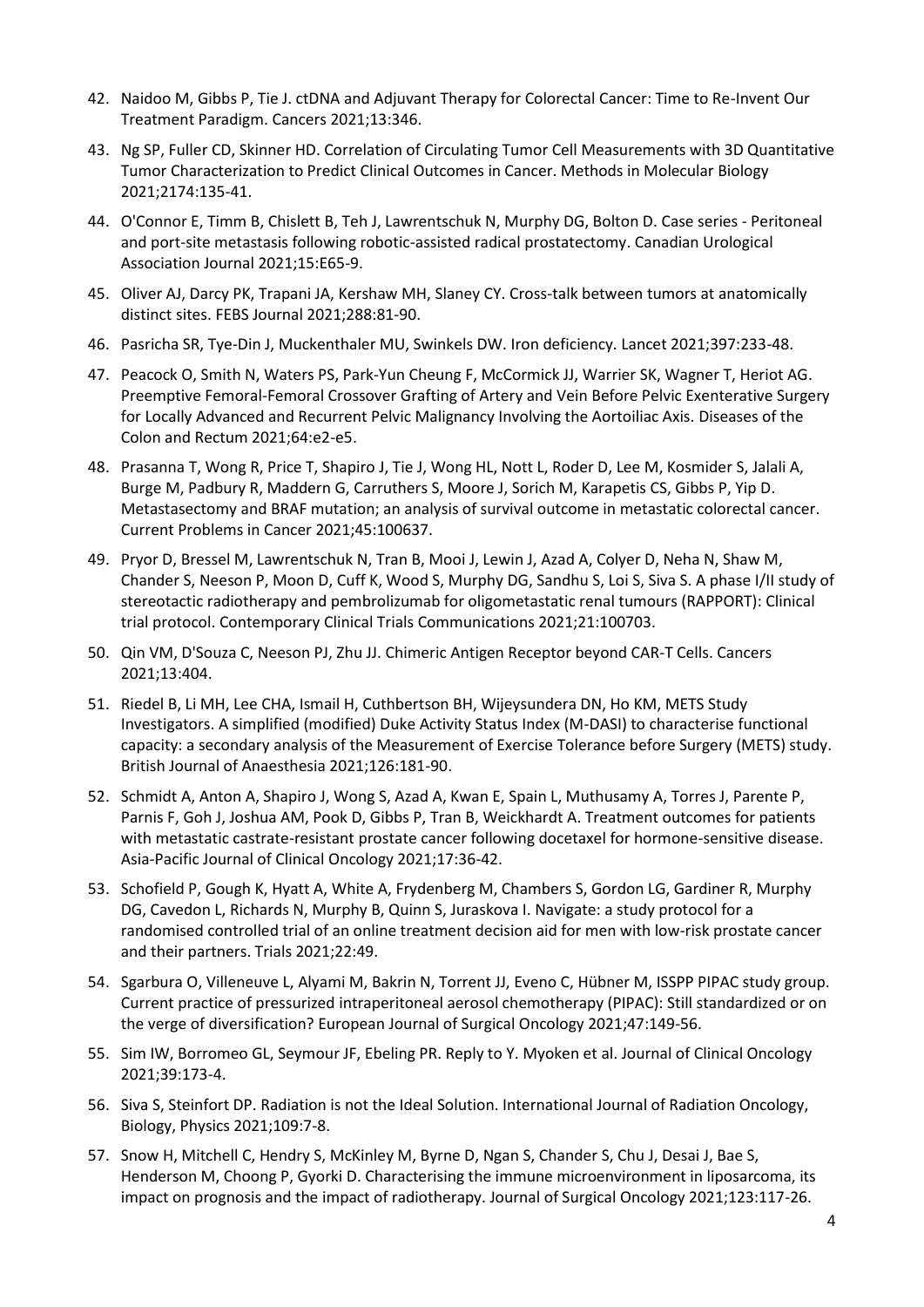- 58. Stone CA Jr, Trubiano JA, Phillips EJ. Testing Strategies and Predictors for Evaluating Immediate and Delayed Reactions to Cephalosporins. Journal of Allergy and Clinical Immunology: In Practice 2021;9:435-44.
- 59. Tabernero J, Grothey A, Van Cutsem E, Yaeger R, Wasan H, Yoshino T, Desai J, Ciardiello F, Loupakis F, Hong YS, Steeghs N, Guren TK, Arkenau HT, Garcia-Alfonso P, Elez E, Gollerkeri A, Maharry K, Christy-Bittel J, Kopetz S. Encorafenib Plus Cetuximab as a New Standard of Care for Previously Treated BRAF V600E-Mutant Metastatic Colorectal Cancer: Updated Survival Results and Subgroup Analyses from the BEACON Study. Journal of Clinical Oncology 2021;39:273-84.
- 60. Teh B. Vaccination schedules. In: Infection Management in Hematology. Cornely OA, Hoenigl M (Eds). Springer International; 2021, pp. 77-105.
- 61. Thompson ER, Nguyen T, Kankanige Y, Yeh P, Ingbritsen M, McBean M, Semple T, Mir Arnau G, Burbury K, Lee N, Khot A, Westerman D, Blombery P. Clonal independence of JAK2 and CALR or MPL mutations in comutated myeloproliferative neoplasms demonstrated by single cell DNA sequencing. Haematologica 2021;106:313-5.
- 62. Tie J, Cohen JD, Lo SN, Wang Y, Li L, Christie M, Lee M, Wong R, Kosmider S, Skinner I, Wong HL, Lee B, Burge ME, Yip D, Karapetis CS, Price TJ, Tebbutt NC, Haydon AM, Ptak J, Schaeffer MJ, Silliman N, Dobbyn L, Popoli M, Tomasetti C, Papadopoulos N, Kinzler KW, Vogelstein B, Gibbs P. Prognostic significance of postsurgery circulating tumor DNA in nonmetastatic colorectal cancer: Individual patient pooled analysis of three cohort studies. International Journal of Cancer 2021;148:1014-26.
- 63. Ugalde A, Kiss N, Livingston PM, Rankin N. Commentary on 'Exclusion rates in randomized trials of treatments for physical conditions: a systematic review'. Trials 2021;22:76.
- 64. van de Meene AV, McAloney L, Wilson SM, Zhou J, Zeng W, McMillan P, Bacic A, Doblin MS. Interactions between Cellulose and (1,3;1,4)-β-glucans and Arabinoxylans in the Regenerating Wall of Suspension Culture Cells of the Ryegrass Lolium multiflorum. Cells 2021;10:127.
- 65. Vazirani J, Routledge D, Snell GI, Watson D, Paraskeva M, Westall GP, Harrison SJ. Outcomes Following Extracorporeal Photopheresis for Chronic Lung Allograft Dysfunction Following Lung Transplantation: A Single-Center Experience. Transplantation Proceedings 2021;53:296-302.
- 66. Waterland JL, Ismail H, Amin B, Granger CL, Denehy L, Riedel B. Patient acceptance of prehabilitation for major surgery: an exploratory survey. Supportive Care in Cancer 2021;29:779-85.
- 67. Zidan L, Iravani A, Kong G, Akhurst T, Michael M, Hicks RJ. Theranostic implications of molecular imaging phenotype of well-differentiated pulmonary carcinoid based on  $^{68}$ Ga-DOTATATE PET/CT and <sup>18</sup>F-FDG PET/CT. European Journal of Nuclear Medicine and Molecular Imaging 2021;48:204-16.

## **February**

- 1. Antoine S, Glewis S, Alexander M, Lingaratnam MS, Cherie C, Luetsch K. Cancer patients' perspectives on participating in a community pharmacy-based hyperglycaemia screening service - A qualitative exploration of enablers and barriers. Research in Social & Administrative Pharmacy 2021;17:613-8.
- 2. Arcucci V, Stacker SA, Achen MG. Control of Gene Expression by Exosome-Derived Non-Coding RNAs in Cancer Angiogenesis and Lymphangiogenesis. Biomolecules 2021;11:249.
- 3. Bhurani M, Admojo L, Van Der Weyden C, Twigger R, Bazargan A, Quach H, Zimet A, Coyle L, Lindsay J, Radeski D, Hawkes E, Kennedy G, Irving I, Gutta N, Trotman J, Yeung J, Dunlop L, Hua M, Giri P, Yuen S, Panicker S, Moreton S, Khoo L, Scott A, Kipp D, McQuillan A, McCormack C, Dickinson M, Prince HM. Pralatrexate in relapsed/refractory T-cell lymphoma: a retrospective multicenter study. Leukemia and Lymphoma 2021;62:330-336.
- 4. Blinman P, Martin A, Jefford M, Goldstein D, Boadle D, Morris M, Tebbutt N, Aiken C, Harkin A, Segelov E, Haydon A, Iveson T, Stockler MR. Patients' Preferences for 3 Months vs 6 Months of Adjuvant Chemotherapy for Colon Cancer. JNCI Cancer Spectrum 2021;5:pkaa107.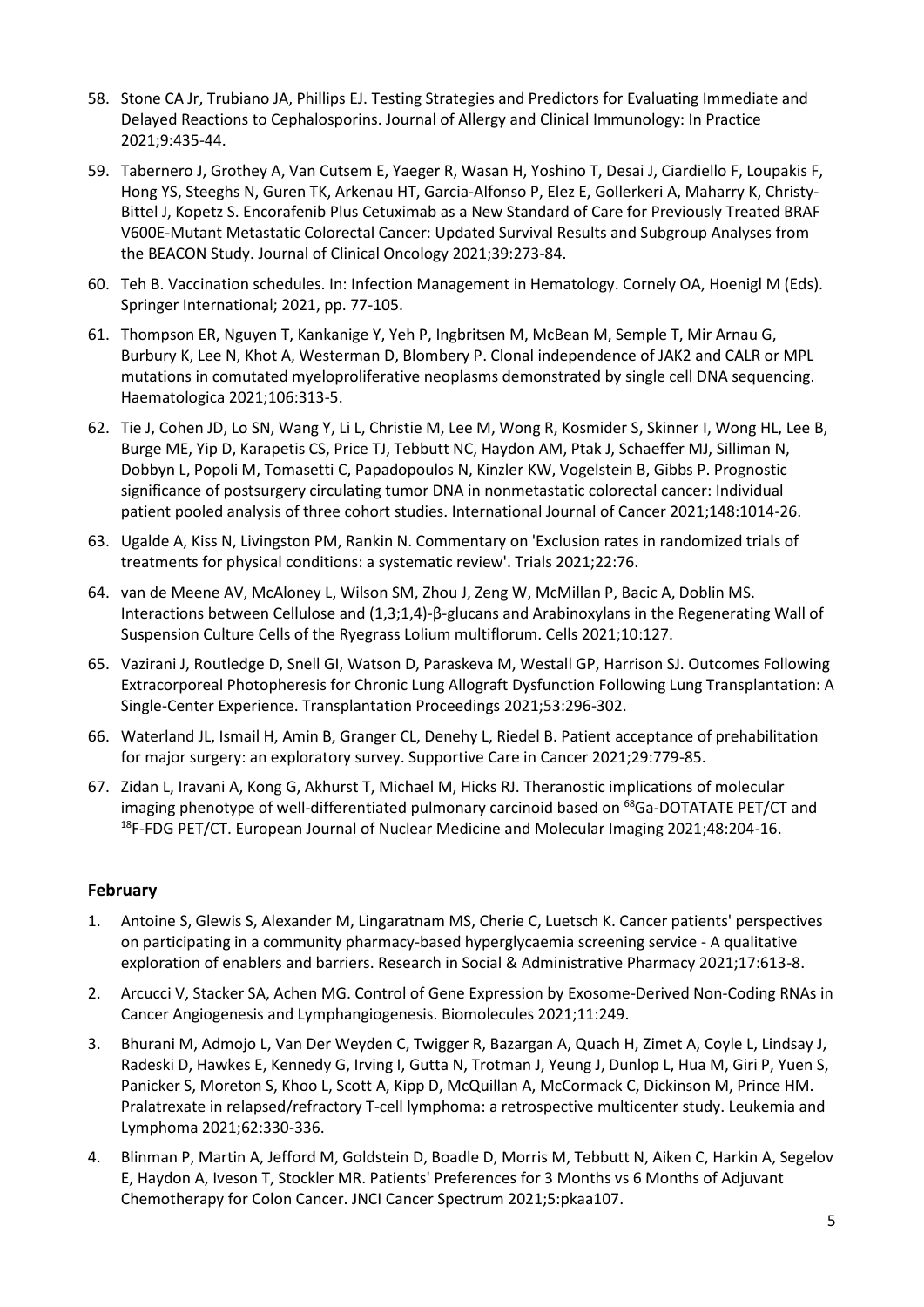- 5. Buckle AD, Christensen B. Editorial: the microscope holds the key to predict need for biologic therapy in immunotherapy-checkpoint inhibitor colitis. Alimentary Pharmacology and Therapeutics 2021;53:636-7.
- 6. Cachot A, Bilous M, Liu YC, Li X, Saillard M, Cenerenti M, Rockinger GA, Wyss T, Guillaume P, Schmidt J, Genolet R, Ercolano G, Protti MP, Reith W, Ioannidou K, de Leval L, Trapani JA, Coukos G, Harari A, Speiser DE, Mathis A, Gfeller D, Altug H, Romero P, Jandus C. Tumor-specific cytolytic CD4 T cells mediate immunity against human cancer. Science Advances 2021;7:eabe3348.
- 7. Ceder S, Eriksson SE, Cheteh EH, Dawar S, Corrales Benitez M, Bykov VJN, Fujihara KM, Grandin M, Li X, Ramm S, Behrenbruch C, Simpson KJ, Hollande F, Abrahmsen L, Clemons NJ, Wiman KG. A thiol-bound drug reservoir enhances APR-246-induced mutant p53 tumor cell death. EMBO Molecular Medicine 2021;13:e10852.
- 8. Coignard J, Lush M, Beesley J, O'Mara TA, Dennis J, Tyrer JP, Barnes DR, McGuffog L, Leslie G, Bolla MK, Adank MA, Agata S, Ahearn T, Aittomäki K, Andrulis IL, Anton-Culver H, Arndt V, Arnold N, Aronson KJ, Arun BK, Augustinsson A, Azzollini J, Barrowdale D, Baynes C, Becher H, Bermisheva M, Bernstein L, Białkowska K, Blomqvist C, Bojesen SE, Bonanni B, Borg A, Brauch H, Brenner H, Burwinkel B, Buys SS, Caldés T, Caligo MA, Campa D, Carter BD, Castelao JE, Chang-Claude J, Chanock SJ, Chung WK, Claes KBM, Clarke CL, GEMO Study Collaborators, EMBRACE Collaborators, Collée JM, Conroy DM, Czene K, Daly MB, Devilee P, Diez O, Ding YC, Domchek SM, Dörk T, Dos-Santos-Silva I, Dunning AM, Dwek M, Eccles DM, Eliassen AH, Engel C, Eriksson M, Evans DG, Fasching PA, Flyger H, Fostira F, Friedman E, Fritschi L, Frost D, Gago-Dominguez M, Gapstur SM, Garber J, Garcia-Barberan V, García-Closas M, García-Sáenz JA, Gaudet MM, Gayther SA, Gehrig A, Georgoulias V, Giles GG, Godwin AK, Goldberg MS, Goldgar DE, González-Neira A, Greene MH, Guénel P, Haeberle L, Hahnen E, Haiman CA, Håkansson N, Hall P, Hamann U, Harrington PA, Hart SN, He W, Hogervorst FBL, Hollestelle A, Hopper JL, Horcasitas DJ, Hulick PJ, Hunter DJ, Imyanitov EN, KConFab Investigators, HEBON Investigators, ABCTB Investigators, Jager A, Jakubowska A, James PA, Jensen UB, John EM, Jones ME, Kaaks R, Kapoor PM, Karlan BY, Keeman R, Khusnutdinova E, Kiiski JI, Ko YD, Kosma VM, Kraft P, Kurian AW, Laitman Y, Lambrechts D, Le Marchand L, Lester J, Lesueur F, Lindstrom T, Lopez-Fernández A, Loud JT, Luccarini C, Mannermaa A, Manoukian S, Margolin S, Martens JWM, Mebirouk N, Meindl A, Miller A, Milne RL, Montagna M, Nathanson KL, Neuhausen SL, Nevanlinna H, Nielsen FC, O'Brien KM, Olopade OI, Olson JE, Olsson H, Osorio A, Ottini L, Park-Simon TW, Parsons MT, Pedersen IS, Peshkin B, Peterlongo P, Peto J, Pharoah PDP, Phillips KA, Polley EC, Poppe B, Presneau N, Pujana MA, Punie K, Radice P, Rantala J, Rashid MU, Rennert G, Rennert HS, Robson M, Romero A, Rossing M, Saloustros E, Sandler DP, Santella R, Scheuner MT, Schmidt MK, Schmidt G, Scott C, Sharma P, Soucy P, Southey MC, Spinelli JJ, Steinsnyder Z, Stone J, Stoppa-Lyonnet D, Swerdlow A, Tamimi RM, Tapper WJ, Taylor JA, Terry MB, Teulé A, Thull DL, Tischkowitz M, Toland AE, Torres D, Trainer AH, Truong T, Tung N, Vachon CM, Vega A, Vijai J, Wang Q, Wappenschmidt B, Weinberg CR, Weitzel JN, Wendt C, Wolk A, Yadav S, Yang XR, Yannoukakos D, Zheng W, Ziogas A, Zorn KK, Park SK, Thomassen M, Offit K, Schmutzler RK, Couch FJ, Simard J, Chenevix-Trench G, Easton DF, Andrieu N, Antoniou AC. A case-only study to identify genetic modifiers of breast cancer risk for BRCA1/BRCA2 mutation carriers. Nature Communications 2021;12:1078.
- 9. Dao NV, Ercole F, Urquhart MC, Kaminskas LM, Nowell CJ, Davis TP, Sloan EK, Whittaker MR, Quinn JF. Trisulfide linked cholesteryl PEG conjugate attenuates intracellular ROS and collagen-1 production in a breast cancer co-culture model. Biomaterials Science 2021;9:835-46.
- 10. de Feria Cardet RE, Hofman MS, Segard T, Yim J, Williams S, Francis RJ, Frydenberg M, Lawrentschuk N, Murphy DG, De Abreu Lourenco R. Is Prostate-specific Membrane Antigen Positron Emission Tomography/Computed Tomography Imaging Cost-effective in Prostate Cancer: An Analysis Informed by the proPSMA Trial. European Urology 2021;79:413-8.
- 11. Dhiantravan N, Hofman MS, Ravi Kumar AS. Actinium-225 Prostate-specific Membrane Antigen Theranostics: Will α Beat β? European Urology 2021;79:351-2.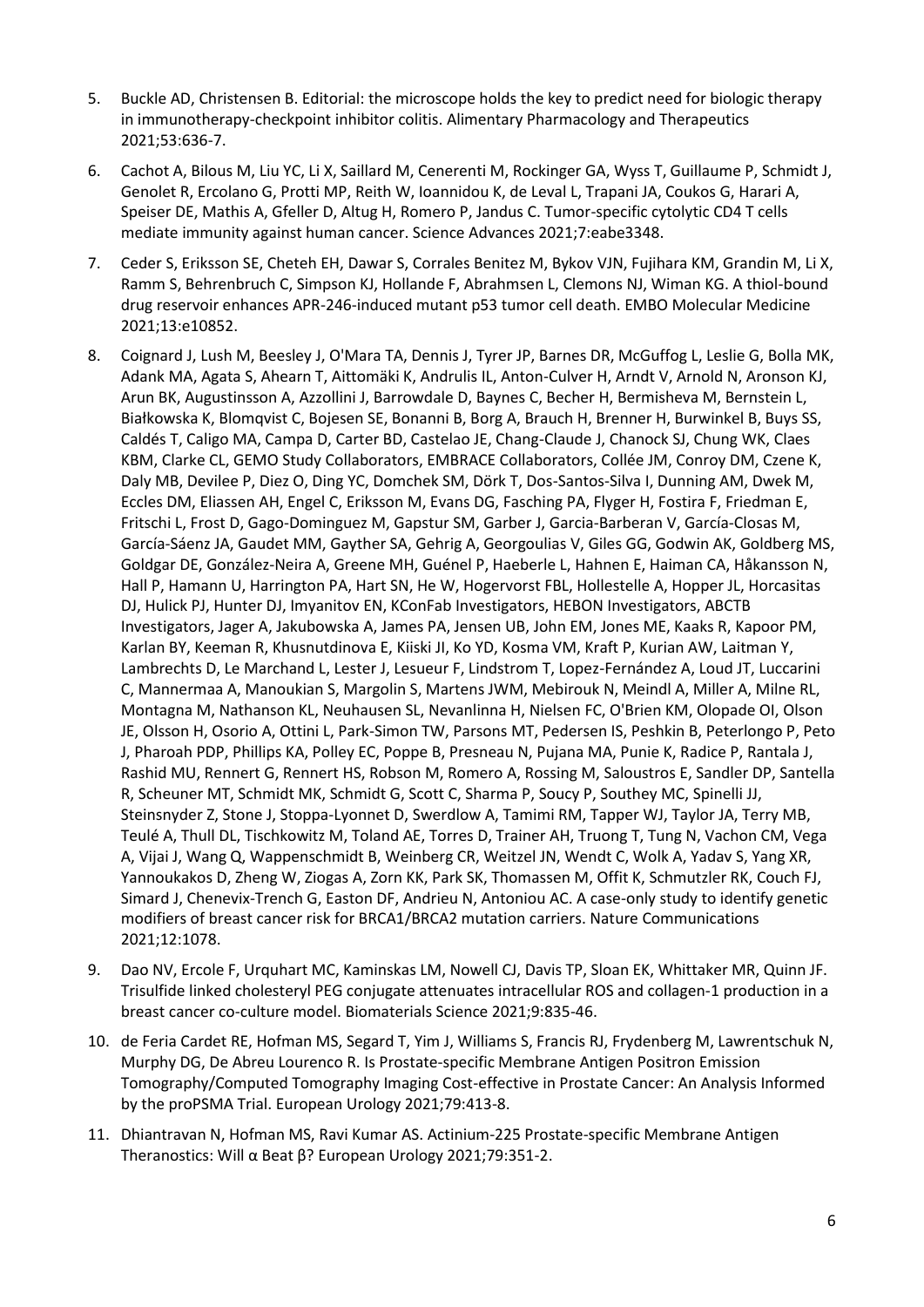- 12. Dodd GT, Kim SJ, Méquinion M, Xirouchaki CE, Brüning JC, Andrews ZB, Tiganis T. Insulin signaling in AgRP neurons regulates meal size to limit glucose excursions and insulin resistance. Science Advances 2021;7:eabf4100.
- 13. Gajjar A, Robinson GW, Smith KS, Lin T, Merchant TE, Chintagumpala M, Mahajan A, Su J, Bouffet E, Bartels U, Schechter T, Hassall T, Robertson T, Nicholls W, Gururangan S, Schroeder K, Sullivan M, Wheeler G, Hansford JR, Kellie SJ, McCowage G, Cohn R, Fisher MJ, Krasin MJ, Stewart CF, Broniscer A, Buchhalter I, Tatevossian RG, Orr BA, Neale G, Klimo P Jr, Boop F, Srinivasan A, Pfister SM, Gilbertson RJ, Onar-Thomas A, Ellison DW, Northcott PA. Outcomes by Clinical and Molecular Features in Children With Medulloblastoma Treated With Risk-Adapted Therapy: Results of an International Phase III Trial (SJMB03). Journal of Clinical Oncology 2021;39:822-35.
- 14. Haeusler GM, Thursky KA. Electronic health record data for antimicrobial prescribing. Lancet Infectious Diseases 2021;21:155-157.
- 15. Harrowfield J, Isenring E, Kiss N, Laing E, Lipson-Smith R, Britton B. The Impact of Human Papillomavirus (HPV) Associated Oropharyngeal Squamous Cell Carcinoma (OPSCC) on Nutritional Outcomes. Nutrients 2021;13:514.
- 16. Hicks RJ, Roselt PJ, Kallur KG, Tothill RW, Mileshkin L. FAPI PET/CT: Will It End the Hegemony of <sup>18</sup>F-FDG in Oncology? Journal of Nuclear Medicine 2021;62:296-302.
- 17. Holmes A, Kelly BD, Perera M, Eapen RS, Bolton DM, Lawrentschuk N. A systematic scoping review of multidisciplinary cancer team and decision-making in the management of men with advanced prostate cancer. World Journal of Urology 2021;39:297-306.
- 18. Huq AJ, Healy L, Gorelik A, Forrest LE, Winship IM. Mainstreaming genomics: training experience of hospital medical officers at the Royal Melbourne Hospital. Internal Medicine Journal 2021;51:268-271.
- 19. Johnson N, Maguire S, Morra A, Kapoor PM, Tomczyk K, Jones ME, Schoemaker MJ, Gilham C, Bolla MK, Wang Q, Dennis J, Ahearn TU, Andrulis IL, Anton-Culver H, Antonenkova NN, Arndt V, Aronson KJ, Augustinsson A, Baynes C, Freeman LEB, Beckmann MW, Benitez J, Bermisheva M, Blomqvist C, Boeckx B, Bogdanova NV, Bojesen SE, Brauch H, Brenner H, Burwinkel B, Campa D, Canzian F, Castelao JE, Chanock SJ, Chenevix-Trench G, Clarke CL, NBCS Collaborators, Conroy DM, Couch FJ, Cox A, Cross SS, Czene K, Dörk T, Eliassen AH, Engel C, Evans DG, Fasching PA, Figueroa J, Floris G, Flyger H, Gago-Dominguez M, Gapstur SM, García-Closas M, Gaudet MM, Giles GG, Goldberg MS, González-Neira A, AOCS Group, Guénel P, Hahnen E, Haiman CA, Håkansson N, Hall P, Hamann U, Harrington PA, Hart SN, Hooning MJ, Hopper JL, Howell A, Hunter DJ, ABCTB Investigators, kConFab Investigators, Jager A, Jakubowska A, John EM, Kaaks R, Keeman R, Khusnutdinova E, Kitahara CM, Kosma VM, Koutros S, Kraft P, Kristensen VN, Kurian AW, Lambrechts D, Le Marchand L, Linet M, Lubiński J, Mannermaa A, Manoukian S, Margolin S, Martens JWM, Mavroudis D, Mayes R, Meindl A, Milne RL, Neuhausen SL, Nevanlinna H, Newman WG, Nielsen SF, Nordestgaard BG, Obi N, Olshan AF, Olson JE, Olsson H, Orban E, Park-Simon TW, Peterlongo P, Plaseska-Karanfilska D, Pylkäs K, Rennert G, Rennert HS, Ruddy KJ, Saloustros E, Sandler DP, Sawyer EJ, Schmutzler RK, Scott C, Shu XO, Simard J, Smichkoska S, Sohn C, Southey MC, Spinelli JJ, Stone J, Tamimi RM, Taylor JA, Tollenaar RAEM, Tomlinson I, Troester MA, Truong T, Vachon CM, van Veen EM, Wang SS, Weinberg CR, Wendt C, Wildiers H, Winqvist R, Wolk A, Zheng W, Ziogas A, Dunning AM, Pharoah PDP, Easton DF, Howie AF, Peto J, Dos-Santos-Silva I, Swerdlow AJ, Chang-Claude J, Schmidt MK, Orr N, Fletcher O. CYP3A7\*1C allele: linking premenopausal oestrone and progesterone levels with risk of hormone receptor-positive breast cancers. British Journal of Cancer 2021;124:842-854.
- 20. Kearney CJ, Vervoort SJ, Ramsbottom KM, Todorovski I, Lelliott EJ, Zethoven M, Pijpers L, Martin BP, Semple T, Martelotto L, Trapani JA, Parish IA, Scott NE, Oliaro J, Johnstone RW. SUGAR-seq enables simultaneous detection of glycans, epitopes, and the transcriptome in single cells. Science Advances 2021;7:eabe3610.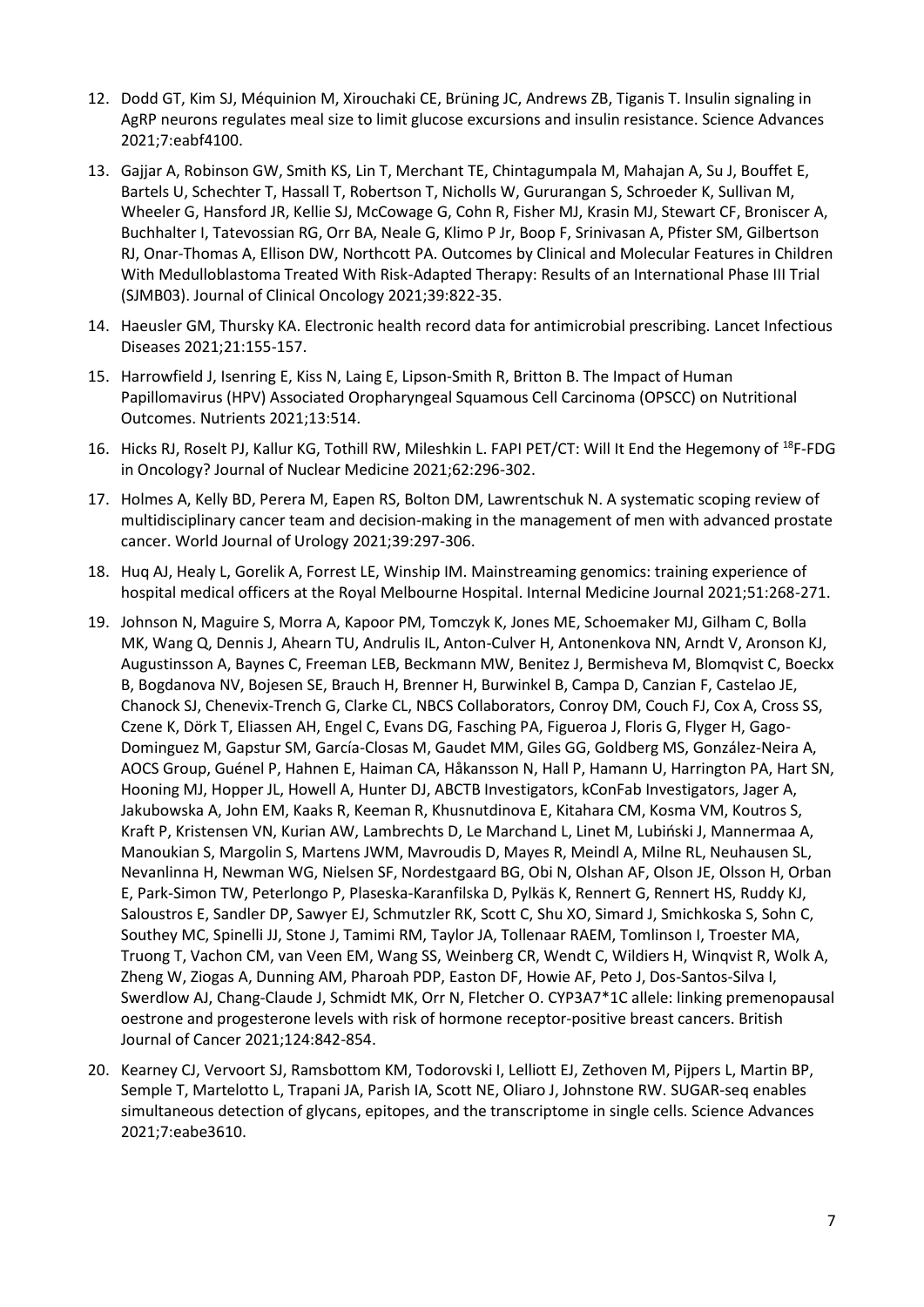- 21. Keighley CL, Pope A, Marriott DJE, Chapman B, Bak N, Daveson K, Hajkowicz K, Halliday C, Kennedy K, Kidd S, Sorrell TC, Underwood N, van Hal S, Slavin MA, Chen SC. Risk factors for candidaemia: A prospective multi-centre case-control study. Mycoses 2021;64:257-63.
- 22. Kommoss FKF, Cheasley D, Wakefield MJ, Scott CL, Campbell IG, Gilks CB, Gorringe K. Primary mucinous ovarian neoplasms rarely show germ cell histogenesis. Histopathology 2021;78:640-2.
- 23. Koopman CD, De Angelis J, Iyer SP, Verkerk AO, Da Silva J, Berecki G, Jeanes A, Baillie GJ, Paterson S, Uribe V, Ehrlich OV, Robinson SD, Garric L, Petrou S, Simons C, Vetter I, Hogan BM, de Boer TP, Bakkers J, Smith KA. The zebrafish grime mutant uncovers an evolutionarily conserved role for Tmem161b in the control of cardiac rhythm. Proceedings of the National Academy of Sciences USA 2021;118:e2018220118.
- 24. Lasocki A, Anjari M, Ӧrs Kokurcan S, Thust SC. Conventional MRI features of adult diffuse glioma molecular subtypes: a systematic review. Neuroradiology 2021;63:353-62.
- 25. Le Pennec R, Iravani A, Woon B, Dissaux B, Gest B, Le Floch PY, Salaun PY, Le Gal G, Hofman MS, Hicks RJ, Le Roux PY. Gallium-68 ventilation/perfusion PET-CT and CT pulmonary angiography for pulmonary embolism diagnosis: an interobserver agreement study. Frontiers in Medicine 2021;7:599901.
- 26. Lee CHA, Ismail H, Ho KM, Riedel B, Schier R. Thresholds of functional capacity using the four-question (modified) Duke Activity Status Index (M-DASI-4Q) as a screening tool: observations from the Measurement of Exercise Tolerance Before Surgery (METS) study. British Journal of Anaesthesia 2021;126:e92-4.
- 27. Leighton S, Forrest LE, Young MA, Delatycki MB, Lynch E. Social Media Usage in Family Communication about Genetic Information: 'I no longer speak with my sister but she needed to know'. Journal of Genetic Counseling 2021;30:180-190.
- 28. Leleu X, Beksac M, Chou T, Dimopoulos M, Yoon SS, Prince HM, Pour L, Shelekhova T, Chari A, Khurana M, Zhang J, Obreja M, Qi M, Oriol A, Siegel D. Efficacy and safety of weekly carfilzomib (70 mg/m2), dexamethasone, and daratumumab (KdD70) is comparable to twice-weekly KdD56 while being a more convenient dosing option: a cross-study comparison of the CANDOR and EQUULEUS studies. Leukemia & Lymphoma 2021;62:358-367.
- 29. Lidberg KA, Annalora AJ, Jozic M, Elson DJ, Wang L, Bammler TK, Ramm S, Monteiro MB, Himmelfarb J, Marcus CB, Iversen PL, Kelly EJ. Antisense oligonucleotide development for the selective modulation of CYP3A5 in renal disease. Scientific Reports 2021;11:4722.
- 30. Lordick F, Nilsson M, Leong T. Adjuvant radiotherapy for gastric cancer-end of the road? Annals of Oncology 2021;32:287-9.
- 31. MacCormack JK, Gaudier-Diaz MM, Armstrong-Carter EL, Arevalo JMG, Meltzer-Brody S, Sloan EK, Cole SW, Muscatell KA. Beta-adrenergic blockade blunts inflammatory and antiviral/antibody gene expression responses to acute psychosocial stress. Neuropsychopharmacology 2021;46:756-62.
- 32. Mahar RK, McGuinness MB, Chakraborty B, Carlin JB, IJzerman MJ, Simpson JA. A scoping review of studies using observational data to optimise dynamic treatment regimens. BMC Medical Research Methodology 2021;21:39.
- 33. Maxwell-Smith C, Cohen PA, Platell C, Tan J, Saunders C, Nightingale S, Lynch C, Sardelic F, McCormick J, Hardcastle SJ. "To be there for my family" and "Keep my independence": Metropolitan and Non-Metropolitan Cancer Survivors' Health Behaviour Motives. Supportive Care in Cancer 2021;29:1969-76.
- 34. Maxwell-Smith C, Hagger MS, Kane R, Cohen PA, Tan J, Platell C, Makin GB, Saunders C, Nightingale S, Lynch C, Sardelic F, McCormick J, Hardcastle SJ. Psychological correlates of physical activity and exercise preferences in metropolitan and nonmetropolitan cancer survivors. Psycho-Oncology 2021;30:221-230.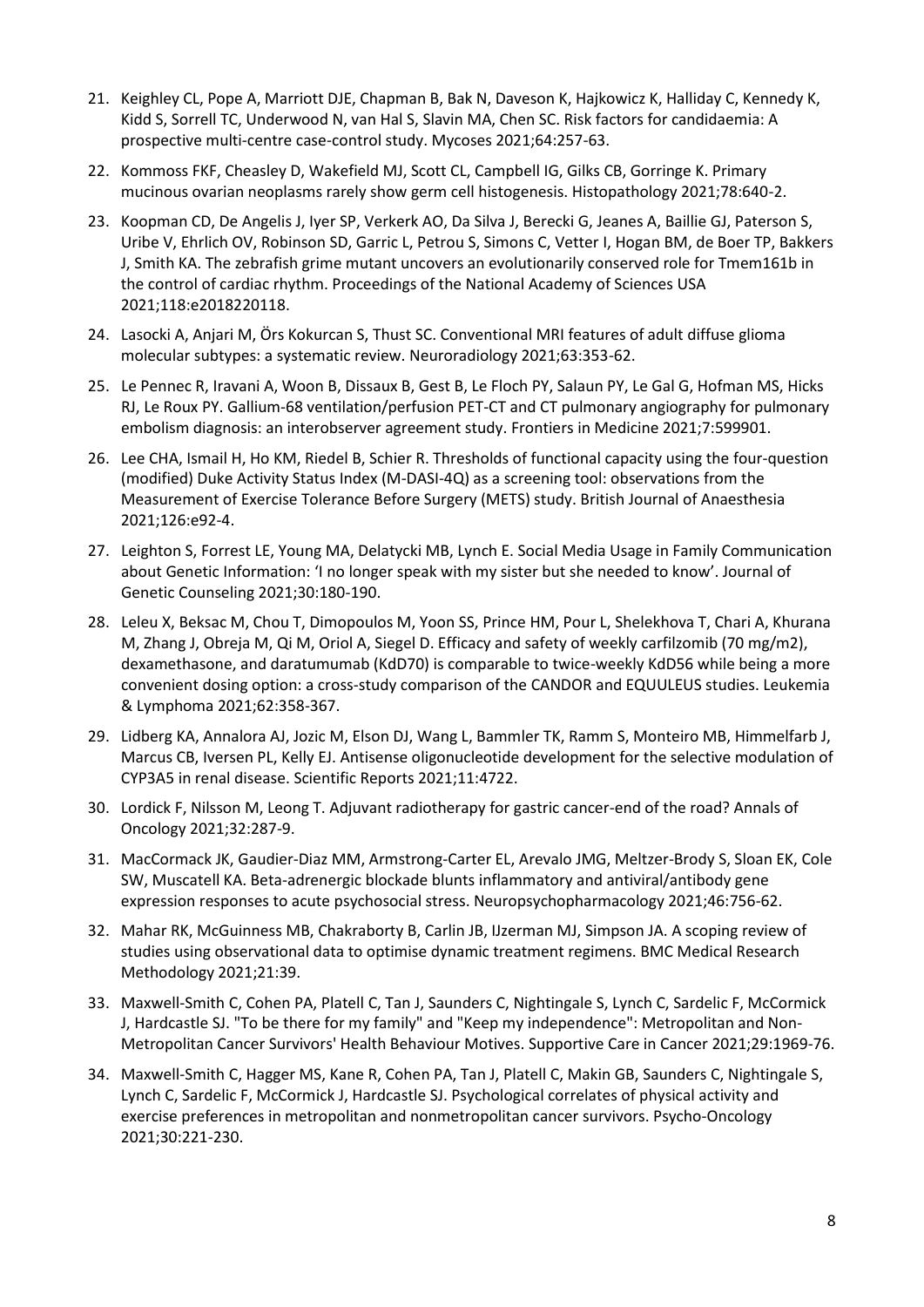- 35. McInnerney D, Candy B, Stone P, Atkin N, Johnson J, Hiskey S, Kupeli N. Access to and adequacy of psychological services for adult patients in UK hospices: a national, cross-sectional survey. BMC Palliative Care 2021;20:31.
- 36. Milne JV, Zhang BZ, Fujihara KM, Dawar S, Phillips WA, Clemons NJ. Transketolase regulates sensitivity to APR-246 in p53-null cells independently of oxidative stress modulation. Scientific Reports 2021;11:4480.
- 37. Newman S, Bucknell N, Bressel M, Tran P, Campbell BA, David S, Haghighi N, Hanna GG, Kok D, MacManus M, Phillips C, Plumridge N, Shaw M, Wirth A, Wheeler G, Ball D, Siva S. Long-term Survival with 18-Fluorodeoxyglucose Positron Emission Tomography-directed Therapy in Non-small Cell Lung Cancer with Synchronous Solitary Brain Metastasis. Clinical Oncology 2021;33:163-71.
- 38. Ng SP, Chu J, Chander S, Bressel M, McKendrick J, Wong R, Steel M, Murray WK, Leong T, Heriot A, Michael M, Ngan SY. Results of phase II trial of intensified neoadjuvant treatment with interdigitating radiotherapy and chemotherapy with oxaliplatin, 5-fluorouracil and folinic acid in patients with locally advanced rectal cancer (PROARCT trial). Radiotherapy and Oncology 2021;155:27-32.
- 39. Nguyen B, Wong NC, Semple T, Clark M, Wong SQ, Leslie C, Mirzai B, Millward M, Meehan K, Lim AM. Low-coverage whole-genome sequencing of extracellular vesicle-associated DNA in patients with metastatic cancer. Scientific Reports 2021;11:4016.
- 40. Paratz ED, Costello B, Rowsell L, Morgan N, Smith K, Thompson T, Semsarian C, Pflaumer A, James P, Stub D, La Gerche A, Zentner D, Parsons S. Can post-mortem coronary artery calcium scores aid diagnosis in young sudden death? Forensic Science, Medicine, and Pathology 2021;17:27-35.
- 41. Post CCB, de Boer SM, Powell ME, Mileshkin L, Katsaros D, Bessette P, Haie-Meder C, Ottevanger NPB, Ledermann JA, Khaw P, D'Amico R, Fyles A, Baron MH, Kitchener HC, Nijman HW, Lutgens LCHW, Brooks S, Jürgenliemk-Schulz IM, Feeney A, Goss G, Fossati R, Ghatage P, Leary A, Do V, Lissoni AA, McCormack M, Nout RA, Verhoeven-Adema KW, Smit VTHBM, Putter H, Creutzberg CL. Long-Term Toxicity and Health-Related Quality of Life After Adjuvant Chemoradiation Therapy or Radiation Therapy Alone for High-Risk Endometrial Cancer in the Randomized PORTEC-3 Trial. International Journal of Radiation Oncology, Biology, Physics 2021;109:975-86.
- 42. Ribeiro L, Stonier T, Stroman L, Tourinho-Barbosa R, Alghazo O, Winkler M, Dasgupta P, Popert R, Cathelineau X, Sanchez-Salas R, Murphy DG, Emberton M, Cathcart P. Is the Toxicity of Salvage Prostatectomy Related to the Primary Prostate Cancer Therapy Received? Journal of Urology 2021;205:791-9.
- 43. Scheinberg T, Goodwin A, Ip E, Linton A, Mak B, Smith DP, Stockler MR, Strach MC, Tran B, Young AL, Zhang AY, Mahon KL, Horvath LG. Evaluation of a Mainstream Model of Genetic Testing for Men With Prostate Cancer. JCO Oncology Practice 2021;17:e204-e216.
- 44. Sevenhuysen SL, Kent F, Wright C, Williams C, Bowles KA, Matthews K, Ayton D, Maloney S. "Why have you done it that way?" Educator perceptions of student-initiated conversations about perceived deviations from evidence-based clinical practice. Nurse Education Today 2021;98:104768.
- 45. Sharma P, Kimler BF, O'Dea A, Nye L, Wang YY, Yoder R, Staley JM, Prochaska L, Wagner J, Amin AL, Larson K, Balanoff C, Elia M, Crane G, Madhusudhana S, Hoffmann M, Sheehan M, Rodriguez R, Finke K, Shah R, Satelli D, Shrestha A, Beck L, McKittrick R, Pluenneke R, Raja V, Beeki V, Corum L, Heldstab J, LaFaver S, Prager M, Phadnis M, Mudaranthakam DP, Jensen RA, Godwin AK, Salgado R, Mehta K, Khan Q. Randomized Phase II Trial of Anthracycline-free and Anthracycline-containing Neoadjuvant Carboplatin Chemotherapy Regimens in Stage I-III Triple-negative Breast Cancer (NeoSTOP). Clinical Cancer Research 2021;27:975-82.
- 46. Sogono P, Bressel M, David S, Shaw M, Chander S, Chu J, Plumridge N, Byrne K, Hardcastle N, Kron T, Wheeler G, Hanna GG, MacManus M, Ball D, Siva S. Safety, Efficacy, and Patterns of Failure After Single-Fraction Stereotactic Body Radiation Therapy (SBRT) for Oligometastases. International Journal of Radiation Oncology, Biology, Physics 2021;109:756-63.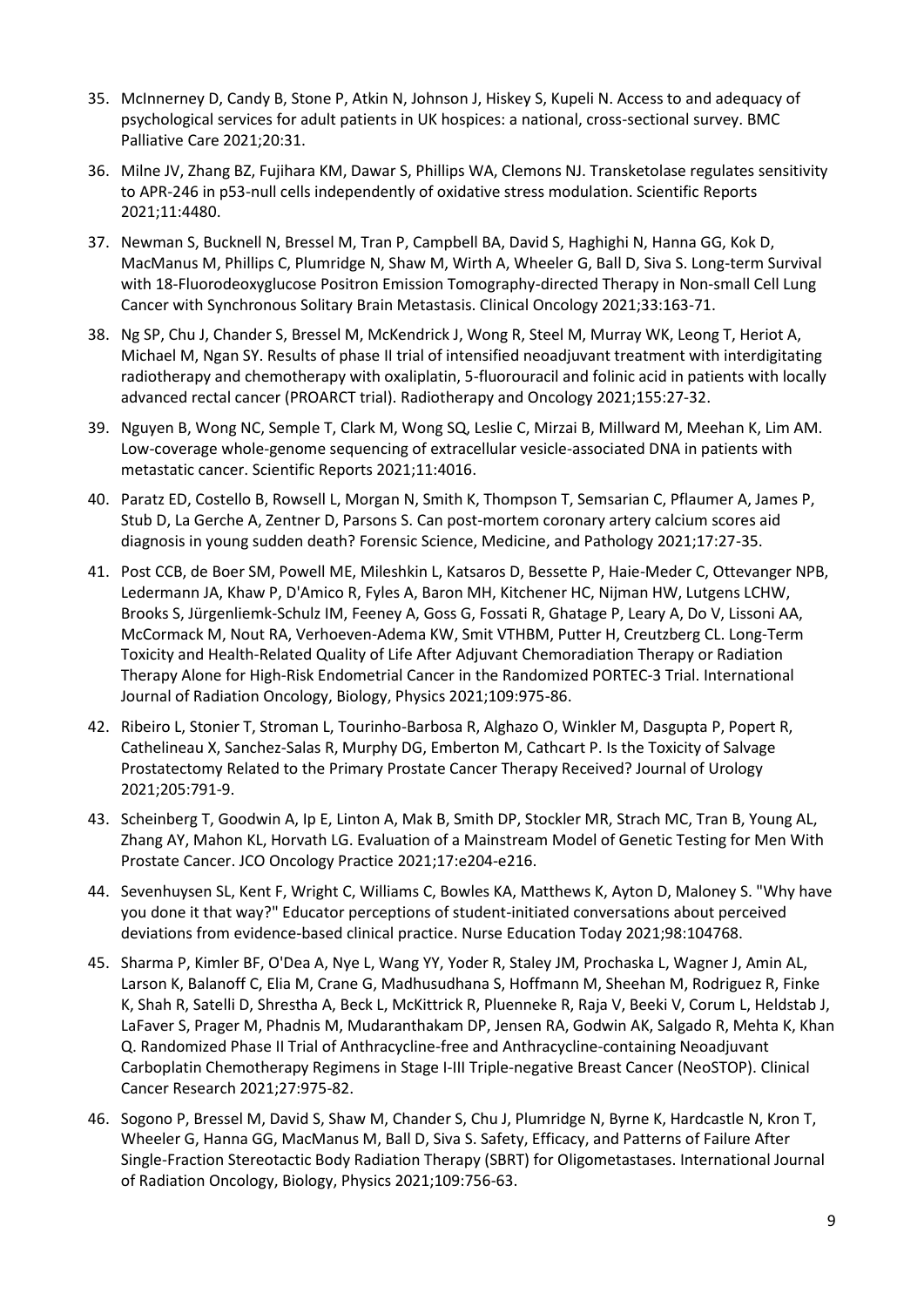- 47. Subramaniam S, Callahan J, Bressel M, Hofman MS, Mitchell C, Hendry S, Vissers FL, Van der Hiel B, Patel D, Van Houdt WJ, Tseng WW, Gyorki DE. The role of <sup>18</sup> F-FDG PET/CT in retroperitoneal sarcomas-A multicenter retrospective study. Journal of Surgical Oncology 2021;123:1081-7.
- 48. Tattersall HL, Hodson J, Cardona K, Lee RM, Nessim C, Gladdy R, Van Der Hage J, Schrage Y, Tseng WW, van Houdt W, Novak M, Grignani G, Tolomeo F, Goel N, Ryon E, Gyorki D, Bagaria SP, Gonzalez JA, Arnau ABM, Sayyed R, Tirotta F, Evenden C, Desai A, Almond M, Glasbey J, Fiore M, Gronchi A, Ford SJ. Primary mesenteric sarcomas: Collaborative experience from the Trans-Atlantic Australasian Retroperitoneal Sarcoma Working Group (TARPSWG). Journal of Surgical Oncology 2021;123:1057-66.
- 49. Tonkin-Hill G, Ruybal-Pesántez S, Tiedje KE, Rougeron V, Duffy MF, Zakeri S, Pumpaibool T, Harnyuttanakorn P, Branch OH, Ruiz-Mesía L, Rask TS, Prugnolle F, Papenfuss AT, Chan YB, Day KP. Evolutionary analyses of the major variant surface antigen-encoding genes reveal population structure of Plasmodium falciparum within and between continents. PLoS Genetics 2021;17:e1009269.
- 50. Wirth A, Mikhaeel NG. PET response-guided radiotherapy for advanced DLBCL? Blood 2021;137:866-7.
- 51. Wong AS, Virk JS, Magarey MJR. Endoscopic removal of ectopic dentition in ethmoid sinus. BMJ Case Reports 2021;14:e237858.
- 52. Ying A, Chua KYL, Rose M, Vogrin S, Trubiano JA. The impact of antibiotic allergy testing in transplant patients. Transplant Infectious Disease 2021;23:e13411.
- 53. Young J, Macpherson A, Thakerar A, Alexander M. Intrathecal Morphine in Postoperative Analgesia for Colorectal Cancer Surgery: A Retrospective Study. Pain Medicine 2021;22:402-6.

# **March**

- 1. Alomran R, White M, Bruce M, Bressel M, Roache S, Karroum L, Hanna GG, Siva S, Goel S, David S. Stereotactic radiotherapy for oligoprogressive ER-positive breast cancer (AVATAR). BMC Cancer 2021;21:303.
- 2. Arulananda S, Lee EF, Fairlie WD, John T. The role of BCL-2 family proteins and therapeutic potential of BH3-mimetics in malignant pleural mesothelioma. Expert Review of Anticancer Therapy 2021;21:413- 24.
- 3. Behrenbruch C, Prabhakaran S, Udayasiri DD, Michael M, Hollande F, Hayes I, Heriot AG, Knowles B, Thomson BN. Association between imaging response and survival following neoadjuvant chemotherapy in patients with resectable colorectal liver metastases: A cohort study. Journal of Surgical Oncology 2021;123:1263-73.
- 4. Broman KK, Hughes TM, Dossett LA, Sun J, Carr MJ, Kirichenko DA, Sharma A, Bartlett EK, Nijhuis AA, Thompson JF, Hieken TJ, Kottschade L, Downs J, Gyorki DE, Stahlie E, van Akkooi A, Ollila DW, Frank J, Song Y, Karakousis G, Moncrieff M, Nobes J, Vetto J, Han D, Farma J, Deneve JL, Fleming MD, Perez M, Baecher K, Lowe M, Bagge RO, Mattsson J, Lee AY, Berman RS, Chai H, Kroon HM, Teras RM, Teras J, Farrow NE, Beasley GM, Hui JY, Been L, Kruijff S, Boulware D, Sarnaik AA, Sondak VK, Zager JS, International High-Risk Melanoma Consortium. Surveillance of Sentinel Node-Positive Melanoma Patients with Reasons for Exclusion from MSLT-II: Multi-Institutional Propensity Score Matched Analysis. Journal of the American College of Surgeons 2021;232:424-31.
- 5. Busacca S, Zhang Q, Sharkey A, Dawson AG, Moore DA, Waller DA, Nakas A, Jones C, Cain K, Luo JL, Salcedo A, Salaroglio IC, Riganti C, Le Quesne J, John T, Boutros PC, Zhang SD, Fennell DA. Transcriptional perturbation of protein arginine methyltransferase-5 exhibits MTAP-selective oncosuppression. Scientific Reports 2021;11:7434.
- 6. Castagnola E, Bagnasco F, Mesini A, Agyeman PKA, Ammann RA, Carlesse F, Santolaya de Pablo ME, Groll AH, Haeusler GM, Lehrnbecher T, Simon A, D'Amico MR, Duong A, Idelevich EA, Luckowitsch M, Meli M, Menna G, Palmert S, Russo G, Sarno M, Solopova G, Tondo A, Traubici Y, Sung L. Antibiotic Resistant Bloodstream Infections in Pediatric Patients Receiving Chemotherapy or Hematopoietic Stem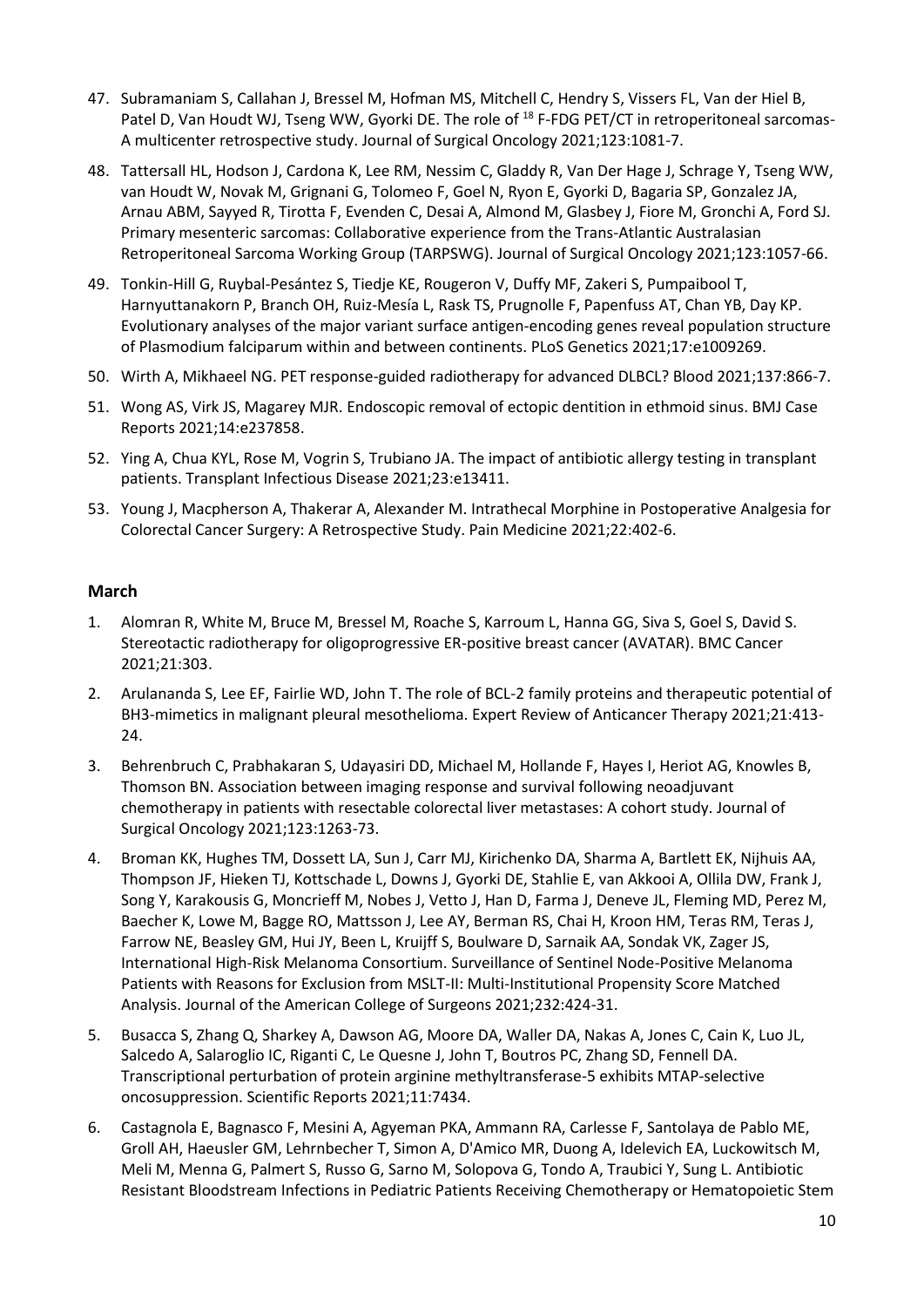Cell Transplant: Factors Associated with Development of Resistance, Intensive Care Admission and Mortality. Antibiotics 2021;10:266.

- 7. Chang DW, Bressel M, Hansen C, Blinman P, Schofield P, Chua BH. Axillary dissection in sentinel lymph node positive breast cancer: Is the staging information worthwhile for patients? Asia-Pacific Journal of Clinical Oncology 2021;17:e27-e34.
- 8. Conway P, Leach M, Tejani N, Robinson A, Shethia Y, Solo I. Oesophageal cancer treatment patterns, timeliness of care and outcomes in the Loddon Mallee region of Victoria: A retrospective cohort study. Journal of Medical Imaging and Radiation Oncology 2021;65:242-50.
- 9. Copaescu A, James F, Mouhtouris E, Vogrin S, Smibert OC, Gordon CL, Drewett G, Holmes NE, Trubiano JA. The Role of Immunological and Clinical Biomarkers to Predict Clinical COVID-19 Severity and Response to Therapy-A Prospective Longitudinal Study. Frontiers in Immunology 2021;12:646095.
- 10. Dadwal SS, Hohl TM, Fisher CE, Boeckh M, Papanicolaou G, Carpenter PA, Fisher BT, Slavin MA, Kontoyiannis DP. American Society of Transplantation and Cellular Therapy Series, 2: Management and Prevention of Aspergillosis in Hematopoietic Cell Transplantation Recipients. Transplantation and Cellular Therapy 2021;27:201-211.
- 11. Dhiantravan N, Ravi Kumar AS, Cavanagh K, McDowell L. A role of PSMA PET/CT in multimodality imaging approach in adenoid cystic carcinoma. Journal of Medical Imaging and Radiation Oncology 2021;65:213-5.
- 12. Dhillon KH, Kwok M, Virk JS, Kleid S, Miller J. Intraoperative recurrent laryngeal nerve monitoring via thyroid cartilage: Technical note. Clinical Otolaryngology 2021;46:670-2.
- 13. Dickinson M, Seymour J. Diffuse Large B-cell Lymphoma and Related Diseases. In: Kaushansky K, Prchal JT, Burns LJ, Lichtman MA, Levi M, Linch DC (Eds). Williams Hematology, 10th Edition. New York: McGraw Hill; 2021.
- 14. Dreyling M, Ghielmini M, Rule S, Salles G, Ladetto M, Tonino SH, Herfath K, Seymour JF, Jerkeman M, ESMO Guidelines Committee. Newly diagnosed and relapsed follicular lymphoma: ESMO Clinical Practice Guidelines for diagnosis, treatment and follow-up. Annals of Oncology 2021;32:298-308.
- 15. D'Souza C, Prince HM, Neeson PJ. Understanding the Role of T-Cells in the Antimyeloma Effect of Immunomodulatory Drugs. Frontiers in Immunology 2021;12:632399.
- 16. Dubowitz J, Toner A, Riedel B, Corcoran T. The use of intravenous lidocaine for postoperative pain and recovery. Anaesthesia 2021;76:719-20.
- 17. Dugué PA, Yu C, McKay T, Wong EM, Joo JE, Tsimiklis H, Hammet F, Mahmoodi M, Theys D, kConFab, Hopper JL, Giles GG, Milne RL, Steen JA, Dowty JG, Nguyen-Dumont T, Southey MC. VTRNA2-1: Genetic Variation, Heritable Methylation and Disease Association. International Journal of Molecular Sciences 2021;22:2535.
- 18. Eggermont AMM, Blank CU, Mandala M, Mandala M, Long GV, Atkinson VG, Dalle S, Haydon AM, Meshcheryakov A, Khattak A, Carlino MS, Sandhu S, Larkin J, Puig S, Ascierto PA, Rutkowski P, Schadendorf D, Koornstra R, Hernandez-Aya L, Di Giacomo AM, van den Eertwegh AJM, Grob JJ, Gutzmer R, Jamal R, Lorigan PC, van Akkooi ACJ, Krepler C, Ibrahim N, Marreaud S, Kicinski M, Suciu S, Robert C. Reply to E. Hindié. Journal of Clinical Oncology 2021;39:944-6.
- 19. Fioritto AP, Oliveira CC, Albuquerque VS, Almeida LB, Granger CL, Denehy L, Malaguti C. Individualized in-hospital exercise training program for people undergoing hematopoietic stem cell transplantation: a feasibility study. Disability and Rehabilitation 2021;43:386-92.
- 20. Foroughi S, Wong HL, Tie J, Wong R, Lee M, Lee B, Jones I, Skinner I, Burgess AW, Gibbs P. Characteristics and outcomes of participants in colorectal cancer biomarker trials versus a real-world cohort. Acta Oncologica 2021;60:482-90.
- 21. Friedlander M, Benson C, O'Connell RL, Reed N, Clamp A, Lord R, Millan D, Nottley S, Amant F, Steer C, Anand A, Mileshkin L, Beale P, Banerjee S, Bradshaw N, Kelly C, Carty K, Divers L, Alexander L,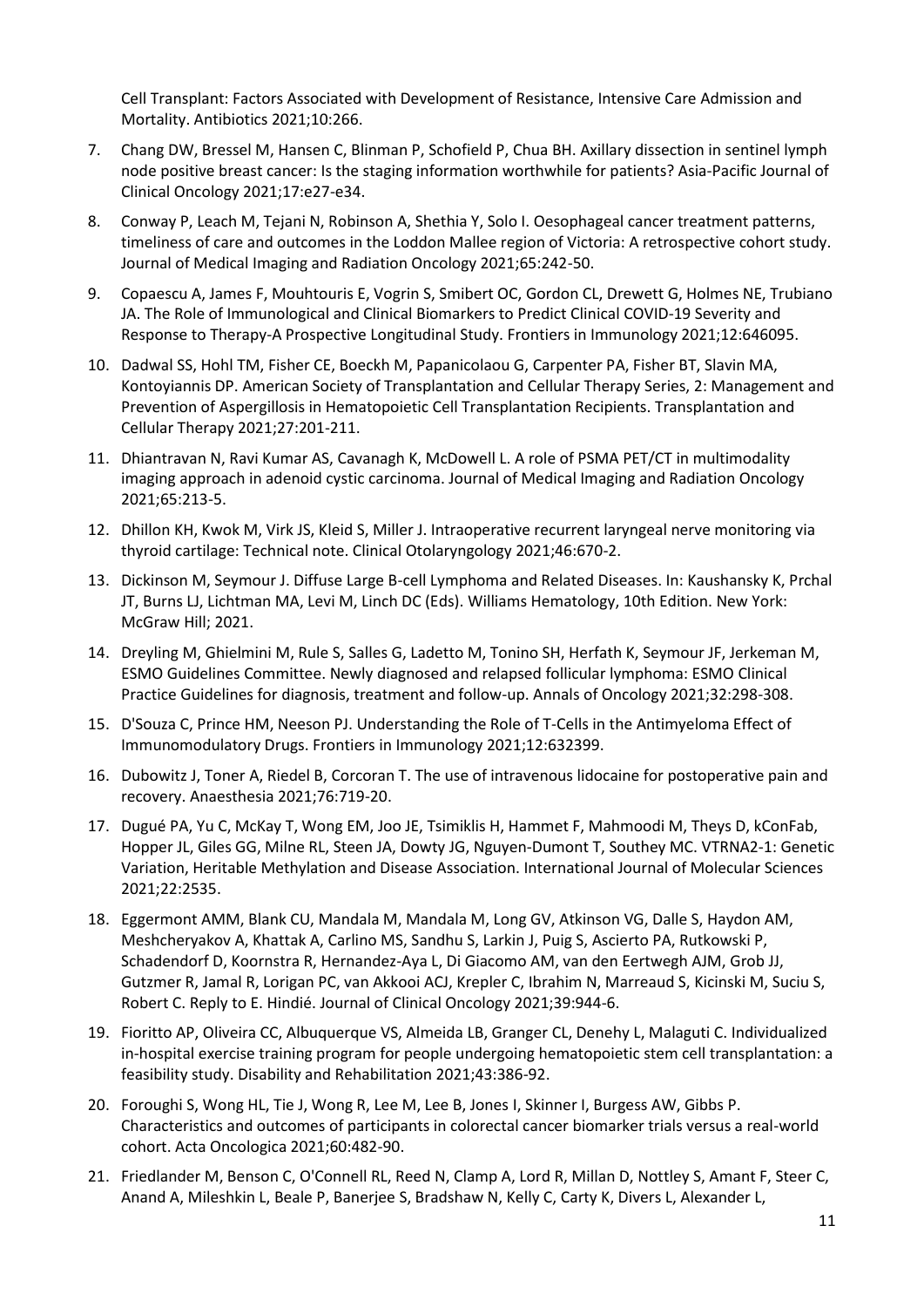Edmondson R. Phase 2 study of anastrozole in patients with estrogen receptor/progesterone receptor positive recurrent low-grade endometrial stromal sarcomas: The PARAGON trial (ANZGOG 0903). Gynecologic Oncology 2021;161:160-5.

- 22. Gambacorta MA, Masciocchi C, Chiloiro G, Meldolesi E, Macchia G, van Soest J, Peters F, Collette L, Gérard JP, Ngan S, Rödel CC, Damiani A, Dekker A, Valentini V. Timing to achieve the highest rate of pCR after preoperative radiochemotherapy in rectal cancer: a pooled analysis of 3085 patients from 7 randomized trials. Radiotherapy and Oncology 2021;154:154-60.
- 23. Gelderblom H, Wagner AJ, Tap WD, Palmerini E, Wainberg ZA, Desai J, Healey JH, van de Sande MAJ, Bernthal NM, Staals EL, Peterfy CG, Frezza AM, Hsu HH, Wang Q, Shuster DE, Stacchiotti S. Long-term outcomes of pexidartinib in tenosynovial giant cell tumors. Cancer 2021;127:884-93.
- 24. George TI, Bajel A. Diagnosis of rare subtypes of acute myeloid leukaemia and related neoplasms. Pathology 2021;53:312-27.
- 25. Giannitrapani KF, Satija A, Ganesh A, Gamboa R, Fereydooni S, Hennings T, Chandrashekaran S, Mickelsen J, DeNatale M, Spruijt O, Bhatnagar S, Lorenz KA. Barriers and Facilitators of Using Quality Improvement To Foster Locally Initiated Innovation in Palliative Care Services in India. Journal of General Internal Medicine 2021;36:366-73.
- 26. Gillis RD, Botteri E, Chang A, Ziegler AI, Chung NC, Pon CK, Shackleford DM, Andreassen BK, Halls ML, Baker JG, Sloan EK. Carvedilol blocks neural regulation of breast cancer progression in vivo and is associated with reduced breast cancer mortality in patients. European Journal of Cancer 2021;147:106-16.
- 27. Grech LB. Developmental delay: an ambiguous term in need of change. Archives of Disease in Childhood 2021;106:410-2.
- 28. Grohmann C, Walker F, Devlin M, Luo MX, Chüeh AC, Doherty J, Vaillant F, Ho GY, Wakefield MJ, Weeden CE, Kamili A, Murray J, Po'uha ST, Weinstock J, Kane SR, Faux MC, Broekhuizen E, Zheng Y, Shield-Artin K, Kershaw NJ, Tan CW, Witchard HM, Ebert G, Charman SA, Street I, Kavallaris M, Haber M, Fletcher JI, Asselin-Labat ML, Scott CL, Visvader JE, Lindeman GJ, Watson KG, Burgess AW, Lessene G. Preclinical small molecule WEHI-7326 overcomes drug resistance and elicits response in patientderived xenograft models of human treatment-refractory tumors. Cell Death & Disease 2021;12:268.
- 29. Gunjur A, Chazan G, Newnham G, McLachlan SA. Pilot Study of Patients' Preferences for Immediate Resection Versus a Watch and Wait Approach After Neoadjuvant Chemoradiation for Locally Advanced Rectal Cancer. JCO Oncology Practice 2021;17:e149-57.
- 30. Haeusler GM, De Abreu Lourenco R, Clark H, Thursky KA, Slavin MA, Babl FE, Mechinaud F, Alvaro F, Clark J, Padhye B, Phillips M, Super L, Tapp H, Walwyn T, Ziegler D, Phillips R, Worth LJ. Diagnostic Yield of Initial and Consecutive Blood Cultures in Children with Cancer and Febrile Neutropenia. Journal of the Pediatric Infectious Diseases Society 2021;10:125-30.
- 31. Harrop S, Polliack A, Tam CS. Chronic lymphoproliferative disorders and secondary cancers in the era of purine analogues and beyond. Leukemia and Lymphoma 2021;62:771-8.
- 32. Hillmen P, Szer J, Weitz I, Röth A, Höchsmann B, Panse J, Usuki K, Griffin M, Kiladjian JJ, de Castro C, Nishimori H, Tan L, Hamdani M, Deschatelets P, Francois C, Grossi F, Ajayi T, Risitano A, de la Tour RP. Pegcetacoplan versus Eculizumab in Paroxysmal Nocturnal Hemoglobinuria. New England Journal of Medicine 2021;384:1028-37.
- 33. Hodak E, Sherman S, Papadavid E, Bagot M, Querfeld C, Quaglino P, Prince HM, Ortiz-Romero PL, Stadler R, Knobler R, Guenova E, Estrach T, Patsatsi A, Leshem YA, Prague-Naveh H, Berti E, Alberti-Violetti S, Cowan R, Jonak C, Nikolaou V, Mitteldorf C, Akilov O, Geskin L, Matin R, Beylot-Barry M, Vakeva L, Sanches JA, Servitje O, Weatherhead S, Wobser M, Yoo J, Bayne M, Bates A, Dunnill G, Marschalko M, Buschots AM, Wehkamp U, Evison F, Hong E, Amitay-Laish I, Stranzenbach R, Vermeer M, Willemze R, Kempf W, Cerroni L, Whittaker S, Kim YH, Scarisbrick JJ, Cutaneous Lymphoma International Consortium (CLIC) institutions. Should we be imaging lymph nodes at initial diagnosis of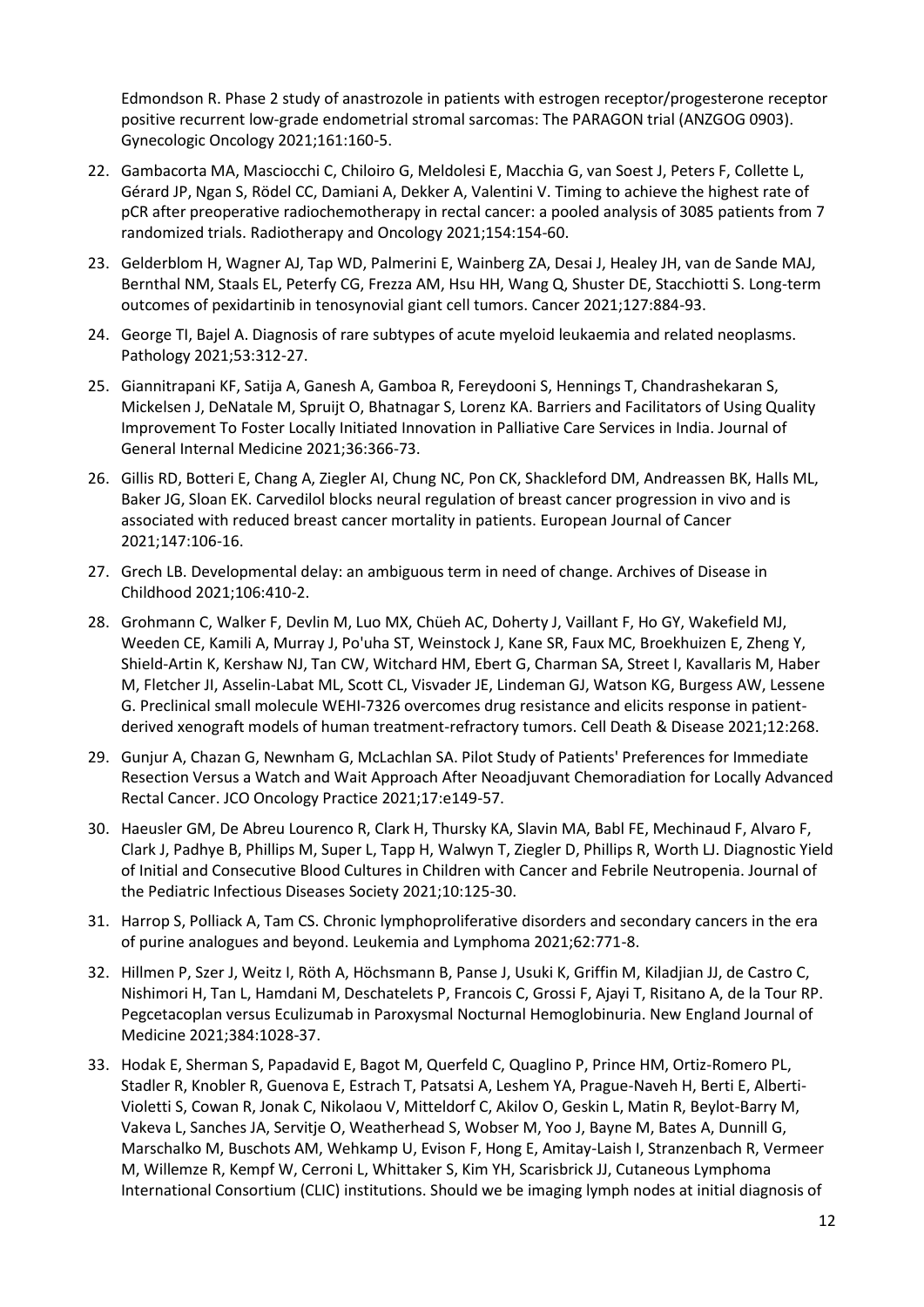early-stage mycosis fungoides? Results from the PROspective Cutaneous Lymphoma International Prognostic Index (PROCLIPI) international study. British Journal of Dermatology 2021;184:524-31.

- 34. Hoskins C, Gaff C, McEwen A, Macciocca I, Pearn A, Shalhoub C, Salvemini H, Berkman J, Riley KE, Williams R, Milward M, Young MA. Professional regulation for Australasian genetic counselors. Journal of Genetic Counseling 2021;30:361-9.
- 35. Howden EJ, Foulkes S, Dillon HT, Bigaran A, Wright L, Janssens K, Comie P, Costello B, La Gerche A. Traditional markers of cardiac toxicity fail to detect marked reductions in cardiorespiratory fitness among cancer patients undergoing anti-cancer treatment. European Heart Journal Cardiovascular Imaging 2021;22:451-8.
- 36. Hyatt A, Morkunas B, Davey D, Thai AA, Trewhella M, Duffy M, Dawson T, Gourlay P, Hutchison J, Milne D. Co-design and development of online video resources about immunotherapy with patients and their family. Patient Education and Counseling 2021;104:290-7.
- 37. Jackson TD, Hock DH, Fujihara KM, Palmer CS, Frazier AE, Low YC, Kang Y, Ang CS, Clemons NJ, Thorburn DR, Stroud DA, Stojanovski D. The TIM22 complex mediates the import of sideroflexins and is required for efficient mitochondrial one-carbon metabolism. Molecular Biology of the Cell 2021;32:475-91.
- 38. Jobson D, McCormack CJ, Hiscutt E, Tam C. Severe treatment-resistant autoimmune haemolytic anaemia following ipilimumab in a patient with metastatic melanoma and CLL. Leukemia and Lymphoma 2021;62:992-4.
- 39. Johnstone CN, Tu Y, Langenbach S, Baloyan D, Pattison AD, Lock P, Britt KL, Lehmann BD, Beilharz TH, Ernst M, Anderson RL, Stewart AG. Annexin A1 Is Required for Efficient Tumor Initiation and Cancer Stem Cell Maintenance in a Model of Human Breast Cancer. Cancers 2021;13:1154.
- 40. Kassuhn W, Klein O, Darb-Esfahani S, Lammert H, Handzik S, Taube ET, Schmitt WD, Keunecke C, Horst D, Dreher F, George J, Bowtell DD, Dorigo O, Hummel M, Sehouli J, Blüthgen N, Kulbe H, Braicu EI. Classification of Molecular Subtypes of High-Grade Serous Ovarian Cancer by MALDI-Imaging. Cancers 2021;13:1512.
- 41. Kok PS, Lee K, Lord S, Yang JC, Rosell R, Goto K, John T, Wu YL, Mok TSK, Lee CK. Clinical utility of plasma EGFR mutation detection with quantitative PCR in advanced lung cancer: A meta-analysis. Lung Cancer 2021;154:113-7.
- 42. Kramer R, Zaremba A, Moreira A, Ugurel S, Johnson DB, Hassel JC, Salzmann M, Gesierich A, Weppler A, Spain L, Loquai C, Dudda M, Pföhler C, Hepner A, Long GV, Menzies AM, Carlino MS, Sachse MM, Lebbé C, Baroudjian B, Enokida T, Tahara M, Schlaak M, Hayani K, Bröckelmann PJ, Meier F, Reinhardt L, Friedlander P, Eigentler T, Kähler KC, Berking C, Zimmer L, Heinzerling L. Hematological immune related adverse events after treatment with immune checkpoint inhibitors. European Journal of Cancer 2021;147:170-81.
- 43. Kuruvilla J, Ramchandren R, Santoro A, Paszkiewicz-Kozik E, Gasiorowski R, Johnson NA, Fogliatto LM, Goncalves I, de Oliveira JSR, Buccheri V, Perini GF, Goldschmidt N, Kriachok I, Dickinson M, Komarnicki M, McDonald A, Ozcan M, Sekiguchi N, Zhu Y, Nahar A, Marinello P, Zinzani PL, KEYNOTE-204 investigators. Pembrolizumab versus brentuximab vedotin in relapsed or refractory classical Hodgkin lymphoma (KEYNOTE-204): an interim analysis of a multicentre, randomised, open-label, phase 3 study. Lancet Oncology 2021;22:512-24.
- 44. Lau DK, Luk IY, Jenkins LJ, Martin A, Williams DS, Schoffer KL, Chionh F, Buchert M, Sjoquist K, Boussioutas A, Hayes SA, Ernst M, Weickhardt AJ, Pavlakis N, Tebbutt NC, Mariadason JM. Rapid Resistance of FGFR-driven Gastric Cancers to Regorafenib and Targeted FGFR Inhibitors can be Overcome by Parallel Inhibition of MEK. Molecular Cancer Therapeutics 2021;20:704-15.
- 45. Lau S, Kong J, Bell S, Heriot A, Stevenson A, Moloney J, Hayes J, Merrie A, Eglinton T, Guest G, Clark D, Warrier S. Transanal mesorectal excision: early outcomes in Australia and New Zealand. British Journal of Surgery 2021;108:214-9.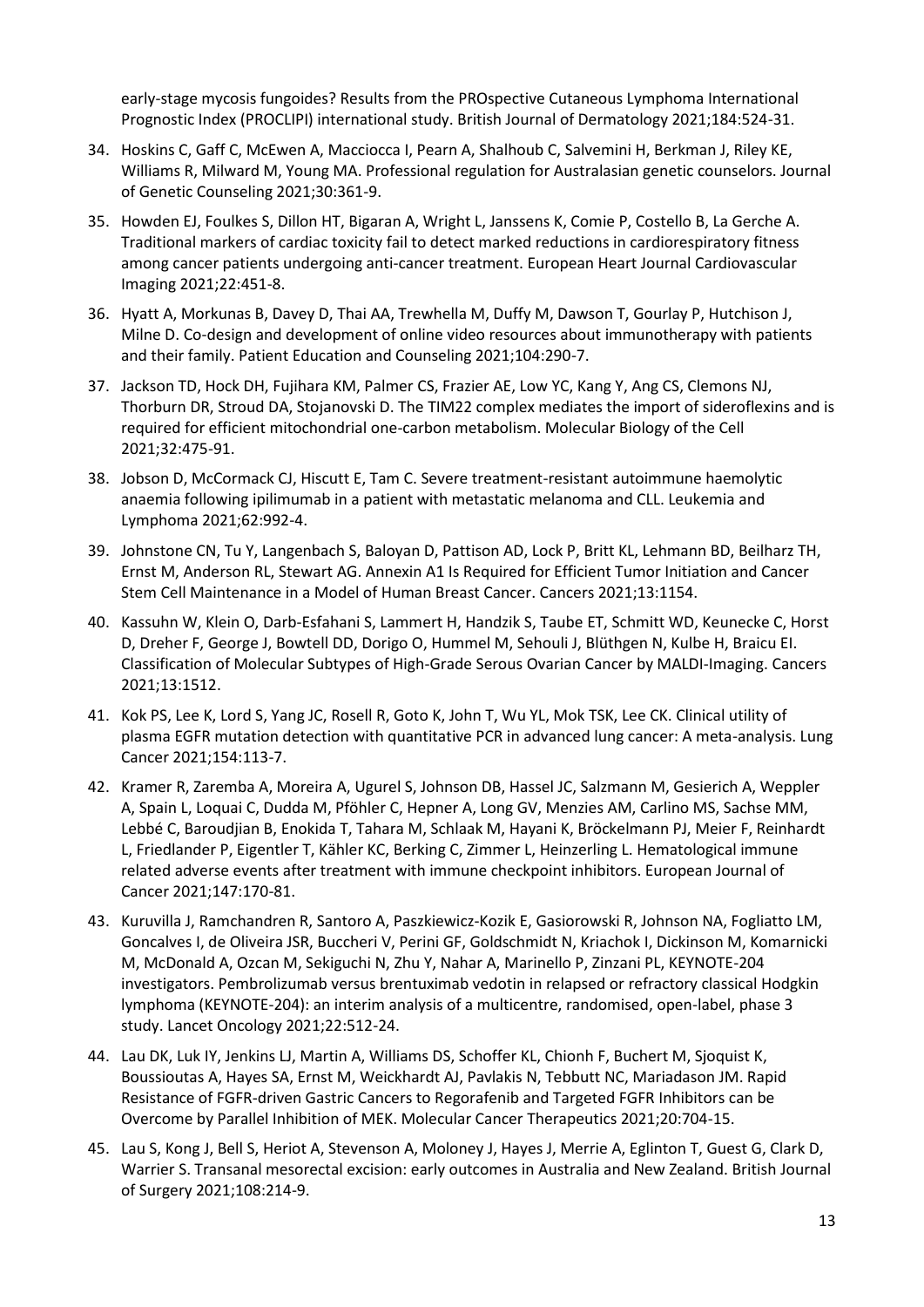- 46. Lewis AC, Kats LM. Non-genetic heterogeneity, altered cell fate and differentiation therapy. EMBO Molecular Medicine 2021;13:e12670.
- 47. Lin MY, Rajasooriyar C, Kondalsamy-Chennakesavan S, Narayan K. Should Adenocarcinoma of Cervix be Treated Differently to Squamous Cell Carcinoma? Indian Journal of Gynecologic Oncology 2021;19:22.
- 48. Lozano R, Salles DC, Sandhu S, Aragón IM, Thorne H, López-Campos F, Rubio-Briones J, Gutierrez-Pecharroman AM, Maldonado L, di Domenico T, Sanz A, Prieto JD, García I, Pacheco MI, Garcés T, Llacer C, Romero-Laorden N, Zambrana F, López-Casas PP, Lorente D, Mateo J, Pritchard CC, Antonarakis ES, Olmos D, Lotan TL, Castro E. Association between BRCA2 alterations and intraductal and cribriform histologies in prostate cancer. European Journal of Cancer 2021;147:74-83.
- 49. Ludbrook G, Lloyd C, Story D, Maddern G, Riedel B, Richardson I, Scott D, Louise J, Edwards S. The effect of advanced recovery room care on postoperative outcomes in moderate-risk surgical patients: a multicentre feasibility study. Anaesthesia 2021;76:480-8.
- 50. Maclachlan KH, Came N, Diamond B, Roshal M, Ho C, Thoren K, Mayerhoefer ME, Landgren O, Harrison S. Minimal residual disease in multiple myeloma: defining the role of next generation sequencing and flow cytometry in routine diagnostic use. Pathology 2021;53:385-99.
- 51. Maguire S, Perraki E, Tomczyk K, Jones ME, Fletcher O, Pugh M, Winter T, Thompson K, Cooke R, kConFab Consortium, Trainer A, James P, Bojesen S, Flyger H, Nevanlinna H, Mattson J, Friedman E, Laitman Y, Palli D, Masala G, Zanna I, Ottini L, Silvestri V, Hollestelle A, Hooning MJ, Novaković S, Krajc M, Gago-Dominguez M, Castelao JE, Olsson H, Hedenfalk I, Saloustros E, Georgoulias V, Easton DF, Pharoah P, Dunning AM, Bishop DT, Neuhausen SL, Steele L, Ashworth A, Garcia Closas M, Houlston R, Swerdlow A, Orr N. Common Susceptibility Loci for Male Breast Cancer. Journal of the National Cancer Institute 2021;113:453-61.
- 52. Mato AR, Shah NN, Jurczak W, heah CY, Pagel JM, Woyach JA, Fakhri B, Eyre TA, Lamanna N, Patel MR, Alencar A, Lech-Maranda E, Wierda WG, Coombs CC, Gerson JN, Ghia P, Le Gouill S, Lewis DJ, Sundaram S, Cohen JB, Flinn IW, Tam CS, Barve MA, Kuss B, Taylor J, Abdel-Wahab O, Schuster SJ, Palomba ML, Lewis KL, Roeker LE, Davids MS, Tan XN, Fenske TS, Wallin J, Tsai DE, Ku NC, Zhu E, Chen J, Yin M, Nair B, Ebata K, Marella N, Brown JR, Wang M. Pirtobrutinib in relapsed or refractory B-cell malignancies (BRUIN): a phase 1/2 study. Lancet 2021;397:892-901.
- 53. McIntosh L, Jackson P, Hardcastle N, Bressel M, Kron T, Callahan JW, Steinfort D, Bucknell N, Hofman MS, Siva S. Automated assessment of functional lung imaging with <sup>68</sup>Ga-ventilation/perfusion PET/CT using iterative histogram analysis. EJNMMI Physics 2021;8:23.
- 54. Nikpour M, Teh BW, Wicks IP, Pellegrini M. Correspondence regarding research letter to the editor by Mathian et al, 'Clinical course of coronavirus disease 2019 (COVID-19) in a series of 17 patients with systemic lupus under long-term treatment with hydroxychloroquine'. Annals of Rheumatic Diseases 2021;80:e33.
- 55. Ong WL, Khor R, Chao M, Milne RL, Millar J, Foroudi F. Choosing Wisely in radiation therapy for breast cancer: Time lag in adoption of hypofractionated radiation therapy in Victoria. Journal of Medical Imaging and Radiation Oncology 2021;65:224-32.
- 56. Patel H, Tan CJ, Toh YL, Danilak M, Alexander M. Educational needs of oncology pharmacists: A survey by the International Society of Oncology Pharmacy Practitioners. Journal of Oncology Pharmacy Practice 2021;27:623-34.
- 57. Punnoose E, Peale FV, Szafer-Glusman E, Lei G, Bourgon R, Do AD, Kim E, Zhang L, Farinha P, Gascoyne RD, Munoz FJ, Martelli M, Mottok A, Salles GA, Sehn LH, Seymour JF, Trnĕný M, Oestergaard MZ, Mundt KE, Vitolo U. BCL2 Expression in First-Line Diffuse Large B-Cell Lymphoma Identifies a Patient Population With Poor Prognosis. Clinical Lymphoma, Myeloma & Leukemia 2021;21:267-78.
- 58. Rakha EA, Quinn CM, Foschini MP, Muñoz Martin M, Dabbs DJ, Lakhani S, Varga Z, Pinder SE, Schmitt FC, Reis-Filho JS, Fox SB, Ellis IO, Tan PH, Mihai R. Metaplastic carcinomas of the breast without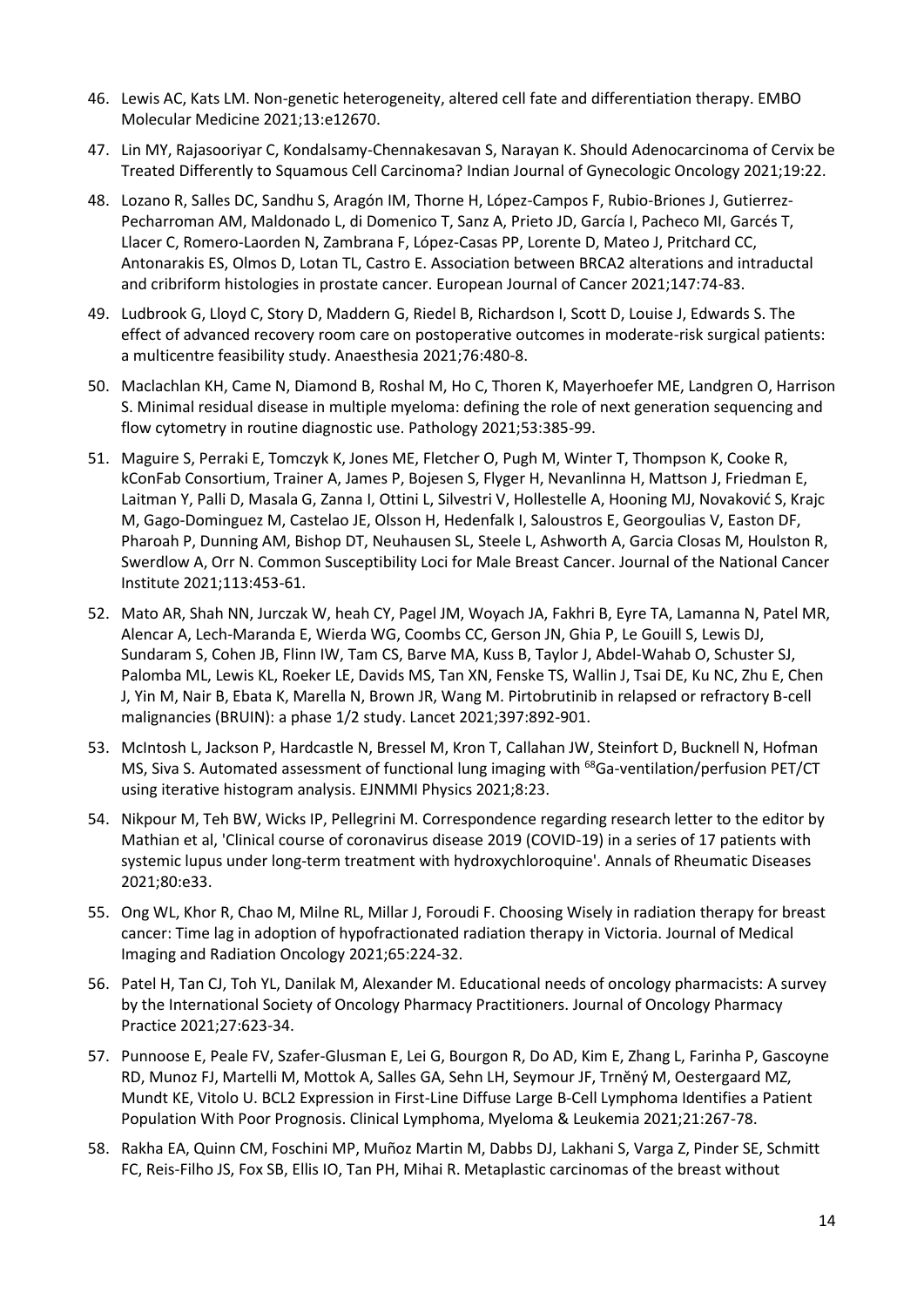evidence of epithelial differentiation: a diagnostic approach for management. Histopathology 2021;78:759-71.

- 59. Ross DM, Thomson C, Hamad N, Lane SW, Manos K, Grigg AP, Guo B, Erber WN, Scott A, Viiala N, Chee L, Latimer M, Tate C, Grove C, Perkins AC, Blombery P. Myeloid somatic mutation panel testing in myeloproliferative neoplasms. Pathology 2021;53:339-48.
- 60. Rossi FA, Enriqué Steinberg JH, Calvo Roitberg EH, Joshi MU, Pandey A, Abba MC, Dufrusine B, Buglioni S, De Laurenzi V, Sala G, Lattanzio R, Espinosa JM, Rossi M. USP19 modulates cancer cell migration and invasion and acts as a novel prognostic marker in patients with early breast cancer. Oncogenesis 2021;10:28.
- 61. Rulach R, Ball D, Chua KLM, Dahele M, De Ruysscher D, Franks K, Gomez D, Guckenberger M, Hanna GG, Louie AV, Moghanaki D, Palma DA, Peedell C, Salem A, Siva S, Videtic G, Chalmers A, Harrow S. An international expert survey on the indications and practice of radical thoracic re-irradiation for nonsmall cell lung cancer. Advances in Radiation Oncology 2021;6:100653.
- 62. Salah S, To YH, Khozouz O, Ismail T, Yaser S, Alnsour A, Shahin O, Sultan I, Abuhijlih R, Halalsheh H, Abuhijla F, Lewin J. Irinotecan and temozolomide chemotherapy in paediatric and adult populations with relapsed Ewing Sarcoma. Clinical & Translational Oncology 2021;23:757-63.
- 63. Selim AG, Minson A, Blombery P, Dickinson M, Harrison SJ, Anderson MA. CAR-T cell therapy: practical guide to routine laboratory monitoring. Pathology 2021;53:408-15.
- 64. Shah H, Stephens D, Seymour JF, Maddocks K. Incorporating novel targeted and immunotherapeutic agents in treatment of B-cell lymphomas. American Society of Clinical Oncology Educational Book 2021;41:1-18.
- 65. Siriratnam P, Zhang W, Faragher M. Trauma-induced myasthenia gravis: coincidence or causal relationship? BMJ Case Reports 2021;14:e238415.
- 66. Steffens D, Solomon M, Denehy L. Is Preoperative Exercise Training the New Holy Grail for Patients Undergoing Major Surgery? Annals of the American Thoracic Society 2021;18:587-9.
- 67. Te Marvelde L, Wolfe R, McArthur G, Blake LA, Evans SM. Decline in cancer pathology notifications during the 2020 COVID-19-related restrictions in Victoria. Medical Journal of Australia 2021;214:281-3.
- 68. Teng LKH, Pereira BA, Keerthikumar S, Huang C, Niranjan B, Lee SN, Richards M, Schittenhelm RB, Furic L, Goode DL, Lawrence MG, Taylor RA, Ellem SJ, Risbridger GP, Lister NL. Mast Cell-Derived SAMD14 Is a Novel Regulator of the Human Prostate Tumor Microenvironment. Cancers 2021;13:1237.
- 69. Theisen ER, Selich-Anderson J, Miller KR, Tanner JM, Taslim C, Pishas KI, Sharma S, Lessnick SL. Chromatin profiling reveals relocalization of lysine-specific demethylase 1 by an oncogenic fusion protein. Epigenetics 2021;16:405-24.
- 70. Tiller J, Trainer AH, Campbell I, Lacaze PA. Ethical and practical implications of returning genetic research results: two Australian case studies. Medical Journal of Australia 2021;214:259-62.
- 71. van de Ven M, Koffijberg H, Retèl V, Monkhorst K, Smit E, van Harten W, IJzerman M. Real-World Utilization of Biomarker Testing for Patients with Advanced Non-Small Cell Lung Cancer in a Tertiary Referral Center and Referring Hospitals. Journal of Molecular Diagnostics 2021;23:484-94.
- 72. Vaz-Luis I, Francis PA, Di Meglio A, Stearns V. Challenges in adjuvant therapy for premenopausal women diagnosed with luminal breast cancers. American Society of Clinical Oncology Educational Book 2021;41:e47-e61.
- 73. Vergara IA, Mintoff CP, Sandhu S, McIntosh L, Young RJ, Wong SQ, Colebatch A, Cameron DL, Kwon JL, Wolfe R, Peng A, Ellul J, Dou X, Fedele C, Boyle S, Arnau GM, Raleigh J, Hatzimihalis A, Szeto P, Mooi J, Widmer DS, Cheng PF, Amann V, Dummer R, Hayward N, Wilmott J, Scolyer RA, Cho RJ, Bowtell D, Thorne H, Alsop K, Cordner S, Woodford N, Leditschke J, O'Brien P, Dawson SJ, McArthur GA, Mann GJ, Levesque MP, Papenfuss AT, Shackleton M. Evolution of late-stage metastatic melanoma is dominated by aneuploidy and whole genome doubling. Nature Communications 2021;12:1434.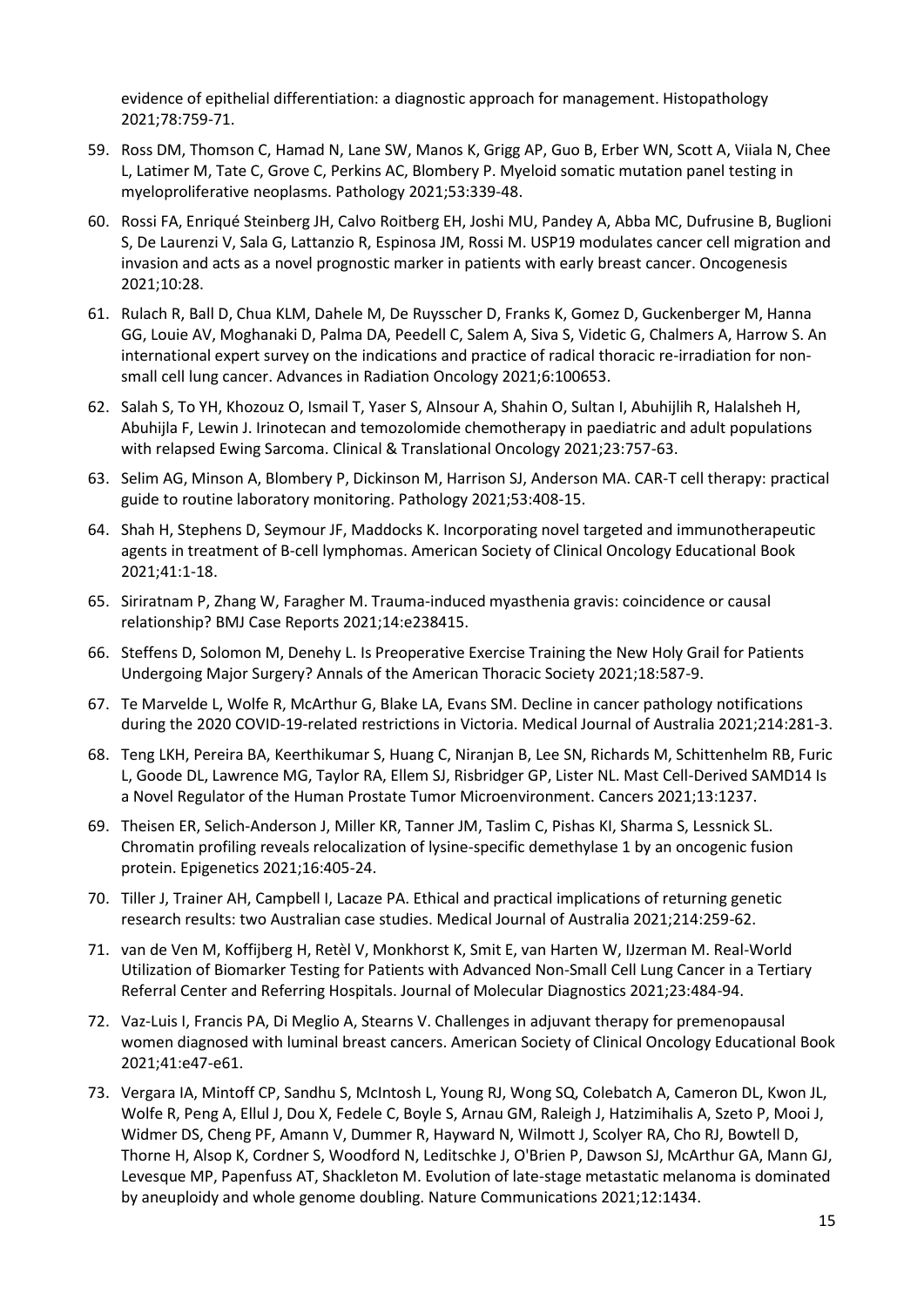- 74. Waterland JL, McCourt O, Edbrooke L, Granger CL, Ismail H, Riedel B, Denehy L. Efficacy of Prehabilitation Including Exercise on Postoperative Outcomes Following Abdominal Cancer Surgery: A Systematic Review and Meta-Analysis. Frontiers in Surgery 2021;8:628848.
- 75. White PL, Bretagne S, Caliendo AM, Loeffler J, Patterson TF, Slavin M, Wingard JR. Aspergillus Polymerase Chain Reaction-An Update on Technical Recommendations, Clinical Applications, and Justification for Inclusion in the Second Revision of the EORTC/MSGERC Definitions of Invasive Fungal Disease. Clinical Infectious Diseases 2021;72:S95-S101.

# **April**

- 1. Bahig H, Rosenthal DI, Nguyen-Tan FP, Fuller DC, Yuan Y, Hutcheson KA, Christopoulos A, Nichols AC, Fung K, Ballivy O, Filion E, Ng SP, Lambert L, Dorth J, Hu KS, Palma D. Vocal-cord Only vs. Complete Laryngeal radiation (VOCAL): a randomized multicentric Bayesian phase II trial. BMC Cancer 2021;21:446.
- 2. Barua S, Elhalawani H, Volpe S, Al Feghali KA, Yang P, Ng SP, Elgohari B, Granberry RC, Mackin DS, Gunn GB, Hutcheson KA, Chambers MS, Court LE, Mohamed ASR, Fuller CD, Lai SY, Rao A. Computed Tomography Radiomics Kinetics as Early Imaging Correlates of Osteoradionecrosis in Oropharyngeal Cancer Patients. Frontiers in Artificial Intelligence 2021;4:618469.
- 3. Bernstein D, Taylor A, Nill S, Imseeh G, Kothari G, Llewelyn M, De Paepe KN, Rockall A, Shiarli AM, Oelfke U. An Inter-observer Study to Determine Radiotherapy Planning Target Volumes for Recurrent Gynaecological Cancer Comparing Magnetic Resonance Imaging Only With Computed Tomography-Magnetic Resonance Imaging. Clinical Oncology 2021;33:307-13.
- 4. Besson A, Deftereos I, Gough K, Taylor D, Shannon R, Yeung JM. The association between sarcopenia and quality of life in patients undergoing colorectal cancer surgery: an exploratory study. Supportive Care in Cancer 2021;29:3411-20.
- 5. Bissonnette JP, Sun A, Grills IS, Almahariq MF, Geiger G, Vogel W, Sonke JJ, Everitt S, Mac Manus M. Non-small cell lung cancer stage migration as a function of wait times from diagnostic imaging: A pooled analysis from five international centres. Lung Cancer 2021;155:136-43.
- 6. Blombery P, Lade S. Defining double-hit lymphoma in the clinic. Blood 2021;137:2132-3.
- 7. Bottomley A, Coens C, Mierzynska J, Blank CU, Mandalà M, Long GV, Atkinson VG, Dalle S, Haydon AM, Meshcheryakov A, Khattak A, Carlino MS, Sandhu S, Puig S, Ascierto PA, Larkin J, Lorigan PC, Rutkowski P, Schadendorf D, Koornstra R, Hernandez-Aya L, Di Giacomo AM, van den Eertwegh AJM, Grob JJ, Gutzmer R, Jamal R, van Akkooi ACJ, Krepler C, Ibrahim N, Marreaud S, Kicinski M, Suciu S, Robert C, Eggermont AMM. Adjuvant pembrolizumab versus placebo in resected stage III melanoma (EORTC 1325-MG/KEYNOTE-054): health-related quality-of-life results from a double-blind, randomised, controlled, phase 3 trial. Lancet Oncology 2021;22:655-64.
- 8. Brufsky A, Kim SB, Zvirbule Ž, Eniu A, Mebis J, Sohn JH, Wongchenko M, Chohan S, Amin R, Yan Y, McNally V, Miles D, Loi S. A phase II randomized trial of cobimetinib plus chemotherapy, with or without atezolizumab, as first-line treatment for patients with locally advanced or metastatic triplenegative breast cancer (COLET): primary analysis. Annals of Oncology 2021;32:652-60.
- 9. Busuttil RA, George J, House CM, Lade S, Mitchell C, Di Costanzo NS, Pattison S, Huang YK, Tan P, Cheong JH, Rha SY, Boussioutas A. SFRP4 drives invasion in gastric cancer and is an early predictor of recurrence. Gastric Cancer 2021;24:589-601.
- 10. Chow K, Bedő J, Ryan A, Agarwal D, Bolton D, Chan Y, Dundee P, Frydenberg M, Furrer MA, Goad J, Gyomber D, Hanegbi U, Harewood L, King D, Lamb AD, Lawrentschuk N, Liodakis P, Moon D, Murphy DG, Peters JS, Ruljancich P, Verrill CL, Webb D, Wong LM, Zargar H, Costello AJ, Papenfuss AT, Hovens CM, Corcoran NM. Ductal variant prostate carcinoma is associated with a significantly shorter metastasis-free survival. European Journal of Cancer 2021;148:440-50.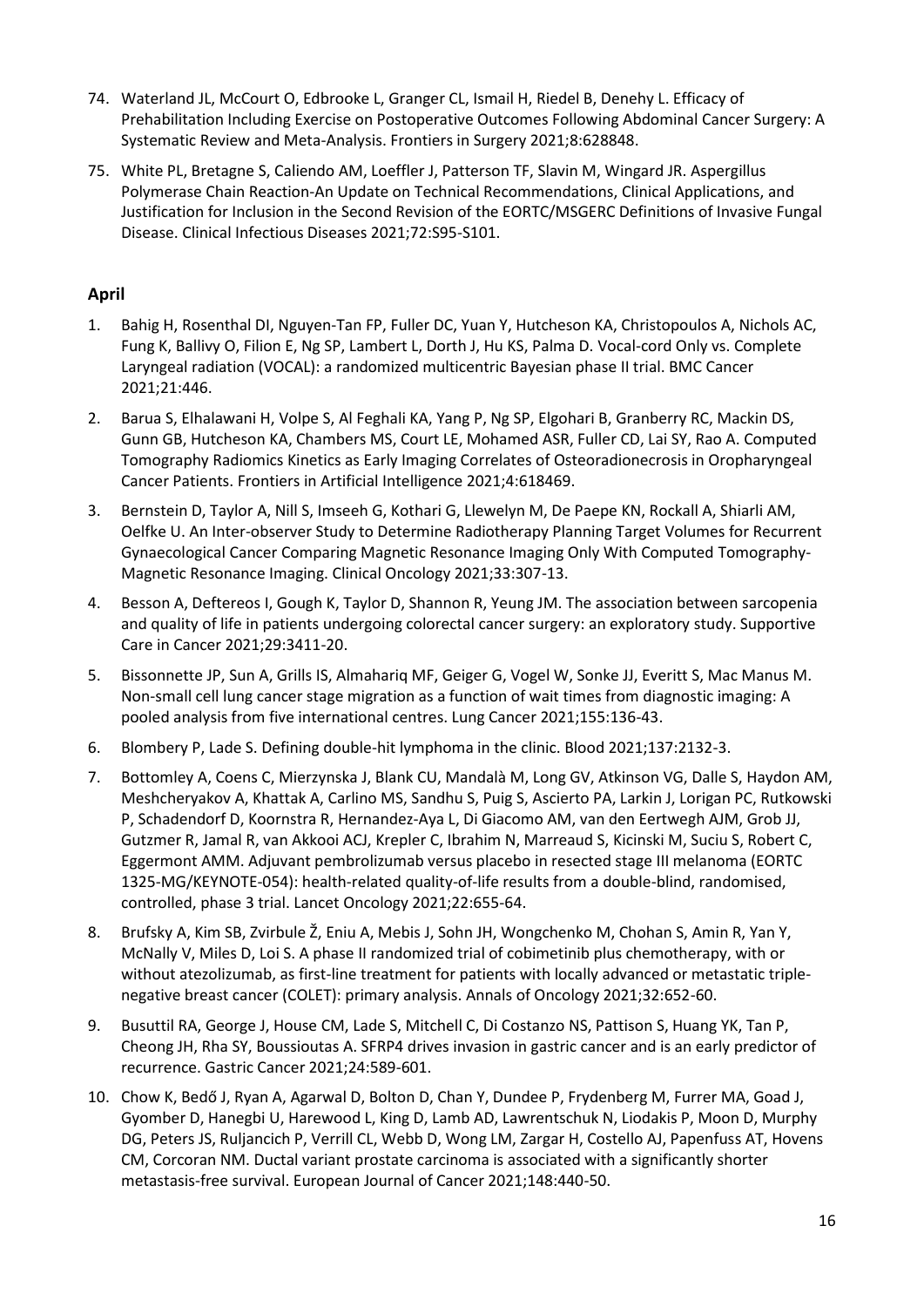- 11. Corlett A, Sani MA, Van Zuylekom J, Ang CS, von Guggenberg E, Cullinane C, Blyth B, Hicks RJ, Roselt PD, Thompson PE, Hutton CA, Haskali MB. A New Turn in Peptide-Based Imaging Agents: Foldamers Afford Improved Theranostics Targeting Cholecystokinin-2 Receptor-Positive Cancer. Journal of Medicinal Chemistry 2021;64:4841-56.
- 12. Coussement J, Kamar N, Abramowicz D. New evidence shows it is time to stop unnecessary use of antibiotics in kidney transplant recipients with asymptomatic bacteriuria. Nephrology, Dialysis, Transplantation 2021;36:754-6.
- 13. Desai A, Gainor JF, Hegde A, Schram AM, Curigliano G, Pal S, Liu SV, Halmos B, Groisberg R, Grande E, Dragovich T, Matrana M, Agarwal N, Chawla S, Kato S, Morgan G, Kasi PM, Solomon B, Loong HH, Park H, Choueiri TK, Subbiah IM, Pemmaraju N, Subbiah V. COVID-19 vaccine guidance for patients with cancer participating in oncology clinical trials. Nature Reviews Clinical Oncology 2021;18:313-9.
- 14. Downey AW, Duggan LV, Law JA. A systematic review of meta-analyses comparing direct laryngoscopy with videolaryngoscopy. Canadian Journal of Anaesthesia 2021;68:706-14.
- 15. Dubowitz J, Hiller J, Riedel B. Anesthetic technique and cancer surgery outcomes. Current Opinion in Anaesthesiology 2021;34:317-25.
- 16. Eggermont AMM, Blank CU, Mandalà M, Long GV, Atkinson VG, Dalle S, Haydon AM, Meshcheryakov A, Khattak A, Carlino MS, Sandhu S, Larkin J, Puig S, Ascierto PA, Rutkowski P, Schadendorf D, Koornstra R, Hernandez-Aya L, Di Giacomo AM, van den Eertwegh AJM, Grob JJ, Gutzmer R, Jamal R, Lorigan PC, van Akkooi ACJ, Krepler C, Ibrahim N, Marreaud S, Kicinski M, Suciu S, Robert C. Adjuvant pembrolizumab versus placebo in resected stage III melanoma (EORTC 1325-MG/KEYNOTE-054): distant metastasis-free survival results from a double-blind, randomised, controlled, phase 3 trial. Lancet Oncology 2021;22:643-54.
- 17. Felip E, Shaw AT, Bearz A, Camidge DR, Solomon BJ, Bauman JR, Bauer TM, Peters S, Toffalorio F, Abbattista A, Thurm H, Peltz G, Wiltshire R, Besse B. Intracranial and extracranial efficacy of lorlatinib in patients with ALK-positive non-small-cell lung cancer previously treated with second-generation ALK TKIs. Annals of Oncology 2021;32:620-30.
- 18. Gillis C, Davies SJ, Carli F, Wischmeyer PE, Wootton SA, Jackson AA, Riedel B, Marino LV, Levett DZH, West MA. Current Landscape of Nutrition within Prehabilitation Oncology Research: A Scoping Review. Frontiers in Nutrition 2021;8:644723.
- 19. Hanna GG, John T, Ball DL. Controversies in the role of radiotherapy in pleural mesothelioma. Translational Lung Cancer Research 2021;10:2079-87.
- 20. Hochheiser K, Wiede F, Wagner T, Freestone D, Enders MH, Olshansky M, Russ B, Nüssing S, Bawden E, Braun A, Bachem A, Gressier E, McConville R, Park SL, Jones CM, Davey GM, Gyorki DE, Tscharke D, Parish IA, Turner S, Herold MJ, Tiganis T, Bedoui S, Gebhardt T. Ptpn2 and KLRG1 regulate the generation and function of tissue-resident memory CD8+ T cells in skin. Journal of Experimental Medicine 2021;218:e20200940.
- 21. Hofman MS, Emmett L, Sandhu S, Iravani A, Joshua AM, Goh JC, Pattison DA, Tan TH, Kirkwood ID, Ng S, Francis RJ, Gedye C, Rutherford NK, Weickhardt A, Scott AM, Lee ST, Kwan EM, Azad AA, Ramdave S, Redfern AD, Macdonald W, Guminski A, Hsiao E, Chua W, Lin P, Zhang AY, McJannett MM, Stockler MR, Violet JA, Williams SG, Martin AJ, Davis ID, Thera P Trial Investigators, Australian and New Zealand Urogenital and Prostate Cancer Trials Group. [<sup>177</sup>Lu]Lu-PSMA-617 versus cabazitaxel in patients with metastatic castration-resistant prostate cancer (TheraP): a randomised, open-label, phase 2 trial. Lancet 2021;397:797-804.
- 22. Kennedy GA, Tey SK, Buizen L, Varelias A, Gartlan KH, Curley C, Olver SD, Chang K, Butler JP, Misra A, Subramoniapillai E, Morton AJ, Durrant S, Henden AS, Moore J, Ritchie D, Gottlieb D, Cooney J, Paul SK, Hill GR. A phase 3 double-blind study of the addition of tocilizumab vs placebo to cyclosporin/methotrexate GVHD prophylaxis. Blood 2021;137:1970-9.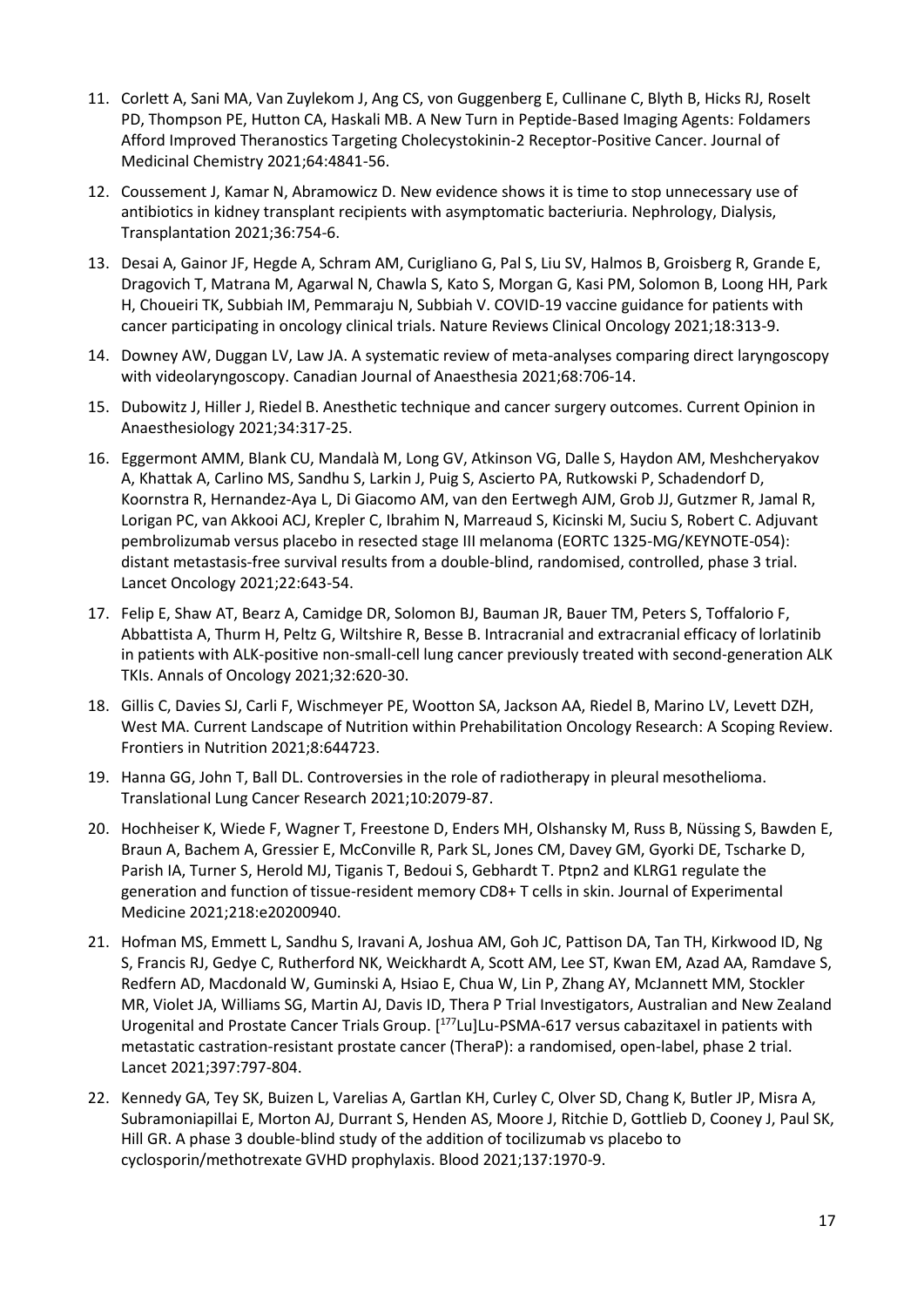- 23. Klein O, Senko C, Carlino MS, Markman B, Jackett L, Gao B, Lum C, Kee D, Behren A, Palmer J, Cebon J. Combination immunotherapy with ipilimumab and nivolumab in patients with advanced adrenocortical carcinoma: a subgroup analysis of CA209-538. Oncoimmunology 2021;10:1908771.
- 24. Klionsky DJ, Abdel-Aziz AK, Abdelfatah S, et al. Guidelines for the use and interpretation of assays for monitoring autophagy (4th edition)<sup>1</sup>. Autophagy 2021;17:1-382.
- 25. Kwan EM, Fettke H, Crumbaker M, Docanto MM, To SQ, Bukczynska P, Mant A, Ng N, Foroughi S, Graham LK, Haynes AM, Azer S, Lim LE, Segelov E, Mahon K, Davis ID, Parente P, Pezaro C, Todenhöfer T, Sathianathen N, Hauser C, Horvath LG, Joshua AM, Azad AA. Whole blood GRHL2 expression as a prognostic biomarker in metastatic prostate cancer. Translational Andrology and Urology 2021;10:1688-1699.
- 26. Kwan EM, Thangasamy IA, Teh J, Alghazo O, Sathianathen NJ, Lawrentschuk N, Azad AA. Navigating systemic therapy for metastatic castration-naive prostate cancer. World Journal of Urology 2021;39:339-48.
- 27. Lasocki A, Iravani A, Galligan A. The imaging of immunotherapy-related hypophysitis and other pituitary lesions in oncology patients. Clinical Radiology 2021;76:325-32.
- 28. Lawhn-Heath C, Salavati A, Behr SC, Rowe SP, Calais J, Fendler WP, Eiber M, Emmett L, Hofman MS, Hope TA. Prostate-specific Membrane Antigen PET in Prostate Cancer. Radiology 2021;299:248-60.
- 29. Lim AM, Cavanagh K, Hicks RJ, McLean L, Goh MS, Webb A, Rischin D. Delayed Response After Confirmed Progression (DR) and Other Unique Immunotherapy-Related Treatment Concepts in Cutaneous Squamous Cell Carcinoma. Frontiers in Oncology 2021;11:656611.
- 30. Margalit I, Lebeaux D, Tishler O, Goldberg E, Bishara J, Yahav D, Coussement J. How do I manage nocardiosis? Clinical Microbiology and Infection 2021;27:550-558.
- 31. Maurer MJ, Jakobsen LH, Mwangi R, Schmitz N, Farooq U, Flowers CR, de Nully Brown P, Thompson CA, Frederiksen H, Cunningham D, Jørgensen J, Poeschel V, Nowakowski G, Seymour JF, Merli F, Haioun C, Ghesquieres H, Ziepert M, Tilly H, Salles G, Shi Q, El-Galaly TC, Habermann TM. Relapsed/Refractory International Prognostic Index (R/R-IPI): An international prognostic calculator for relapsed/refractory diffuse large B-cell lymphoma. American Journal of Hematology 2021;96:599-605.
- 32. Mayo SJ, Lustberg M, H MD, Nakamura ZM, Allen DH, Von Ah D, M CJ, Chan A, Olson K, Tan CJ, Toh YL, Oh J, Grech L, Cheung YT, Subbiah IM, Petranovic D, D'Olimpio J, Gobbo M, Koeppen S, Loprinzi CL, Pang L, Shinde S, Ntukidem O, Peters KB. Cancer-related cognitive impairment in patients with noncentral nervous system malignancies: an overview for oncology providers from the MASCC Neurological Complications Study Group. Supportive Care in Cancer 2021;29:2821-40.
- 33. Meiser B, Kaur R, Morrow A, Peate M, Wong WKT, McPike E, Cops E, Nichols C, Austin R, Fine M, Thrupp L, Ward R, Macrae F, Hiller JE, Trainer AH, Mitchell G. Impact of national guidelines on use of BRCA1/2 germline testing, risk management advice given to women with pathogenic BRCA1/2 variants and uptake of advice. Hereditary Cancer in Clinical Practice 2021;19:24.
- 34. Mooi J, Chionh F, Savas P, Da Gama Duarte J, Chong G, Brown S, Wong R, Price TJ, Wann A, Skrinos E, Mariadason JM, Tebbutt NC. Dual Antiangiogenesis Agents Bevacizumab plus Trebananib, without Chemotherapy, in First-line Treatment of Metastatic Colorectal Cancer: Results of a Phase II Study. Clinical Cancer Research 2021;27:2159-67.
- 35. Motazedian A, Dawson MA. MSL pushes genomic instability over the edge. Nature Cell Biology 2021;23:295-6.
- 36. Mouchemore KA, Anderson RL. Immunomodulatory effects of G-CSF in cancer: Therapeutic implications. Seminars in Immunology 2021;54:101512.
- 37. Osman MM, Iravani A, Hofman MS, Hicks RJ. Intra-patient comparison of physiologic <sup>68</sup>Ga-PSMA-11 and <sup>18</sup>F-DCFPyL PET/CT uptake in ganglia in prostate cancer patients: a pictorial essay. Cancer Imaging 2021;21:35.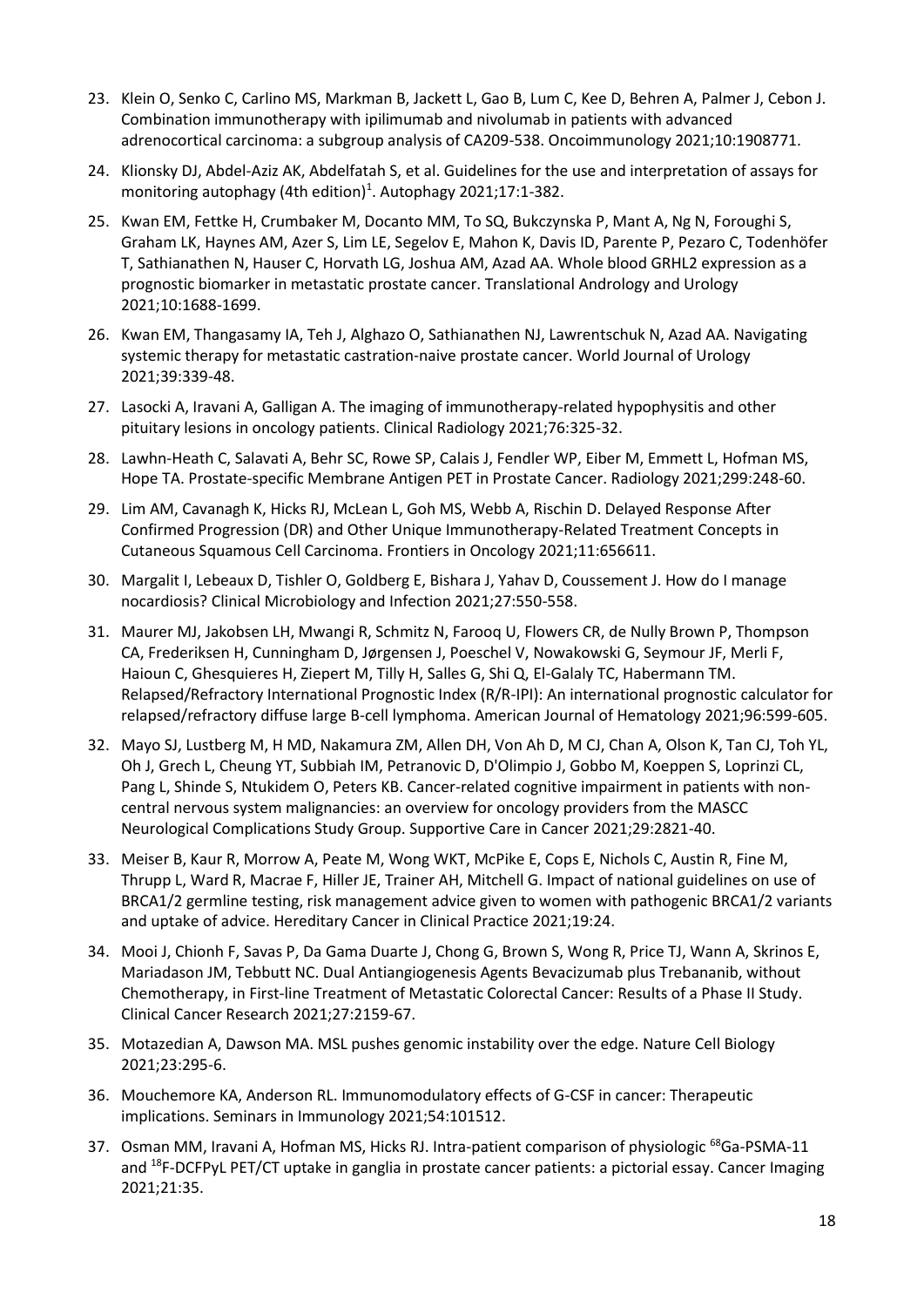- 38. Quaglino P, Prince HM, Cowan R, Vermeer M, Papadavid E, Bagot M, Servitjie O, Berti E, Guenova E, Stadler R, Querfeld C, Busschots AM, Hodak E, Patsatsi A, Sanches J, Maule M, Yoo J, Kevin M, Fava P, Ribero S, Zocchi L, Rubatto M, Fierro MT, Wehkamp U, Marshalko M, Mitteldorf C, Akilov O, Ortiz-Romero P, Estrach T, Vakeva L, Enz PA, Wobser M, Bayne M, Jonak C, Rubeta M, Forbes A, Bates A, Battistella M, Amel-Kashipaz R, Vydianath B, Combalia A, Georgiou E, Hauben E, Hong EK, Jost M, Knobler R, Amitay-Laish I, Miyashiro D, Cury-Martins J, Martinez X, Muniesa C, Prag-Naveh H, Stratigos A, Nikolaou V, Quint K, Ram-Wolff C, Rieger K, Stranzenbach R, Szepesi Á, Alberti-Violetti S, Felicity E, Cerroni L, Kempf W, Whittaker S, Willemze R, Kim Y, Scarisbrick JJ. Treatment of early-stage mycosis fungoides: results from the PROspective Cutaneous Lymphoma International Prognostic Index (PROCLIPI) study. British Journal of Dermatology 2021;184:722-730.
- 39. Sarkar S, Tran B, Horvath L, Lam M, Savas P, Grimison P, Whittle JR, Kuo JC, Signal N, Edmonds D, Hogg P, Rischin D, Desai J, Hamilton A. A phase 1 trial of 4-(N-(S-penicillaminylacetyl)amino)-phenylarsonous acid (PENAO) in patients with advanced solid tumours. Cancer Chemotherapy and Pharmacology 2021;87:613-20.
- 40. Sim CB, Phipson B, Ziemann M, Rafehi H, Mills RJ, Watt KI, Abu-Bonsrah KD, Kalathur RKR, Voges HK, Dinh DT, Ter Huurne M, Vivien CJ, Kaspi A, Kaipananickal H, Hidalgo A, Delbridge LMD, Robker RL, Gregorevic P, Dos Remedios CG, Lal S, Piers AT, Konstantinov IE, Elliott DA, El-Osta A, Oshlack A, Hudson JE, Porrello ER. Sex-Specific Control of Human Heart Maturation by the Progesterone Receptor. Circulation 2021;143:1614-28.
- 41. Sjoquist KM, Espinoza D, Mileshkin L, Ananda S, Shannon C, Yip S, Goh J, Bowtell D, Harrison M, Friedlander ML. REZOLVE (ANZGOG-1101): A phase 2 trial of intraperitoneal bevacizumab to treat symptomatic ascites in patients with chemotherapy-resistant, epithelial ovarian cancer. Gynecologic Oncology 2021;161:374-81.
- 42. Skandarajah AR, Lisy K, Ward A, Bishop J, Lacey K, Mann B, Jefford M. Patient-reported outcomes in survivors of breast cancer one, three, and five years post-diagnosis: a cancer registry-based feasibility study. Quality of Life Research 2021;30:385-94.
- 43. Song H, Dicks EM, Tyrer J, Intermaggio M, Chenevix-Trench G, Bowtell DD, Traficante N, AOCS Group, Brenton J, Goranova T, Hosking K, Piskorz A, van Oudenhove E, Doherty J, Harris HR, Rossing MA, Duerst M, Dork T, Bogdanova NV, Modugno F, Moysich K, Odunsi K, Ness R, Karlan BY, Lester J, Jensen A, Krüger Kjaer S, Høgdall E, Campbell IG, Lázaro C, Pujara MA, Cunningham J, Vierkant R, Winham SJ, Hildebrandt M, Huff C, Li D, Wu X, Yu Y, Permuth JB, Levine DA, Schildkraut JM, Riggan MJ, Berchuck A, Webb PM, Opal Study Group, Cybulski C, Gronwald J, Jakubowska A, Lubinski J, Alsop J, Harrington P, Chan I, Menon U, Pearce CL, Wu AH, de Fazio A, Kennedy CJ, Goode E, Ramus S, Gayther S, Pharoah P. Population-based targeted sequencing of 54 candidate genes identifies PALB2 as a susceptibility gene for high-grade serous ovarian cancer. Journal of Medical Genetics 2021;58:305-13.
- 44. Takahashi K, Takenaka M, Okamoto A, Bowtell DDL, Kohno T. Treatment Strategies for ARID1A-Deficient Ovarian Clear Cell Carcinoma. Cancers 2021;13:1769.
- 45. van de Ven M, Simons M, Koffijberg H, Joore MA, MJ IJzerman, Retèl VP, van Harten WH. Whole genome sequencing in oncology: using scenario drafting to explore future developments. BMC Cancer 2021;21:488.
- 46. Wilkinson MJ, Gyorki DE. Extent of ulceration in cutaneous melanoma: is this biomarker ready for primetime? British Journal of Dermatology 2021;184:192-3.
- 47. Wong V, Lee M, Wong R, Tie J, Shapiro J, Desai J, Nott L, Steel S, Burge M, Ma B, Khattak A, Hong W, Gibbs P. BRAFV600E Mutations Arising from a Left-Side Primary in Metastatic Colorectal Cancer: Are They a Distinct Subset? Targeted Oncology 2021;16:227-36.
- 48. Yeoh DK, Campbell AJ, Bowen AC. Increase in Body Mass Index in Children With HIV, Switched to Tenofovir Alafenamide Fumarate or Dolutegravir Containing Antiretroviral Regimens. Pediatric Infectious Disease Journal 2021;40:e215-6.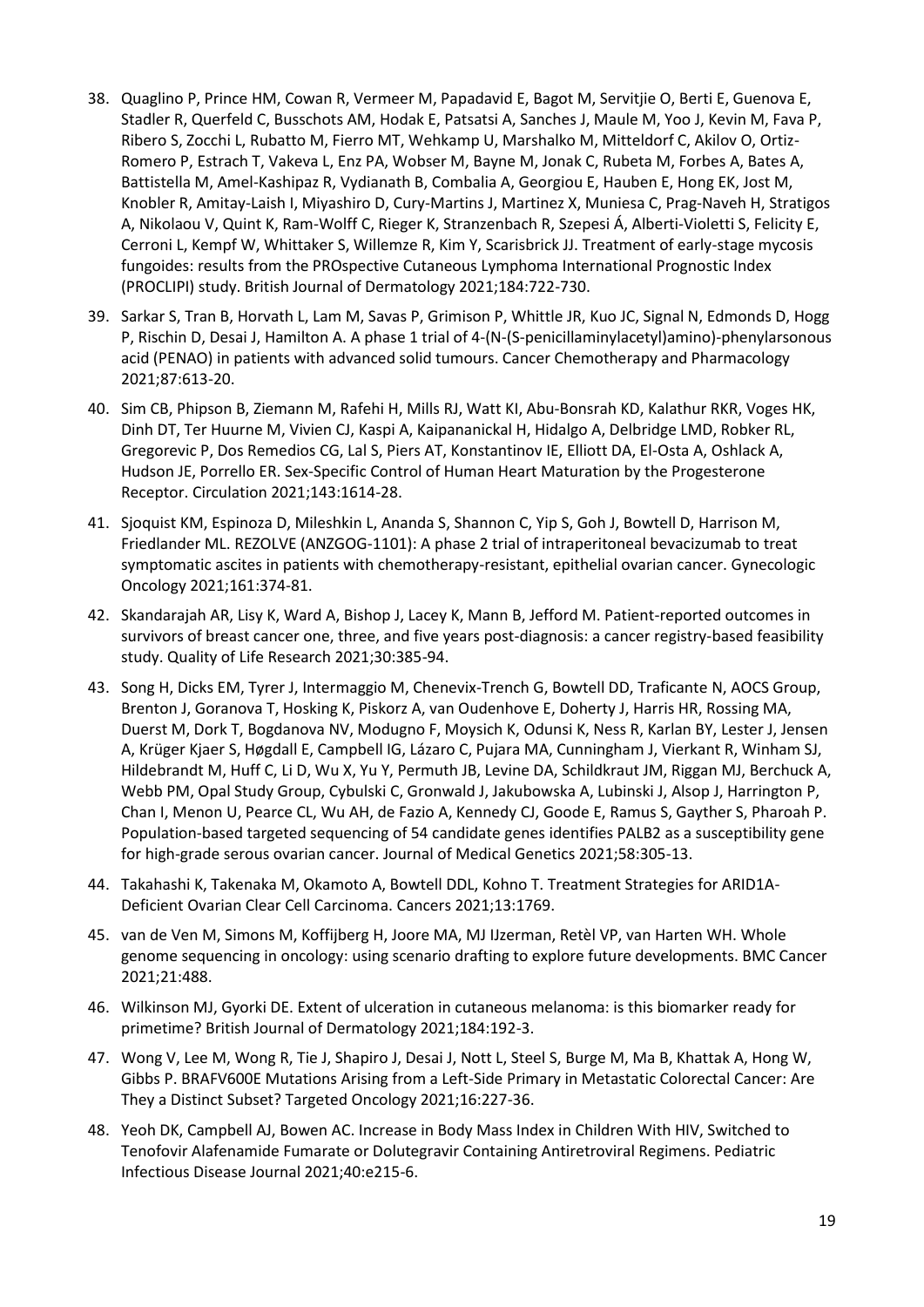# **May**

- 1. Amarasinghe KC, Lopes J, Beraldo J, Kiss N, Bucknell N, Everitt S, Jackson P, Litchfield C, Denehy L, Blyth BJ, Siva S, MacManus M, Ball D, Li J, Hardcastle N. A Deep Learning Model to Automate Skeletal Muscle Area Measurement on Computed Tomography Images. Frontiers in Oncology 2021;11:580806.
- 2. Arulananda S, O'Brien M, Evangelista M, Jenkins LJ, Poh AR, Walkiewicz M, Leong T, Mariadason JM, Cebon J, Balachander SB, Cidado JR, Lee EF, John T, Fairlie WD. A novel BH3-mimetic, AZD0466, targeting BCL-XL and BCL-2 is effective in pre-clinical models of malignant pleural mesothelioma. Cell Death Discovery 2021;7:122.
- 3. Bagguley D, Ong S, Buteau JP, Koschel S, Dhiantravan N, Hofman MS, Emmett L, Murphy DG, Lawrentschuk N. Role of PSMA PET/CT imaging in the diagnosis, staging and restaging of prostate cancer. Future Oncology 2021;17:2225-41.
- 4. Balasubramanian A, Onggo J, Gunjur A, John T, Parakh S. Immune Checkpoint Inhibition With Chemoradiotherapy in Stage III Non-small-cell Lung Cancer: A Systematic Review and Meta-analysis of Safety Results. Clinical Lung Cancer 2021;22:74-82.
- 5. Banting SP, Waters PS, Peacock O, Narasimhan V, Lynch AC, McCormick JJ, Warrier SK, Heriot AG. Management of primary and metastatic malignant small bowel obstruction, operate or palliate. A systematic review. ANZ Journal of Surgery 2021;91:282-90.
- 6. Beaumont S, Bhatia N, McDowell L, Fua T, McCullough M, Celentano A, Yap T. Timing of dental extractions in patients undergoing radiotherapy and the incidence of osteoradionecrosis: a systematic review and meta-analysis. British Journal of Oral and Maxillofacial Surgery 2021;59:511-23.
- 7. Beyer J, Collette L, Sauvé N, Daugaard G, Feldman DR, Tandstad T, Tryakin A, Stahl O, Gonzalez-Billalabeitia E, De Giorgi U, Culine S, de Wit R, Hansen AR, Bebek M, Terbuch A, Albany C, Hentrich M, Gietema JA, Negaard H, Huddart RA, Lorch A, Cafferty FH, Heng DYC, Sweeney CJ, Winquist E, Chovanec M, Fankhauser C, Stark D, Grimison P, Necchi A, Tran B, Heidenreich A, Shamash J, Sternberg CN, Vaughn DJ, Duran I, Bokemeyer C, Patrikidou A, Cathomas R, Assele S, Gillessen S. Survival and New Prognosticators in Metastatic Seminoma: Results From the IGCCCG-Update Consortium. Journal of Clinical Oncology 2021;39:1553-62.
- 8. Bhabha FK, McCormack C, Wells J, Campbell BA, Newland K, Lade S, Buelens O, Joske D, Shortt J, Mapp S, Radeski D, Hertzberg M, Khot A, Van Der Weyden C, Khoo C, Hawkes E, Prince HM. Mycosis fungoides and Sezary syndrome: Australian clinical practice statement. Australasian Journal of Dermatology 2021;62:e8-e18.
- 9. Bigaran A, Zopf E, Gardner J, La Gerche A, Murphy DG, Howden EJ, Baker MK, Cormie P. The effect of exercise training on cardiometabolic health in men with prostate cancer receiving androgen deprivation therapy: a systematic review and meta-analysis. Prostate Cancer and Prostatic Diseases 2021;24:35-48.
- 10. Boiko S, Proia T, San Martin M, Gregory GP, Wu MM, Aryal N, Hattersley M, Shao W, Saeh JC, Fawell SE, Johnstone RW, Drew L, Cidado J. Targeting Bfl-1 via acute CDK9 inhibition overcomes intrinsic BH3 mimetic resistance in lymphomas. Blood 2021;137:2947-57.
- 11. Booth J, Caillet V, Briggs A, Hardcastle N, Angelis G, Jayamanne D, Shepherd M, Podreka A, Szymura K, Nguyen DT, Poulsen P, O'Brien R, Harris B, Haddad C, Eade T, Keall P. MLC tracking for lung SABR is feasible, efficient and delivers high-precision target dose and lower normal tissue dose. Radiotherapy and Oncology 2021;155:131-7.
- 12. Brown A, Spazzoli B, Mah E, May D, Chu J, Spelman T, Choong P, Di Bella C. Planned combined oncoplastic (COP) surgical approach improves oncologic outcomes in soft tissue sarcomas. European Journal of Surgical Oncology 2021;47:443-9.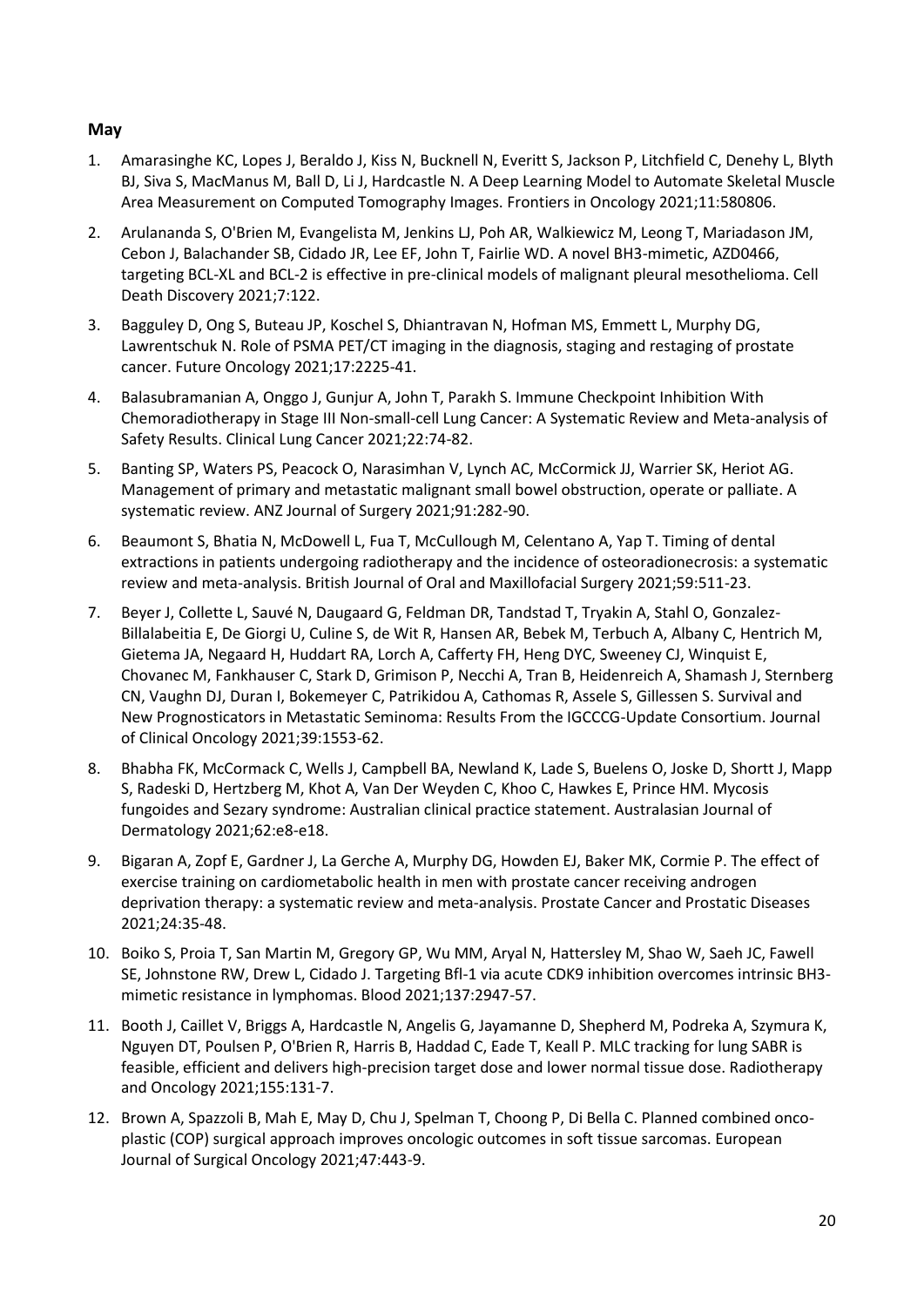- 13. Campbell BA, Khot A. "RT or not RT?" The question for early-stage peripheral T-cell lymphoma. Leukemia and Lymphoma 2021;62:511-3.
- 14. Choy KT, Yang TWW, Heriot A, Warrier SK, Kong JC. Does rectal tube/transanal stent placement after an anterior resection for rectal cancer reduce anastomotic leak? A systematic review and metaanalysis. International Journal of Colorectal Disease 2021;36:1123-32.
- 15. Choy KT, Yang TWW, Prabhakaran S, Heriot A, Kong JC, Warrier SK. Comparing functional outcomes between transanal total mesorectal excision (TaTME) and laparoscopic total mesorectal excision (LaTME) for rectal cancer: a systematic review and meta-analysis. International Journal of Colorectal Disease 2021;36:1163-74.
- 16. Clinical Oncology Society of Australia (COSA) Patient Reported Outcomes Working Group. Patientreported outcomes and personalised cancer care. Medical Journal of Australia 2021;214:406-408.
- 17. Clucas D, Brittenham G, Pasricha SR. AGA Clinical Practice Guidelines on the Gastrointestinal Evaluation of Iron Deficiency Anemia. Gastroenterology 2021;160:2618-20.
- 18. Corboy G, Othman J, Lee L, Wei A, Ivey A, Blombery P, Agarwal R, Fong C, Brown A, Scott H, Grove C, Louw A, Enjeti A, Iland H, Paul C, Bohlander S, Kakadia P, Horan M, Stevenson W. Laboratory quality assessment of candidate gene panel testing for acute myeloid leukaemia: a joint ALLG / RCPAQAP initiative. Pathology 2021;53:487-92.
- 19. Correa RJM, Louie AV, Zaorsky NG, Lehrer EJ, Ellis R, Ponsky L, Kaplan I, Mahadevan A, Chu W, Swaminath A, Hannan R, Onishi H, Teh BS, Muacevic A, Lo SS, Staehler M, Siva S. Reply to Francesco Montorsi, Alessandro Larcher, and Umberto Capitanio's Letter to the Editor re: Rohann J.M. Correa, Alexander V. Louie, Nicholas G. Zaorsky, et al. The Emerging Role of Stereotactic Ablative Radiotherapy for Primary Renal Cell Carcinoma: A Systematic Review and Meta-Analysis. European Urology Focus. 2019 Jun 24. pii: S2405-4569(19)30157-9. https://doi.org/10.1016/j.euf.2019.06.002. [Epub ahead of print]. European Urology Focus 2021;7:404-5.
- 20. Critchley CR, Fleming J, Nicol D, Marlton P, Ellis M, Devereux L, Bruce G, Kerridge I. Identifying the nature and extent of public and donor concern about the commercialisation of biobanks for genomic research. European Journal of Human Genetics 2021;29:503-11.
- 21. Czosnek L, Richards J, Zopf E, Cormie P, Rosenbaum S, Rankin NM. Exercise interventions for people diagnosed with cancer: a systematic review of implementation outcomes. BMC Cancer 2021;21:643.
- 22. Dax V, Edwards N, Doidge O, Morkunas B, Thompson K, Lewin J. Evaluation of an Educational and Vocational Service for Adolescent and Young Adults with Cancer: A Retrospective Review. Journal of Adolescent and Young Adult Oncology 2021;10:56-65.
- 23. Dhiantravan N, Violet J, Eapen R, Alghazo O, Scalzo M, Jackson P, Keam SP, Mitchell C, Neeson PJ, Sandhu S, Williams SG, Moon D, Lawrentschuk N, Azad A, Hofman MS, Murphy DG. Clinical Trial Protocol for LuTectomy: A Single-arm Study of the Dosimetry, Safety, and Potential Benefit of <sup>177</sup>Lu-PSMA-617 Prior to Prostatectomy. European Urology Focus 2021;7:234-7.
- 24. Dimopoulos MA, Leleu X, Moreau P, Richardson PG, Liberati AM, Harrison SJ, Prince HM, Ocio EM, Assadourian S, Campana F, Malinge L, Semiond D, van de Velde H, Yong K. Isatuximab plus pomalidomide and dexamethasone in relapsed/refractory multiple myeloma patients with renal impairment: ICARIA-MM subgroup analysis. Leukemia 2021;35:562-72.
- 25. Doerflinger M, Haeusler GM, Li-Wai-Suen CSN, Clark JE, Slavin M, Babl FE, Allaway Z, Mechinaud F, Smyth GK, De Abreu Lourenco R, Phillips B, Pellegrini M, Thursky KA. Procalcitonin and Interleukin-10 May Assist in Early Prediction of Bacteraemia in Children with Cancer and Febrile Neutropenia. Frontiers in Immunology 2021;12:641879.
- 26. Dong Q, Zavortink M, Froldi F, Golenkina S, Lam T, Cheng LY. Glial Hedgehog signalling and lipid metabolism regulate neural stem cell proliferation in Drosophila. EMBO Reports 2021;22:e52130.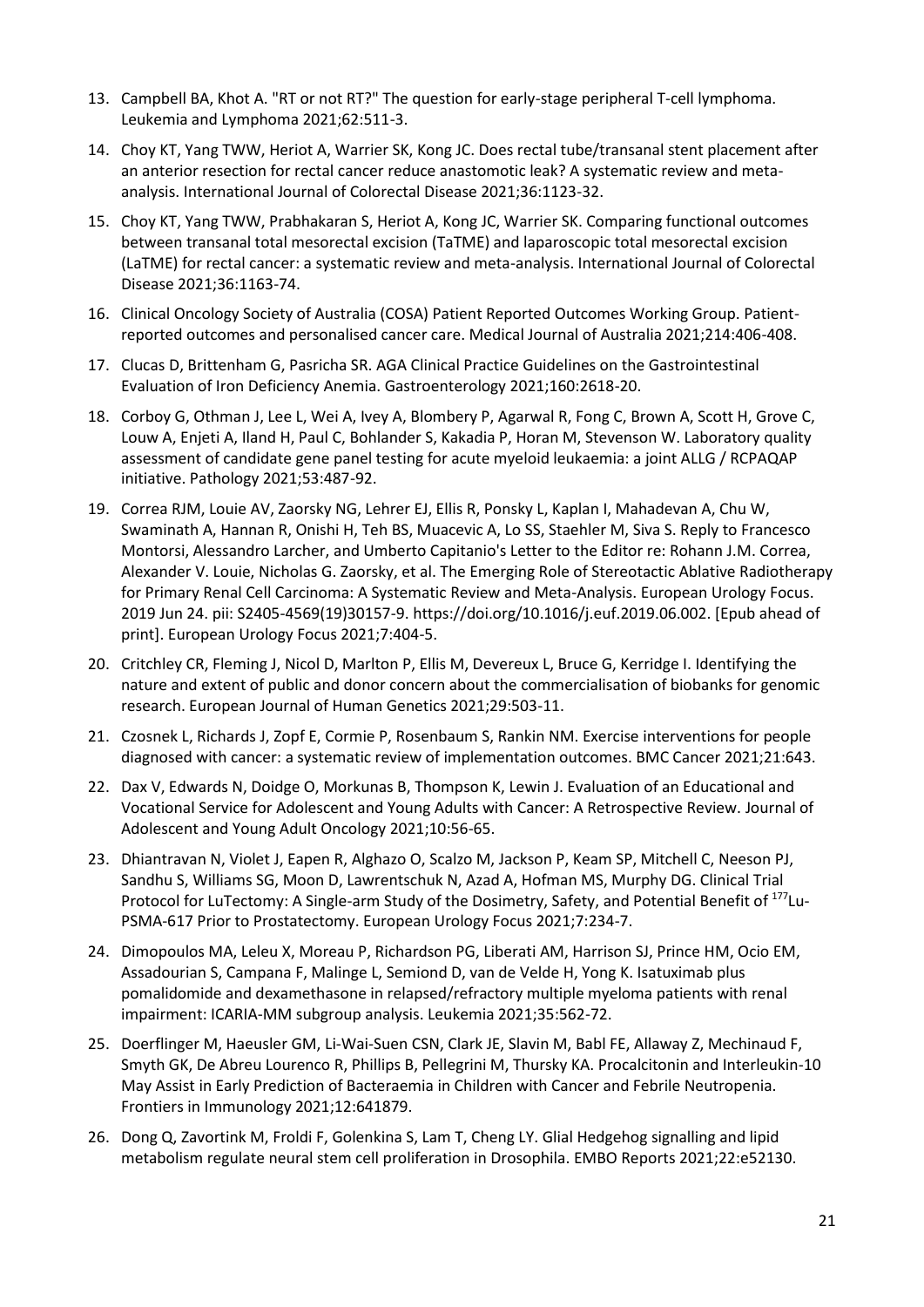- 27. Duivenvoorden HM, Brockwell NK, Nowell CJ, Simpson KJ, Parker BS. High-content siRNA 3D cocultures to identify myoepithelial cell-derived breast cancer suppressor proteins. Scientific Data 2021;8:147.
- 28. Durie M, Faragher M. Bilateral facial nerve palsies due to leptomeningeal progression of lung adenocarcinoma and response to osimertinib. BMJ Case Reports 2021;14:e239958.
- 29. Ebrahimi A, Luk PP, Low H, McDowell L, Magarey MJR, Smith PN, Perriman DM, Veness M, Gupta R, Clark JR. A critical analysis of the 8th edition TNM staging for head and neck cutaneous squamous cell carcinoma with lymph node metastases and comparison to N1S3 stage and ITEM risk score: A multicenter study. Journal of Surgical Oncology 2021;123:1531-9.
- 30. Flood MP, Das AA, Soucisse ML, Kong J, Ramsay RG, Michael M, Loveday BPT, Warrier SK, Heriot AG. Synchronous Liver Resection, Cytoreductive Surgery, and Hyperthermic Intraperitoneal Chemotherapy for Colorectal Liver and Peritoneal Metastases: A Systematic Review and Meta-analysis. Diseases of the Colon and Rectum 2021;64:754-64.
- 31. Forrest LE, Forbes Shepherd R, Young MA, Keogh LA, James PA. Finding the five-year window: A qualitative study examining young women's decision-making and experience of using tamoxifen to reduce BRCA1/2 breast cancer risk. Psycho-Oncology 2021;30:159-66.
- 32. Gan CL, Dudani S, Wells JC, Donskov F, Pal SK, Dizman N, Rathi N, Beuselinck B, Yan F, Lalani AA, Hansen A, Szabados B, de Velasco G, Tran B, Lee JL, Vaishampayan UN, Bjarnason GA, Subasri M, Choueiri TK, Heng DYC. Cabozantinib real-world effectiveness in the first-through fourth-line settings for the treatment of metastatic renal cell carcinoma: Results from the International Metastatic Renal Cell Carcinoma Database Consortium. Cancer Medicine 2021;10:1212-21.
- 33. Giuffrida L, Sek K, Henderson MA, Lai J, Chen AXY, Meyran D, Todd KL, Petley EV, Mardiana S, Mølck C, Stewart GD, Solomon BJ, Parish IA, Neeson PJ, Harrison SJ, Kats LM, House IG, Darcy PK, Beavis PA. CRISPR/Cas9 mediated deletion of the adenosine A2A receptor enhances CAR T cell efficacy. Nature Communications 2021;12:3236.
- 34. Handunnetti S, Anderson MA, Roberts AW, Davids MS, Ma S, Boyer M, Arzt J, Al Masud A, Popovic R, Jacobson A, Kim SY, Seymour JF. Addition of rituximab in relapsed/refractory chronic lymphocytic leukemia after progression on venetoclax monotherapy. eJHaem 2021;2:266-71.
- 35. Harrop S, Abeyakoon C, Van Der Weyden C, Prince HM. Targeted Approaches to T-Cell Lymphoma. Journal of Personalized Medicine 2021;11:481.
- 36. Haupt S, Caramia F, Klein SL, Rubin JB, Haupt Y. Sex disparities matter in cancer development and therapy. Nature Reviews Cancer 2021;21:393-407.
- 37. Hogg SJ, Motorna O, Cluse LA, Johanson TM, Coughlan HD, Raviram R, Myers RM, Costacurta M, Todorovski I, Pijpers L, Bjelosevic S, Williams T, Huskins SN, Kearney CJ, Devlin JR, Fan Z, Jabbari JS, Martin BP, Fareh M, Kelly MJ, Dupéré-Richer D, Sandow JJ, Feran B, Knight D, Khong T, Spencer A, Harrison SJ, Gregory G, Wickramasinghe VO, Webb AI, Taberlay PC, Bromberg KD, Lai A, Papenfuss AT, Smyth GK, Allan RS, Licht JD, Landau DA, Abdel-Wahab O, Shortt J, Vervoort SJ, Johnstone RW. Targeting histone acetylation dynamics and oncogenic transcription by catalytic P300/CBP inhibition. Molecular Cell 2021;81:2183-200.
- 38. Hoon SN, Lau PK, White AM, Bulsara MK, Banks PD, Redfern AD. Capecitabine for hormone receptorpositive versus hormone receptor-negative breast cancer. Cochrane Database of Systematic Reviews 2021;5:CD011220.
- 39. Howell D, Mayer DK, Fielding R, Eicher M, Verdonck-de Leeuw IM, Johansen C, Soto-Perez-de-Celis E, Foster C, Chan R, Alfano CM, Hudson SV, Jefford M, Lam WWT, Loerzel V, Pravettoni G, Rammant E, Schapira L, Stein KD, Koczwara B, Global Partners for Self-Management in Cancer. Management of Cancer and Health After the Clinic Visit: A Call to Action for Self-Management in Cancer Care. Journal of the National Cancer Institute 2021;113:523-531.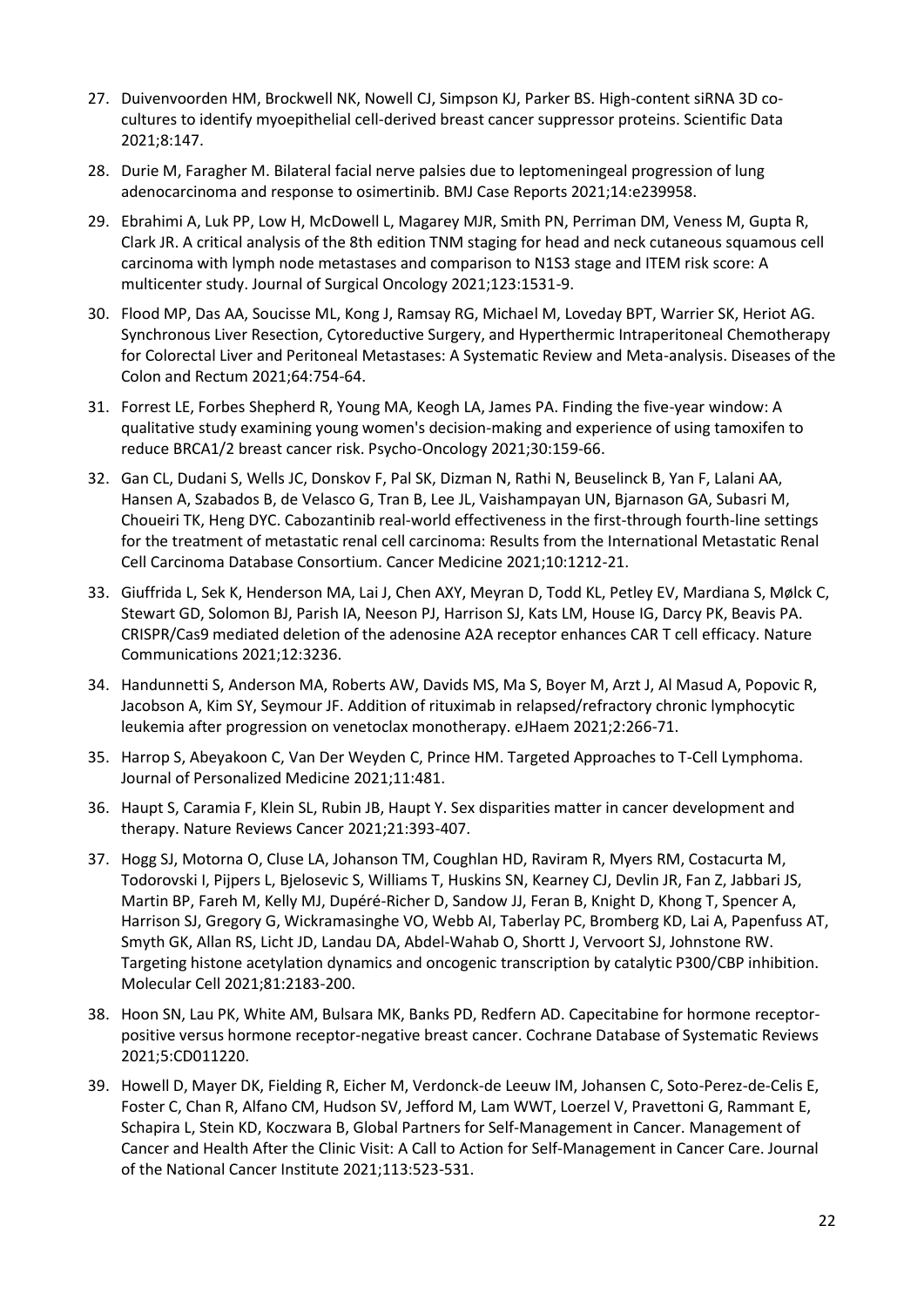- 40. Huang D, Rahme J, Tomas Larach J, Rajkomar A, Smart P, Warrier S. Robotic retroperitoneal lymph node dissection: a four-part case series - a video vignette. Colorectal Disease 2021;23:559.
- 41. Hughes TM, Williams GJ, Gyorki DE, Kelly JW, Stretch JR, Varey AHR, Hong AM, Scolyer RA, Thompson JF. Desmoplastic melanoma: a review of its pathology and clinical behaviour, and of management recommendations in published guidelines. Journal of the European Academy of Dermatology and Venereology 2021;35:1290-8.
- 42. Juraskova I, Laidsaar-Powell R, Keast R, Schofield P, Costa DS, Kay J, Turner S, Koczwara B, Saunders C, Jefford M, Yates P, Boyle F, White K, Miller A, Morton RL, Butt Z, Butow P. eTRIO trial: study protocol of a randomised controlled trial of online education modules to facilitate effective family caregiver involvement in oncology. BMJ Open 2021;11:e043224.
- 43. Khan SF, Yong MK, Slavin MA, Hughes P, Sasadeusz J. Very late-onset cytomegalovirus disease with ganciclovir resistance >15 years following renal transplantation. Transplant Infectious Disease 2021;23:e13441.
- 44. Kong JC, Prabhakaran S, Choy KT, Larach JT, Heriot A, Warrier SK. Oncological reasons for performing a complete mesocolic excision: a systematic review and meta-analysis. ANZ Journal of Surgery 2021;91:124-31.
- 45. Kostos L, Hong W, Lee B, Tran B, Lok SW, Anton A, Gard G, To YH, Wong V, Shapiro J, Wong R, Wong S, de Boer R, Gibbs P. Cancer clinical trial vs real-world outcomes for standard of care first-line treatment in the advanced disease setting. International Journal of Cancer 2021;149:409-19.
- 46. Kothari G, Korte J, Lehrer EJ, Zaorsky NG, Lazarakis S, Kron T, Hardcastle N, Siva S. A systematic review and meta-analysis of the prognostic value of radiomics based models in non-small cell lung cancer treated with curative radiotherapy. Radiotherapy and Oncology 2021;155:188-203.
- 47. Kovitwanichkanont T, Prakash S, Chong AH. Pancreatic adenocarcinoma presenting as subacute cutaneous lupus, tripe palms and acanthosis nigricans maligna. Australasian Journal of Dermatology 2021;62:e132-3.
- 48. Kron T. PhDs: never boring, never dry. Physical and Engineering Sciences in Medicine 2021;44:7.
- 49. Kwan EM, Fettke H, Docanto MM, To SQ, Bukczynska P, Mant A, Pook D, Ng N, Graham LK, Mangiola S, Segelov E, Mahon K, Davis ID, Parente P, Pezaro C, Todenhofer T, Horvath LG, Azad AA. Prognostic Utility of a Whole-blood Androgen Receptor-based Gene Signature in Metastatic Castration-resistant Prostate Cancer. European Urology Focus 2021;7:63-70.
- 50. Kwok MMK, Choong KWK, Virk J, Magarey MJR, Flatman S. Surgeon-performed ultrasound in a head and neck surgical oncology clinic: saving time and improving patient care. European Archives of Oto-Rhino-Laryngology 2021;278:2455-60.
- 51. Lai-Kwon J, Heynemann S, Flore J, Dhillon H, Duffy M, Burke J, Briggs L, Leigh L, Mileshkin L, Solomon B, Ball D, Kokanovic R, Jefford M. Living with and beyond metastatic non-small cell lung cancer: the survivorship experience for people treated with immunotherapy or targeted therapy. Journal of Cancer Survivorship 2021;15:392-7.
- 52. Lapirow D, La Gerche A, Toro C, Masango E, Costello B, Porello E, Ludlow L, Marshall G, Trahair T, Mateos M, Lewin J, Byrne J, Boutros R, Manudhane R, Heath J, Ayer J, Gabriel M, Walwyn T, Saundankar J, Forsey J, Le H, Mason K, Celermajer D, Downie P, Walker R, Holland L, Martin M, McLeman L, Diamond Y, Marcocci M, Donath S, Cheung M, Elliott DA, Conyers R. The Australia and New Zealand Cardio-Oncology Registry: evaluation of chemotherapy-related cardiotoxicity in a national cohort of paediatric cancer patients. Internal Medicine Journal 2021;51:229-34.
- 53. Larach JT, Rajkomar AKS, Narasimhan V, Kong J, Smart PJ, Heriot AG, Warrier SK. Robotic complete mesocolic excision and central vascular ligation for right-sided colon cancer: short-term outcomes from a case series. ANZ Journal of Surgery 2021;91:117-23.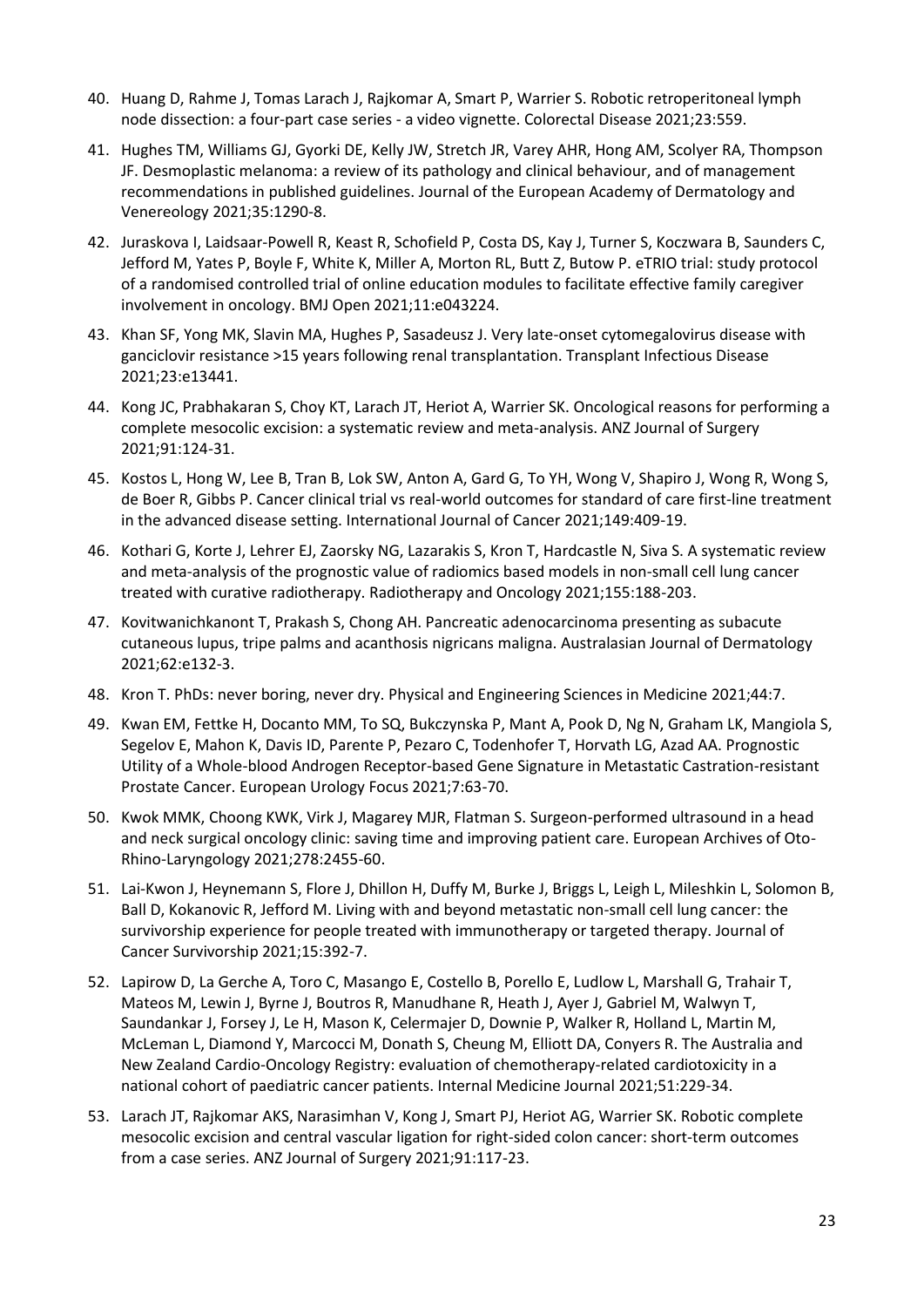- 54. Lelliott EJ, Mangiola S, Ramsbottom KM, Zethoven M, Lim L, Lau PKH, Oliver AJ, Martelotto LG, Kirby L, Martin C, Patel RP, Slater A, Cullinane C, Papenfuss AT, Haynes NM, McArthur GA, Oliaro J, Sheppard KE. Combined BRAF, MEK, and CDK4/6 Inhibition Depletes Intratumoral Immune-Potentiating Myeloid Populations in Melanoma. Cancer Immunology Research 2021;9:136-46.
- 55. Lelliott EJ, McArthur GA, Oliaro J, Sheppard KE. Immunomodulatory Effects of BRAF, MEK, and CDK4/6 Inhibitors: Implications for Combining Targeted Therapy and Immune Checkpoint Blockade for the Treatment of Melanoma. Frontiers in Immunology 2021;12:661737.
- 56. Li N, Zethoven M, McInerny S, Devereux L, Huang YK, Thio N, Cheasley D, Gutiérrez-Enríquez S, Moles-Fernández A, Diez O, Nguyen-Dumont T, Southey MC, Hopper JL, Simard J, Dumont M, Soucy P, Meindl A, Schmutzler R, Schmidt MK, Adank MA, Andrulis IL, Hahnen E, Engel C, Lesueur F, Girard E, Neuhausen SL, Ziv E, Allen J, Easton DF, Scott RJ, Gorringe KL, James PA, Campbell IG. Evaluation of the association of heterozygous germline variants in NTHL1 with breast cancer predisposition: an international multi-center study of 47,180 subjects. npj Breast Cancer 2021;7:52.
- 57. Lisy K, Ly L, Kelly H, Clode M, Jefford M. How Do We Define and Measure Optimal Care for Cancer Survivors? An Online Modified Reactive Delphi Study. Cancers 2021;13:2299.
- 58. Lu KH, Goel S. Transforming growth factor beta in breast cancer: another new trick for the old dog. Immunology and Cell Biology 2021;99:249-51.
- 59. McCaughan G, Di Ciaccio P, Ananda-Rajah M, Gilroy N, MacIntyre R, Teh B, Weinkove R, Curnow J, Szer J, Enjeti AK, Ross DM, Mulligan S, Trotman J, Dickinson M, Quach H, Choi P, Polizzotto MN, Tam CS, Ho PJ, Ku M, Gregory G, Gangatharan S, Hapgood G, Cochrane T, Cheah C, Gibbs S, Wei A, Johnston A, Greenwood M, Prince HM, Latimer M, Berkahn L, Wight J, Armytage T, Hamad N. COVID-19 vaccination in haematology patients: an Australian and New Zealand consensus position statement. Internal Medicine Journal 2021;51:763-768.
- 60. McNeil JJ, Gibbs P, Orchard SG, Lockery JE, Bernstein WB, Cao Y, Ford L, Haydon A, Kirpach B, Macrae F, McLean C, Millar J, Murray AM, Nelson MR, Polekhina G, Reid CM, Richmond E, Rodriguez LM, Shah RC, Tie J, Umar A, Londen GJV, Ronaldson K, Wolfe R, Woods RL, Zalcberg J, Chan AT, ASPREE Investigator Group. Effect of Aspirin on Cancer Incidence and Mortality in Older Adults. Journal of the National Cancer Institute 2021;113:258-65.
- 61. Monga N, Garside J, Davids MS, Tam C, Ward K, Fotheringham I, O'Donovan P, Parisi L, Tapprich C. Systematic Literature Review of Economic Evaluations, Costs/Resource Use, and Quality of Life in Patients with Mantle Cell Lymphoma. PharmacoEconomics Open 2021;5:175-86.
- 62. Monga N, Tam C, Garside J, Davids MS, Ward K, Quigley J, Parisi L, Tapprich C. Clinical efficacy and safety of first-line treatments in patients with mantle cell lymphoma: A systematic literature review. Critical Reviews in Oncology/Hematology 2021;158:103212.
- 63. Moore P, Cardemil F, Hayward NJ, Flatman S. Scoping review of head and neck neoplasms presenting with obstructive sleep apnoea: the importance of flexible nasendoscopy. ANZ Journal of Surgery 2021;91:55-61.
- 64. Moraliyage H, De Silva D, Ranasinghe W, Adikari A, Alahakoon D, Prasad R, Lawrentschuk N, Bolton D. Cancer in Lockdown: Impact of the COVID-19 Pandemic on Patients with Cancer. Oncologist 2021;26:e342-4.
- 65. Munoz L, Kron T, Petasecca M, Bucci J, Jackson M, Metcalfe P, Rosenfeld AB, Biasi G. Consistency of small-field dosimetry, on and off axis, in beam-matched linacs used for stereotactic radiosurgery. Journal of Applied Clinical Medical Physics 2021;22:185-93.
- 66. Nath A, Cosgrove PA, Mirsafian H, Christie EL, Pflieger L, Copeland B, Majumdar S, Cristea MC, Han ES, Lee SJ, Wang EW, Fereday S, Traficante N, Salgia R, Werner T, Cohen AL, Moos P, Chang JT, Bowtell DDL, Bild AH. Evolution of core archetypal phenotypes in progressive high grade serous ovarian cancer. Nature Communications 2021;12:3039.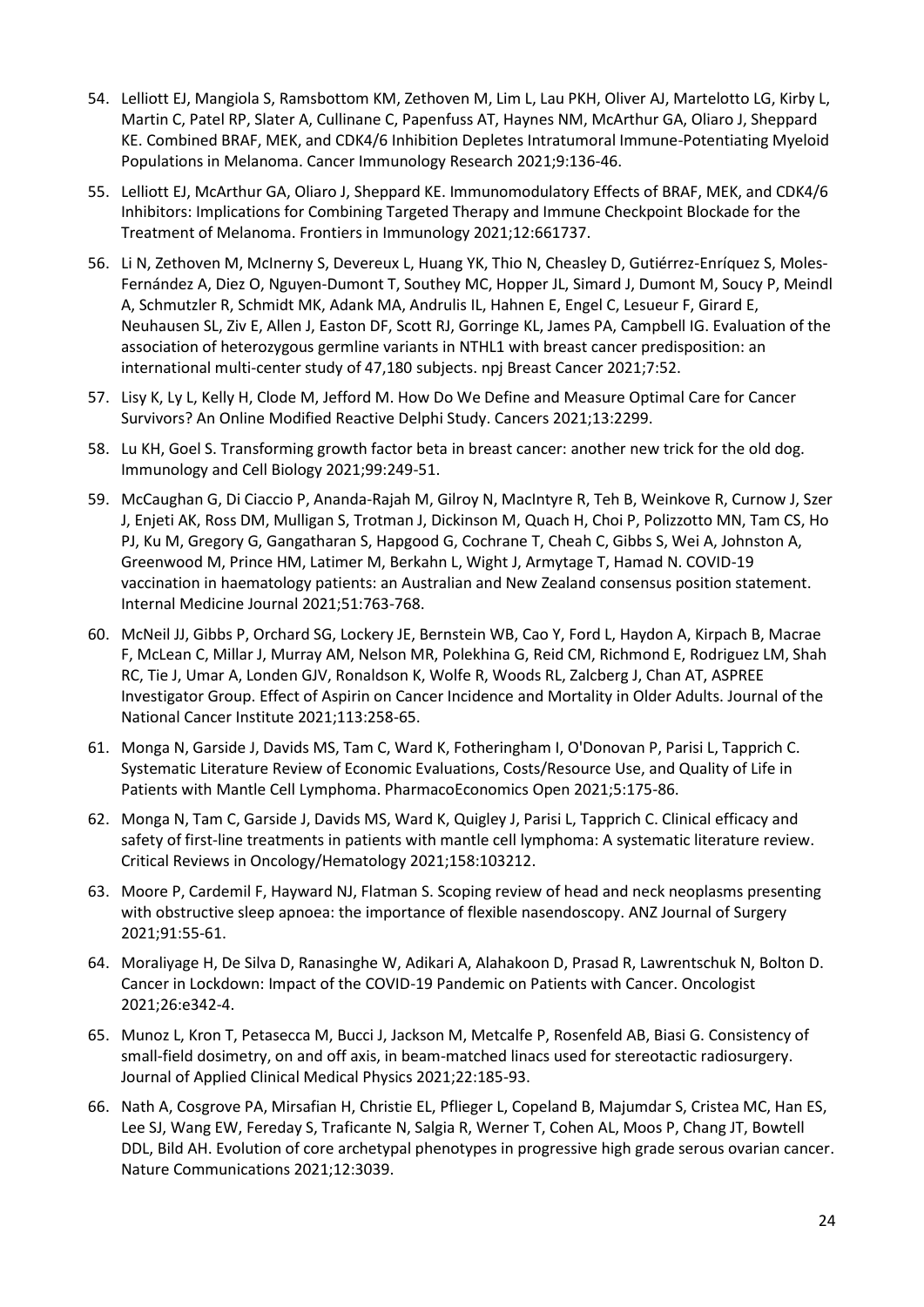- 67. Ng SP, Bahig H, Jethanandani A, Sturgis EM, Johnson FM, Elgohari B, Gunn GB, Ferrarotto R, Phan J, Rosenthal DI, Frank SJ, Fuller CD, Garden AS. Prognostic significance of pre-treatment neutrophil-tolymphocyte ratio (NLR) in patients with oropharyngeal cancer treated with radiotherapy. British Journal of Cancer 2021;124:628-33.
- 68. Nooka AK, Weisel K, van de Donk NW, Routledge D, Otero PR, Song K, Quach H, Callander N, Minnema MC, Trudel S, Jackson NA, Ahlers CM, Im E, Cheng S, Smith L, Hareth N, Ferron-Brady G, Brouch M, de Oca RM, Paul S, Holkova B, Gupta I, Kremer BE, Richardson P. Belantamab mafodotin in combination with novel agents in relapsed/refractory multiple myeloma: DREAMM-5 study design. Future Oncology 2021;17:1987-2003.
- 69. Oesophago-Gastric Anastomotic Audit (OGAA) Collaborative: Writing Committee, Steering Committee, National Leads, Site Leads, Collaborators. Mortality from esophagectomy for esophageal cancer across low, middle, and high-income countries: An international cohort study. European Journal of Surgical Oncology 2021;47:1481-8.
- 70. O'Leary B, Cutts RJ, Huang X, Hrebien S, Liu Y, Andre F, Loibl S, Loi S, Garcia-Murillas I, Cristofanilli M, Bartlett CH, Turner NC. Circulating Tumor DNA Markers for Early Progression on Fulvestrant With or Without Palbociclib in ER+ Advanced Breast Cancer. Journal of the National Cancer Institute 2021;113:309-17.
- 71. Ou C, Rektorysova M, Othman B, Windsor JA, Pandanaboyana S, Loveday BPT. Benchmarking Performance in Pancreatic Surgery: a Systematic Review of Published Quality Metrics. Journal of Gastrointestinal Surgery 2021;25:834-42.
- 72. Pham J, Conron M, Wright G, Mitchell P, Ball D, Philip J, Brand M, Zalcberg J, Stirling RG. Excess mortality and undertreatment in elderly lung cancer patients: treatment nihilism in the modern era? ERJ Open Research 2021;7:00393-2020.
- 73. Philip J, Le Gautier R, Collins A, Nowak AK, Le B, Crawford GB, Rankin N, Krishnasamy M, Mitchell G, McLachlan SA, IJzerman M, Hudson R, Rischin D, Sousa TV, Sundararajan V. Care plus study: a multisite implementation of early palliative care in routine practice to improve health outcomes and reduce hospital admissions for people with advanced cancer: a study protocol. BMC Health Services Research 2021;21:513.
- 74. Piggin A, Prince HM. An evaluation of isatuximab, pomalidomide and dexamethasone for adult patients with relapsed and refractory multiple myeloma. Expert Review of Hematology 2021;14:419- 427.
- 75. Porter LH, Bakshi A, Pook D, Clark A, Clouston D, Kourambas J, Goode DL, Risbridger GP, Taylor RA, Lawrence MG. Androgen receptor enhancer amplification in matched patient-derived xenografts of primary and castrate-resistant prostate cancer. Journal of Pathology 2021;254:121-34.
- 76. Prall OWJ. Malignant pleural mesothelioma–does Ki67 make the grade? JTO Clinical and Research Reports 2021;2:100170.
- 77. Prictor M, Johnston C, Hyatt A. Overt and covert recordings of health care consultations in Australia: some legal considerations. Medical Journal of Australia 2021;214:119-23.
- 78. Rahme J, Rajkomar A, Larach JT, Shayan R, Kong JCH, Heriot A, Warrier S. Robotic abdominoperineal resection, posterior vaginectomy and sacrectomy - a video vignette. Colorectal Disease 2021;23:561-2.
- 79. Rodgers SJ, Ooms LM, Oorschot VMJ, Schittenhelm RB, Nguyen EV, Hamila SA, Rynkiewicz N, Gurung R, Eramo MJ, Sriratana A, Fedele CG, Caramia F, Loi S, Kerr G, Abud HE, Ramm G, Papa A, Ellisdon AM, Daly RJ, McLean CA, Mitchell CA. INPP4B promotes PI3Kα-dependent late endosome formation and Wnt/β-catenin signaling in breast cancer. Nature Communications 2021;12:3140.
- 80. Rodi H, Detering K, Sellars M, Macleod A, Todd J, Fullerton S, Waller A, Nolte L. Exploring advance care planning awareness, experiences, and preferences of people with cancer and support people: an Australian online cross-sectional study. Supportive Care in Cancer 2021;29:3677-88.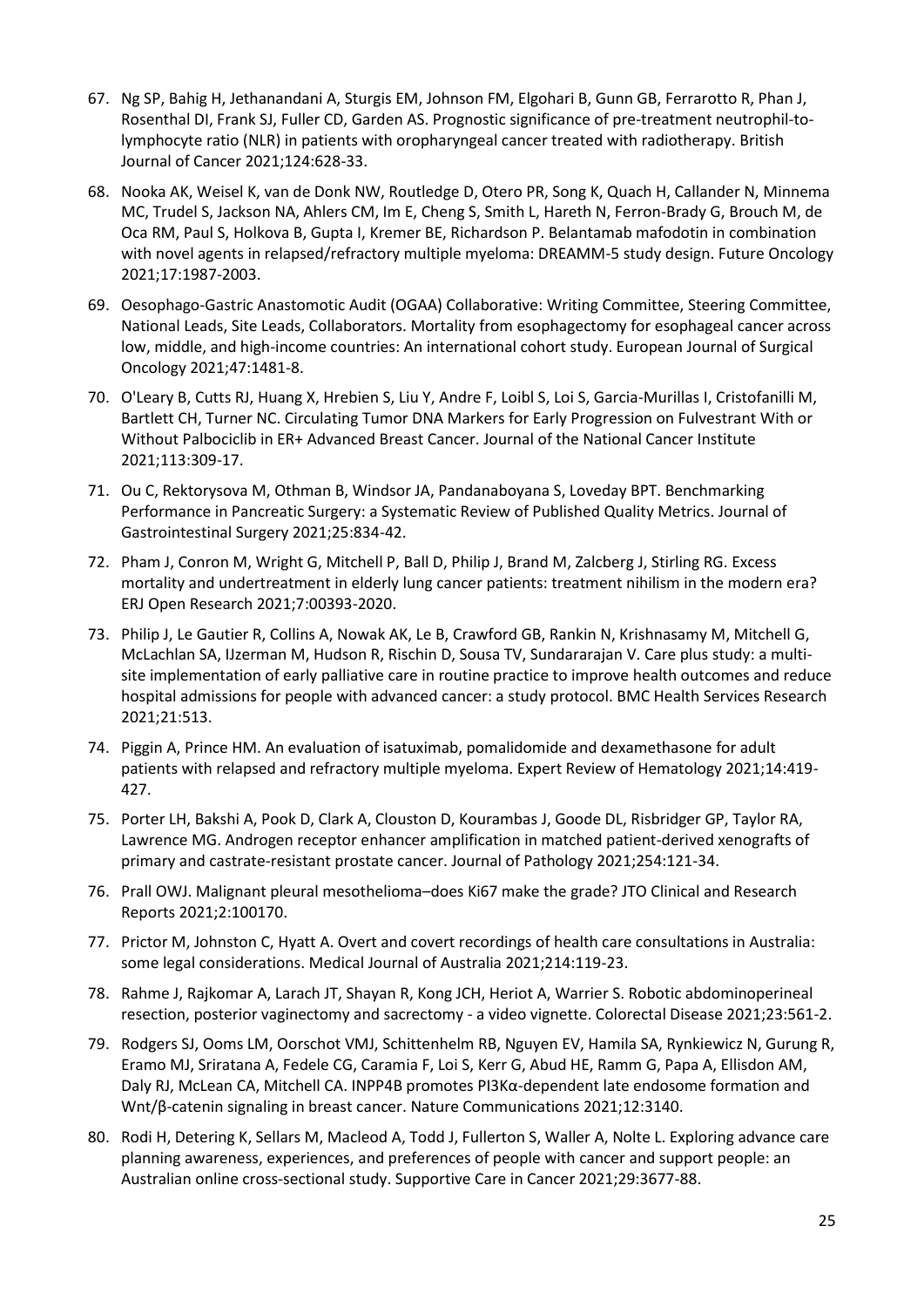- 81. Ross JS, Sokol ES, Moch H, Mileshkin L, Baciarello G, Losa F, Beringer A, Thomas M, Elvin JA, Ngo N, Jin DX, Kramer A. Comprehensive Genomic Profiling of Carcinoma of Unknown Primary Origin: Retrospective Molecular Classification Considering the CUPISCO Study Design. Oncologist 2021;26:e394-402.
- 82. Sadras T, Martin M, Kume K, Robinson ME, Saravanakumar S, Lenz G, Chen Z, Song JY, Siddiqi T, Oksa L, Knapp AM, Cutler J, Cosgun KN, Klemm L, Ecker V, Winchester J, Ghergus D, Soulas-Sprauel P, Kiefer F, Heisterkamp N, Pandey A, Ngo V, Wang L, Jumaa H, Buchner M, Ruland J, Chan WC, Meffre E, Martin T, Müschen M. Developmental partitioning of SYK and ZAP70 prevents autoimmunity and cancer. Molecular Cell 2021;81:2094-111.
- 83. Schubach K, Diocera M, Lauridsen SV. Bladder Cancer Nursing Updates (EAUN BC SIG and ANZUP BC SIG): Global Updates and Future Joint Directions. Seminars in Oncology Nursing 2021;37:151115.
- 84. Sherry NL, Lee RS, Gorrie CL, Kwong JC, Stuart RL, Korman TM, Marshall C, Higgs C, Chan HT, Graham M, Johnson PDR, Leroi MJ, Reed C, Richards MJ, Slavin MA, Worth LJ, Howden BP, Grayson ML, Controlling Superbugs Study Group. Pilot study of a combined genomic and epidemiologic surveillance program for hospital-acquired multidrug-resistant pathogens across multiple hospital networks in Australia. Infection Control and Hospital Epidemiology 2021;42:573-581.
- 85. Singh U, Walls GM, Hanna GG, Lynch TB, McAleese J. PET/CT features of lung SABR chest wall toxicity. Journal of Medical Imaging and Radiation Oncology 2021;65:92-4.
- 86. Tantalo DG, Oliver AJ, von Scheidt B, Harrison AJ, Mueller SN, Kershaw MH, Slaney CY. Understanding T cell phenotype for the design of effective chimeric antigen receptor T cell therapies. Journal for Immunotherapy of Cancer 2021;9:e002555.
- 87. Taylor S, Salimi F, Earnest A, Heriot AG, Zalcberg JR, Ahern S. The short to medium term benefits of the Australian colorectal cancer screening program. Medical Journal of Australia 2021;214:90-2.
- 88. Thai AA, McDowell LJ, Lim AM. Locoregional Radiotherapy in Metastatic Nasopharyngeal Cancer. JAMA Oncology 2021;7:310-1.
- 89. Thangasamy IA, Loeb S, Sathianathen NJ, Leveridge M, Stork B, Davies BJ, Woo HH. Evaluating the Effectiveness of an Online Journal Club: Experience from the International Urology Journal Club. European Urology Focus 2021;7:482-8.
- 90. Tohidi-Esfahani I, Warden A, Malunis E, DeNardis PL, Haurat J, Black M, Opat S, Kee D, D'Sa S, Kersten MJ, Spearing RL, Palomba ML, Olszewski AJ, Harrington C, Scott CL, Trotman J. WhiMSICAL: A global Waldenström's Macroglobulinemia patient-derived data registry capturing treatment and quality of life outcomes. American Journal of Hematology 2021;96:E218-22.
- 91. Trapani JA, Voskoboinik I. Words of Advice: choosing the right lab for your post-doctoral fellowship. FEBS Journal 2021;288:1734-41.
- 92. Travers A, Jalali A, Begbie S, Semira C, Kosmider S, Ananda S, Wong R, Lee M, Shapiro J, Burge M, Yip D, Torres J, Ma B, Nott L, Dean A, Tie J, Khattak A, Lim S, Wong HL, Gibbs P. Real-World Treatment and Outcomes of Metastatic Colorectal Cancer Patients With a Poor or Very Poor Performance Status. Clinical Colorectal Cancer 2021;20:e21-34.
- 93. Tutty E, Horsley P, Forbes Shepherd R, Forrest LE. The art and science of recruitment to a cancer rapid autopsy programme: A qualitative study exploring patient and clinician experiences. Palliative Medicine 2021;35:437-46.
- 94. Velasco A, Tokat F, Bonde J, Trim N, Bauer E, Meeney A, de Leng W, Chong G, Dalstein V, Kis LL, Lorentzen JA, Tomić S, Thwaites K, Putzová M, Birnbaum A, Qazi R, Primmer V, Dockhorn-Dworniczak B, Hernández-Losa J, Soares FA, Gertler AA, Kalman M, Wong C, Carraro DM, Sousa AC, Reis RM, Fox SB, Fassan M, Brevet M, Merkelbach-Bruse S, Colling R, Soilleux E, Teo RYW, D'Haene N, Nolet S, Ristimäki A, Vaisanen T, Chapusot C, Soruri A, Unger T, Wecgowiec J, Biscuola M, Frattini M, Long A, Campregher PV, Matias-Guiu X. Multi-center real-world comparison of the fully automated Idylla™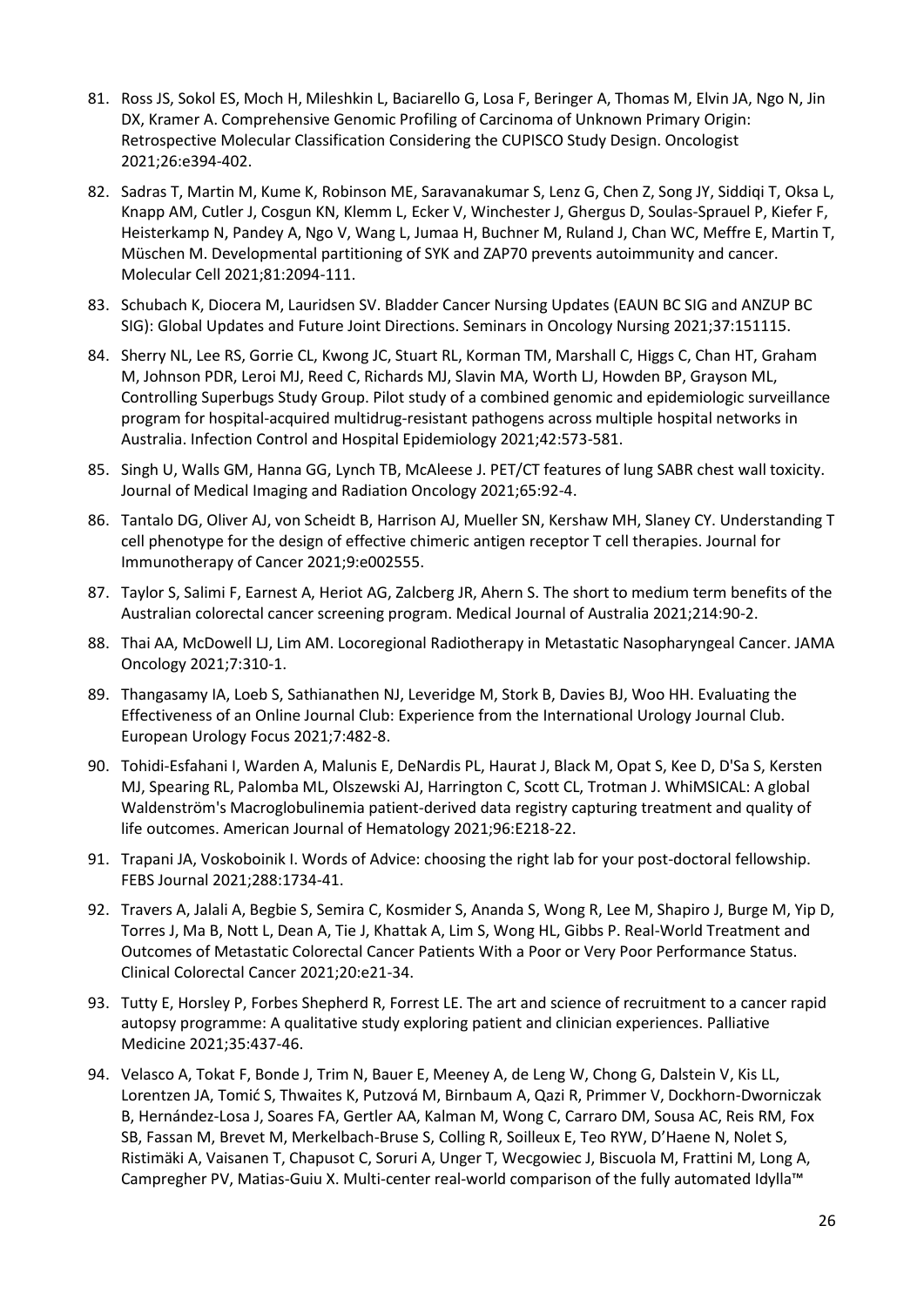microsatellite instability assay with routine molecular methods and immunohistochemistry on formalin-fixed paraffinembedded tissue of colorectal cancer. Virchows Archiv 2021;478:851-863.

- 95. Vershinin Z, Feldman M, Werner T, Weil LE, Kublanovsky M, Abaev-Schneiderman E, Sklarz M, Lam EYN, Alasad K, Picaud S, Rotblat B, McAdam RA, Chalifa-Caspi V, Bantscheff M, Chapman T, Lewis HD, Filippakopoulos P, Dawson MA, Grandi P, Prinjha RK, Levy D. BRD4 methylation by the methyltransferase SETD6 regulates selective transcription to control mRNA translation. Science Advances 2021;7:eabf5374.
- 96. Vu M, Degeling K, Martyn M, Lynch E, Chong B, Gaff C, IJzerman MJ. Evaluating the resource implications of different service delivery models for offering additional genomic findings. Genetics in Medicine 2021;23:606-13.
- 97. Wagle MV, Vervoort SJ, Kelly MJ, Van Der Byl W, Peters TJ, Martin BP, Martelotto LG, Nüssing S, Ramsbottom KM, Torpy JR, Knight D, Reading S, Thia K, Miosge LA, Howard DR, Gloury R, Gabriel SS, Utzschneider DT, Oliaro J, Powell JD, Luciani F, Trapani JA, Johnstone RW, Kallies A, Goodnow CC, Parish IA. Antigen-driven EGR2 expression is required for exhausted CD8<sup>+</sup> T cell stability and maintenance. Nature Communications 2021;12:2782.
- 98. Waterland JL, Chahal R, Ismail H, Sinton C, Riedel B, Francis JJ, Denehy L. Implementing a telehealth prehabilitation education session for patients preparing for major cancer surgery. BMC Health Services Research 2021;21:443.
- 99. Watt KI, Henstridge DC, Ziemann M, Sim CB, Montgomery MK, Samocha-Bonet D, Parker BL, Dodd GT, Bond ST, Salmi TM, Lee RS, Thomson RE, Hagg A, Davey JR, Qian H, Koopman R, El-Osta A, Greenfield JR, Watt MJ, Febbraio MA, Drew BG, Cox AG, Porrello ER, Harvey KF, Gregorevic P. Yap regulates skeletal muscle fatty acid oxidation and adiposity in metabolic disease. Nature Communications 2021;12:2887.
- 100. Welikumbura S, Pham T, Jain A, Williams M, Smart P. Approach to the patient with pneumoretroperitoneum. ANZ Journal of Surgery 2021;91:206-7.
- 101. Yan S, Xuan J, Brajanovski N, Tancock MRC, Madhamshettiwar PB, Simpson KJ, Ellis S, Kang J, Cullinane C, Sheppard KE, Hannan KM, Hannan RD, Sanij E, Pearson RB, Chan KT. The RNA polymerase I transcription inhibitor CX-5461 cooperates with topoisomerase 1 inhibition by enhancing the DNA damage response in homologous recombination-proficient high-grade serous ovarian cancer. British Journal of Cancer 2021;124:616-27.
- 102. Yee K, Papayannidis C, Vey N, Dickinson MJ, Kelly KR, Assouline S, Kasner M, Seiter K, Drummond MW, Yoon SS, Lee JH, Blotner S, Jukofsky L, Pierceall WE, Zhi J, Simon S, Higgins B, Nichols G, Monnet A, Muehlbauer S, Ott M, Chen LC, Martinelli G. Murine double minute 2 inhibition alone or with cytarabine in acute myeloid leukemia: Results from an idasanutlin phase 1/1b study\*. Leukemia Research 2021;100:106489.
- 103. Zahavi T, Salmon-Divon M, Salgado R, Elkin M, Hermano E, Rubinstein AM, Francis PA, Di Leo A, Viale G, de Azambuja E, Ameye L, Sotiriou C, Salmon A, Kravchenko-Balasha N, Sonnenblick A. Heparanase: a potential marker of worse prognosis in estrogen receptor-positive breast cancer. npj Breast Cancer 2021;7:67.

## **June**

- 1. Al-Sawaf O, Seymour JF, Kater AP, Fischer K. Should Undetectable Minimal Residual Disease Be the Goal of Chronic Lymphocytic Leukemia Therapy? Hematology/Oncology Clinics of North America 2021;35:775-91.
- 2. Alvarez-Ochoa E, Froldi F, Cheng LY. Interorgan communication in development and cancer. Wiley Interdisciplinary Reviews. Developmental Biology 2021;10:e394.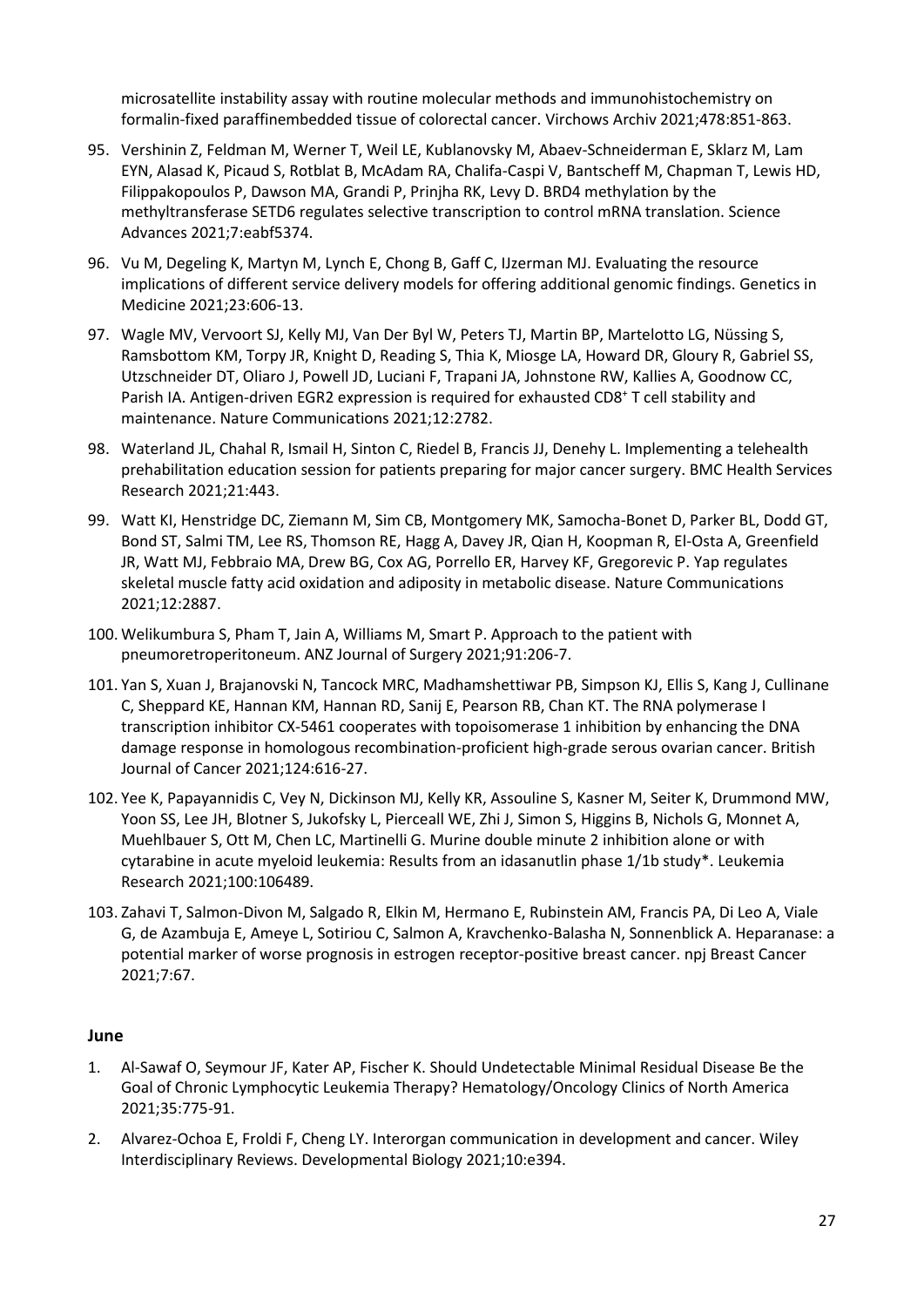- 3. Amar L, Pacak K, Steichen O, Akker SA, Aylwin SJB, Baudin E, Buffet A, Burnichon N, Clifton-Bligh RJ, Dahia PLM, Fassnacht M, Grossman AB, Herman P, Hicks RJ, Januszewicz A, Jimenez C, Kunst HPM, Lewis D, Mannelli M, Naruse M, Robledo M, Taïeb D, Taylor DR, Timmers H, Treglia G, Tufton N, Young WF, Lenders JWM, Gimenez-Roqueplo AP, Lussey-Lepoutre C. International consensus on initial screening and follow-up of asymptomatic SDHx mutation carriers. Nature Reviews Endocrinology 2021;17:435-44.
- 4. Annala M, Fu S, Bacon JVW, Sipola J, Iqbal N, Ferrario C, Ong M, Wadhwa D, Hotte SJ, Lo G, Tran B, Wood LA, Gingerich JR, North SA, Pezaro CJ, Ruether JD, Sridhar SS, Kallio HML, Khalaf DJ, Wong A, Beja K, Schönlau E, Taavitsainen S, Nykter M, Vandekerkhove G, Azad AA, Wyatt AW, Chi KN. Cabazitaxel versus abiraterone or enzalutamide in poor prognosis metastatic castration-resistant prostate cancer: a multicentre, randomised, open-label, phase II trial. Annals of Oncology 2021;32:896- 905.
- 5. Asairinachan A, O'Duffy F, Fua T, Magarey MJR, Dixon BJ. Salvage transoral robotic surgery in earlystage oropharyngeal recurrence. Oral Surgery, Oral Medicine, Oral Pathology, Oral Radiology 2021;132:18-25.
- 6. Azzopardi C, Kiernan G, Botchu R. Imaging review of normal anatomy and pathological conditions involving the popliteus. Journal of Clinical Orthopaedics and Trauma 2021;18:224-9.
- 7. Baxter JS, Johnson N, Tomczyk K, Gillespie A, Maguire S, Brough R, Fachal L, Michailidou K, Bolla MK, Wang Q, Dennis J, Ahearn TU, Andrulis IL, Anton-Culver H, Antonenkova NN, Arndt V, Aronson KJ, Augustinsson A, Becher H, Beckmann MW, Behrens S, Benitez J, Bermisheva M, Bogdanova NV, Bojesen SE, Brenner H, Brucker SY, Cai Q, Campa D, Canzian F, Castelao JE, Chan TL, Chang-Claude J, Chanock SJ, Chenevix-Trench G, Choi JY, Clarke CL, Colonna S, Conroy DM, Couch FJ, Cox A, Cross SS, Czene K, Daly MB, Devilee P, Dörk T, Dossus L, Dwek M, Eccles DM, Ekici AB, Eliassen AH, Engel C, Fasching PA, Figueroa J, Flyger H, Gago-Dominguez M, Gao C, García-Closas M, García-Sáenz JA, Ghoussaini M, Giles GG, Goldberg MS, González-Neira A, Guénel P, Gündert M, Haeberle L, Hahnen E, Haiman CA, Hall P, Hamann U, Hartman M, Hatse S, Hauke J, Hollestelle A, Hoppe R, Hopper JL, Hou MF, kConFab Investigators, ABCTB Investigators, Ito H, Iwasaki M, Jager A, Jakubowska A, Janni W, John EM, Joseph V, Jung A, Kaaks R, Kang D, Keeman R, Khusnutdinova E, Kim SW, Kosma VM, Kraft P, Kristensen VN, Kubelka-Sabit K, Kurian AW, Kwong A, Lacey JV, Lambrechts D, Larson NL, Larsson SC, Le Marchand L, Lejbkowicz F, Li J, Long J, Lophatananon A, Lubiński J, Mannermaa A, Manoochehri M, Manoukian S, Margolin S, Matsuo K, Mavroudis D, Mayes R, Menon U, Milne RL, Mohd Taib NA, Muir K, Muranen TA, Murphy RA, Nevanlinna H, O'Brien KM, Offit K, Olson JE, Olsson H, Park SK, Park-Simon TW, Patel AV, Peterlongo P, Peto J, Plaseska-Karanfilska D, Presneau N, Pylkäs K, Rack B, Rennert G, Romero A, Ruebner M, Rüdiger T, Saloustros E, Sandler DP, Sawyer EJ, Schmidt MK, Schmutzler RK, Schneeweiss A, Schoemaker MJ, Shah M, Shen CY, Shu XO, Simard J, Southey MC, Stone J, Surowy H, Swerdlow AJ, Tamimi RM, Tapper WJ, Taylor JA, Teo SH, Teras LR, Terry MB, Toland AE, Tomlinson I, Truong T, Tseng CC, Untch M, Vachon CM, van den Ouweland AMW, Wang SS, Weinberg CR, Wendt C, Winham SJ, Winqvist R, Wolk A, Wu AH, Yamaji T, Zheng W, Ziogas A, Pharoah PDP, Dunning AM, Easton DF, Pettitt SJ, Lord CJ, Haider S, Orr N, Fletcher O. Functional annotation of the 2q35 breast cancer risk locus implicates a structural variant in influencing activity of a long-range enhancer element. American Journal of Human Genetics 2021;108:1190-203.
- 8. Berney S, Hopkins RO, Rose JW, Koopman R, Puthucheary Z, Pastva A, Gordon I, Colantuoni E, Parry SM, Needham DM, Denehy L. Functional electrical stimulation in-bed cycle ergometry in mechanically ventilated patients: a multicentre randomised controlled trial. Thorax 2021;76:656-63.
- 9. Bjelosevic S, Gruber G, Newbold A, Shembrey C, Devlin JR, Hogg SJ, Kats L, Todorovski I, Fan Z, Abrehart TC, Pomilio G, Wei A, Gregory GP, Vervoort SJ, Brown KK, Johnstone RW. Serine biosynthesis is a metabolic vulnerability in FLT3-ITD-driven acute myeloid leukemia. Cancer Discovery 2021;11:1582-1599.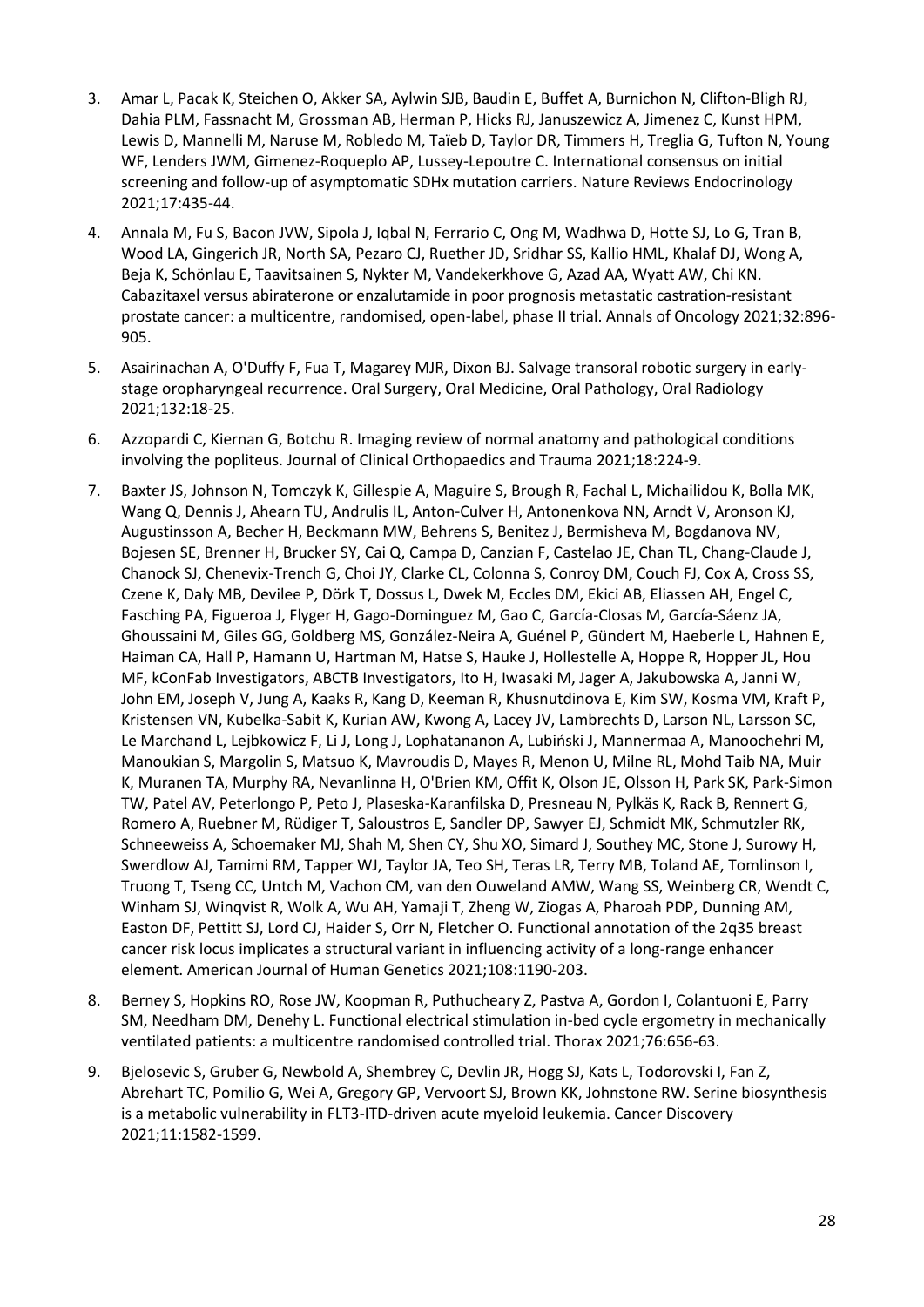- 10. Brennan D, Lazarakis S, Lee A, Tan TH, Chin KY, Oon SF. Do antispasmodics or rectal enemas improve image quality on multiparametric prostate MRI? An 'Evidence-Based Practice' review of the literature. Abdominal Radiology 2021;46:2770-2778.
- 11. Broman KK, Hughes T, Dossett L, Sun J, Kirichenko D, Carr MJ, Sharma A, Bartlett EK, Nijhuis AAG, Thompson JF, Hieken TJ, Kottschade L, Downs J, Gyorki DE, Stahlie E, van Akkooi A, Ollila DW, Frank J, Song Y, Karakousis G, Moncrieff M, Nobes J, Vetto J, Han D, Farma JM, Deneve JL, Fleming MD, Perez MC, Lowe MC, Olofsson Bagge R, Mattsson J, Lee AY, Berman RS, Chai H, Kroon HM, Teras J, Teras RM, Farrow NE, Beasley G, Hui JYC, Been L, Kruijff S, Kim Y, Naqvi SMH, Sarnaik AA, Sondak VK, Zager JS. Active surveillance of patients who have sentinel node positive melanoma: An international, multiinstitution evaluation of adoption and early outcomes after the Multicenter Selective Lymphadenectomy Trial II (MSLT-2). Cancer 2021;127:2251-61.
- 12. Buggy DJ, Riedel B, Sessler DI. Can anaesthetic technique influence cancer outcome? The next steps… British Journal of Anaesthesia 2021;127:5-7.
- 13. Casswell G, Gough K, Drosdowsky A, Bressel M, Coleman A, Shrestha S, D'Costa I, Fua T, Tiong A, Liu C, Rischin D. Fear of Cancer Recurrence in Survivors of Human Papillomavirus–Associated Oropharyngeal Carcinoma. International Journal of Radiation Oncology, Biology, Physics 2021;110:382-393.
- 14. Clemons NJ, Phillips WA. Trapping Colorectal Cancer into a Dead-end. Gastroenterology 2021;161:33- 5.
- 15. Costacurta M, Vervoort SJ, Hogg SJ, Martin BP, Johnstone RW, Shortt J. Whole genome CRISPR screening identifies TOP2B as a potential target for IMiD sensitization in multiple myeloma. Haematologica 2021;106:2013-7.
- 16. Cousens NE, Tiller J, Meiser B, Barlow-Stewart K, Rowley S, Ko YA, Mahale S, Campbell IG, Kaur R, Bankier A, Burnett L, Jacobs C, James PA, Trainer A, Neil S, Delatycki MB, Andrews L. Evaluation of two population screening programmes for BRCA1/2 founder mutations in the Australian Jewish community: a protocol paper. BMJ Open 2021;11:e041186.
- 17. Dang TH, Nguyen TA, Hoang Van M, Santin O, Tran OMT, Schofield P. Patient-Centered Care: Transforming the Health Care System in Vietnam with Support of Digital Health Technology. Journal of Medical Internet Research 2021;23:e24601.
- 18. Devi S, Alexandre YO, Loi JK, Gillis R, Ghazanfari N, Creed SJ, Holz LE, Shackleford D, Mackay LK, Heath WR, Sloan EK, Mueller SN. Adrenergic regulation of the vasculature impairs leukocyte interstitial migration and suppresses immune responses. Immunity 2021;54:1219-30.
- 19. Dharan NJ, Yeh P, Bloch M, Yeung MM, Baker D, Guinto J, Roth N, Ftouni S, Ognenovska K, Smith D, Hoy JF, Woolley I, Pell C, Templeton DJ, Fraser N, Rose N, Hutchinson J, Petoumenos K, Dawson SJ, Polizzotto MN, Dawson MA, ARCHIVE Study Group. HIV is associated with an increased risk of agerelated clonal hematopoiesis among older adults. Nature Medicine 2021;27:1006-1011.
- 20. Domostegui A, Peddigari S, Mercer CA, Iannizzotto F, Rodriguez ML, Garcia-Cajide M, Amador V, Diepstraten ST, Kelly GL, Salazar R, Kozma SC, Kusnadi EP, Kang J, Gentilella A, Pearson RB, Thomas G, Pelletier J. Impaired ribosome biogenesis checkpoint activation induces p53-dependent MCL-1 degradation and MYC-driven lymphoma death. Blood 2021;137:3351-64.
- 21. Dubowitz JA, Jost-Brinkmann F, Ziegler AI, Gillis RD, Riedel B, Sloan EK. An In Vivo Mouse Model of Total Intravenous Anesthesia during Cancer Resection Surgery. Journal of Visualized Experiments 2021;172:e62747.
- 22. Faries MB, Ascierto PA, Blank C, Cochran AJ, Delman K, Gyorki D, Haanen J, Hamid O, Han D, Karakousis G, Kashani-Sabet M, Leachman S, Moncrieff M, Plasmeijer E, Testori AAE, Van Akkooi A, Wong S, Zager JS. Letter Regarding Editorial by Samuel Zagarella. American Journal of Dermatopathology 2021;43:539-41.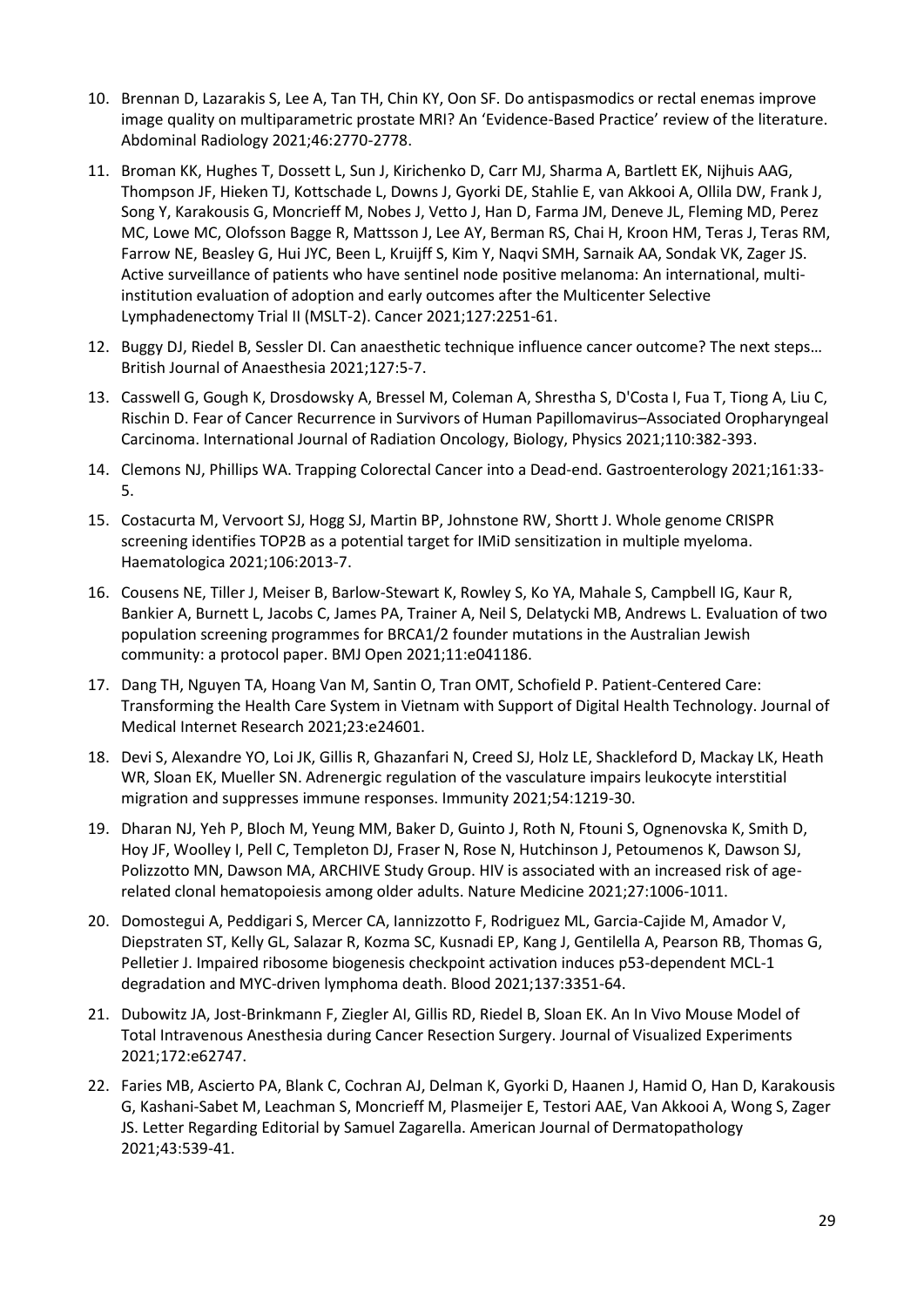- 23. Flynn J, Larach JT, Kong JCH, Warrier SK, Heriot A. Robotic versus laparoscopic ileal pouch-anal anastomosis (IPAA): a systematic review and meta-analysis. International Journal of Colorectal Disease 2021;36:1345-56.
- 24. Fujihara KM, Zhang BZ, Clemons NJ. Opportunities for Ferroptosis in Cancer Therapy. Antioxidants 2021;10:986.
- 25. Gherardin NA, Waldeck K, Caneborg A, Martelotto LG, Balachander S, Zethoven M, Petrone PM, Pattison A, Wilmott JS, Quiñones-Parra SM, Rossello F, Posner A, Wong A, Weppler AM, Shannon KF, Hong A, Ferguson PM, Jakrot V, Raleigh J, Hatzimihalis A, Neeson PJ, Deleso P, Johnston M, Chua M, Becker JC, Sandhu S, McArthur GA, Gill AJ, Scolyer RA, Hicks RJ, Godfrey DI, Tothill RW. γδ T Cells in Merkel Cell Carcinomas Have a Proinflammatory Profile Prognostic of Patient Survival. Cancer Immunology Research 2021;9:612-623.
- 26. Goodwin D, Rathi V, Conron M, Wright GM. Genomic and Clinical Significance of Multiple Primary Lung Cancers as Determined by Next-Generation Sequencing. Journal of Thoracic Oncology 2021;16:1166- 75.
- 27. Haeusler GM, De Abreu Lourenco R, Bakos C, O'Brien T, Slavin MA, Clark JE, McMullan B, Borland ML, Babl FE, Krishnasamy M, Vanevski M, Thursky KA, Hall L. Managing low-risk febrile neutropenia in children in the time of COVID-19: What matters to parents and clinicians. Journal of Paediatrics and Child Health 2021;57:826-834.
- 28. Harrison SJ, Perrot A, Alegre A, Simpson D, Wang MC, Spencer A, Delimpasi S, Hulin C, Sunami K, Facon T, Vlummens P, Yong K, Campana F, Inchauspé M, Macé S, Risse ML, van de Velde H, Richardson P. Subgroup analysis of ICARIA-MM study in relapsed/refractory multiple myeloma patients with high-risk cytogenetics. British Journal of Haematology 2021;194:120-31.
- 29. Hemming P, Kaur R, Meiser B, McKinley J, Young MA, James PA, Forrest LE. Oncologists' perspectives of telephone genetic counseling to facilitate germline BRCA1/2 testing for their patients with highgrade serous ovarian cancer. Journal of Community Genetics 2021;12:449-57.
- 30. Hickey M, Moss KM, Mishra GD, Krejany EO, Domchek SM, Wark JD, Trainer A, Wild RA. What Happens After Menopause? (WHAM): A prospective controlled study of cardiovascular and metabolic risk 12 months after premenopausal risk-reducing bilateral salpingo-oophorectomy. Gynecologic Oncology 2021;162:88-96.
- 31. Ho SA, Slavin M, Roberts JA, Yong M. Optimization of Ganciclovir use in allogeneic hematopoietic cell transplant recipients - the role of therapeutic drug monitoring. Expert Review of Anti-Infective Therapy 2021;19:707-718.
- 32. Hutchings M, Morschhauser F, Iacoboni G, Carlo-Stella C, Offner FC, Sureda A, Salles G, Martínez-Lopez J, Crump M, Thomas DN, Morcos PN, Ferlini C, Bröske AE, Belousov A, Bacac M, Dimier N, Carlile DJ, Lundberg L, Perez-Callejo D, Umaña P, Moore T, Weisser M, Dickinson MJ. Glofitamab, a Novel, Bivalent CD20-Targeting T-Cell-Engaging Bispecific Antibody, Induces Durable Complete Remissions in Relapsed or Refractory B-Cell Lymphoma: A Phase I Trial. Journal of Clinical Oncology 2021;39:1959-70.
- 33. Jacquelot N, Seillet C, Wang M, Pizzolla A, Liao Y, Hediyeh-Zadeh S, Grisaru-Tal S, Louis C, Huang Q, Schreuder J, Souza-Fonseca-Guimaraes F, de Graaf CA, Thia K, Macdonald S, Camilleri M, Luong K, Zhang S, Chopin M, Molden-Hauer T, Nutt SL, Umansky V, Ciric B, Groom JR, Foster PS, Hansbro PM, McKenzie ANJ, Gray DHD, Behren A, Cebon J, Vivier E, Wicks IP, Trapani JA, Munitz A, Davis MJ, Shi W, Neeson PJ, Belz GT. Blockade of the co-inhibitory molecule PD-1 unleashes ILC2-dependent antitumor immunity in melanoma. Nature Immunology 2021;22:851-64.
- 34. Janmaat VT, Nesteruk K, Spaander MCW, Verhaar AP, Yu B, Silva RA, Phillips WA, Magierowski M, van de Winkel A, Stadler HS, Sandoval-Guzmán T, van der Laan LJW, Kuipers EJ, Smits R, Bruno MJ, Fuhler GM, Clemons NJ, Peppelenbosch MP. HOXA13 in etiology and oncogenic potential of Barrett's esophagus. Nature Communications 2021;12:3354.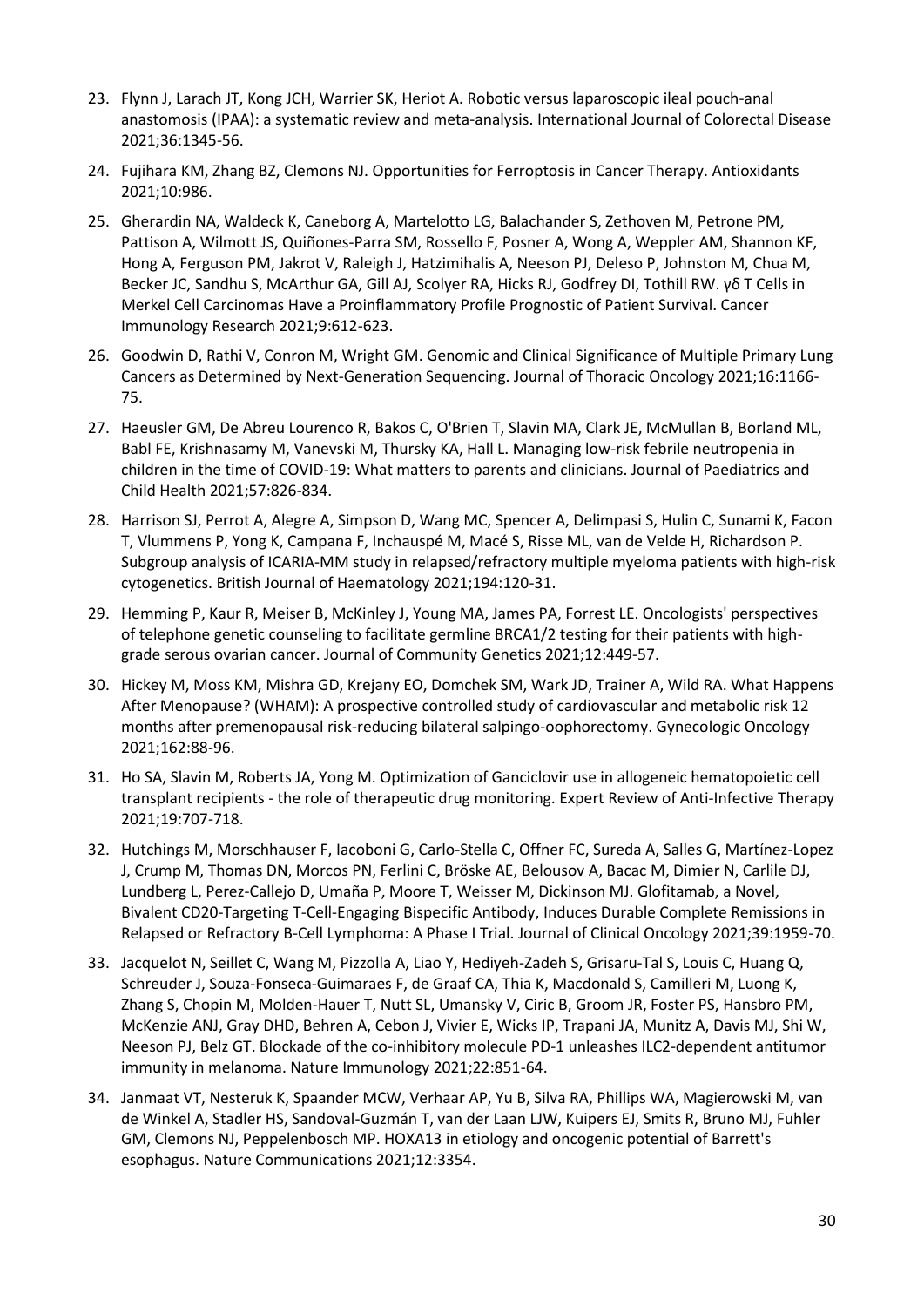- 35. Keane H, Huilgol YS, Shieh Y, Tice JA, Belkora J, Sepucha K, Shibley WP, Wang T, Che M, Goodman D, Ozanne E, Fiscalini AS, Esserman LJ. Development and pilot of an online, personalized risk assessment tool for a breast cancer precision medicine trial. npj Breast Cancer 2021;7:78.
- 36. Kong G, Hicks R. Radionuclide Imaging of NENs. Current Opinion in Endocrine and Metabolic Research 2021;18:207-15.
- 37. Kumar K, Gulal O, Franich RD, Kron T, Yeo AU. A validation framework to assess performance of commercial deformable image registration in lung radiotherapy. Physica Medica 2021;87:106-14.
- 38. Lasica M, Tam CS. Bruton Tyrosine Kinase Inhibitors in Chronic Lymphocytic Leukemia: Beyond Ibrutinib. Hematology/Oncology Clinics of North America 2021;35:761-73.
- 39. Lehrnbecher T, Averbuch D, Castagnola E, Cesaro S, Ammann RA, Garcia-Vidal C, Kanerva J, Lanternier F, Mesini A, Mikulska M, Pana D, Ritz N, Slavin M, Styczynski J, Warris A, Groll AH, 8th European Conference on Infections in Leukaemia. 8th European Conference on Infections in Leukaemia: 2020 guidelines for the use of antibiotics in paediatric patients with cancer or post-haematopoietic cell transplantation. Lancet Oncology 2021;22:e270-e280.
- 40. Leung VKY, Fox A, Carolan LA, Aban M, Laurie KL, Druce J, Deng YM, Slavin MA, Marshall C, Sullivan SG. Impact of prior vaccination on antibody response and influenza-like illness among Australian healthcare workers after influenza vaccination in 2016. Vaccine 2021;39:3270-8.
- 41. Li N, Lim BWX, Thompson ER, McInerny S, Zethoven M, Cheasley D, Rowley SM, Wong-Brown MW, Devereux L, Gorringe KL, Sloan EK, Trainer A, Scott RJ, James PA, Campbell IG. Investigation of monogenic causes of familial breast cancer: data from the BEACCON case-control study. npj Breast Cancer 2021;7:76.
- 42. Lima LG, Ham S, Shin H, Chai EPZ, Lek ESH, Lobb RJ, Müller AF, Mathivanan S, Yeo B, Choi Y, Parker BS, Möller A. Tumor microenvironmental cytokines bound to cancer exosomes determine uptake by cytokine receptor-expressing cells and biodistribution. Nature Communications 2021;12:3543.
- 43. Lin FP, Thavaneswaran S, Grady JP, Ballinger M, Kansara M, Oakes SR, Desai J, Lee CK, Simes J, Thomas DM. Criteria-based curation of a therapy-focused compendium to support treatment recommendations in precision oncology. npj Precision Oncology 2021;5:58.
- 44. Lindsay J, Othman J, Kerridge I, Fay K, Stevenson W, Arthur C, Chen SC, Kong DCM, Pergam SA, Liu C, Slavin MA, Greenwood M. Cytomegalovirus (CMV) management in allogeneic hematopoietic cell transplantation: Pre-transplant predictors of survival, reactivation, and spontaneous clearance. Transplant Infectious Disease 2021;23:e13548.
- 45. Lonie JM, Barbour AP, Dolcetti R. Understanding the immuno-biology of oesophageal adenocarcinoma: Towards improved therapeutic approaches. Cancer Treatment Reviews 2021;98:102219.
- 46. Maksimovic J, Oshlack A, Phipson B. Gene set enrichment analysis for genome-wide DNA methylation data. Genome Biology 2021;22:173.
- 47. McDowell L, Gough K, King M, Corry J, Rischin D. Patient-reported quality of life and symptom burden measures in human papillomavirus associated oropharyngeal cancer - A review of the literature and PRO methodology. Oral Oncology 2021;118:105309.
- 48. Michael M, Liauw W, McLachlan SA, Link E, Matera A, Thompson M, Jefford M, Hicks RJ, Cullinane C, Hatzimihalis A, Campbell IG, Rowley S, Beale PJ, Karapetis CS, Price T, Burge ME. Pharmacogenomics and functional imaging to predict irinotecan pharmacokinetics and pharmacodynamics: the predict IR study. Cancer Chemotherapy and Pharmacology 2021;88:39-52.
- 49. Miles OJ, Zhou J, Paleri S, Fua T, Ramakrishnan A. Chest keloids: effect of surgical excision and adjuvant radiotherapy on recurrence, a systematic review and meta-analysis. ANZ Journal of Surgery 2021;91:1104-1109.
- 50. Mweempwa A, Rosenthal MA, Dimou J, Drummond KJ, Whittle JR. Perioperative clinical trials for glioma: Raising the bar. Journal of Clinical Neuroscience 2021;89:144-50.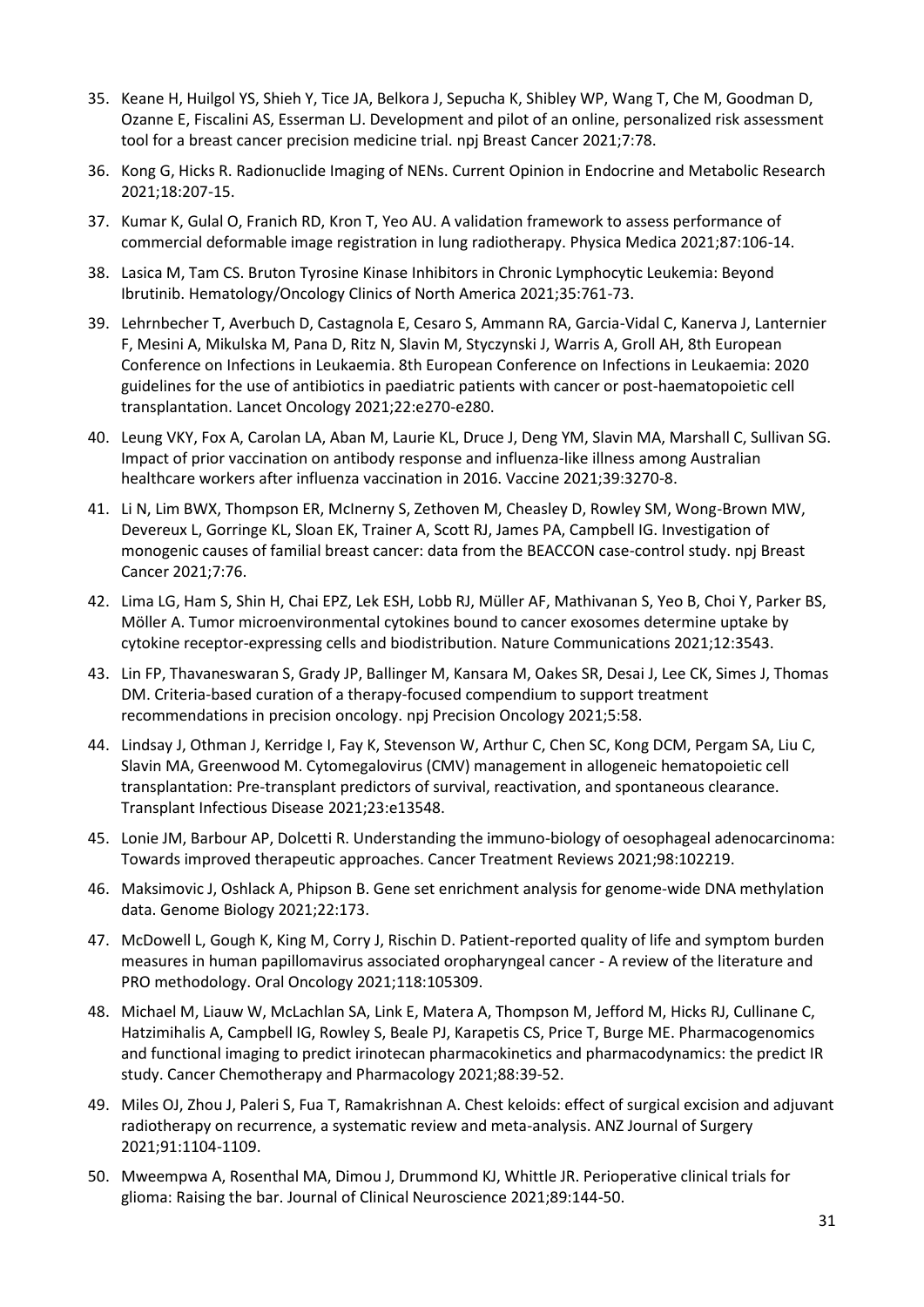- 51. Ng WT, Soong YL, Ahn YC, AlHussain H, Choi HCW, Corry J, Grégoire V, Harrington KJ, Hu CS, Jensen K, Kwong DL, Langendijk JA, Le QT, Lee NY, Lin JC, Lu TX, Mendenhall WM, O'Sullivan B, Ozyar E, Pan JJ, Peters LJ, Poh SS, Rosenthal DI, Sanguineti G, Tao Y, Wee JT, Yom SS, Chua MLK, Lee AWM. International Recommendations on Reirradiation by Intensity Modulated Radiation Therapy for Locally Recurrent Nasopharyngeal Carcinoma. International Journal of Radiation Oncology, Biology, Physics 2021;110:682-95.
- 52. Nielsen TO, Leung SCY, Rimm DL, Dodson A, Acs B, Badve S, Denkert C, Ellis MJ, Fineberg S, Flowers M, Kreipe HH, Laenkholm AV, Pan H, Penault-Llorca FM, Polley MY, Salgado R, Smith IE, Sugie T, Bartlett JMS, McShane LM, Dowsett M, Hayes DF. Assessment of Ki67 in Breast Cancer: Updated Recommendations From the International Ki67 in Breast Cancer Working Group. Journal of the National Cancer Institute 2021;113:808-19.
- 53. O'Connor E, McVey A, Demkiw S, Lawrentschuk N, Murphy DG. Assessment and management of haematuria in the general practice setting. Australian Journal of General Practice 2021;50:467-71.
- 54. Okuda KS, Ng MF, Ruslan NF, Bower NI, Song DSS, Chen H, Baek S, Crosier PS, Koltowska K, Astin JW, Tan PJ, Hogan BM, Patel V. 3,4-Difluorobenzocurcumin Inhibits Vegfc-Vegfr3-Erk Signalling to Block Developmental Lymphangiogenesis in Zebrafish. Pharmaceuticals 2021;14:614.
- 55. Owen CN, Bai X, Quah T, Lo SN, Allayous C, Callaghan S, Martínez-Vila C, Wallace R, Bhave P, Reijers ILM, Thompson N, Vanella V, Gerard CL, Aspeslagh S, Labianca A, Khattak A, Mandala M, Xu W, Neyns B, Michielin O, Blank CU, Welsh SJ, Haydon A, Sandhu S, Mangana J, McQuade JL, Ascierto PA, Zimmer L, Johnson DB, Arance A, Lorigan P, Lebbé C, Carlino MS, Sullivan RJ, Long GV, Menzies AM. Delayed immune-related adverse events with anti-PD-1-based immunotherapy in melanoma. Annals of Oncology 2021;32:917-25.
- 56. Pal B, Chen Y, Milevskiy MJG, Vaillant F, Prokopuk L, Dawson CA, Capaldo BD, Song X, Jackling F, Timpson P, Lindeman GJ, Smyth GK, Visvader JE. Single cell transcriptome atlas of mouse mammary epithelial cells across development. Breast Cancer Research 2021;23:69.
- 57. Papachristos AJ, Loveday BPT, Nestel D. Learning in the Operating Theatre: A Thematic Analysis of Opportunities Lost and Found. Journal of Surgical Education 2021;78:1227-35.
- 58. Piercey O, Tomaszewski JM, Smith K. Intracranial response after extracranial radiation in a patient with rapidly progressing metastatic melanoma. BMJ Case Reports 2021;14:e240921.
- 59. Pojer JM, Saiful Hilmi AJ, Kondo S, Harvey KF. Crumbs and the apical spectrin cytoskeleton regulate R8 cell fate in the Drosophila eye. PLoS Genetics 2021;17:e1009146.
- 60. Prince HM, Abeyakoon C. Allogeneic haematopoietic stem cell transplantation for advanced stage mycosis fungoides and Sézary syndrome: never-late, never-never? Bone Marrow Transplantation 2021;56:1232-1234.
- 61. Qi SN, Li YX, Specht L, Oguchi M, Tsang R, Ng A, Suh CO, Ricardi U, Mac Manus M, Dabaja B, Yahalom J. Modern Radiation Therapy for Extranodal Nasal-Type NK/T-cell Lymphoma: Risk-Adapted Therapy, Target Volume, and Dose Guidelines from the International Lymphoma Radiation Oncology Group. International Journal of Radiation Oncology, Biology, Physics 2021;110:1064-81.
- 62. Reehorst CM, Nightingale R, Luk IY, Jenkins L, Koentgen F, Williams DS, Darido C, Tan F, Anderton H, Chopin M, Schoffer K, Eissmann MF, Buchert M, Mouradov D, Sieber OM, Ernst M, Dhillon AS, Mariadason JM. EHF is essential for epidermal and colonic epithelial homeostasis, and suppresses Apcinitiated colonic tumorigenesis. Development 2021;148:dev199542.
- 63. Reye G, Huang X, Britt KL, Meinert C, Blick T, Xu Y, Momot KI, Lloyd T, Northey JJ, Thompson EW, Hugo HJ. RASSF1A Suppression as a Potential Regulator of Mechano-Pathobiology Associated with Mammographic Density in BRCA Mutation Carriers. Cancers 2021;13:3251.
- 64. Sahgal A, Myrehaug SD, Siva S, Masucci GL, Maralani PJ, Brundage M, Butler J, Chow E, Fehlings MG, Foote M, Gabos Z, Greenspoon J, Kerba M, Lee Y, Liu M, Liu SK, Thibault I, Wong RK, Hum M, Ding K, Parulekar WR. Stereotactic body radiotherapy versus conventional external beam radiotherapy in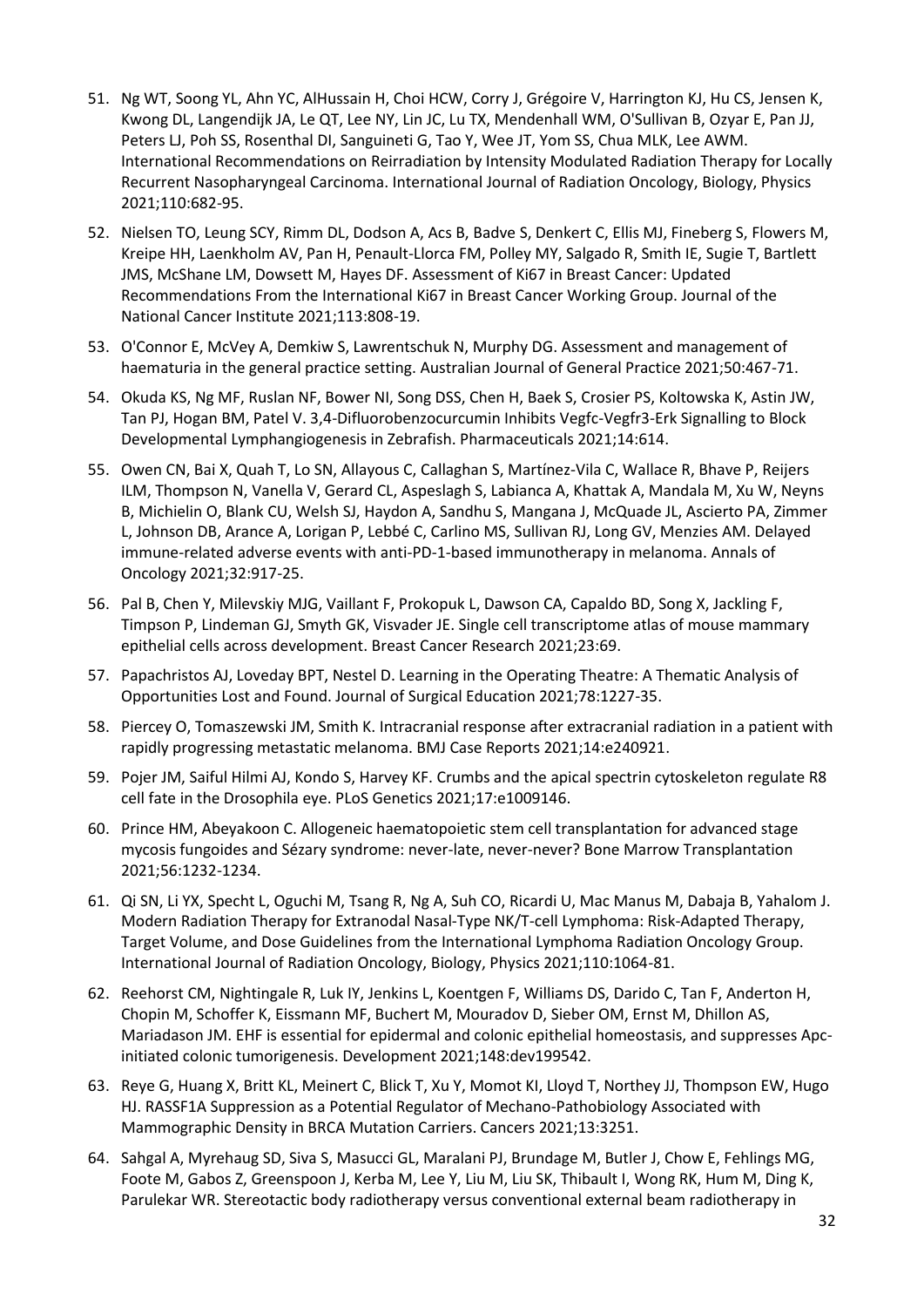patients with painful spinal metastases: an open-label, multicentre, randomised, controlled, phase 2/3 trial. Lancet Oncology 2021;22:1023-33.

- 65. Saini KS, Punie K, Twelves C, Bortini S, de Azambuja E, Anderson S, Criscitiello C, Awada A, Loi S. Antibody-drug conjugates, immune-checkpoint inhibitors, and their combination in breast cancer therapeutics. Expert Opinion on Biological Therapy 2021;21:945-62.
- 66. Samuel M, Fonseka P, Sanwlani R, Gangoda L, Chee SH, Keerthikumar S, Spurling A, Chitti SV, Zanker D, Ang CS, Atukorala I, Kang T, Shahi S, Marzan AL, Nedeva C, Vennin C, Lucas MC, Cheng L, Herrmann D, Pathan M, Chisanga D, Warren SC, Zhao K, Abraham N, Anand S, Boukouris S, Adda CG, Jiang L, Shekhar TM, Baschuk N, Hawkins CJ, Johnston AJ, Orian JM, Hoogenraad NJ, Poon IK, Hill AF, Jois M, Timpson P, Parker BS, Mathivanan S. Oral administration of bovine milk-derived extracellular vesicles induces senescence in the primary tumor but accelerates cancer metastasis. Nature Communications 2021;12:3950.
- 67. Schrijver LH, Antoniou AC, Olsson H, Mooij TM, Roos-Blom MJ, Azarang L, Adlard J, Ahmed M, Barrowdale D, Davidson R, Donaldson A, Eeles R, Evans DG, Frost D, Henderson A, Izatt L, Ong KR, Bonadona V, Coupier I, Faivre L, Fricker JP, Gesta P, van Engelen K, Jager A, Menko FH, Mourits MJE, Singer CF, Tan YY, Foretova L, Navratilova M, Schmutzler RK, Ellberg C, Gerdes AM, Caldes T, Simard J, Olah E, Jakubowska A, Rantala J, Osorio A, Hopper JL, Phillips KA, Milne RL, Beth Terry M, Noguès C, Engel C, Kast K, Goldgar DE, van Leeuwen FE, Easton DF, Andrieu N, Rookus MA. Oral contraceptive use and ovarian cancer risk for BRCA1/2 mutation carriers: an international cohort study. American Journal of Obstetrics and Gynecology 2021;225:51.e1-51.e17.
- 68. Smibert OC, Allison CC, Doerflinger M, Pellegrini M, Rischin D, Thai A, Slavin MA, Kotton CN. Pseudotumor presentation of CMV disease: Diagnostic dilemma and association with immunomodulating therapy. Transplant Infectious Disease 2021;23:e13531.
- 69. Smibert OC, Worth LJ. Letter in reply to Carboni F et al. Supportive Care in Cancer 2021;29:4181-2.
- 70. Tam CS, Opat S, Simpson D, Cull G, Munoz J, Phillips TJ, Kim WS, Rule S, Atwal SK, Wei R, Novotny W, Huang J, Wang M, Trotman J. Zanubrutinib for the treatment of relapsed or refractory mantle cell lymphoma. Blood Advances 2021;5:2577-85.
- 71. Tian L, Tomei S, Schreuder J, Weber TS, Amann-Zalcenstein D, Lin DS, Tran J, Audiger C, Chu M, Jarratt A, Willson T, Hilton A, Pang ES, Patton T, Kelly M, Su S, Gouil Q, Diakumis P, Bahlo M, Sargeant T, Kats LM, Hodgkin PD, O'Keeffe M, Ng AP, Ritchie ME, Naik SH. Clonal multi-omics reveals Bcor as a negative regulator of emergency dendritic cell development. Immunity 2021;54:1338-51.
- 72. Trigos AS, Goudey BW, Bedő J, Conway TC, Faux NG, Wyres KL. Collateral Sensitivity to β-Lactam Drugs in Drug-Resistant Tuberculosis Is Driven by the Transcriptional Wiring of BlaI Operon Genes. mSphere 2021;6:e0024521.
- 73. Udovicich C, Daniell J, Wiesenfeld D, Bressel M, Rowe D, Vital D, Cavanagh K, Lekgabe E, Wong T, Magarey MJR, Iseli TA, Fua T, Rischin D, McDowell L. Contralateral neck failure in oral tongue cancer: Outcomes from two centers using predefined treatment criteria. Head & Neck 2021;43:2024-31.
- 74. Versluis JM, Hendriks AM, Weppler AM, Brown LJ, de Joode K, Suijkerbuijk KPM, Zimmer L, Kapiteijn EW, Allayous C, Johnson DB, Hepner A, Mangana J, Bhave P, Jansen YJL, Trojaniello C, Atkinson V, Storey L, Lorigan P, Ascierto PA, Neyns B, Haydon A, Menzies AM, Long GV, Lebbe C, van der Veldt AAM, Carlino MS, Sandhu S, van Tinteren H, de Vries EGE, Blank CU, Jalving M. The role of local therapy in the treatment of solitary melanoma progression on immune checkpoint inhibition: A multicentre retrospective analysis. European Journal of Cancer 2021;151:72-83.
- 75. Vervoort SJ, Welsh SA, Devlin JR, Barbieri E, Knight DA, Offley S, Bjelosevic S, Costacurta M, Todorovski I, Kearney CJ, Sandow JJ, Fan Z, Blyth B, McLeod V, Vissers JHA, Pavic K, Martin BP, Gregory G, Demosthenous E, Zethoven M, Kong IY, Hawkins ED, Hogg SJ, Kelly MJ, Newbold A, Simpson KJ, Kauko O, Harvey KF, Ohlmeyer M, Westermarck J, Gray N, Gardini A, Johnstone RW. The PP2A-Integrator-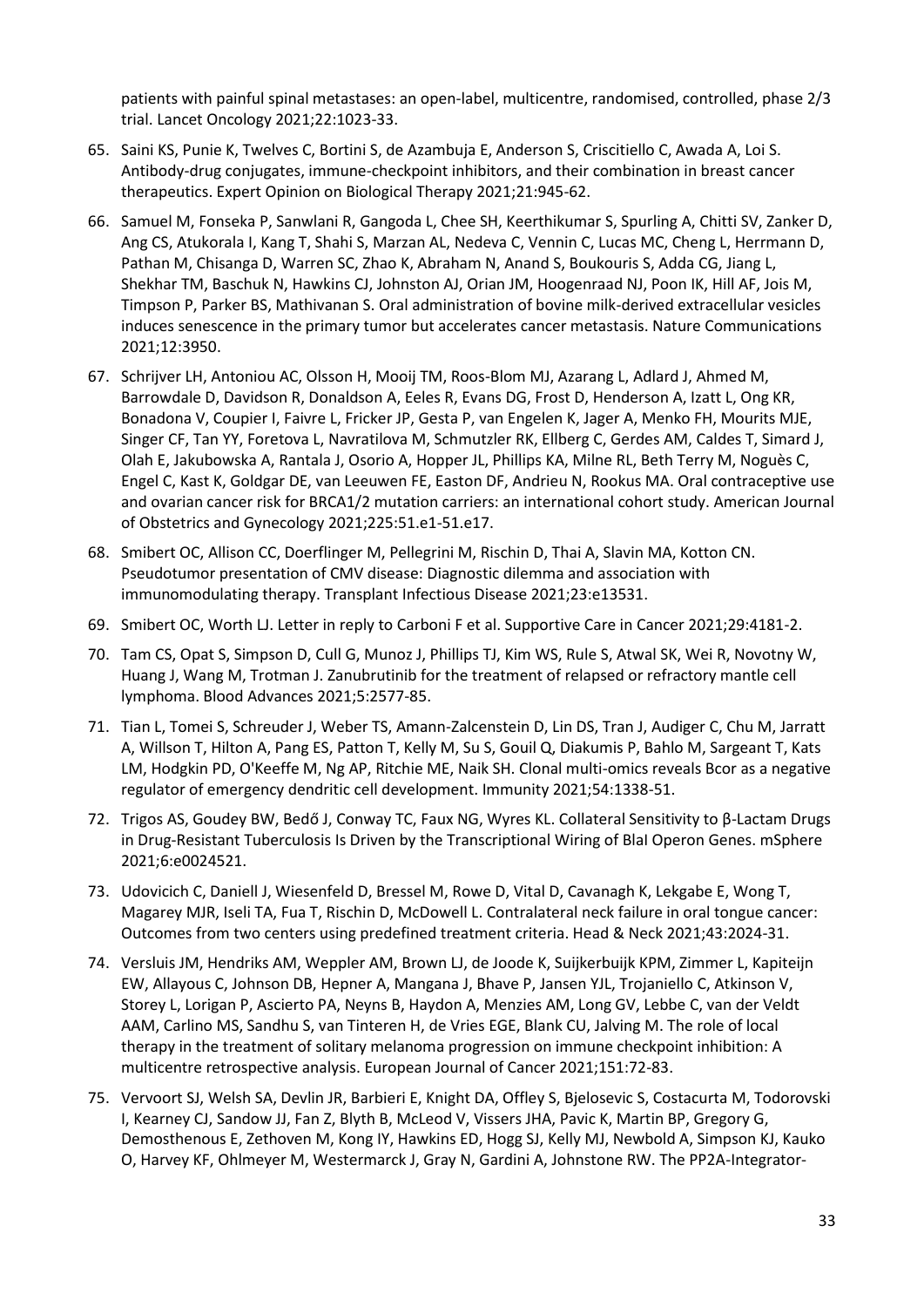CDK9 axis fine-tunes transcription and can be targeted therapeutically in cancer. Cell 2021;184:3143- 62.

- 76. Virani S, Baiocchi G, Bowtell D, Cabasag CJ, Cho KR, Fortner RT, Fujiwara K, Kim JW, Köbel M, Kurtz JE, Levine DA, Menon U, Norquist BM, Pharoah PDP, Sood AK, Tworoger ST, Wentzensen N, Chanock SJ, Brennan P, Trabert B. Joint IARC/NCI International Cancer Seminar Series Report: expert consensus on future directions for ovarian carcinoma research. Carcinogenesis 2021;42:785-93.
- 77. Widodo SS, Hutchinson RA, Fang Y, Mangiola S, Neeson PJ, Darcy PK, Barrow AD, Hovens CM, Dinevska M, Stylli SS, Mantamadiotis T. Toward precision immunotherapy using multiplex immunohistochemistry and in silico methods to define the tumor immune microenvironment. Cancer Immunology, Immunotherapy 2021;70:1811-20.
- 78. Xie J, Kusnadi EP, Furic L, Selth LA. Regulation of mRNA Translation by Hormone Receptors in Breast and Prostate Cancer. Cancers 2021;13:3254.
- 79. Yeoh DK, Foley DA, Minney-Smith CA, Martin AC, Mace AO, Sikazwe CT, Le H, Levy A, Blyth CC, Moore HC. Impact of Coronavirus Disease 2019 Public Health Measures on Detections of Influenza and Respiratory Syncytial Virus in Children During the 2020 Australian Winter. Clinical Infectious Diseases 2021;72:2199-202.
- 80. Zozaya-Valdés E, Wong SQ, Raleigh J, Hatzimihalis A, Ftouni S, Papenfuss AT, Sandhu S, Dawson MA, Dawson SJ. Detection of cell-free microbial DNA using a contaminant-controlled analysis framework. Genome Biology 2021;22:187.

# **July**

- 1. Abeyakoon C, van der Weyden C, Harrop S, Khot A, Dickinson M, Yannakou CK, Prince HM. Advances in Frontline Management of Peripheral T-cell Lymphoma. Clinical Lymphoma, Myeloma & Leukemia 2021;21:368-78.
- 2. Adam A, Bhattu AS, Lawrentschuk N. Trans-urethral snare stent removal: a novel, self-constructed innovation for simultaneous ureteral stent removal and safety guidewire insertion. ANZ Journal of Surgery 2021;91:571-7.
- 3. Araujo DV, Wells JC, Hansen AR, Dizman N, Pal SK, Beuselinck B, Donskov F, Gan CL, Yan F, Tran B, Kollmannsberger CK, de Velasco G, Yuasa T, Reaume MN, Ernst DS, Powles T, Bjarnason GA, Choueiri TK, Heng DYC, Dudani S. Efficacy of immune-checkpoint inhibitors (ICI) in the treatment of older adults with metastatic renal cell carcinoma (mRCC) - an International mRCC Database Consortium (IMDC) analysis. Journal of Geriatric Oncology 2021;12:820-6.
- 4. Batut B, van den Beek M, Doyle MA, Soranzo N. RNA-Seq Data Analysis in Galaxy. Methods in Molecular Biology 2021;2284:367-92.
- 5. Beard C, Monohan K, Cicciarelli L, James PA. Mainstream genetic testing for breast cancer patients: early experiences from the Parkville Familial Cancer Centre. European Journal of Human Genetics 2021;29:872-80.
- 6. Berthelet J, Wimmer VC, Whitfield HJ, Serrano A, Boudier T, Mangiola S, Merdas M, El-Saafin F, Baloyan D, Wilcox J, Wilcox S, Parslow AC, Papenfuss AT, Yeo B, Ernst M, Pal B, Anderson RL, Davis MJ, Rogers KL, Hollande F, Merino D. The site of breast cancer metastases dictates their clonal composition and reversible transcriptomic profile. Science Advances 2021;7:eabf4408.
- 7. Braat S, Pasricha SR. Finding ferritin in the plateaus and valleys of iron deficiency. Lancet Haematology 2021;8:e539-40.
- 8. Cameron DL, Baber J, Shale C, Valle-Inclan JE, Besselink N, van Hoeck A, Janssen R, Cuppen E, Priestley P, Papenfuss AT. GRIDSS2: comprehensive characterisation of somatic structural variation using single breakend variants and structural variant phasing. Genome Biology 2021;22:202.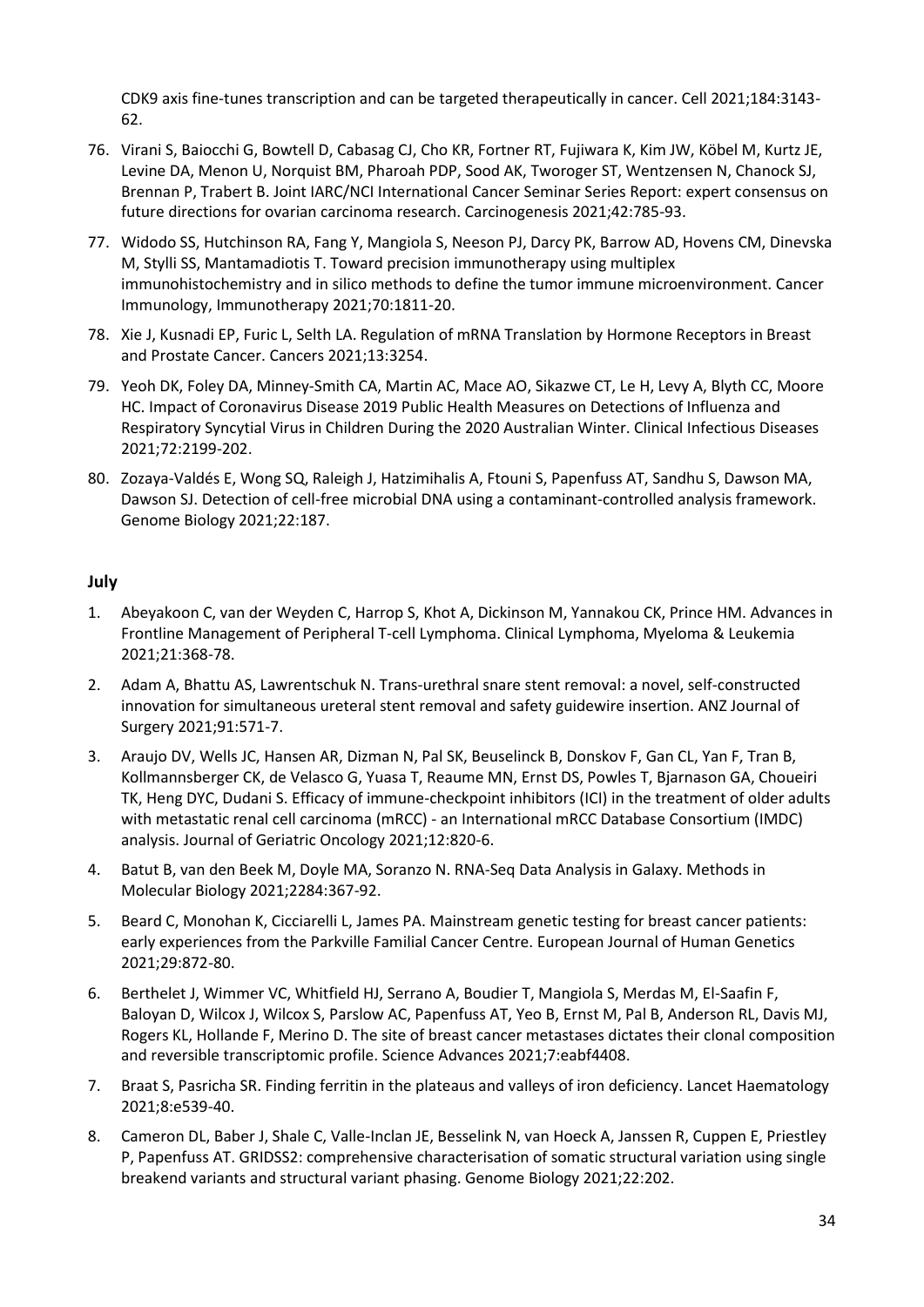- 9. Ceder S, Eriksson SE, Liang YY, Cheteh EH, Zhang SM, Fujihara KM, Bianchi J, Bykov VJN, Abrahmsen L, Clemons NJ, Nordlund P, Rudd SG, Wiman KG. Mutant p53-reactivating compound APR-246 synergizes with asparaginase in inducing growth suppression in acute lymphoblastic leukemia cells. Cell Death & Disease 2021;12:709.
- 10. Coussement J, Lindsay J, Teh BW, Slavin M. Choice and duration of antifungal prophylaxis and treatment in high-risk haematology patients. Current Opinion in Infectious Diseases 2021;34:297-306.
- 11. Dearden H, Au L, Wang DY, Zimmer L, Eroglu Z, Smith JL, Cuvietto M, Khoo C, Atkinson V, Lo S, Long GV, Sandhu S, Ascierto PA, Carlino MS, Johnson DB, Larkin J, Menzies AM. Hyperacute toxicity with combination ipilimumab and anti-PD1 immunotherapy. European Journal of Cancer 2021;153:168-78.
- 12. Degeling K, Baxter NN, Emery J, Jenkins MA, Franchini F, Gibbs P, Mann GB, McArthur G, Solomon BJ, IJzerman MJ. An inverse stage-shift model to estimate the excess mortality and health economic impact of delayed access to cancer services due to the COVID-19 pandemic. Asia-Pacific Journal of Clinical Oncology 2021;17:359-67.
- 13. Delgoffe GM, Xu C, Mackall CL, Green MR, Gottschalk S, Speiser DE, Zehn D, Beavis PA. The role of exhaustion in CAR T cell therapy. Cancer Cell 2021;39:885-888.
- 14. Detering KM, Sinclair C, Buck K, Sellars M, White BP, Kelly H, Nolte L. Organisational and advance care planning program characteristics associated with advance care directive completion: a prospective multicentre cross-sectional audit among health and residential aged care services caring for older Australians. BMC Health Services Research 2021;21:700.
- 15. Drewett GP, Copaescu A, Mouhtouris E, Hannan N, James F, Smibert O, Holmes NE, Trubiano JA. Evolution of the Human Cytokine Response from Acute Illness to Disease Resolution in SARS-Cov-2 Infection-Implications for Therapeutic Monitoring and Therapeutic Targets. Journal of Clinical Immunology 2021;41:1162-4.
- 16. Emens LA, Adams S, Barrios CH, Diéras V, Iwata H, Loi S, Rugo HS, Schneeweiss A, Winer EP, Patel S, Henschel V, Swat A, Kaul M, Molinero L, Patel S, Chui SY, Schmid P. First-line atezolizumab plus nabpaclitaxel for unresectable, locally advanced, or metastatic triple-negative breast cancer: IMpassion130 final overall survival analysis. Annals of Oncology 2021;32:983-93.
- 17. Er J, Harrison SJ. KRd: the new KiD in the French myeloma induction class. Blood 2021;138:105-6.
- 18. Fareh M, Zhao W, Hu W, Casan JML, Kumar A, Symons J, Zerbato JM, Fong D, Voskoboinik I, Ekert PG, Rudraraju R, Purcell DFJ, Lewin SR, Trapani JA. Reprogrammed CRISPR-Cas13b suppresses SARS-CoV-2 replication and circumvents its mutational escape through mismatch tolerance. Nature Communications 2021;12:4270.
- 19. Flynn J, Larach JT, Kong JCH, Warrier SK, Heriot A. Robotic versus laparoscopic ventral mesh rectopexy: a systematic review and meta-analysis. International Journal of Colorectal Disease 2021;36:1621-31.
- 20. Frowen J, Hughes R, Kiss N. Introduction of a speech-language pathology assistant role for swallow screening in a head and neck radiotherapy clinic. International Journal of Speech-Language Pathology 2021;23:441-51.
- 21. Grever M, Andristos L, Banerji V, Barrientos JC, Bhat S, Blachly JS, Call T, Cross M, Dearden C, Demeter J, Dietrich S, Falini B, Forconi F, Gladstone DE, Gozzetti A, Iyengar S, Johnston JB, Juliusson G, Kraut E, Kreitman RJ, Lauria F, Lozanski G, Parikh SA, Park J, Polliack A, Ravandi F, Robak T, Rogers KA, Saven A, Seymour JF, Tadmor T, Tallman MS, Tam CS, Tiacci E, Troussard X, Zent C, Zenz T, Zinzani PL, Wörmann B. Hairy cell leukemia and COVID-19 adaption of treatment guidelines. Leukemia 2021;35:1864-72.
- 22. He MY, Halford MM, Liu R, Roy JP, Grant ZL, Coultas L, Thio N, Gilan O, Chan YC, Dawson MA, Achen MG, Stacker SA. Three-dimensional CRISPR screening reveals epigenetic interaction with antiangiogenic therapy. Communications Biology 2021;4:878.
- 23. Hickey M, Moss KM, Krejany EO, Wrede CD, Domchek SM, Kirk J, Brand A, Trainer A, Mishra GD, Baker FC. What happens after menopause? (WHAM): A prospective controlled study of sleep quality up to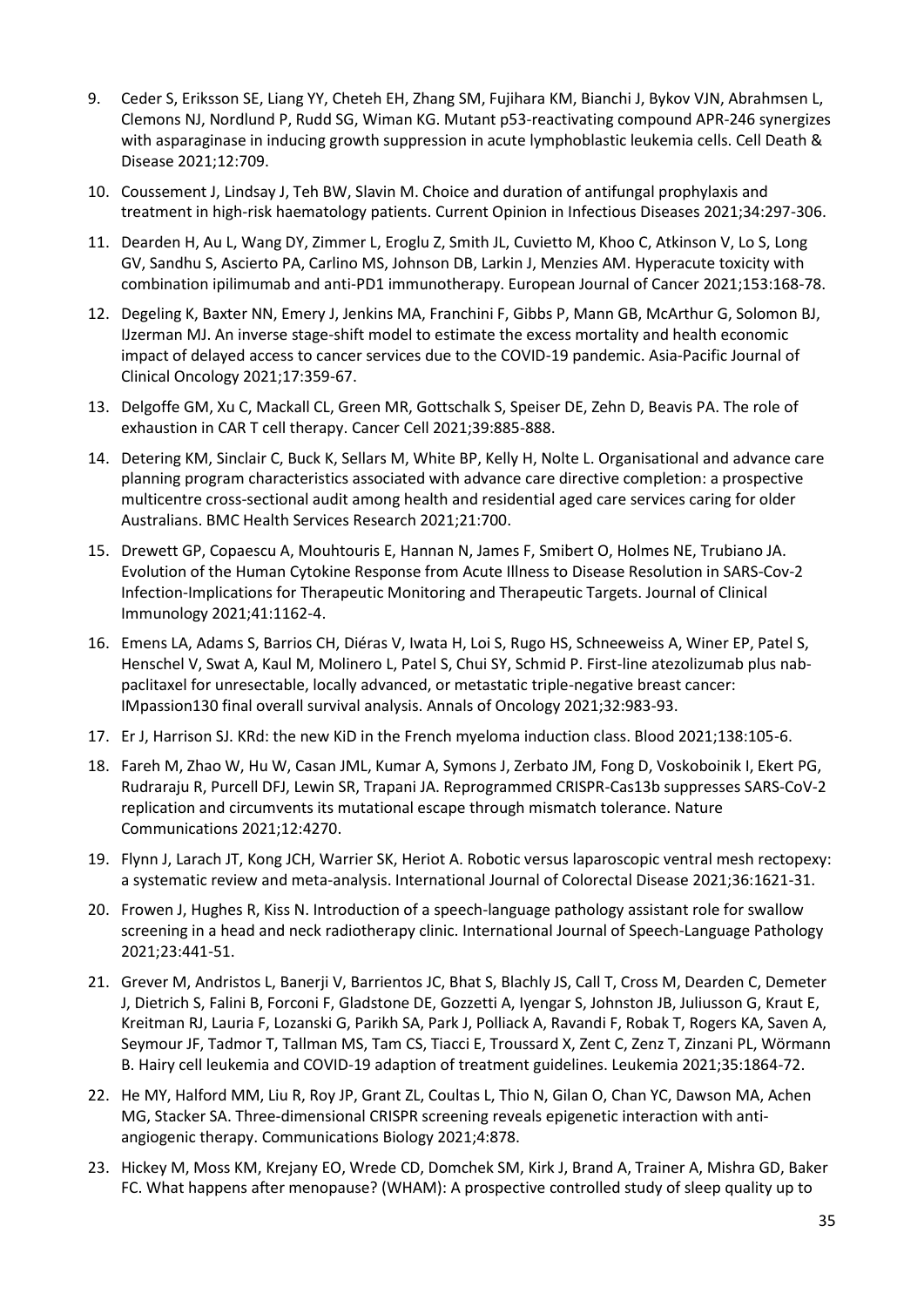12 months after premenopausal risk-reducing salpingo-oophorectomy. Gynecologic Oncology 2021;162:447-53.

- 24. Hicks RJ. Molecular imaging with FLT: a case of Cassandra's curse? European Journal of Nuclear Medicine and Molecular Imaging 2021;48:2687-9.
- 25. Hoenigl M, Salmanton-García J, Walsh TJ, Nucci M, Neoh CF, Jenks JD, Lackner M, Sprute R, Al-Hatmi AMS, Bassetti M, Carlesse F, Freiberger T, Koehler P, Lehrnbecher T, Kumar A, Prattes J, Richardson M, Revankar S, Slavin MA, Stemler J, Spiess B, Taj-Aldeen SJ, Warris A, Woo PCY, Young JH, Albus K, Arenz D, Arsic-Arsenijevic V, Bouchara JP, Chinniah TR, Chowdhary A, de Hoog GS, Dimopoulos G, Duarte RF, Hamal P, Meis JF, Mfinanga S, Queiroz-Telles F, Patterson TF, Rahav G, Rogers TR, Rotstein C, Wahyuningsih R, Seidel D, Cornely OA. Global guideline for the diagnosis and management of rare mould infections: an initiative of the European Confederation of Medical Mycology in cooperation with the International Society for Human and Animal Mycology and the American Society for Microbiology. Lancet Infectious Diseases 2021;21:e246-57.
- 26. Hofman MS, Calais J, Czernin J. Perspectives on Cutting-Edge Clinical Trials: A Conversation Between Michael Hofman, Johannes Czernin, and Jérémie Calais. Journal of Nuclear Medicine 2021;62:1027-30.
- 27. Inam S, Ross JA, Touzeau C, Moreau P, Kumar SK, Harrison SJ. Paving the way to precision medicine in multiple myeloma. Expert Review of Hematology 2021;14:323-7.
- 28. Khoo C, McTigue C, Hunter-Smith DJ, Walker P. EBV positive fibrin/chronic inflammation associated diffuse large B-cell lymphoma: an incidental finding associated with a breast implant. Pathology 2021;53:673-5.
- 29. Kordbacheh F, Farah CS. Molecular Pathways and Druggable Targets in Head and Neck Squamous Cell Carcinoma. Cancers 2021;13:3453.
- 30. Krishnasamy M, Webb UM, Babos SLC, Duong JTT, Rohde JEN, Ting NYH, Milne D, Koproski T, Mathieson J. Defining Expertise in Cancer Nursing Practice. Cancer Nursing 2021;44:314-322.
- 31. Kuzich JA, Heynemann S, Geoghegan N, Evelyn C, O'Mahoney S, Wilson S, Campbell J, Rogers K, Solomon B, Westerman D, Pasricha SR. Alectinib induces marked red cell spheroacanthocytosis in a near-ubiquitous fashion and is associated with reduced eosin-5-maleimide binding. Pathology 2021;53:608-12.
- 32. Leitinger E, Kuzich JA, Juneja S. Triphenotypic acute leukaemia: the contribution of multimodality laboratory diagnostic techniques. Pathology 2021;53:678-80.
- 33. Lim C, Sinha P, Harrison SJ, Quach H, Slavin MA, Teh BW. Epidemiology and Risks of Infections in Patients With Multiple Myeloma Managed With New Generation Therapies. Clinical Lymphoma, Myeloma & Leukemia 2021;21:444-450.
- 34. Liu HY, Lee YD, Sridharan S, Choong ES, Le H, Wang W, Khor R, Chu J, Oar A, Mott R, Smart J, Jenkins T, Anderson N, Cross S, Loo KF, Wigg A, Stuart K, Pryor D. Stereotactic body radiotherapy in the management of hepatocellular carcinoma: An Australian multi-institutional patterns of practice review. Journal of Medical Imaging and Radiation Oncology 2021;65:365-73.
- 35. Loeliger J, Dewar S, Kiss N, Drosdowsky A, Stewart J. Patient and carer experiences of nutrition in cancer care: a mixed-methods study. Supportive Care in Cancer 2021;29:5475-85.
- 36. Longhitano A, Alipour R, Khot A, Bajel A, Antippa P, Slavin M, Thursky K. The role of 18F-Fluorodeoxyglucose Positron Emission Tomography/Computed Tomography (FDG PET/CT) in assessment of complex invasive fungal disease and opportunistic co-infections in patients with acute leukemia prior to allogeneic hematopoietic cell transplant. Transplant Infectious Disease 2021;23:e13547.
- 37. Mangiola S, McCoy P, Modrak M, Souza-Fonseca-Guimaraes F, Blashki D, Stuchbery R, Keam SP, Kerger M, Chow K, Nasa C, Le Page M, Lister N, Monard S, Peters J, Dundee P, Williams SG, Costello AJ, Neeson PJ, Pal B, Huntington ND, Corcoran NM, Papenfuss AT, Hovens CM. Transcriptome sequencing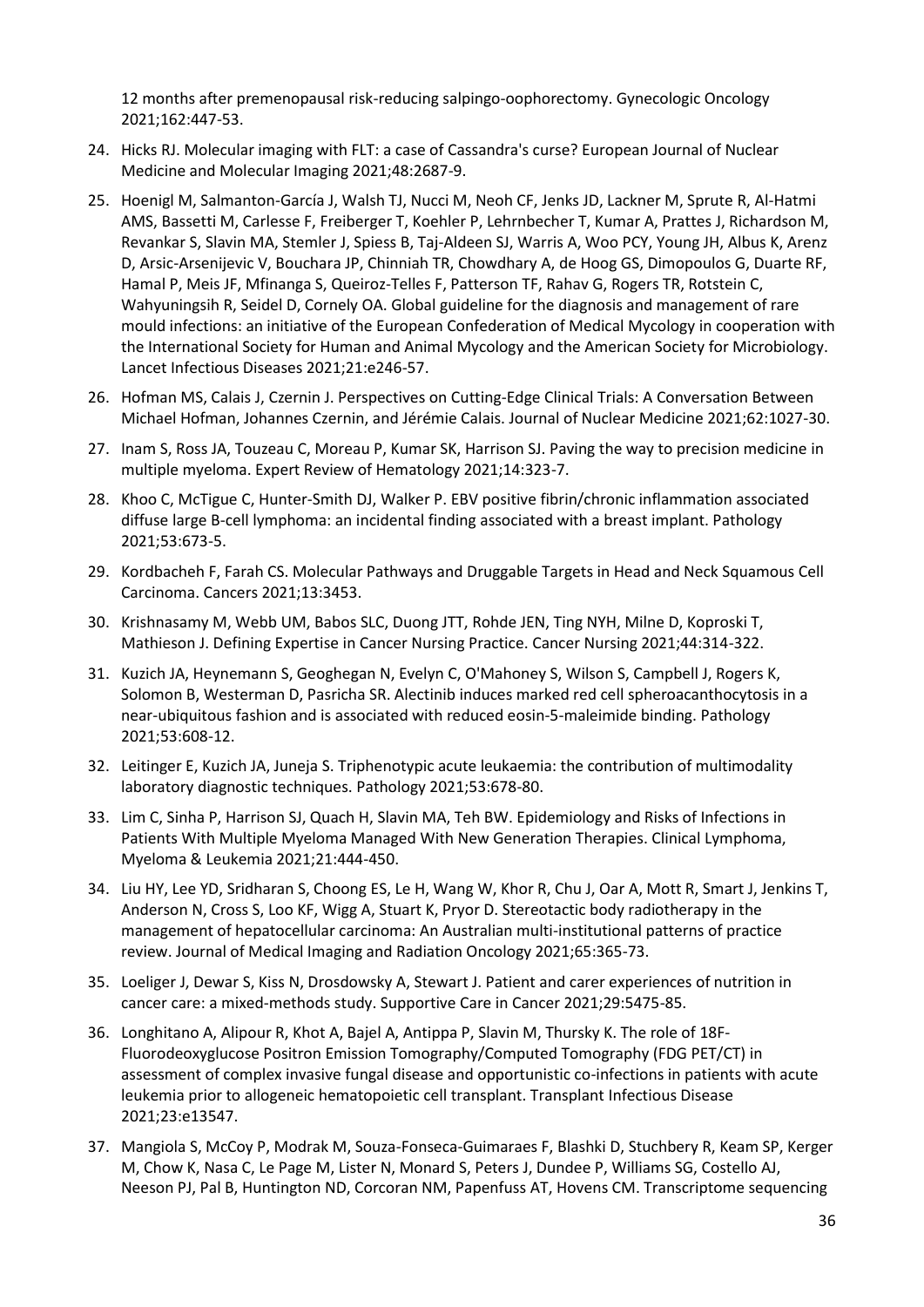and multi-plex imaging of prostate cancer microenvironment reveals a dominant role for monocytic cells in progression. BMC Cancer 2021;21:846.

- 38. Merritt N, Garcia K, Rajendran D, Lin ZY, Zhang X, Mitchell KA, Borcherding N, Fullenkamp C, Chimenti MS, Gingras AC, Harvey KF, Tanas MR. TAZ-CAMTA1 and YAP-TFE3 alter the TAZ/YAP transcriptome by recruiting the ATAC histone acetyltransferase complex. eLife 2021;10:e62857.
- 39. Mweempwa A, Xu H, Vissers JHA, Tothill R W, Pattison AD, Fellowes AP, Thomas DM, Richardson G, Hicks RJ, Grimmond SM, Fox SB, Luen SJ, Desai J, Solomon BJ. Novel RET Fusion RET-SEPTIN9 Predicts Response to Selective RET Inhibition with Selpercatinib in Malignant Pheochromocytoma. JCO Precision Oncology 2021;5:1160-1165.
- 40. Narayan K, Lin MY, Kondalsamy-Chennakesavan S, Mukhopadhyay A. Lymphovascular Space Invasion (LVSI)-Based Prognostic Clusters in Endometrial Cancer Patients Treated with Primary Surgery and Adjuvant Radiotherapy. Indian Journal of Gynecologic Oncology 2021;19:63.
- 41. Ng SP, Leong T. Role of Radiation Therapy in Gastric Cancer. Annals of Surgical Oncology 2021;28:4151- 7.
- 42. Noor A, Van Zuylekom JK, Rudd SE, Roselt PD, Haskali MB, Yan E, Wheatcroft M, Hicks RJ, Cullinane C, Donnelly PS. Imaging Somatostatin Positive Tumors with Tyr<sup>3</sup>-Octreotate/Octreotide Conjugated to Desferrioxamine B Squaramide Radiolabeled with either Zirconium-89 or Gallium-68. Bioconjugate Chemistry 2021;32:1192-203.
- 43. Pang JB, Castles B, Byrne DJ, Button P, Hendry S, Lakhani SR, Sivasubramaniam V, Cooper WA, Armes J, Millar EKA, Raymond W, Roberts-Thomson S, Kumar B, Burr M, Selinger C, Harvey K, Chan C, Beith J, Clouston D, O'Toole SA, Fox SB. SP142 PD-L1 Scoring Shows High Interobserver and Intraobserver Agreement in Triple-negative Breast Carcinoma But Overall Low Percentage Agreement With Other PD-L1 Clones SP263 and 22C3. American Journal of Surgical Pathology 2021;45:1108-17.
- 44. Pereira-Salgado A, Kwan EM, Tran B, Gibbs P, De Bono J, IJzerman M. Systematic Review of Efficacy and Health Economic Implications of Real-world Treatment Sequencing in Prostate Cancer: Where Do the Newer Agents Enzalutamide and Abiraterone Fit in? European Urology Focus 2021;7:752-763.
- 45. Prall OWJ, Thio N, Yerneni S, Kumar B, McEvoy CR. A NUT carcinoma lacking squamous differentiation and expressing TTF1. Pathology 2021;53:663-6.
- 46. Rischin D. Biomarkers for Immune Modulatory Treatment in Head and Neck Squamous Cell Carcinoma (HNSCC). In: Critical Issues in Head and Neck Oncology: Key Concepts from the Seventh THNO Meeting. Vermorken J, Budach V, Leemans CR, Machiels JP, Nicolai P, O'Sullivan B (Eds). Springer, 2021, pp. 83- 91.
- 47. Rischin D. Update of Immune Therapies in Recurrent/Metastatic Head And Neck Cancer. In: Critical Issues in Head and Neck Oncology: Key Concepts from the Seventh THNO Meeting. Vermorken J, Budach V, Leemans CR, Machiels JP, Nicolai P, O'Sullivan B (Eds). Springer, 2021, pp. 297-306.
- 48. Rudd SE, Van Zuylekom JK, Raicevic A, Pearce LA, Cullinane C, Williams CC, Adams TE, Hicks RJ, Donnelly PS. Enzyme mediated incorporation of zirconium-89 or copper-64 into a fragment antibody for same day imaging of epidermal growth factor receptor. Chemical Science 2021;12:9004-16.
- 49. Schick V, Boensch M, van Edig M, Alfitian J, Pola T, Ecker H, Lindacher F, Shah-Hosseini K, Wetsch WA, Riedel B, Schier R. Impaired vascular endothelial function as a perioperative risk predictor - a prospective observational trial. BMC Anesthesiology 2021;21:190.
- 50. Smibert OC, Catalano OA, Goodarzi K, Roberts MB. Case 23-2021: A 41-Year-Old Woman with Bloody Stools and Thrombocytopenia. New England Journal of Medicine 2021;385:451-60.
- 51. Smithers BM, Saw RPM, Gyorki DE, Martin RCW, Atkinson V, Haydon A, Roberts-Thomson R, Thompson JF. Contemporary management of locoregionally advanced melanoma in Australia and New Zealand and the role of adjuvant systemic therapy. ANZ Journal of Surgery 2021;91(Suppl 2):3-13.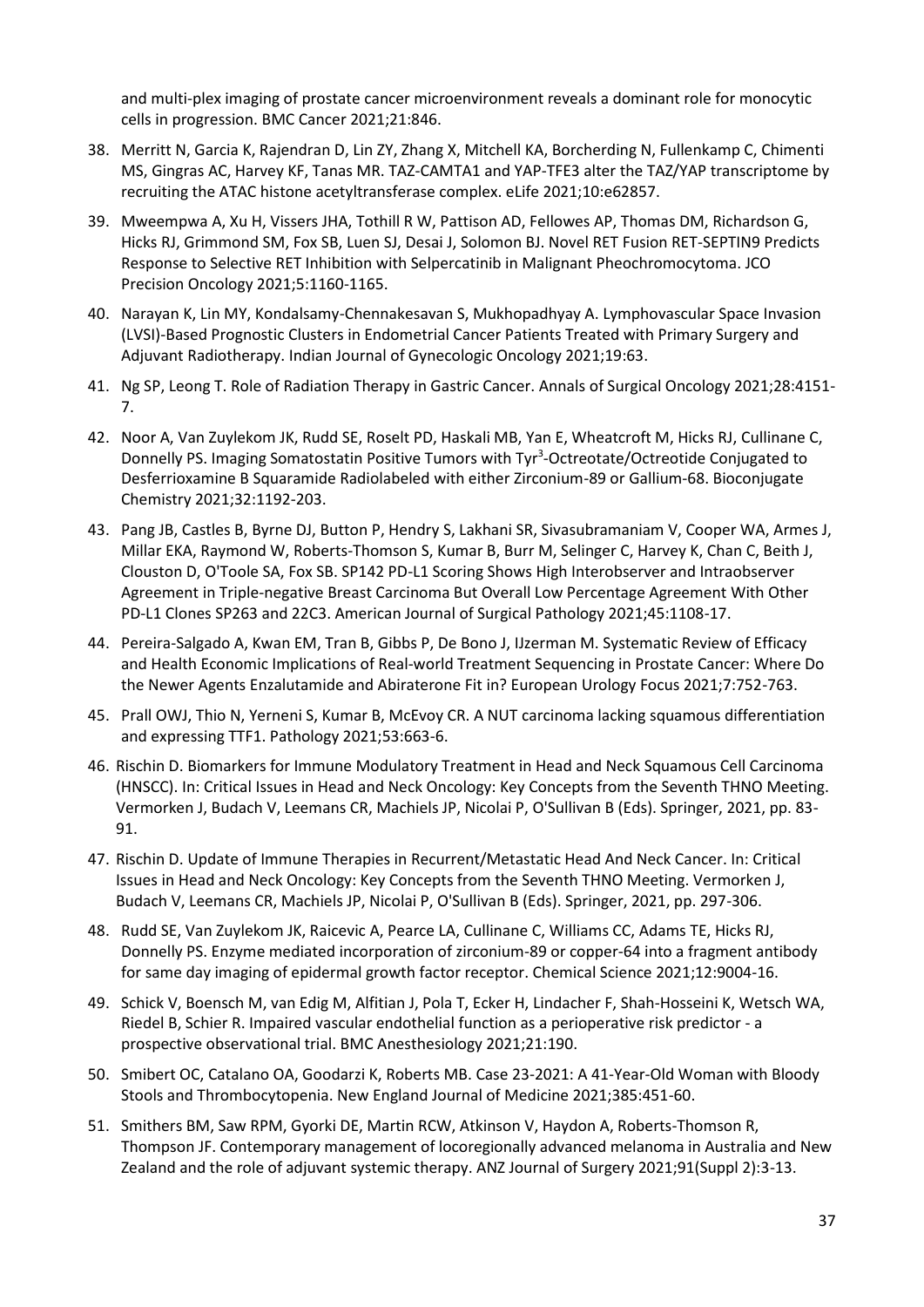- 52. Solves P, Lozano M, Zhiburt E, Anguita Velasco J, Maria Perez-Corral A, Monsalvo-Saornil S, Yamazaki S, Okazaki H, Selleng K, Aurich K, Kruger W, Buser A, Holbro A, Infanti L, Stehle G, Pierelli L, Matteocci A, Rigacci L, De Vooght KMK, Kuball JHE, Fielding KL, Westerman DA, Wood EM, Cohn CS, Johnson A, Koh MBC, Qadir D, Cserti-Gazdewich C, Daguindau E, Angelot-Delettre F, Tiberghien P, Wendel-Neto S, Fachini RM, Morton S, Craddock C, Lumley M, Antoniewicz-Papis J, Halaburda K, Letowska M, Dunbar N. International Forum on Transfusion Practices in Haematopoietic Stem-Cell Transplantation: Responses. Vox Sanguinis 2021;116:e25-e43.
- 53. Stacchiotti S, Frezza AM, Blay JY, Baldini EH, Bonvalot S, Bovée J, Callegaro D, Casali PG, Chiang RC, Demetri GD, Demicco EG, Desai J, Eriksson M, Gelderblom H, George S, Gounder MM, Gronchi A, Gupta A, Haas RL, Hayes-Jardon A, Hohenberger P, Jones KB, Jones RL, Kasper B, Kawai A, Kirsch DG, Kleinerman ES, Le Cesne A, Lim J, Chirlaque López MD, Maestro R, Marcos-Gragera R, Martin Broto J, Matsuda T, Mir O, Patel SR, Raut CP, Razak ARA, Reed DR, Rutkowski P, Sanfilippo RG, Sbaraglia M, Schaefer IM, Strauss DC, Sundby Hall K, Tap WD, Thomas DM, van der Graaf WTA, van Houdt WJ, Visser O, von Mehren M, Wagner AJ, Wilky BA, Won YJ, Fletcher CDM, Dei Tos AP, Trama A. Ultra-rare sarcomas: A consensus paper from the Connective Tissue Oncology Society community of experts on the incidence threshold and the list of entities. Cancer 2021;127:2934-42.
- 54. Sweeney C, Bracarda S, Sternberg CN, Chi KN, Olmos D, Sandhu S, Massard C, Matsubara N, Alekseev B, Parnis F, Atduev V, Buchschacher GL Jr, Gafanov R, Corrales L, Borre M, Stroyakovskiy D, Alves GV, Bournakis E, Puente J, Harle-Yge ML, Gallo J, Chen G, Hanover J, Wongchenko MJ, Garcia J, de Bono JS. Ipatasertib plus abiraterone and prednisolone in metastatic castration-resistant prostate cancer (IPATential150): a multicentre, randomised, double-blind, phase 3 trial. Lancet 2021;398:131-42.
- 55. Tennant M, Anderson N, Youssef GJ, McMillan L, Thorson R, Wheeler G, McCarthy MC. Effects of immersive virtual reality exposure in preparing pediatric oncology patients for radiation therapy. Technical Innovations & Patient Support in Radiation Oncology 2021;19:18-25.
- 56. Thursky KA. The Implementation Challenges of Undertaking National Antimicrobial Usage Surveillance. Clinical Infectious Diseases 2021;73:223-5.
- 57. Tie J, Wang Y, Cohen J, Li L, Hong W, Christie M, Wong HL, Kosmider S, Wong R, Thomson B, Choi J, Fox A, Field K, Burge M, Shannon J, Kotasek D, Tebbutt NC, Karapetis C, Underhill C, Haydon A, Schaeffer J, Ptak J, Tomasetti C, Papadopoulos N, Kinzler KW, Vogelstein B, Gibbs P. Circulating tumor DNA dynamics and recurrence risk in patients undergoing curative intent resection of colorectal cancer liver metastases: A prospective cohort study. PLoS Medicine 2021;18:e1003620.
- 58. To YH, Degeling K, Kosmider S, Wong R, Lee M, Dunn C, Gard G, Jalali A, Wong V, IJzerman M, Gibbs P, Tie J. Circulating Tumour DNA as a Potential Cost-Effective Biomarker to Reduce Adjuvant Chemotherapy Overtreatment in Stage II Colorectal Cancer. Pharmacoeconomics 2021;39:953-64.
- 59. Trappetti V, Fazzari JM, Fernandez-Palomo C, Scheidegger M, Volarevic V, Martin OA, Djonov VG. Microbeam Radiotherapy-A Novel Therapeutic Approach to Overcome Radioresistance and Enhance Anti-Tumour Response in Melanoma. International Journal of Molecular Sciences 2021;22:7755.
- 60. van Delft F, Muller M, Langerak R, Koffijberg H, Retèl V, van den Broek D, IJzerman M. Modeling Diagnostic Strategies to Manage Toxic Adverse Events following Cancer Immunotherapy. Medical Decision Making 2021;41:693-705.
- 61. Vegi Y, Charnley M, Earl SK, Onofrillo C, Del Rosal B, Chong CJH, Stoddart PR, Cole N, Choong PF, Moulton SE, Reynolds NP. Photothermal release and recovery of mesenchymal stem cells from substrates functionalized with gold nanorods. Acta Biomaterialia 2021;129:110-21.
- 62. Wei AH, Ribera JM, Larson RA, Ritchie D, Ghobadi A, Chen Y, Anderson A, Dos Santos CE, Franklin J, Kantarjian H. Biomarkers associated with blinatumomab outcomes in acute lymphoblastic leukemia. Leukemia 2021;35:2220-31.
- 63. Wieduwilt MJ, Stock W, Advani A, Luger S, Larson RA, Tallman M, Appelbaum F, Zhang MJ, Bo-Subait K, Wang HL, Bhatt VR, Dholaria B, Eapen M, Hamadani M, Jamy O, Prestidge T, Pulsipher M, Ritchie D,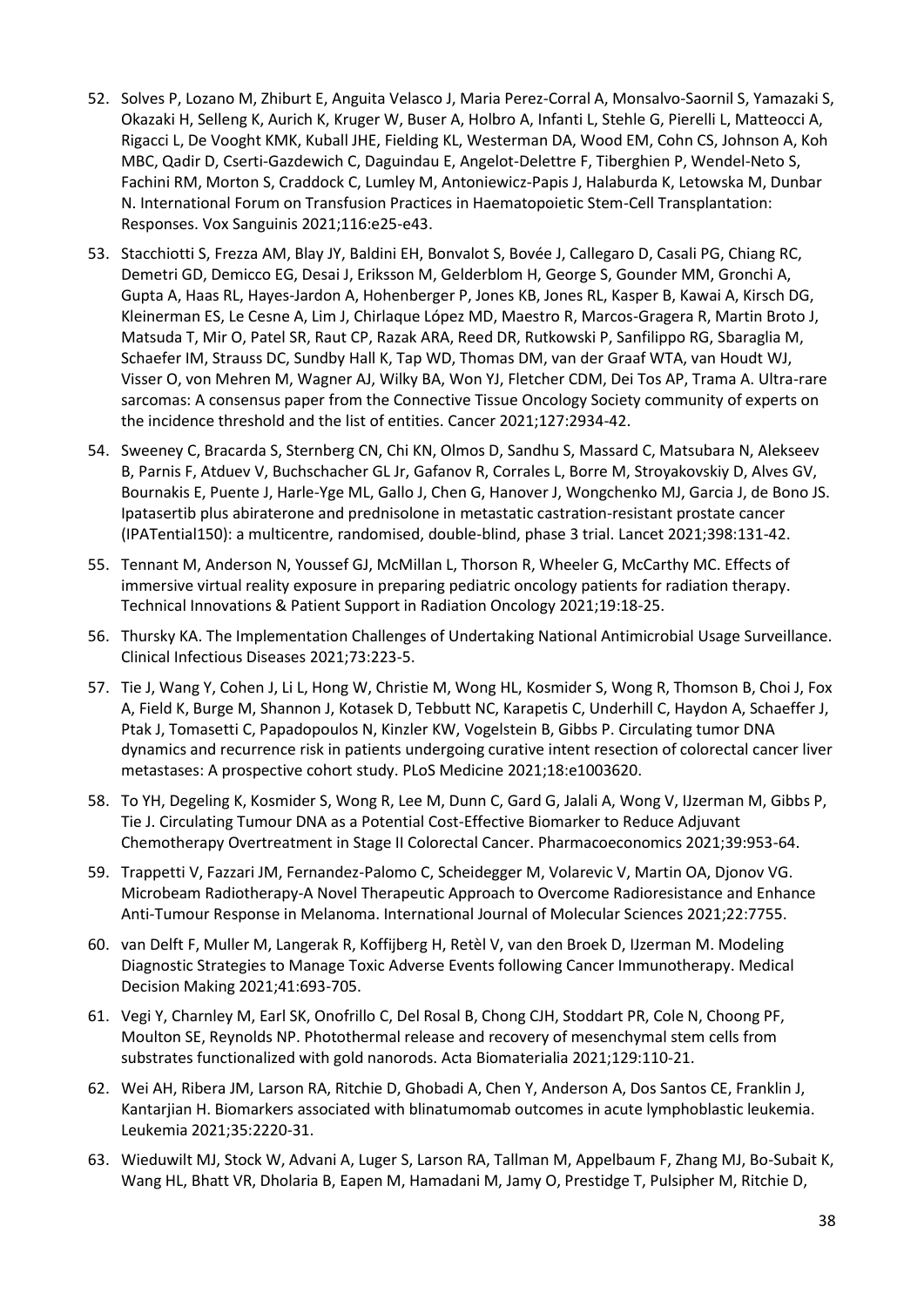Rizzieri D, Sharma A, Barba P, Sandmaier BM, de Lima M, Kebriaei P, Litzow M, Saber W, Weisdorf D. Superior survival with pediatric-style chemotherapy compared to myeloablative allogeneic hematopoietic cell transplantation in older adolescents and young adults with Ph-negative acute lymphoblastic leukemia in first complete remission: analysis from CALGB 10403 and the CIBMTR. Leukemia 2021;35:2076-2085.

- 64. Wilson K, Flood M, Narasimhan V, Pham T, Warrier S, Ramsay R, Michael M, Heriot A. Complete pathological response in rectal cancer utilising novel treatment strategies for neo-adjuvant therapy: A systematic review. European Journal of Surgical Oncology 2021;47:1862-74.
- 65. Yaftian N, Dunne B, Antippa PN, Cheung FP, Wright GM. Long-term outcomes of pulmonary metastasectomy: a multicentre analysis. ANZ Journal of Surgery 2021;91:1260-5.
- 66. Yeoh DK, Campbell AJ, Bowen AC. In Reply: The Issue of Body Mass Index Increase in Adolescents Living With HIV on ART. Pediatric Infectious Disease Journal 2021;40:e321-2.
- 67. Zanker DJ, Owen KL, Baschuk N, Spurling AJ, Parker BS. Loss of type I IFN responsiveness impairs natural killer cell antitumor activity in breast cancer. Cancer Immunology, Immunotherapy 2021;70:2125-38.

## **August**

- 1. Aziz D, Portman N, Fernandez KJ, Lee C, Alexandrou S, Llop-Guevara A, Phan Z, Yong A, Wilkinson A, Sergio CM, Ferraro D, Etemadmoghadam D, Bowtell DD, kConFab Investigators, Serra V, Waring P, Lim E, Caldon CE. Synergistic targeting of BRCA1 mutated breast cancers with PARP and CDK2 inhibition. npj Breast Cancer 2021;7:111.
- 2. Bai Y, Zhao Z, Boath J, van Denderen BJ, Darido C. The functional GRHL3-filaggrin axis maintains a tumor differentiation potential and influences drug sensitivity. Molecular Therapy 2021;29:2571-82.
- 3. Beaumont S, Koo RM, Harrison SJ. A Wolf in Sheep's clothing: A case report series of oral manifestations of multiple myeloma. Australian Dental Journal 2021;66:324-31.
- 4. Behrenbruch C, Prabhakaran S, Udayasiri D, Hollande F, Michael M, Hayes I, Heriot A, Knowles B, Thomson B. Survival benefit of neoadjuvant chemotherapy and surgery versus surgery first for resectable colorectal liver metastases: a cohort study. ANZ Journal of Surgery 2021;91:1196-202.
- 5. Belvedere S, Joh D, Furlong T, Dennett E, Loveday BPT. Operative experience in essential emergency general surgery procedures: is autonomy achievable during surgical training? ANZ Journal of Surgery 2021;91:1131-7.
- 6. Bergin K, Wellard C, Moore E, McQuilten Z, Blacklock H, Harrison SJ, Ho PJ, King T, Quach H, Mollee P, Walker P, Wood E, Spencer A, Australian and New Zealand Myeloma and Related Diseases Registry. The Myeloma Landscape in Australia and New Zealand: The First 8 Years of the Myeloma and Related Diseases Registry (MRDR). Clinical Lymphoma, Myeloma & Leukemia 2021;21:e510-20.
- 7. Bland KA, Zopf EM, Harrison M, Ely M, Cormie P, Liu E, Dowd A, Martin P. Prognostic Markers of Overall Survival in Cancer Patients Attending a Cachexia Support Service: An Evaluation of Clinically Assessed Physical Function, Malnutrition and Inflammatory Status. Nutrition and Cancer 2021;73:1400-10.
- 8. Bupha-Intr O, Haeusler G, Chee L, Thursky K, Slavin M, Teh B. CAR-T cell therapy and infection: a review. Expert Review of Anti-Infective Therapy 2021;19:749-58.
- 9. Campbell BA, Callahan J, Cole-Sinclair M, MacManus M, Hofman MS. <sup>18</sup>F-Fluorothymidine PET for Functional Response Assessment Following Radiation Therapy for Extramedullary Hematopoiesis. Clinical Nuclear Medicine 2021;46:e454-7.
- 10. Casswell G, Gough K, Drosdowsky A, Bressel M, Coleman A, Shrestha S, D'Costa I, Fua T, Tiong A, Liu C, Rischin D, McDowell L. Sexual Health and Interpersonal Relationships After Chemoradiation Therapy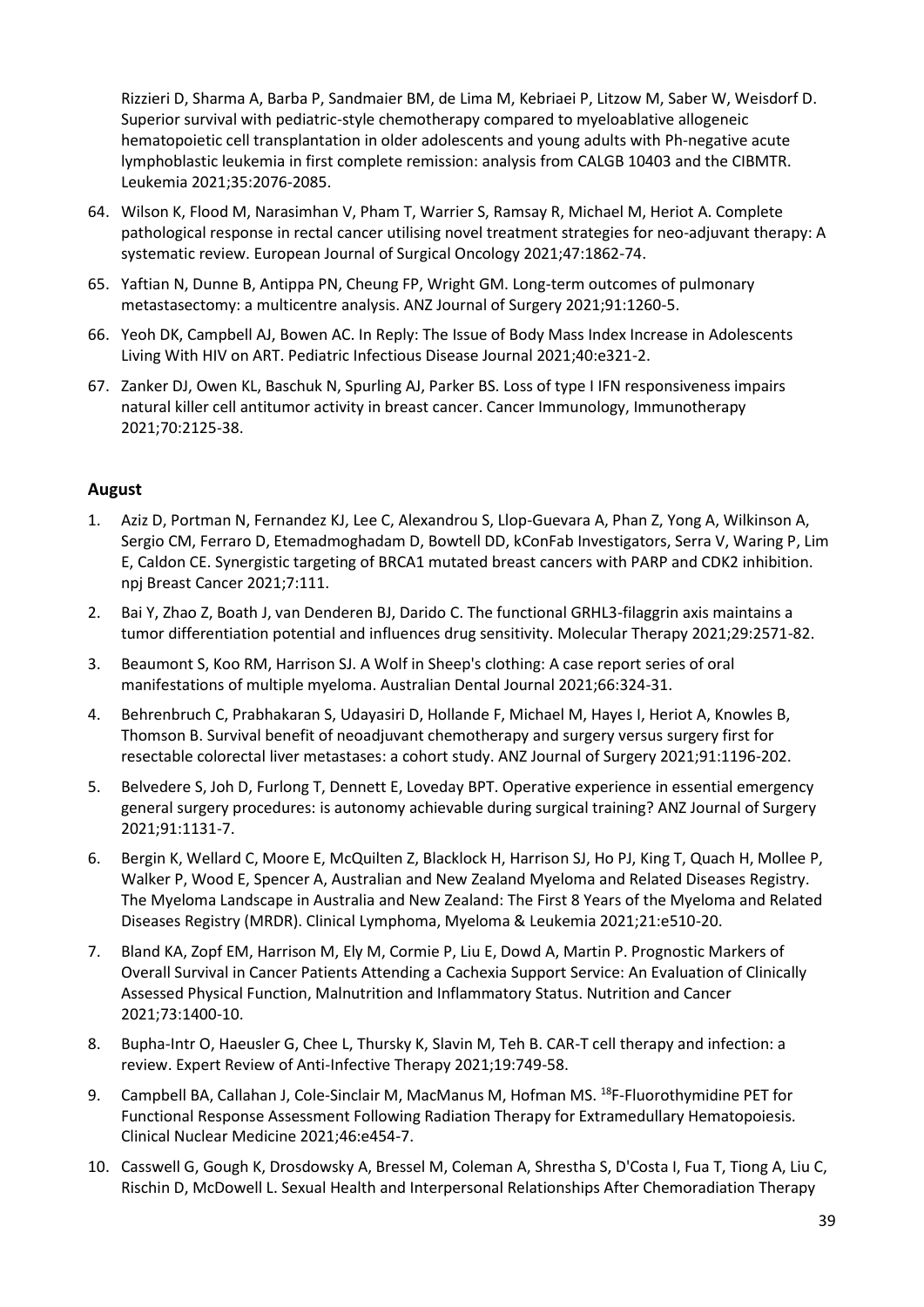for Human Papillomavirus-Associated Oropharyngeal Cancer: A Cross-sectional Study. International Journal of Radiation Oncology, Biology, Physics 2021;110:382-93.

- 11. Ceci F, Oprea-Lager DE, Emmett L, Adam JA, Bomanji J, Czernin J, Eiber M, Haberkorn U, Hofman MS, Hope TA, Kumar R, Rowe SP, Schwarzenboeck SM, Fanti S, Herrmann K. E-PSMA: the EANM standardized reporting guidelines v1.0 for PSMA-PET. European Journal of Nuclear Medicine and Molecular Imaging 2021;48:1626-38.
- 12. Chazan G, Forbes D, Murugasu A, Wong HL, Solomon B. Complete metabolic response following ALK targeted therapy in a patient with adenocarcinoma of unknown primary with IHC/FISH discordant ALK test results. Internal Medicine Journal 2021;51:1355-1356.
- 13. Chua KYL, Vogrin S, Bury S, Douglas A, Holmes NE, Tan N, Brusco NK, Hall R, Lambros B, Lean J, Stevenson W, Devchand M, Garrett K, Thursky K, Grayson ML, Slavin MA, Phillips EJ, Trubiano JA. The Penicillin Allergy Delabeling Program: A Multicenter Whole-of-Hospital Health Services Intervention and Comparative Effectiveness Study. Clinical Infectious Diseases 2021;73:487-96.
- 14. Clarke EM, Rajkomar AKS, Warrier SK, Smart P. Indocyanine green guiding colorectal tumour resection: an adopted technology allowing colorectal surgeons to 'see-through' tissue. ANZ Journal of Surgery 2021;91:1034-6.
- 15. Copaescu A, Choshi P, Pedretti S, Mouhtouris E, Peter J, Trubiano JA. Dose Dependent Antimicrobial Cellular Cytotoxicity–Implications for *ex vivo* Diagnostics. Frontiers in Pharmacology 2021;12:640012.
- 16. Copaescu A, Mouhtouris E, Vogrin S, James F, Chua KYL, Holmes NE, Douglas A, Slavin MA, Cleland H, Zubrinich C, Aung AK, Goh MSY, Phillips EJ, Trubiano JA, Australasian Registry of Severe Cutaneous Adverse Reactions. The Role of In Vivo and Ex Vivo Diagnostic Tools in Severe Delayed Immune-Mediated Adverse Antibiotic Drug Reactions (AUS-SCAR). Journal of Allergy and Clinical Immunology: In Practice 2021;9:2010-5.
- 17. Coussement J, Manuel O. *Pneumocystis jirovecii* pneumonia and use of mTOR inhibitors in kidney transplantation. Clinical Infectious Diseases 2021;73:752-3.
- 18. Cribb B, Kong J, McCormick J, Warrier S, Heriot A. Meta-analysis of direct-to-surgery lateral pelvic lymph node dissection for rectal cancer. Colorectal Disease 2021;23:1687-98.
- 19. Dhiantravan N, Emmett L, Joshua AM, Pattison DA, Francis RJ, Williams S, Sandhu S, Davis ID, Vela I, Neha N, Bressel M, Murphy DG, Hofman MS, Azad AA. UpFrontPSMA: a randomized phase 2 study of sequential 177 Lu-PSMA-617 and docetaxel vs docetaxel in metastatic hormone-naïve prostate cancer (clinical trial protocol). BJU International 2021;128:331-42.
- 20. Drakesmith H, Pasricha SR, Cabantchik I, Hershko C, Weiss G, Girelli D, Stoffel N, Muckenthaler MU, Nemeth E, Camaschella C, Klenerman P, Zimmermann MB. Vaccine efficacy and iron deficiency: an intertwined pair? Lancet Haematology 2021;8:e666-9.
- 21. Dubowitz JA, Cata JP, De Silva AP, Braat S, Shan D, Yee K, Hollande F, Martin O, Sloan EK, Riedel B, Global Onco-Anaesthesia Research Collaboration Group. Volatile anaesthesia and peri-operative outcomes related to cancer: a feasibility and pilot study for a large randomised control trial. Anaesthesia 2021;76:1198-206.
- 22. Fettke H, Kwan EM, Bukczynska P, Steen JA, Docanto M, Ng N, Parente P, Mant A, Foroughi S, Pezaro C, Hauser C, Nguyen-Dumont T, Southey MC, Azad AA. Independent prognostic impact of plasma NCOA2 alterations in metastatic castration-resistant prostate cancer. Prostate 2021;81:992-1001.
- 23. Gafita A, Calais J, Grogan TR, Hadaschik B, Wang H, Weber M, Sandhu S, Kratochwil C, Esfandiari R, Tauber R, Zeldin A, Rathke H, Armstrong WR, Robertson A, Thin P, D'Alessandria C, Rettig MB, Delpassand ES, Haberkorn U, Elashoff D, Herrmann K, Czernin J, Hofman MS, Fendler WP, Eiber M. Nomograms to predict outcomes after <sup>177</sup>Lu-PSMA therapy in men with metastatic castration-resistant prostate cancer: an international, multicentre, retrospective study. Lancet Oncology 2021;22:1115-25.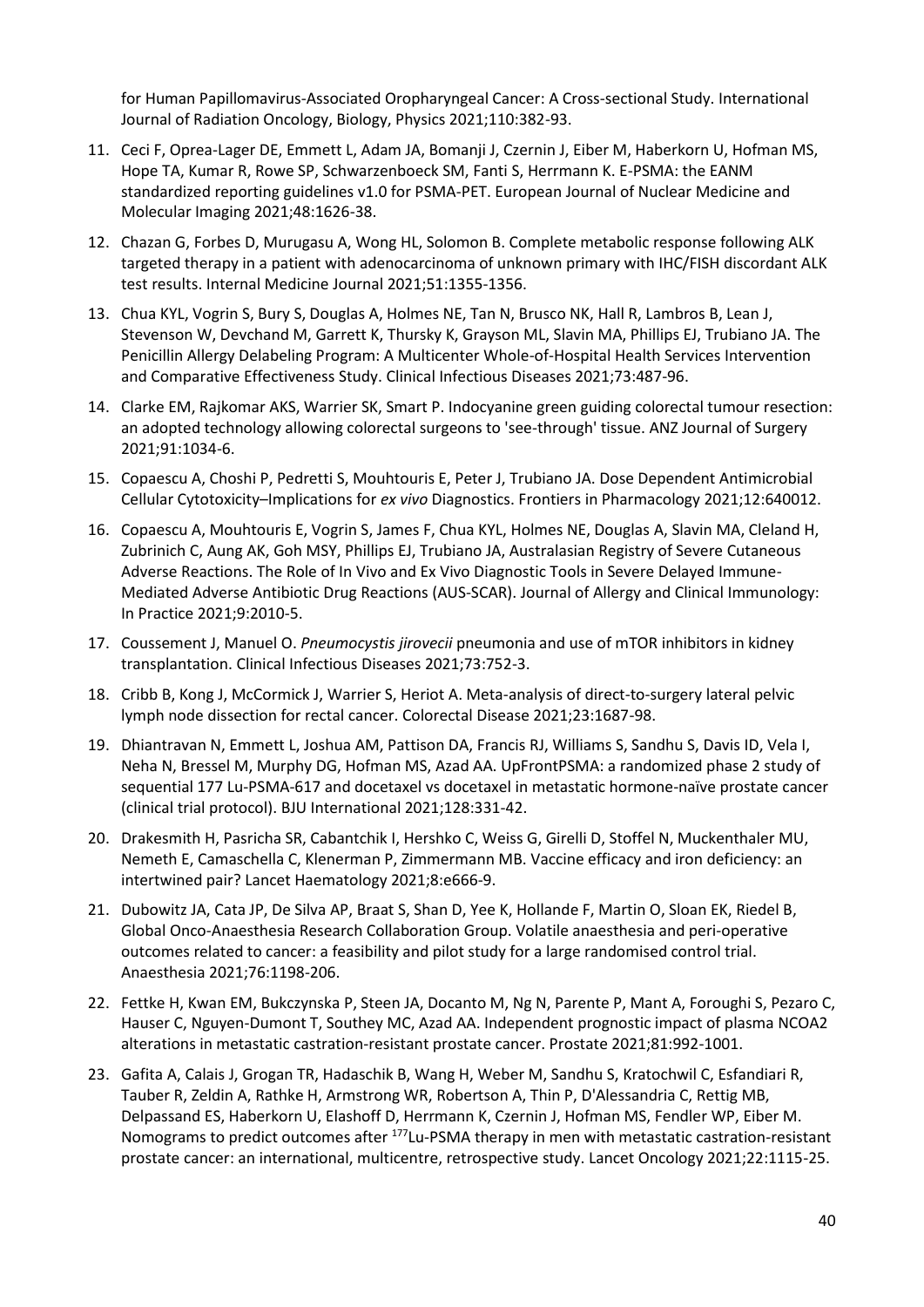- 24. Gately L, Jalali A, Semira C, Faragher I, Croxford M, Ananda S, Kosmider S, Field K, Lok SW, Gard G, Steel M, Lee M, Wong R, Wong HL, Gibbs P. Stage dependent recurrence patterns and post-recurrence outcomes in non-metastatic colon cancer. Acta Oncologica 2021;60:1106-13.
- 25. Hardcastle N, Cook O, Ray X, Moore A, Moore KL, Pryor D, Rossi A, Foroudi F, Kron T, Siva S. Personalising treatment plan quality review with knowledge-based planning in the TROG 15.03 trial for stereotactic ablative body radiotherapy in primary kidney cancer. Radiation Oncology 2021;16:142.
- 26. Henderson M, Spillane J, Gyorki D, McCormack C. Pigmented lesions, melanoma including premalignant conditions. In Oxford Textbook of Plastic and Reproductive Surgery. Oxford University Press 2021, pp. 79-90.
- 27. Hofman MS, Sandhu S, Francis RJ, Davis ID, Emmett L. Targeted radioactive therapy for prostate cancer - Authors' reply. Lancet 2021;398:488.
- 28. Holt NR, Gao CX, Borg BM, Brown D, Broder JC, Ikin J, Makar A, McCrabb T, Nilsen K, Thompson BR, Abramson MJ. Long-term impact of coal mine fire smoke on lung mechanics in exposed adults. Respirology 2021;26:861-8.
- 29. Huilgol YS, Keane H, Shieh Y, Hiatt RA, Tice JA, Madlensky L, Sabacan L, Fiscalini AS, Ziv E, Acerbi I, Che M, Anton-Culver H, Borowsky AD, Hunt S, Naeim A, Parker BA, van 't Veer LJ, Athena Breast Health Network Investigators and Advocate Partners, Esserman LJ. Elevated risk thresholds predict endocrine risk-reducing medication use in the Athena screening registry. npj Breast Cancer 2021;7:102.
- 30. IJzerman MJ. Cost of colorectal cancer care: sufficient to inform cancer policy? Lancet Gastroenterology & Hepatology 2021;6:679-80.
- 31. Iravani A, Mitchell C, Akhurst T, Sandhu S, Hofman MS, Hicks RJ. Molecular Imaging of Neuroendocrine Differentiation of Prostate Cancer: A Case Series. Clinical Genitourinary Cancer 2021;19:e200-e205.
- 32. Kadoya N, Sakulsingharoj S, Kron T, Yao A, Hardcastle N, Bergman A, Okamoto H, Mukumoto N, Nakajima Y, Jingu K, Nakamura M. Development of a physical geometric phantom for deformable image registration credentialing of radiotherapy centers for a clinical trial. Journal of Applied Clinical Medical Physics 2021;22:255-65.
- 33. Kang J, Brajanovski N, Chan KT, Xuan J, Pearson RB, Sanij E. Ribosomal proteins and human diseases: molecular mechanisms and targeted therapy. Signal Transduction and Targeted Therapy 2021;6:323.
- 34. Larkins K, Rowcroft A, Pandanaboyana S, Loveday BPT. A systematic scoping review of the initial experience with laparoscopic radical antegrade modular pancreatosplenectomy for pancreatic malignancy. Surgical Endoscopy 2021;35:4930-44.
- 35. Law JA, Duggan LV, Asselin M, Baker P, Crosby E, Downey A, Hung OR, Jones PM, Lemay F, Noppens R, Parotto M, Preston R, Sowers N, Sparrow K, Turkstra TP, Wong DT, Kovacs G. Canadian Airway Focus Group updated consensus-based recommendations for management of the difficult airway: part 1. Difficult airway management encountered in an unconscious patient. Canadian Journal of Anaesthesia 2021;68:1373-404.
- 36. Law JA, Duggan LV, Asselin M, Baker P, Crosby E, Downey A, Hung OR, Kovacs G, Lemay F, Noppens R, Parotto M, Preston R, Sowers N, Sparrow K, Turkstra TP, Wong DT, Jones PM. Canadian Airway Focus Group updated consensus-based recommendations for management of the difficult airway: part 2. Planning and implementing safe management of the patient with an anticipated difficult airway. Canadian Journal of Anaesthesia 2021;68:1405-36.
- 37. Lew TE, Tam CS, Seymour JF. How I treat chronic lymphocytic leukemia after venetoclax. Blood 2021;138:361-9.
- 38. Lin HM, Huynh K, Kohli M, Tan W, Azad AA, Yeung N, Mahon KL, Mak B, Sutherland PD, Shepherd A, Mellett N, Docanto M, Giles C, Centenera MM, Butler LM, Meikle PJ, Horvath LG. Aberrations in circulating ceramide levels are associated with poor clinical outcomes across localised and metastatic prostate cancer. Prostate Cancer and Prostatic Diseases 2021;24:860-70.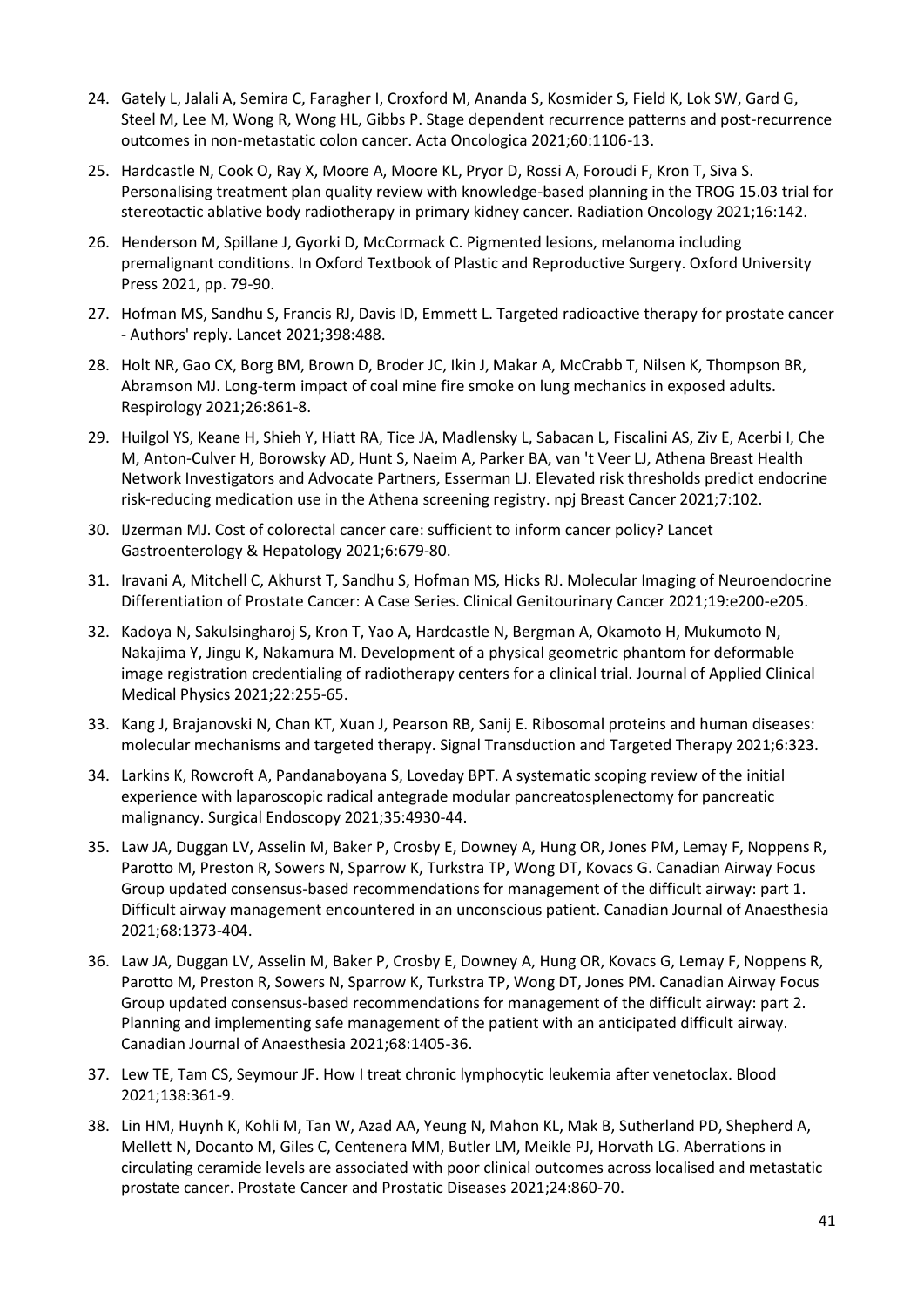- 39. Lindsay J, Kerridge I, Wilcox L, Tran S, O'Brien TA, Greenwood M, Chen SC, Kong DCM, Pergam SA, Liu C, Slavin MA. Infection-Related Mortality in Adults and Children Undergoing Allogeneic Hematopoietic Cell Transplantation: An Australian Registry Report. Transplantation and Cellular Therapy 2021;27:798.e1-e10.
- 40. Liu A, Taylor J, Slavin M, Tong S. Severe case of Lemierre syndrome with multiple neurological and ophthalmological sequelae. BMJ Case Reports 2021;14:e244669.
- 41. Livingstone A, Milne D, Dempsey K, Muscat DM, Menzies AM, Howard K, Stockler MR, Morton RL. Should I Have Adjuvant Immunotherapy? An Interview Study Among Adults with Resected Stage 3 Melanoma and Their Partners. Patient 2021;14:635-47.
- 42. Loft M, Wong HL, Kosmider S, Lee M, Tie J, Wong R, Jones IT, Croxford M, Steel M, Faragher I, Guerrieri M, Christie M, Gibbs P. Real-world outcomes for neoadjuvant capecitabine versus infusional 5 fluorouracil in the treatment of locally advanced rectal cancer. Internal Medicine Journal 2021;51:1262-1268.
- 43. Loft M, Wong HL, Gibbs P. Author reply. Internal Medicine Journal 2021;51:1367.
- 44. Longhitano AP, Slavin MA, Harrison SJ, Teh BW. Bispecific antibody therapy, its use and risks for infection: Bridging the knowledge gap. Blood Reviews 2021;49:100810.
- 45. Lopes M, Duarte TL, Teles MJ, Mosteo L, Chacim S, Aguiar E, Pereira-Reis J, Oliveira M, Silva AMN, Gonçalves N, Martins G, Kong IY, Zethoven M, Vervoort S, Martins S, Quintela M, Hawkins ED, Trigo F, Guimarães JT, Mariz JM, Porto G, Duarte D. Loss of erythroblasts in acute myeloid leukemia causes iron redistribution with clinical implications. Blood Advances 2021;5:3102-12.
- 46. MacManus MP, Roos D, O'Brien P, Capp A, Wirth A, Tsang R, Bressel M, Lade S, Seymour JF. Prospective Phase II trial of radiation therapy in localised non-gastric marginal zone lymphoma with prospective evaluation of autoimmunity and Helicobacter pylori status: TROG 05.02/ALLG NHL15. European Journal of Cancer 2021;152:129-38.
- 47. Mardan J, Hussain MA, Allan M, Grech LB. Objective medication adherence and persistence in people with multiple sclerosis: a systematic review, meta-analysis, and meta-regression. Journal of Managed Care & Specialty Pharmacy 2021;27:1273-95.
- 48. Murali K, Dwarte TM, Nikfarjam M, Tucker KM, Vaughan RB, Efthymiou M, Collins A, Spigelman AD, Salmon L, Johns AL, Williams DB, Delatycki MB, John T, Stoita A. Significant detection of new germline pathogenic variants in Australian Pancreatic Cancer Screening Program participants. Hereditary Cancer in Clinical Practice 2021;19:33.
- 49. Murnane A, Kiss N, Fraser SF, Lewin J. Health-related quality of life, fatigue and health behaviours in Australian adolescent and young adult cancer survivors. Pediatric Blood & Cancer 2021;68:e29243.
- 50. Na R, Miura K, O'Brien S, Eslick GD, Kendall BJ, Hourigan LF, Bourke M, Cox MR, Farrokhzadi L, Levert-Mignon AJ, Barbour AP, Clemons NJ, Duong CP, Lord RV, Phillips WA, Watson DI, Whiteman DC. Clinical pathways and outcomes of patients with Barrett's esophagus in tertiary care settings: a prospective longitudinal cohort study in Australia, 2008-2016. Diseases of the Esophagus 2021;34:doaa119.
- 51. Oar A, Lee M, Le H, Wilson K, Aiken C, Chantrill L, Simes J, Nguyen N, Barbour A, Samra J, Sjoquist KM, Moore A, Espinoza D, Gebski V, Yip S, Chu J, Kneebone A, Goldstein D. AGITG MASTERPLAN: a randomised phase II study of modified FOLFIRINOX alone or in combination with stereotactic body radiotherapy for patients with high-risk and locally advanced pancreatic cancer. BMC Cancer 2021;21:936.
- 52. Paccaly AJ, Migden MR, Papadopoulos KP, Yang F, Davis JD, Rippley RK, Lowy I, Fury MG, Stankevich E, Rischin D. Fixed Dose of Cemiplimab in Patients with Advanced Malignancies Based on Population Pharmacokinetic Analysis. Advances in Therapy 2021;38:2365-78.
- 53. Peterson AL, Siddiqui G, Sloan EK, Creek DJ. beta-Adrenoceptor regulation of metabolism in U937 derived macrophages. Molecular Omics 2021;17:583-95.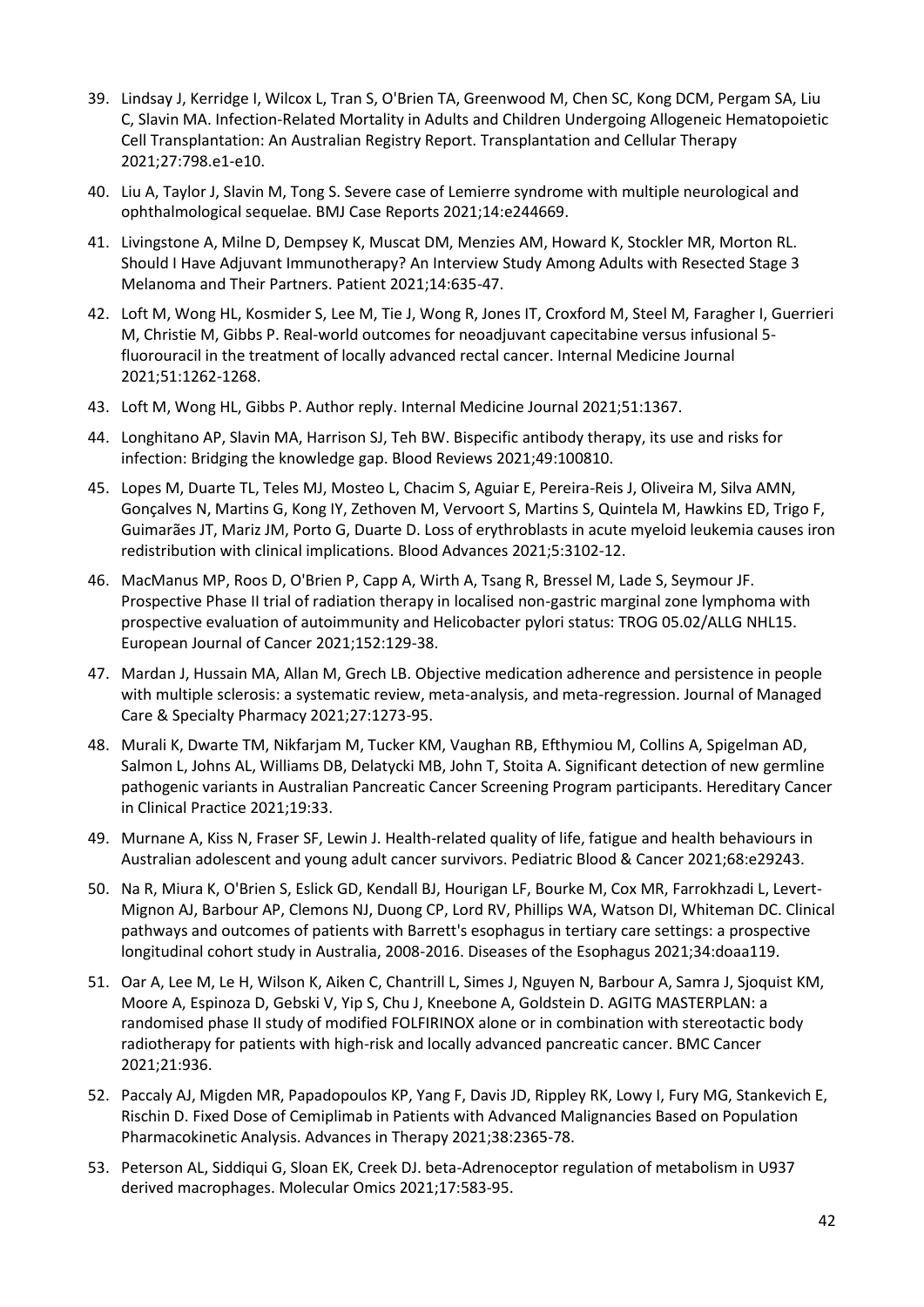- 54. Petley EV, Koay HF, Henderson MA, Sek K, Todd KL, Keam SP, Lai J, House IG, Li J, Zethoven M, Chen AXY, Oliver AJ, Michie J, Freeman AJ, Giuffrida L, Chan JD, Pizzolla A, Mak JYW, McCulloch TR, Souza-Fonseca-Guimaraes F, Kearney CJ, Millen R, Ramsay RG, Huntington ND, McCluskey J, Oliaro J, Fairlie DP, Neeson PJ, Godfrey DI, Beavis PA, Darcy PK. MAIT cells regulate NK cell-mediated tumor immunity. Nature Communications 2021;12:4746.
- 55. Pojer JM, Manning SA, Kroeger B, Kondo S, Harvey KF. The Hippo pathway uses different machinery to control cell fate and organ size. iScience 2021;24:102830.
- 56. Risbridger GP, Clark AK, Porter LH, Toivanen R, Bakshi A, Lister NL, Pook D, Pezaro CJ, Sandhu S, Keerthikumar S, Quezada Urban R, Papargiris M, Kraska J, Madsen HB, Wang H, Richards MG, Niranjan B, O'Dea S, Teng L, Wheelahan W, Li Z, Choo N, Ouyang JF, Thorne H, Devereux L, Hicks RJ, Sengupta S, Harewood L, Iddawala M, Azad AA, Goad J, Grummet J, Kourambas J, Kwan EM, Moon D, Murphy DG, Pedersen J, Clouston D, Norden S, Ryan A, Furic L, Goode DL, Frydenberg M, Lawrence MG, Taylor RA. The MURAL collection of prostate cancer patient-derived xenografts enables discovery through preclinical models of uro-oncology. Nature Communications 2021;12:5049.
- 57. Rischin D, Khushalani N, Chrysalyne D, Schmults C, Guminski A, Chang A, Lewis K, Lim A, Hernandez-Aya L, Hughes B, Schadendorf D, Hauschild A, Thai A, Stankevich E, Booth J, Yoo S, Li S, Chen Z, Okoye E, Chen C, Mastey V, Sasane M, Lowy I, G Fury M, Migden M. Integrated analysis of a phase 2 study of cemiplimab in advanced cutaneous squamous cell carcinoma: extended follow-up of outcomes and quality of life analysis. Journal for Immunotherapy of Cancer 2021;9:e002757.
- 58. Robertson SJ, Orme L, Teixeira R, Shamassi M, Newell F, Patch AM, Yeh I, Gard G, Wilmott J, Jackett L, LeBoit P, Fellowes A, MacArthur G, Fox S, Hayward NK, Bastian B, Scolyer R, Waddell N, Penington A, Shackleton M. Evaluation of Crizotinib Treatment in a Patient With Unresectable GOPC-ROS1 Fusion Agminated Spitz Nevi. JAMA Dermatology 2021;157:836-41.
- 59. Roth-Schulze AJ, Penno MAS, Ngui KM, Oakey H, Bandala-Sanchez E, Smith AD, Allnutt TR, Thomson RL, Vuillermin PJ, Craig ME, Rawlinson WD, Davis EA, Harris M, Soldatos G, Colman PG, Wentworth JM, Haynes A, Barry SC, Sinnott RO, Morahan G, Bediaga NG, Smyth GK, Papenfuss AT, Couper JJ, Harrison LC. Type 1 diabetes in pregnancy is associated with distinct changes in the composition and function of the gut microbiome. Microbiome 2021;9:167.
- 60. Ruhayel SD, Foley DA, Hamilton K, Ferguson P, Kotecha RS, Bowen AC, Yeoh DK. Viridans Group Streptococci in Pediatric Leukemia and Stem Cell Transplant: Review of a Risk-stratified Guideline for Empiric Vancomycin in Febrile Neutropenia. Pediatric Infectious Disease Journal 2021;40:832-4.
- 61. Singh J, Thachil T, Eapen MS, Lim A, Sufyan W, Rawson R, Duncan H, De Ieso P, Sohal SS. Immunohistochemical investigation of cytokine expression levels as biomarkers in transrectal ultrasound-guided needle biopsy specimens of prostate adenocarcinoma. Molecular and Clinical Oncology 2021;15:191.
- 62. Smith LK, Sheppard KE, McArthur GA. Is resistance to targeted therapy in cancer inevitable? Cancer Cell 2021;39:1047-9.
- 63. Steinberg AG, Fox LC, Bender S, Batrouney A, Juneja S, Sirac C, Touchard G, Blombery P, Finlay MJ, Bridoux F, Barbour TD. Proliferative Glomerulonephritis with Fibrils, Monoclonal κ Light Chain, and C3 Deposits. American Journal of Kidney Diseases 2021;78:459-63.
- 64. Støer NC, Bouche G, Pantziarka P, Sloan EK, Andreassen BK, Botteri E. Use of non-cancer drugs and survival among patients with pancreatic adenocarcinoma: a nationwide registry-based study in Norway. Acta Oncologica 2021;60:1146-53.
- 65. Sweeney CJ, Martin AJ, Stockler MR, Begbie S, Chi KN, Chowdhury S, Coskinas X, Frydenberg M, Hague WE, Horvath LG, Joshua AM, Lawrence NJ, Marx GM, McCaffrey J, McDermott R, McJannett M, North SA, Parnis F, Parulekar W, Pook DW, Reaume MN, Sandhu SK, Tan A, Tan TH, Thomson A, Tu E, Vera-Badillo F, Williams SG, Yip S, Zhang AY, Zielinski RR, Davis ID, ENZAMET Trial Investigators, Australian and New Zealand Urogenital and Prostate Cancer Trials Group (ANZUP). Overall Survival of Men with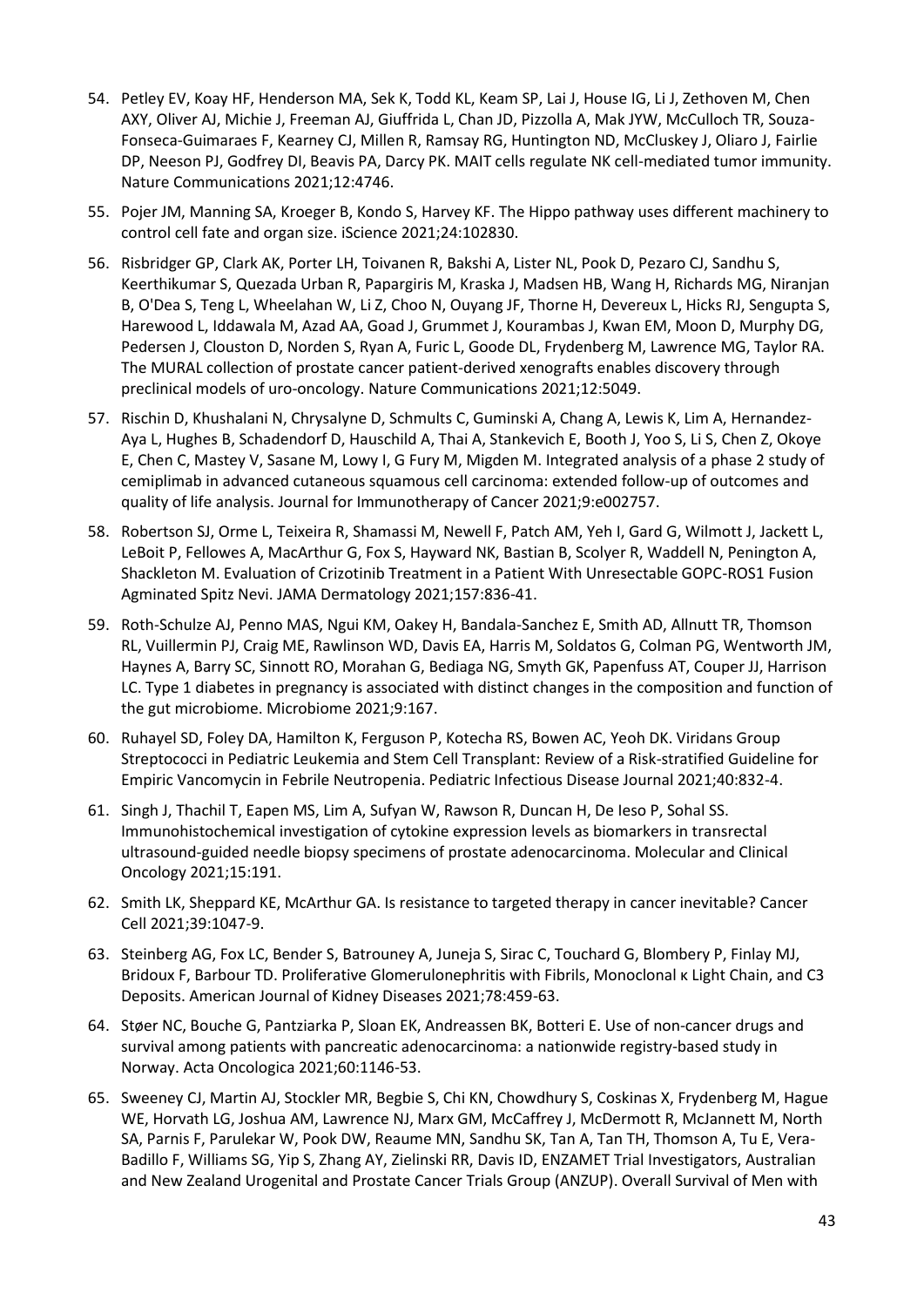Metachronous Metastatic Hormone-sensitive Prostate Cancer Treated with Enzalutamide and Androgen Deprivation Therapy. European Urology 2021;80:275-9.

- 66. Tang M, Pearson SA, Schaffer AL, Lewis CR, John T, Simes RJ, Lee CK. Are clinical trial eligibility criteria representative of older patients with lung cancer? A population-based data linkage study. Journal of Geriatric Oncology 2021;12:930-6.
- 67. Tew M, Dalziel K, Thursky K, Krahn M, Abrahamyan L, Morris AM, Clarke P. Excess cost of care associated with sepsis in cancer patients: Results from a population-based case-control matched cohort. PLoS One 2021;16:e0255107.
- 68. Thai AA, Solomon BJ, Sequist LV, Gainor JF, Heist RS. Lung cancer. Lancet 2021;398:535-54.
- 69. van Dyk S, Khaw P, Lin MY, Chang D, Bernshaw D. Ultrasound-guided Brachytherapy for Cervix Cancer. Clinical Oncology 2021;33:e403-11.
- 70. Xiao L, Somers K, Murray J, Pandher R, Karsa M, Ronca E, Bongers A, Terry R, Ehteda A, Gamble LD, Issaeva N, Leonova KI, O'Connor A, Mayoh C, Venkat P, Quek H, Brand J, Kusuma FK, Pettitt JA, Mosmann E, Kearns A, Eden G, Alfred S, Allan S, Zhai L, Kamili A, Gifford AJ, Carter DR, Henderson MJ, Fletcher JI, Marshall G, Johnstone RW, Cesare AJ, Ziegler DS, Gudkov AV, Gurova KV, Norris MD, Haber M. Dual Targeting of Chromatin Stability By The Curaxin CBL0137 and Histone Deacetylase Inhibitor Panobinostat Shows Significant Preclinical Efficacy in Neuroblastoma. Clinical Cancer Research 2021;27:4338-4352.
- 71. Yeh J, Bressel M, Tai KH, Kron T, Foroudi F. A retrospective review of the long-term outcomes of online adaptive radiation therapy and conventional radiation therapy for muscle invasive bladder cancer. Clinical and Translational Radiation Oncology 2021;30:65-70.

## **September**

- 1. Alipour R, Bucknell N, Bressel M, Everitt S, MacManus M, Siva S, Hofman MS, Akhurst T, Hicks RJ, Iravani A. Nodal metabolic tumour volume on baseline 18F-FDG PET/CT and overall survival in stage II and III NSCLC patients undergoing curative-intent chemoradiotherapy/radiotherapy. Journal of Medical Imaging and Radiation Oncology 2021;65:748-54.
- 2. Babiker H, Brana I, Mahadevan D, Owonikoko T, Emiliano Calvo E, Rischin D, Moreno V, Papadopoulos K, Crittenden M, Formenti S, Giralt J, Garrido P, Soria A, Hervás-Morón A, Mohan K, Fury M, Lowy I, Mathias M, Feng M, Li J, Stankevich E. Phase I Trial of Cemiplimab, Radiotherapy, Cyclophosphamide, and Granulocyte Macrophage Colony-Stimulating Factor in Patients with Recurrent or Metastatic Head and Neck Squamous Cell Carcinoma. Oncologist: 2021;26:e1508-e1513.
- 3. Bagaria SP, Swallow C, Suraweera H, Raut CP, Fairweather M, Cananzi F, Quagliuolo V, Grignani G, Hompes D, Ford SJ, Nessim C, Apte S, Skoczylas J, Rutkowski P, Bonvalot S, Tzanis D, Gabriel E, Pennacchioli E, Albertsmeier M, Canter RJ, Pollock R, Grignol V, Cardona K, Gamboa AC, Novak M, Stoeckle E, Almquist M, Ahuja N, Klemen N, Van Houdt W, Gyorki D, Gangi A, Rastrelli M, van der Hage J, Schrage Y, Valeri S, Conti L, Spiegel MR, Li Z, Fiore M, Gronchi A. Morbidity and Outcomes After Distal Pancreatectomy for Primary Retroperitoneal Sarcoma: An Analysis by the Trans-Atlantic Australasian Retroperitoneal Sarcoma Working Group. Annals of Surgical Oncology 2021;28:6882-9.
- 4. Bean HR, Diggens J, Ftanou M, Weihs KL, Stanton AL, Wiley JF. Insomnia and Fatigue Symptom Trajectories in Breast Cancer: A Longitudinal Cohort Study. Behavioral Sleep Medicine 2021;19:814-27.
- 5. Beaumont S, Harrison S, Er J. Review of Myeloma Therapies and Their Potential for Oral and Maxillofacial Side Effects. Cancers 2021;13:4479.
- 6. Bentham R, Litchfield K, Watkins TBK, Lim EL, Rosenthal R, Martínez-Ruiz C, Hiley CT, Bakir MA, Salgado R, Moore DA, Jamal-Hanjani M; TRACERx Consortium, Swanton C, McGranahan N. Using DNA sequencing data to quantify T cell fraction and therapy response. Nature 2021;597:555-560.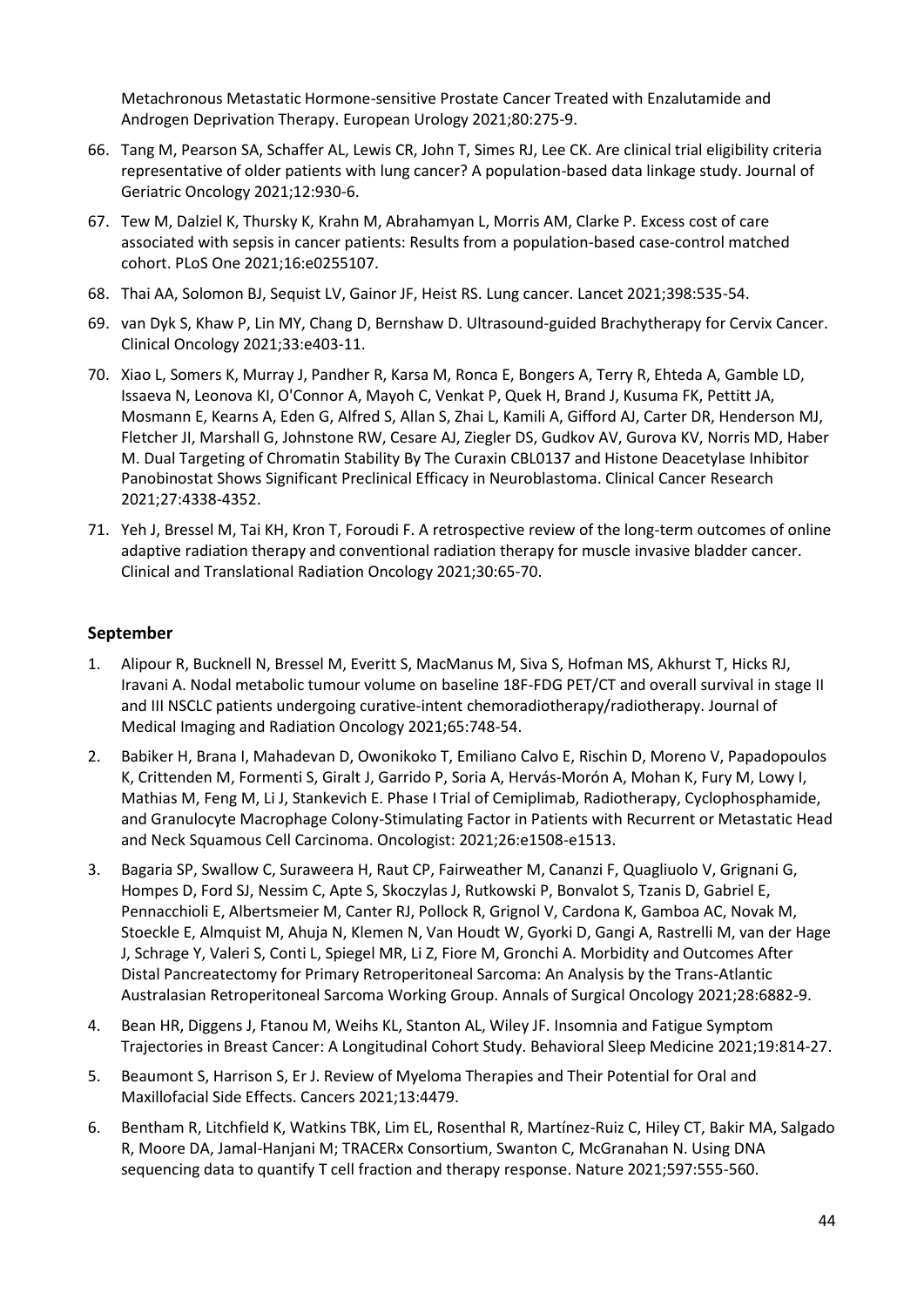- 7. Bergholtz H, Carter JM, Cesano A, Cheang MCU, Church SE, Divakar P, Fuhrman CA, Goel S, Gong J, Guerriero JL, Hoang ML, Hwang ES, Kuasne H, Lee J, Liang Y, Mittendorf EA, Perez J, Prat A, Pusztai L, Reeves JW, Riazalhosseini Y, Richer JK, Sahin Ö, Sato H, Schlam I, Sørlie T, Stover DG, Swain SM, Swarbrick A, Thompson EA, Tolaney SM, Warren SE, GeoMx Breast Cancer Consortium. Best Practices for Spatial Profiling for Breast Cancer Research with the GeoMx® Digital Spatial Profiler. Cancers 2021;13:4456.
- 8. Bergin K, Wellard C, Augustson B, Cooke R, Blacklock H, Harrison SJ, Ho J, King T, Quach H, Mollee P, Walker P, Moore E, McQuilten Z, Wood E, Spencer A, Australian and New Zealand Myeloma and Related Diseases Registry. Real-world utilisation of ASCT in multiple myeloma (MM): a report from the Australian and New Zealand myeloma and related diseases registry (MRDR). Bone Marrow Transplantation 2021;56:2533-43.
- 9. Boyle S, Wellard C, Moore EM, Blacklock H, Harrison SJ, Ho PJ, Hocking J, McQuilten ZK, Quach H, Spearing R, Wood EM, Spencer A, Mollee P, Myeloma and Related Diseases Registry investigators. Receiving four or fewer cycles of therapy predicts poor survival in newly diagnosed transplantineligible patients with myeloma who are treated with bortezomib-based induction. European Journal of Haematology 2021;107:497-9.
- 10. Campbell BA, Lasocki A, Oon SF, Bressel M, Goroncy N, Dwyer M, Wiltshire K, Seymour JF, Mason K, Tange D, Xu M, Wheeler G. Evaluation of the Impact of Magnetic Resonance Imaging with Susceptibility-weighted Imaging for Screening and Surveillance of Radiation-induced Cavernomas in Long-term Survivors of Malignancy. Clinical Oncology 2021;33:e425-32.
- 11. Caparica R, Bruzzone M, Agostinetto E, Franzoi MA, Ceppi M, Radosevic-Robin N, Penault-Llorca F, Willard-Gallo K, Loi S, Salgado R, de Azambuja E. Tumour-infiltrating lymphocytes in non-invasive breast cancer: A systematic review and meta-analysis. Breast 2021;59:183-92.
- 12. Chan D, Kaplan J, Gordon G, Desai J. Activity of the Gamma Secretase Inhibitor AL101 in Desmoid Tumors: A Case Report of 2 Adult Cases. Current Oncology 2021;28:3659-67.
- 13. Cheng C, Zhang D, Dang D, Geng J, Zhu P, Yuan M, Liang R, Yang H, Jin Y, Xie J, Chen S, Duan G. The incubation period of COVID-19: a global meta-analysis of 53 studies and a Chinese observation study of 11 545 patients. Infectious Diseases of Poverty 2021;10:119.
- 14. Choo N, Ramm S, Luu J, Winter JM, Selth LA, Dwyer AR, Frydenberg M, Grummet J, Sandhu S, Hickey TE, Tilley WD, Taylor RA, Risbridger GP, Lawrence MG, Simpson KJ. High-Throughput Imaging Assay for Drug Screening of 3D Prostate Cancer Organoids. SLAS Discovery 2021;26:1107-24.
- 15. Dao NV, Ercole F, Li Y, Davis TP, Kaminskas LM, Sloan EK, Quinn JF, Whittaker MR. Nitroxide-functional PEGylated nanostars arrest cellular oxidative stress and exhibit preferential accumulation in cocultured breast cancer cells. Journal of Materials Chemistry B 2021;9:7805-20.
- 16. Davids MS, Roberts AW, Kenkre VP, Wierda WG, Kumar A, Kipps TJ, Boyer M, Salem AH, Pesko JC, Arzt JA, Mantas M, Kim SY, Seymour JF. Long-term follow-up of patients with relapsed or refractory non-Hodgkin lymphoma treated with venetoclax in a phase I, first-in-human study. Clinical Cancer Research 2021;27:4690-5.
- 17. Deftereos I, Yeung JM, Arslan J, Carter VM, Isenring E, Kiss N, Nourish Point Prevalence Study Group. Preoperative Nutrition Intervention in Patients Undergoing Resection for Upper Gastrointestinal Cancer: Results from the Multi-Centre NOURISH Point Prevalence Study. Nutrients 2021;13:3205.
- 18. D'Souza C, Keam SP, Aw Yeang HX, Neeson M, Richardson K, Hsu AK, Canfield R, Bezman N, Robbins M, Quach H, Ritchie DS, Harrison SJ, Trapani JA, Prince HM, Beavis PA, Darcy PK, Neeson PJ. Myeloma natural killer cells are exhausted and have impaired regulation of activation. Haematologica 2021;106:2522-2526.
- 19. Elliott J, Avdic S, Selim AG, Clancy L, Atkins E, Blyth E, Ritchie D, Gottlieb D, Bajel A. An atypical case of Epstein-Barr virus-positive plasma cell post-transplant lymphoproliferative disorder successfully treated with adoptive cell therapy. Bristish Journal of Haematology 2021;195:140-3.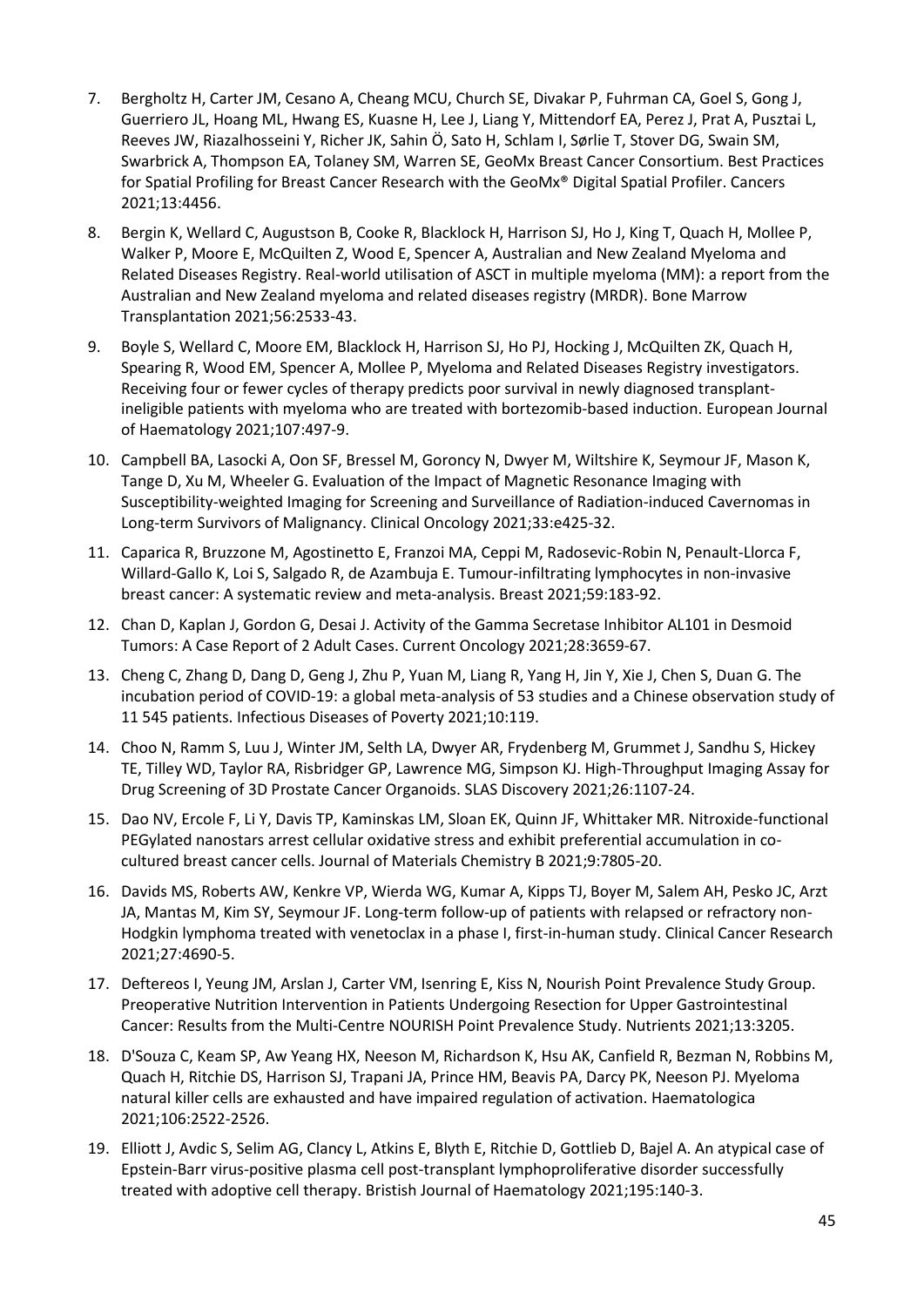- 20. Fankhauser CD, Tran B, Pedregal M, Ruiz-Morales JM, Gonzalez-Billalabeitia E, Patrikidou A, Amir E, Seidel C, Bokemeyer C, Hermanns T, Rumyantsev A, Tryakin A, Brito M, Fléchon A, Kwan EM, Cheng T, Castellano D, Del Muro XG, Hamid AA, Ottaviano M, Palmieri G, Kitson R, Reid A, Heng DYC, Bedard PL, Sweeney CJ, Connors JM. A Risk-benefit Analysis of Prophylactic Anticoagulation for Patients with Metastatic Germ Cell Tumours Undergoing First-line Chemotherapy. European Urology Focus 2021;7:1130-1136.
- 21. Flood M, Narasimhan V, Waters P, Ramsay R, Michael M, Warrier S, Heriot A. Survival after cytoreductive surgery and hyperthermic intraperitoneal chemotherapy for colorectal peritoneal metastases: A systematic review and discussion of latest controversies. Surgeon 2021;19:310-20.
- 22. Fortuno C, Pesaran T, Dolinsky J, Yussuf A, McGoldrick K, Tavtigian SV, Goldgar D, Spurdle AB, James PA. An updated quantitative model to classify missense variants in the TP53 gene: A novel multifactorial strategy. Human Mutation 2021;42:1351-61.
- 23. Frowen J, Gough K, Hughes R, Drosdowsky A, Duffy M, Kiss N, Phipps-Nelson J, Siva S, Solomon B, Ball D. Functional and patient-reported changes in swallowing and voice after combined chemotherapy and radiotherapy for limited-stage small-cell lung cancer. Journal of Medical Imaging and Radiation Oncology 2021;65:786-95.
- 24. Gosavi R, Chia C, Michael M, Heriot AG, Warrier SK, Kong JC. Neoadjuvant chemotherapy in locally advanced colon cancer: a systematic review and meta-analysis. International Journal of Colorectal Disease 2021;36:2063-70.
- 25. Gould C, Lickiss J, Kankanige Y, Yerneni S, Lade S, Gandhi MK, Chin C, Yannakou CK, Villa D, Slack GW, Markham JF, Tam CS, Nelson N, Seymour JF, Dickinson M, Neeson PJ, Westerman D, Blombery P. Characterisation of immune checkpoints in Richter syndrome identifies LAG3 as a potential therapeutic target. Bristish Journal of Haematology 2021;195:113-8.
- 26. Harrop S, Mehta-Shah N, Dsouza C, Thompson E, Deva A, Prince HM. An Update on the Current Genomic Landscape of Breast Implant-Associated Anaplastic Large Cell Lymphoma. Cancers 2021;13:4921.
- 27. Heckler M, Ali LR, Clancy-Thompson E, Qiang L, Ventre KS, Lenehan P, Roehle K, Luoma A, Boelaars K, Peters V, McCreary J, Boschert T, Wang ES, Suo S, Marangoni F, Mempel TR, Long HW, Wucherpfennig KW, Dougan M, Gray NS, Yuan GC, Goel S, Tolaney SM, Dougan SK. Inhibition of CDK4/6 Promotes CD8 T-cell Memory Formation. Cancer Discovery 2021;11:2564-81.
- 28. Hilbers ML, Dimitriou F, Lau P, Bhave P, McArthur GA, Zimmer L, Kudura K, Gérard CL, Levesque MP, Michielin O, Dummer R, Cheng PF, Mangana J. Real-life data for first-line combination immunecheckpoint inhibition and targeted therapy in patients with melanoma brain metastases. European Journal of Cancer 2021;156:149-63.
- 29. Hochheiser K, Gyorki DE, Gebhardt T. Tumor reactivity of CD8+ T cells favors acquisition of dysfunctional states in human melanoma. Immunology and Cell Biology 2021;99:914-6.
- 30. Hofman MS, Louw L, Pacak K, Taïeb D. The Global Reading Room: Nuclear Medicine Imaging of Suspected Paraganglioma. AJR American Journal of Roentgenology 2021;217:1008-9.
- 31. Hyatt A, Drosdowsky A, Koproski T, Milne D, Rametta M, McDonald G, McKenzie T, Blaschke SM. Identification of low health and cancer literacy in oncology patients: a cross-sectional survey. Supportive Care in Cancer 2021;29:6605-12.
- 32. Jayasekara H, MacInnis RJ, Juneja S, Bassett JK, Bruinsma F, Lynch BM, Hodge AM, Hopper JL, English DR, Giles GG, Milne RL. Smoking, alcohol consumption, body fatness, and risk of myelodysplastic syndromes: A prospective study. Leukemia Research 2021;109:106593.
- 33. Jerusalem G, Farah S, Courtois A, Chirgwin J, Aebi S, Karlsson P, Neven P, Hitre E, Graas MP, Simoncini E, Abdi E, Kamby C, Thompson A, Loibl S, Gavilá J, Kuroi K, Marth C, Müller B, O'Reilly S, Gombos A, Ruhstaller T, Burstein HJ, Rabaglio M, Ruepp B, Ribi K, Viale G, Gelber RD, Coates AS, Loi S, Goldhirsch A, Regan MM, Colleoni M, SOLE Investigators. Continuous versus intermittent extended adjuvant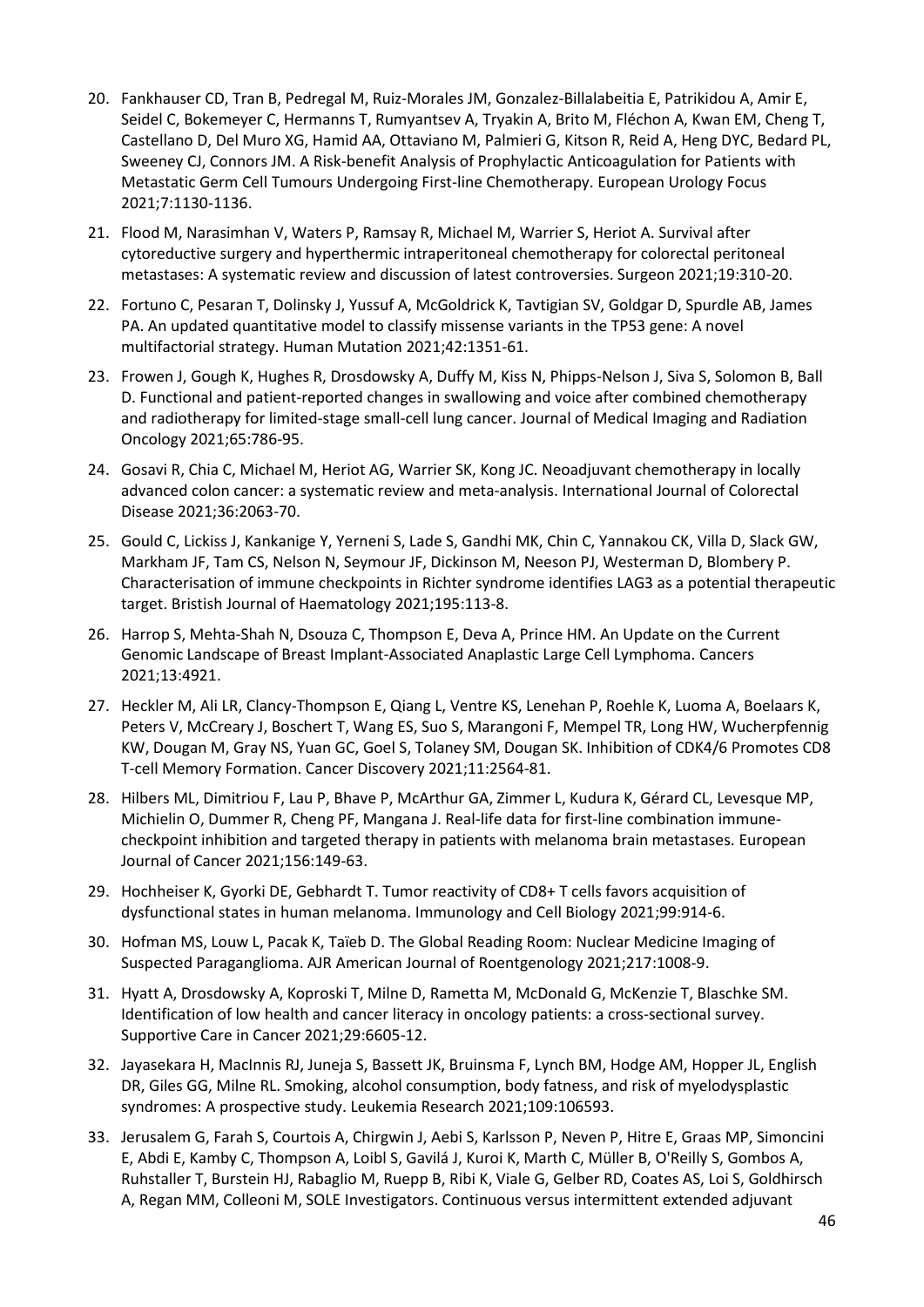letrozole for breast cancer: final results of randomized phase III SOLE (Study of Letrozole Extension) and SOLE Estrogen Substudy. Annals of Oncology 2021;32:1256-66.

- 34. Johnatty SE, Pesaran T, Dolinsky J, Yussuf A, LaDuca H, James PA, O'Mara TA, Spurdle AB. Case-case analysis addressing ascertainment bias for multigene panel testing implicates BRCA1 and PALB2 in endometrial cancer. Human Mutation 2021;42:1265-78.
- 35. Khoury AL, Keane H, Varghese F, Hosseini A, Mukhtar R, Eder SE, Weinstein PR, Esserman LJ. Trigger point injection for post-mastectomy pain: a simple intervention with high rate of long-term relief. NPJ Breast Cancer 2021;7:123.
- 36. Kiss NK, Denehy L, Edbrooke L, Prado CM, Ball D, Siva S, Abbott G, Ugalde A, Fraser SF, Everitt S, Hardcastle N, Wirth A, Daly RM. Predicting muscle loss during lung cancer treatment (PREDICT): protocol for a mixed methods prospective study. BMJ Open 2021;11:e051665.
- 37. Koldej RM, Prabahran A, Tan CW, Ng AP, Davis MJ, Ritchie DS. Dissection of the bone marrow microenvironment in hairy cell leukaemia identifies prognostic tumour and immune related biomarkers. Scientific Reports 2021;11:19056.
- 38. Kong JC, Flood MP, Guerra GR, Liesegang A, Wong WJ, Mitchell C, Warrier SK, Naidu S, Meade B, Lutton N, Heriot AG. Appendiceal pseudomyxoma peritonei: predictors of recurrence and iterative surgery. Colorectal Disease 2021;23:2368-2375.
- 39. Kong JC, Tillman MM. Rare occurrence of colonic cancer intussusception. ANZ Journal of Surgery 2021;91:1934-1936.
- 40. Korte JC, Cardenas C, Hardcastle N, Kron T, Wang J, Bahig H, Elgohari B, Ger R, Court L, Fuller CD, Ng SP. Radiomics feature stability of open-source software evaluated on apparent diffusion coefficient maps in head and neck cancer. Scientific Reports 2021;11:17633.
- 41. Kuzich JA, Kankanige Y, Guinto J, Ryland G, McBean M, Wong E, Koldej R, Collins J, Westerman D, Ritchie D, Blombery P. T cell receptor beta locus sequencing early post-allogeneic stem cell transplant identifies patients at risk of initial and recurrent cytomegalovirus infection. Bone Marrow Transplantation 2021;56:2582-90.
- 42. Lakeman IMM, van den Broek AJ, Vos JAM, Barnes DR, Adlard J, Andrulis IL, Arason A, Arnold N, Arun BK, Balmaña J, Barrowdale D, Benitez J, Borg A, Caldés T, Caligo MA, Chung WK, Claes KBM; GEMO Study Collaborators; EMBRACE Collaborators, Collée JM, Couch FJ, Daly MB, Dennis J, Dhawan M, Domchek SM, Eeles R, Engel C, Evans DG, Feliubadaló L, Foretova L, Friedman E, Frost D, Ganz PA, Garber J, Gayther SA, Gerdes AM, Godwin AK, Goldgar DE, Hahnen E, Hake CR, Hamann U, Hogervorst FBL, Hooning MJ, Hopper JL, Hulick PJ, Imyanitov EN; OCGN Investigators; HEBON Investigators; KconFab Investigators, Isaacs C, Izatt L, Jakubowska A, James PA, Janavicius R, Jensen UB, Jiao Y, John EM, Joseph V, Karlan BY, Kets CM, Konstantopoulou I, Kwong A, Legrand C, Leslie G, Lesueur F, Loud JT, Lubiński J, Manoukian S, McGuffog L, Miller A, Gomes DM, Montagna M, Mouret-Fourme E, Nathanson KL, Neuhausen SL, Nevanlinna H, Yie JNY, Olah E, Olopade OI, Park SK, Parsons MT, Peterlongo P, Piedmonte M, Radice P, Rantala J, Rennert G, Risch HA, Schmutzler RK, Sharma P, Simard J, Singer CF, Stadler Z, Stoppa-Lyonnet D, Sutter C, Tan YY, Teixeira MR, Teo SH, Teulé A, Thomassen M, Thull DL, Tischkowitz M, Toland AE, Tung N, van Rensburg EJ, Vega A, Wappenschmidt B, Devilee P, van Asperen CJ, Bernstein JL, Offit K, Easton DF, Rookus MA, Chenevix-Trench G, Antoniou AC, Robson M, Schmidt MK. The predictive ability of the 313 variant-based polygenic risk score for contralateral breast cancer risk prediction in women of European ancestry with a heterozygous BRCA1 or BRCA2 pathogenic variant. Genetics in Medicine 2021;23:1726-1737.
- 43. Larkins KM, Heriot A, Warrier SK, Kong JC. Masquerading mucinous metastases: cutaneous colorectal cancer metastasis of the toes. ANZ Journal of Surgery 2021;91:E621-E622.
- 44. Lelliott EJ, Kong IY, Zethoven M, Ramsbottom KM, Martelotto LG, Meyran D, Zhu JJ, Costacurta M, Kirby L, Sandow JJ, Lim L, Dominguez PM, Todorovski I, Haynes NM, Beavis PA, Neeson PJ, Hawkins ED, McArthur GA, Parish IA, Johnstone RW, Oliaro J, Sheppard KE, Kearney CJ, Vervoort SJ. CDK4/6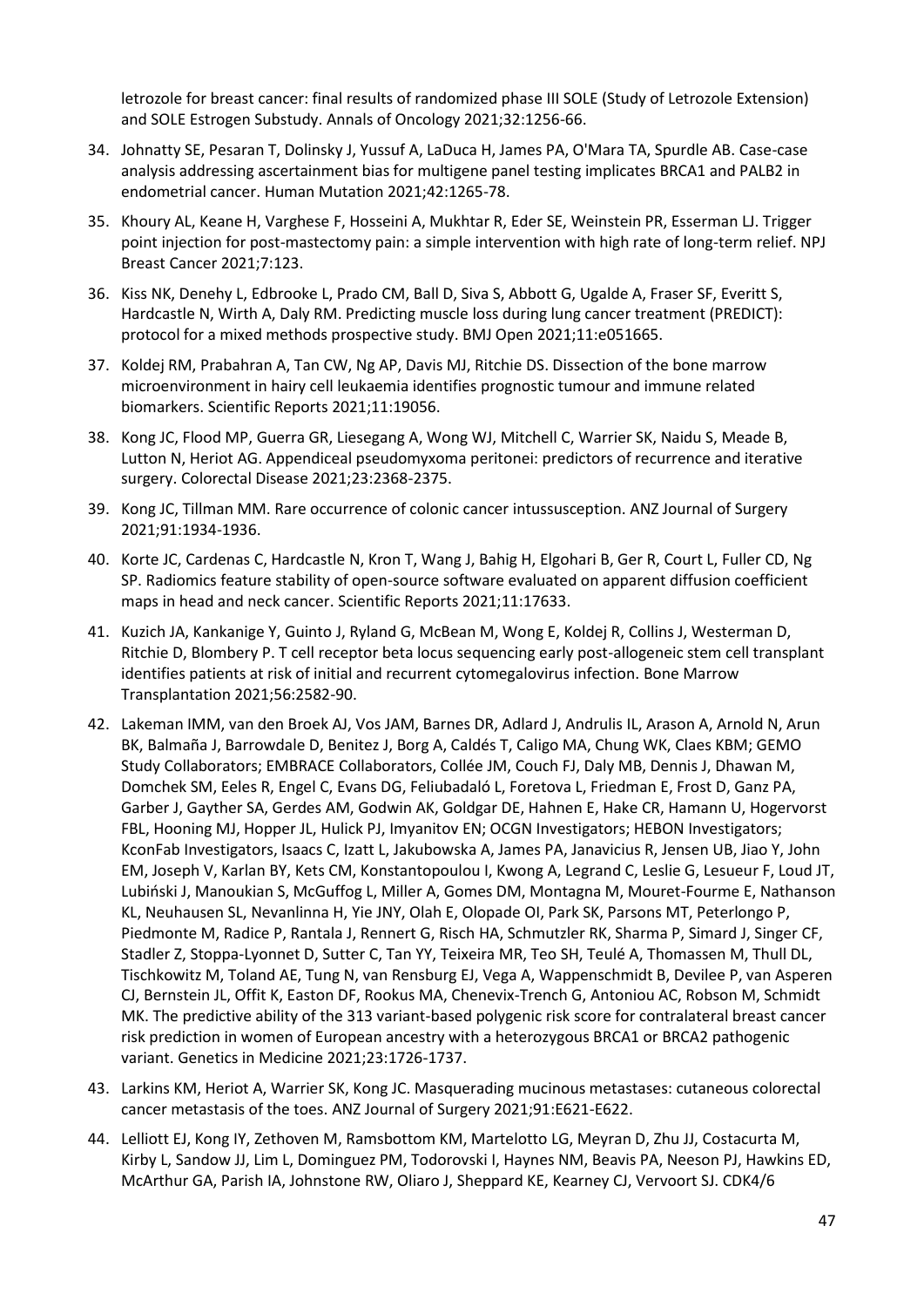Inhibition Promotes Antitumor Immunity through the Induction of T-cell Memory. Cancer Discovery 2021;11:2582-601.

- 45. Lincoln SE, Hambuch T, Zook JM, Bristow SL, Hatchell K, Truty R, Kennemer M, Shirts BH, Fellowes A, Chowdhury S, Klee EW, Mahamdallie S, Cleveland MH, Vallone PM, Ding Y, Seal S, DeSilva W, Tomson FL, Huang C, Garlick RK, Rahman N, Salit M, Kingsmore SF, Ferber MJ, Aradhya S, Nussbaum RL. One in seven pathogenic variants can be challenging to detect by NGS: an analysis of 450,000 patients with implications for clinical sensitivity and genetic test implementation. Genetics in Medicine 2021;23:1673-1680.
- 46. Lodge W, Zavortink M, Golenkina S, Froldi F, Dark C, Cheung S, Parker BL, Blazev R, Bakopoulos D, Christie EL, Wimmer VC, Duckworth BC, Richardson HE, Cheng LY. Tumor-derived MMPs regulate cachexia in a Drosophila cancer model. Developmental Cell 2021;56:2664-80.
- 47. Loi S, Michiels S, Adams S, Loibl S, Budczies J, Denkert C, Salgado R. The journey of tumor-infiltrating lymphocytes as a biomarker in breast cancer: clinical utility in an era of checkpoint inhibition. Annals of Oncology 2021;32:1236-44.
- 48. Louie AV, Tjong MC, Siva S. Surgery versus SABR for early-stage lung cancer-time to call it a draw? Lancet Oncology 2021;22:1355-7.
- 49. Ma S, Seymour JF, Brander DM, Kipps TJ, Choi MY, Anderson MA, Humphrey K, Al Masud A, Pesko J, Nandam R, Salem AH, Chyla B, Arzt J, Jacobson A, Kim SY, Roberts AW. Efficacy of venetoclax plus rituximab for relapsed CLL: 5-year follow-up of continuous or limited- duration therapy. Blood 2021;138:836-46.
- 50. Maharaj AD, Evans SM, Zalcberg JR, Ioannou LJ, Graco M, Croagh D, Pilgrim CHC, Dodson T, Goldstein D, Philip J, Kench JG, Merrett ND, Neale RE, White K, Evans P, Leong T, Green SE. Barriers and enablers to the implementation of multidisciplinary team meetings: a qualitative study using the theoretical domains framework. BMJ Quality & Saftey 2021;30:792-803.
- 51. Manoharan N, Ajuyah P, Senapati A, Wong M, Mullins A, Rodriguez M, Doyle H, McCowage G, Lau LMS, Ekert PG, Ziegler DS. Diffuse leptomeningeal glioneuronal tumour (DLGNT) in children: the emerging role of genomic analysis. Acta Neuropathologica Communications 2021;9:147.
- 52. McDowell LJ. In the Hot Seat. International Journal of Radiation Oncology, Biology, Physics 2021;111:307-8.
- 53. Mueller SN, Sloan EK. Neuroimmune interactions at the crossroads of health and disease. Immunology and Cell Biology 2021;99:922-3.
- 54. Nedumannil R, Sim S, Westerman D, Juneja S. Identification and quantitation of blasts in myeloid malignancies with marrow fibrosis or marrow hypoplasia and CD34 negativity. Pathology 2021;53:795- 8.
- 55. Nesic K, Kondrashova O, Hurley RM, McGehee CD, Vandenberg CJ, Ho GY, Lieschke E, Dall G, Bound N, Shield-Artin K, Radke M, Musafer A, Chai ZQ, Ghamsari MRE, Harrell MI, Kee D, Olesen I, McNally O, Traficante N, Australian Ovarian Cancer Study, DeFazio A, Bowtell DDL, Swisher EM, Weroha SJ, Nones K, Waddell N, Kaufmann SH, Dobrovic A, Wakefield MJ, Scott CL. Acquired RAD51C Promoter Methylation Loss Causes PARP Inhibitor Resistance in High-Grade Serous Ovarian Carcinoma. Cancer Research 2021;81:4709-22.
- 56. Ong SY, Schuelein R, Wibawa RR, Thomas DW, Handoko Y, Freytag S, Bahlo M, Simpson KJ, Hartland EL. Genome-wide genetic screen identifies host ubiquitination as important for Legionella pneumophila Dot/Icm effector translocation. Cellular Microbiology 2021;23:e13368.
- 57. Ong WL, Weerasinghe C. Radiation oncology training in Australia and New Zealand during and beyond the COVID-19 pandemic - lessons learnt and opportunities for improvement. Journal of Medical Imaging and Radiation Oncology 2021;65:826-8.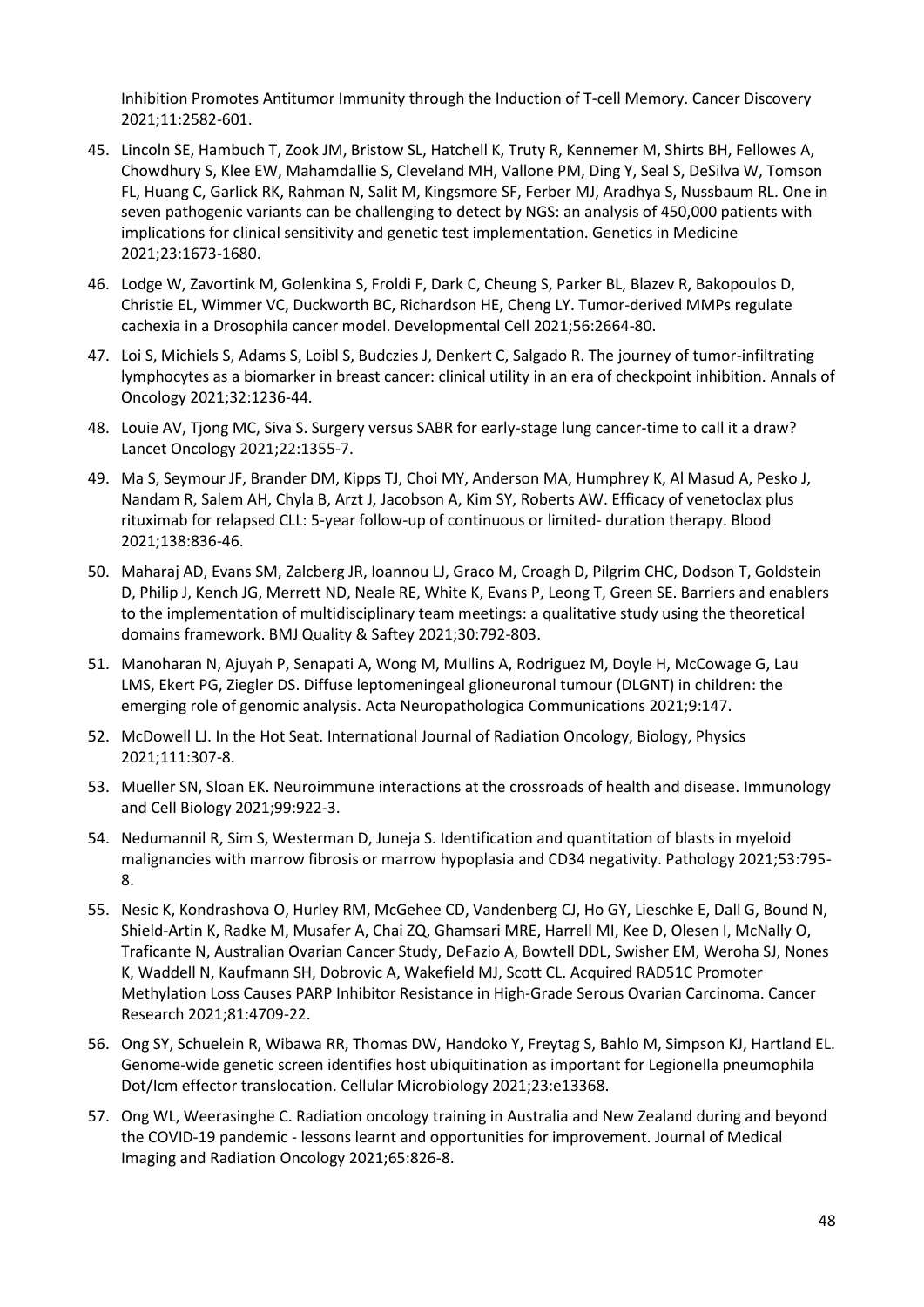- 58. Ost P, Siva S, Zilli T. Everything But the Kitchen Sink: Comprehensive Nodal Irradiation with Androgen Deprivation in OLIGOPELVIS. European Urology 2021;80:415-6.
- 59. Papa N, Perera M, Murphy DG, Lawrentschuk N, Evans M, Millar JL, Bolton D. Patterns of primary staging for newly diagnosed prostate cancer in the era of prostate specific membrane antigen positron emission tomography: A population-based analysis. Journal of Medical Imaging and Radiation Oncology 2021;65:649-54.
- 60. Pascoe MC, Bailey AP, Craike M, Carter T, Patten RK, Stepto NK, Parker AG. Poor reporting of physical activity and exercise interventions in youth mental health trials: A brief report. Early Intervention in Psychiatry 2021;15:1414-22.
- 61. Pasricha SR, Hasan MI, Braat S, Larson LM, Tipu SMM, Hossain SJ, Shiraji S, Baldi A, Bhuiyan MSA, Tofail F, Fisher J, Grantham-McGregor S, Simpson JA, Hamadani JD, Biggs BA. Benefits and Risks of Iron Interventions in Infants in Rural Bangladesh. New England Journal of Medicine 2021;385:982-95.
- 62. Perera SM, O'Callaghan C, Ugalde A, Santin O, Beer C, Prue G, Lane K, Hanna GG, Schofield P. Codesigning a supportive online resource for Australian cancer carers: a thematic analysis of informal carers' and healthcare professionals' perspectives about carers' responsibilities and content needs. BMJ Open 2021;11:e055026.
- 63. Petelin L, Trainer AH. Exploring Gene-Specific Guidelines for Risk Management of Gynecological Cancer in Lynch Syndrome. JAMA Network Open 2021;4:e2124384.
- 64. Post CCB, Stelloo E, Smit VTHBM, Ruano D, Tops CM, Vermij L, Rutten TA, Jürgenliemk-Schulz IM, Lutgens LCHW, Jobsen JJ, Nout RA, Crosbie EJ, Powell ME, Mileshkin L, Leary A, Bessette P, Putter H, de Boer SM, Horeweg N, Nielsen M, Wezel TV, Bosse T, Creutzberg CL. Prevalence and Prognosis of Lynch Syndrome and Sporadic Mismatch Repair Deficiency in Endometrial Cancer. Journal of the National Cancer Institute 2021;113:1212-20.
- 65. Quinn MCJ, McCue K, Shi W, Johnatty SE, Beesley J, Civitarese A, O'Mara TA, Glubb DM, Tyrer JP, Armasu SM, Ong JS, Gharahkhani P, Lu Y, Gao B, Patch AM, Fasching PA, Beckmann MW, Lambrechts D, Vergote I, Velez Edwards DR, Beeghly-Fadiel A, Benitez J, Garcia MJ, Goodman MT, Dörk T, Dürst M, Modugno F, Moysich K, du Bois A, Pfisterer J, Bauman K, Karlan BY, Lester J, Cunningham JM, Larson MC, McCauley BM, Kjaer SK, Jensen A, Hogdall CK, Hogdall E, Schildkraut JM, Riggan MJ, Berchuck A, Cramer DW, Terry KL, Bjorge L, Webb PM, Friedlander M, Pejovic T, Moffitt M, Glasspool R, May T, Ene GEV, Huntsman DG, Woo M, Carney ME, Hinsley S, Heitz F, Fereday S, Kennedy CJ, Edwards SL, Winham SJ, deFazio A, Pharoah PDP, Goode EL, MacGregor S, Chenevix-Trench G, AGO Study Group, OPAL Study Group, Australian Ovarian Cancer Study Group. Identification of a Locus Near ULK1 Associated With Progression-Free Survival in Ovarian Cancer. Cancer Epidemiology, Biomarkers & Prevention 2021;30:1669-1680.
- 66. Rammaert B, Neoh ZCF, Chen SCA, Kong DCM, Slavin MA. *Scedosporium* and *Lomentospora* infections in lung transplant recipients. Current Fungal Infection Reports 2021;15:49-66.
- 67. Rees MJ, Mollee P, Ng JY, Murton A, Gonsalves JF, Panigrahi A, Beer H, Loh J, Nguyen P, Hunt S, Jina H, Wayte R, Sutrave G, Tan J, Abeyakoon C, Chee A, Augustson B, Kalro A, Lee C, Agrawal S, Churilov L, Chua CC, Lim ABM, Zantomio D, Grigg A. The association of mobilising regimen on immune reconstitution and survival in myeloma patients treated with bortezomib, cyclophosphamide and dexamethasone induction followed by a melphalan autograft. Bone Marrow Transplantation 2021;56:2152-2159.
- 68. Reynolds G, Haeusler G, Slavin MA, Teh B, Thursky K. Latent infection screening and prevalence in cancer patients born outside of Australia: a universal versus risk-based approach? Supportive Care in Cancer 2021;29:6193-200.
- 69. Roberts AW, Wei AH, Huang DCS. BCL2 and MCL1 inhibitors for hematologic malignancies. Blood 2021;138:1120-36.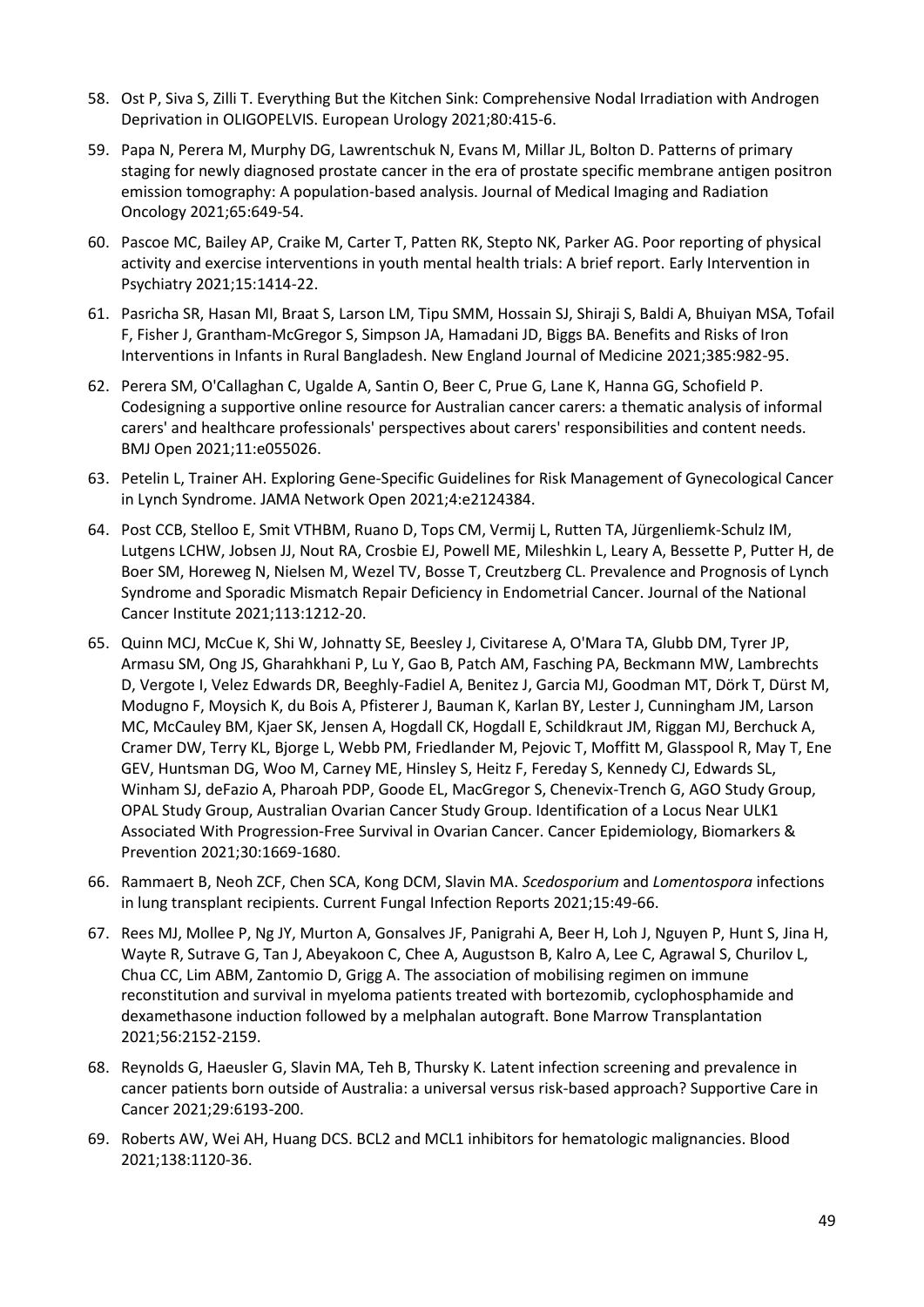- 70. Sandhu S, Moore CM, Chiong E, Beltran H, Bristow RG, Williams SG. Prostate cancer. Lancet 2021;398:1075-90.
- 71. Schepers AG, Shan J, Cox AG, Huang A, Evans H, Walesky C, Fleming HE, Goessling W, Bhatia SN. Identification of NQO2 as a Protein Target in Small Molecule Modulation of Hepatocellular Function. ACS Chemical Biology 2021;16:1770-8.
- 72. Schuster SJ, Tam CS, Borchmann P, Worel N, McGuirk JP, Holte H, Waller EK, Jaglowski S, Bishop MR, Damon LE, Foley SR, Westin JR, Fleury I, Ho PJ, Mielke S, Teshima T, Janakiram M, Hsu JM, Izutsu K, Kersten MJ, Ghosh M, Wagner-Johnston N, Kato K, Corradini P, Martinez-Prieto M, Han X, Tiwari R, Salles G, Maziarz RT. Long-term clinical outcomes of tisagenlecleucel in patients with relapsed or refractory aggressive B-cell lymphomas (JULIET): a multicentre, open-label, single-arm, phase 2 study. Lancet Oncology 2021;22:1403-15.
- 73. Sia J, Hagekyriakou J, Chindris I, Albarakati H, Leong T, Schlenker R, Keam SP, Williams SG, Neeson PJ, Johnstone RW, Haynes NM. Regulatory T Cells Shape the Differential Impact of Radiation Dose-Fractionation Schedules on Host Innate and Adaptive Antitumor Immune Defenses. International Journal of Radiation Oncology, Biology, Physics 2021;111:502-14.
- 74. Sim HW, McDonald KL, Lwin Z, Barnes EH, Rosenthal M, Foote MC, Koh ES, Back M, Wheeler H, Sulman EP, Buckland ME, Fisher L, Leonard R, Hall M, Ashley DM, Yip S, Simes J, Khasraw M. A randomized phase II trial of veliparib, radiotherapy, and temozolomide in patients with unmethylated MGMT glioblastoma: the VERTU study. Neuro-Oncology 2021;23:1736-49.
- 75. Smallwood N, Karimi L, Bismark M, Putland M, Johnson D, Dharmage SC, Barson E, Atkin N, Long C, Ng I, Holland A, Munro JE, Thevarajan I, Moore C, McGillion A, Sandford D, Willis K. High levels of psychosocial distress among Australian frontline healthcare workers during the COVID-19 pandemic: a cross-sectional survey. General Psychiatry 2021;34:e100577.
- 76. Smallwood N, Karimi L, Pascoe A, Bismark M, Putland M, Johnson D, Dharmage SC, Barson E, Atkin N, Long C, Ng I, Holland A, Munro J, Thevarajan I, Moore C, McGillion A, Willis K. Coping strategies adopted by Australian frontline health workers to address psychological distress during the COVID-19 pandemic. General Hospital Psychiatry 2021;72:124-130.
- 77. Teoh JY, Castellani D, Mercader C, Sierra A, Heldwein FL, Chan EO, Wroclawski ML, Sepulveda F, Cacciamani GE, Rivas JG, Murphy DG, van Oort IM, Loeb S, Ribal MJ. A Quantitative Analysis Investigating the Prevalence of "Manels" in Major Urology Meetings. European Urology 2021;80:442-9.
- 78. Teoh JY, Murphy DG, van Oort IM, Loeb S, Ribal MJ. Reply to Laurence Klotz's Letter to the Editor re: Jeremy Yuen-Chun Teoh, Daniele Castellani, Claudia Mercader, et al. A Quantitative Analysis Investigating the Prevalence of "Manels" in Major Urology Meetings. Eur Urol 2021;80:442-9. European Urology 2021;80:e101.
- 79. Terry RL, Meyran D, Fleuren EDG, Mayoh C, Zhu J, Omer N, Ziegler DS, Haber M, Darcy PK, Trapani JA, Neeson PJ, Ekert PG. Chimeric Antigen Receptor T cell Therapy and the Immunosuppressive Tumor Microenvironment in Pediatric Sarcoma. Cancers 2021;13:4704.
- 80. Wang J, Wuethrich A, Lobb RJ, Antaw F, Sina AA, Lane RE, Zhou Q, Zieschank C, Bell C, Bonazzi VF, Aoude LG, Everitt S, Yeo B, Barbour AP, Möller A, Trau M. Characterizing the Heterogeneity of Small Extracellular Vesicle Populations in Multiple Cancer Types via an Ultrasensitive Chip. ACS Sensors 2021;6:3182-94.
- 81. Xie J, Kumar A, Dolman MEM, Mayoh C, Khuong-Quang DA, Cadiz R, Wong-Erasmus M, Mould EVA, Grebert-Wade D, Barahona P, Kamili A, Tsoli M, Failes TW, Chow SO, Arndt GM, Bhatia K, Marshall GM, Ziegler DS, Haber M, Lock RB, Tyrrell V, Lau L, Athanasatos P, Gifford AJ. The important role of routine cytopathology in pediatric precision oncology. Cancer Cytopathology 2021;129:805-18.
- 82. Yanase F, Tosif SH, Churilov L, Yee K, Bellomo R, Gunn K, Kim C, Krizhanovskii C, Hahn RG, Riedel B, Weinberg L. A Randomized, Multicenter, Open-Label, Blinded End Point, Phase 2, Feasibility, Efficacy,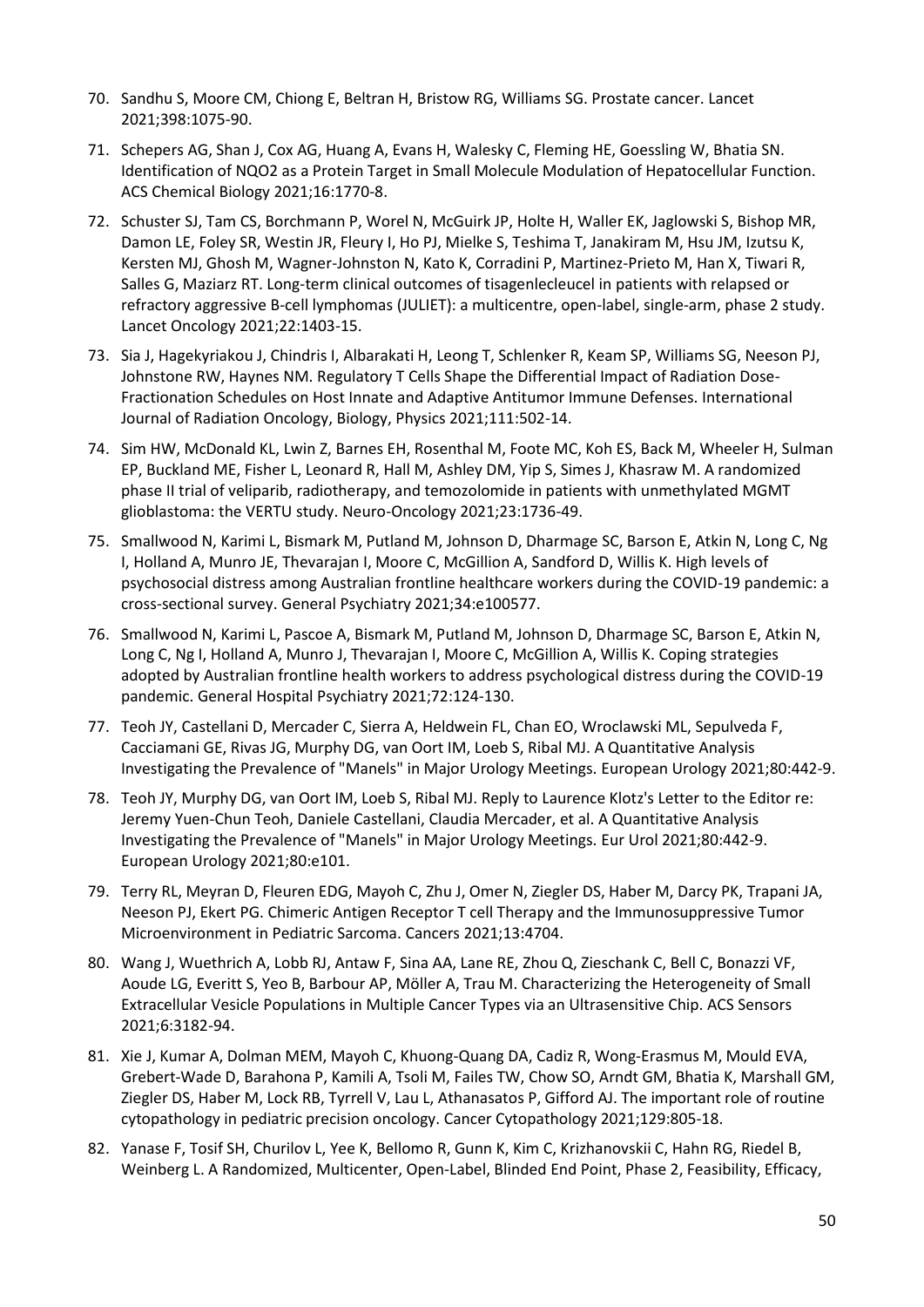and Safety Trial of Preoperative Microvascular Protection in Patients Undergoing Major Abdominal Surgery. Anesthesia and Analgesia 2021;133:1036-47.

- 83. Yeoh DK, Moore AS, Kotecha RS, Bartlett AW, Ryan AL, Cann MP, McMullan BJ, Thursky K, Slavin M, Blyth CC, Haeusler GM, Clark JE. Invasive fungal disease in children with acute myeloid leukaemia: An Australian multicentre 10-year review. Pediatric Blood & Cancer 2021;68:e29275.
- 84. Zelli V, Silvestri V, Valentini V, Bucalo A, Rizzolo P, Zanna I, Bianchi S, Coppa A, Giannini G, Cortesi L, Calistri D, Tibiletti MG, Fox SB, Fab K, Palli D, Ottini L. Transcriptome of Male Breast Cancer Matched with Germline Profiling Reveals Novel Molecular Subtypes with Possible Clinical Relevance. Cancers 2021;13:4515.
- 85. Zhang QY, Yan ZB, Meng YM, Hong XY, Shao G, Ma JJ, Cheng XR, Liu J, Kang J, Fu CY. Antimicrobial peptides: mechanism of action, activity and clinical potential. Military Medical Research 2021;8:48.

## **October**

- 1. Abo S, Ritchie D, Denehy L, Panek-Hudson Y, Irving L, Granger CL. Feasibility of early-commencing group-based exercise in allogeneic bone marrow transplantation: the BOOST study. Bone Marrow Transplantation 2021;56:2788-96.
- 2. Aftimos P, Oliveira M, Irrthum A, Fumagalli D, Sotiriou C, Gal-Yam EN, Robson ME, Ndozeng J, Di Leo A, Ciruelos EM, de Azambuja E, Viale G, Scheepers ED, Curigliano G, Bliss JM, Reis-Filho JS, Colleoni M, Balic M, Cardoso F, Albanell J, Duhem C, Marreaud S, Romagnoli D, Rojas B, Gombos A, Wildiers H, Guerrero-Zotano A, Hall P, Bonetti A, Larsson KF, Degiorgis M, Khodaverdi S, Greil R, Sverrisdóttir Á, Paoli M, Seyll E, Loibl S, Linderholm B, Zoppoli G, Davidson NE, Johannsson OT, Bedard PL, Loi S, Knox S, Cameron DA, Harbeck N, Montoya ML, Brandão M, Vingiani A, Caballero C, Hilbers FS, Yates LR, Benelli M, Venet D, Piccart MJ. Genomic and Transcriptomic Analyses of Breast Cancer Primaries and Matched Metastases in AURORA, the Breast International Group (BIG) Molecular Screening Initiative. Cancer Discovery 2021;11:2796-811.
- 3. Ammar K, Leeds JS, Ratnayake CB, Sen G, French JJ, Nayar M, Oppong KW, Loveday BP, Pandanaboyana S. Impact of pancreatic enzyme replacement therapy on short- and long-term outcomes in advanced pancreatic cancer: meta-analysis of randomized controlled trials. Expert Review of Gastroenterology & Hepatology 2021;15:941-8.
- 4. Anton A, Wong S, Shapiro J, Weickhardt A, Azad A, Kwan EM, Spain L, Gunjur A, Torres J, Parente P, Parnis F, Goh J, Semira MC, Gibbs P, Tran B, Pezaro C. Real-world incidence of symptomatic skeletal events and bone-modifying agent use in castration-resistant prostate cancer - an Australian multicentre observational study. European Journal of Cancer 2021;157:485-92.
- 5. Atashrazm F, Ellis S. The polarity protein PARD3 and cancer. Oncogene 2021;40:4245-62.
- 6. Bahlis NJ, Baz R, Harrison SJ, Quach H, Ho SJ, Vangsted AJ, Plesner T, Moreau P, Gibbs SD, Coppola S, Yang X, Al Masud A, Ross JA, Bueno O, Kaufman JL. Phase I Study of Venetoclax Plus Daratumumab and Dexamethasone, With or Without Bortezomib, in Patients With Relapsed or Refractory Multiple Myeloma With and Without t(11;14). Journal of Clinical Oncology 2021;39:3602-12.
- 7. Bai Y, Boath J, White GR, Kariyawasam U, Farah CS, Darido C. The Balance between Differentiation and Terminal Differentiation Maintains Oral Epithelial Homeostasis. Cancers 2021;13:5123.
- 8. Balaur E, O' Toole S, Spurling AJ, Mann GB, Yeo B, Harvey K, Sadatnajafi C, Hanssen E, Orian J, Nugent KA, Parker BS, Abbey B. Colorimetric histology using plasmonically active microscope slides. Nature 2021;598:65-71.
- 9. Bancroft EK, Page EC, Brook MN, Thomas S, Taylor N, Pope J, McHugh J, Jones AB, Karlsson Q, Merson S, Ong KR, Hoffman J, Huber C, Maehle L, Grindedal EM, Stormorken A, Evans DG, Rothwell J, Lalloo F, Brady AF, Bartlett M, Snape K, Hanson H, James P, McKinley J, Mascarenhas L, Syngal S, Ukaegbu C, Side L, Thomas T, Barwell J, Teixeira MR, Izatt L, Suri M, Macrae FA, Poplawski N, Chen-Shtoyerman R,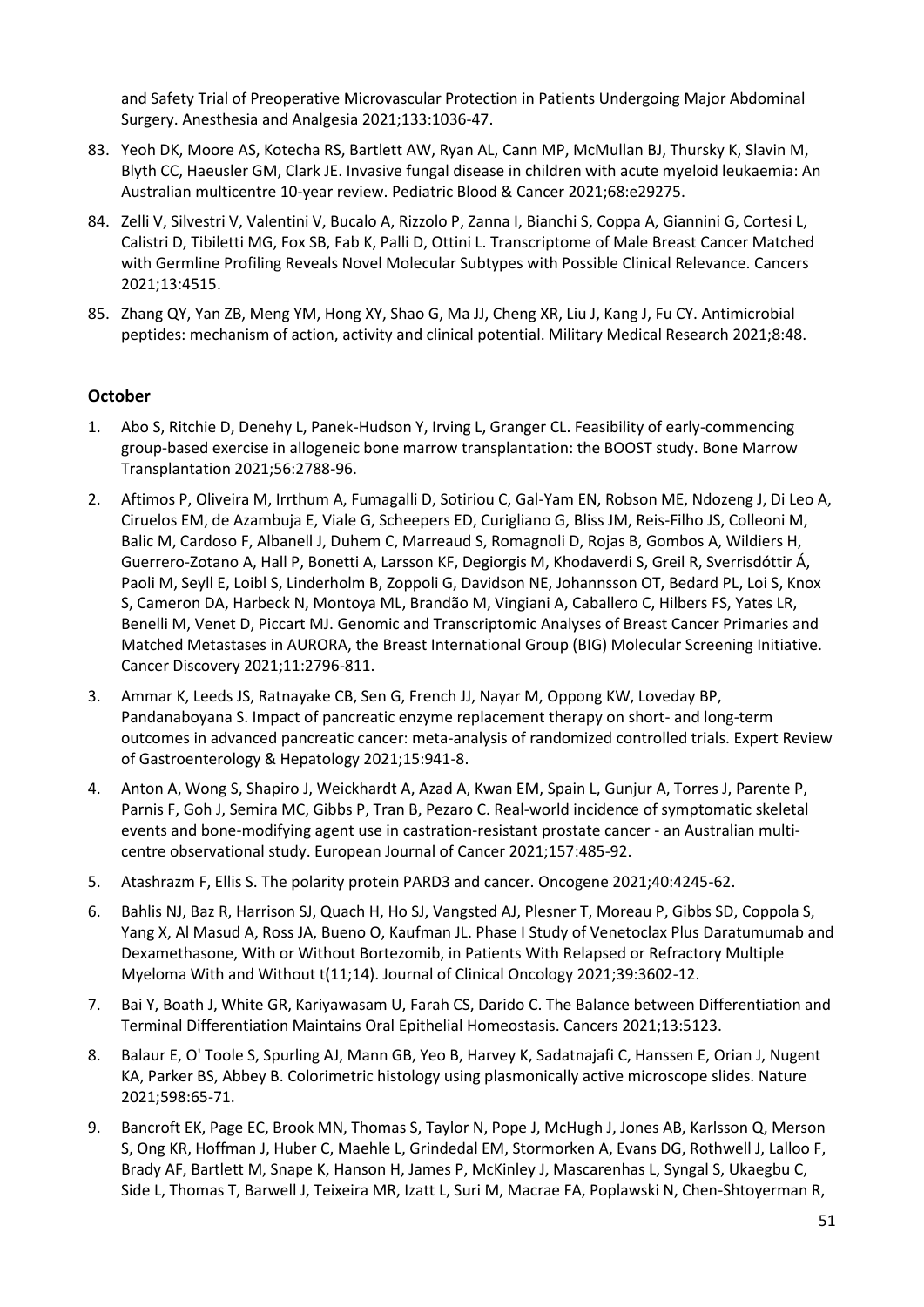Ahmed M, Musgrave H, Nicolai N, Greenhalgh L, Brewer C, Pachter N, Spigelman AD, Azzabi A, Helfand BT, Halliday D, Buys S, Ramon YCT, Donaldson A, Cooney KA, Harris M, McGrath J, Davidson R, Taylor A, Cooke P, Myhill K, Hogben M, Aaronson NK, Ardern-Jones A, Bangma CH, Castro E, Dearnaley D, Dias A, Dudderidge T, Eccles DM, Green K, Eyfjord J, Falconer A, Foster CS, Gronberg H, Hamdy FC, Johannsson O, Khoo V, Lilja H, Lindeman GJ, Lubinski J, Axcrona K, Mikropoulos C, Mitra AV, Moynihan C, Ni Raghallaigh H, Rennert G, Collier R, Offman J, Kote-Jarai Z, Eeles RA. A prospective prostate cancer screening programme for men with pathogenic variants in mismatch repair genes (IMPACT): initial results from an international prospective study. Lancet Oncology 2021;22:1618-31.

- 10. Beatty L, Kemp E, Turner J, Butow P, Milne D, Yates P, Lambert S, Wootten A, Koczwara B. Moderators of intervention efficacy for Finding My Way: A web-based psychosocial intervention for cancer-related distress. Supportive Care in Cancer 2021;29:7669-78.
- 11. Bennett N, Walker K, Buising K, Cheah R, Fang X, Ingram R, James R, Malloy MJ, Thursky K, Worth LJ. Topical antimicrobial prescribing patterns in residents of Australian aged-care facilities: use of a national point prevalence survey to identify opportunities for quality improvement. American Journal of Infection Control 2021;49:1113-7.
- 12. Bhandari A, Sharma C, Ibrahim M, Riggs M, Jones R, Lasocki A. The role of 2-hydroxyglutarate magnetic resonance spectroscopy for the determination of isocitrate dehydrogenase status in lower grade gliomas versus glioblastoma: a systematic review and meta-analysis of diagnostic test accuracy. Neuroradiology 2021;63:1823-30.
- 13. Botteri E, Baker JG, Sloan EK. Response to the letter Re: Carvedilol blocks neural regulation of breast cancer progression in vivo and is associated with reduced breast cancer mortality in patients. European Journal of Cancer 2021;152:252-4.
- 14. Bowden P, See AW, So K, Lawrentschuk N, Moon D, Murphy DG, Rao R, Crosthwaite A, King D, Haxhimolla H, Grummet J, Ruljancich P, Gyomber D, Landau A, Campbell N, Frydenberg M, Smyth LML, Nolan S, Gwini SM, McKenzie DP. <sup>68</sup>Ga-PSMA-PET screening and transponder-guided salvage radiotherapy to the prostate bed alone for biochemical recurrence following prostatectomy: interim outcomes of a phase II trial. World Journal of Urology 2021;39:4117-25.
- 15. Brown KK. AMPK CA(R)Sts a new light on amino acid sensing. EMBO Journal 2021;40:e109575.
- 16. Byrd JC, Hillmen P, Ghia P, Kater AP, Chanan-Khan A, Furman RR, O'Brien S, Yenerel MN, Illés A, Kay N, Garcia-Marco JA, Mato A, Pinilla-Ibarz J, Seymour JF, Lepretre S, Stilgenbauer S, Robak T, Rothbaum W, Izumi R, Hamdy A, Patel P, Higgins K, Sohoni S, Jurczak W. Acalabrutinib Versus Ibrutinib in Previously Treated Chronic Lymphocytic Leukemia: Results of the First Randomized Phase III Trial. Journal of Clinical Oncology 2021;39:3441-52.
- 17. Cmero M, Schmidt B, Majewski IJ, Ekert PG, Oshlack A, Davidson NM. MINTIE: identifying novel structural and splice variants in transcriptomes using RNA-seq data. Genome Biology 2021;22:296.
- 18. Creeper K, Augustson B, Kusel K, Fulham MJ, Ho J, Quach H, Mollee P, Weber N, Talaulikar D, Johnston A, Murphy N, Joshua D, Ward C, Ling S, Gibson J, Szer J, Harrison S, Zannettino A, Jaksic W, Lee C, Spencer A, Kalff A, Szabo F, Romeril K, Chan H, Gibbs S, Horvath N, Prince HM. Imaging of patients with multiple myeloma and associated plasma cell disorders: consensus practice statement by the Medical Scientific Advisory Group to Myeloma Australia. Internal Medicine Journal 2021;51:1707-1712.
- 19. Conduit C, Milne RL, Friedlander ML, Phillips KA. Bilateral Salpingo-oophorectomy and Breast Cancer Risk for BRCA1 and BRCA2 Mutation Carriers: Assessing the Evidence. Cancer Prevention Research 2021;14:983-94.
- 20. Coussement J, Dauby N. Antibiotic treatment duration for bacteraemic pneumonia. Lancet 2021;398:1484-5.
- 21. Davies A, Lum C, Raju R, Ansell E, Webber K, Segelov E. Anti-cancer therapy made easier: a 25-year update. Internal Medicine Journal 2021;51:473-80.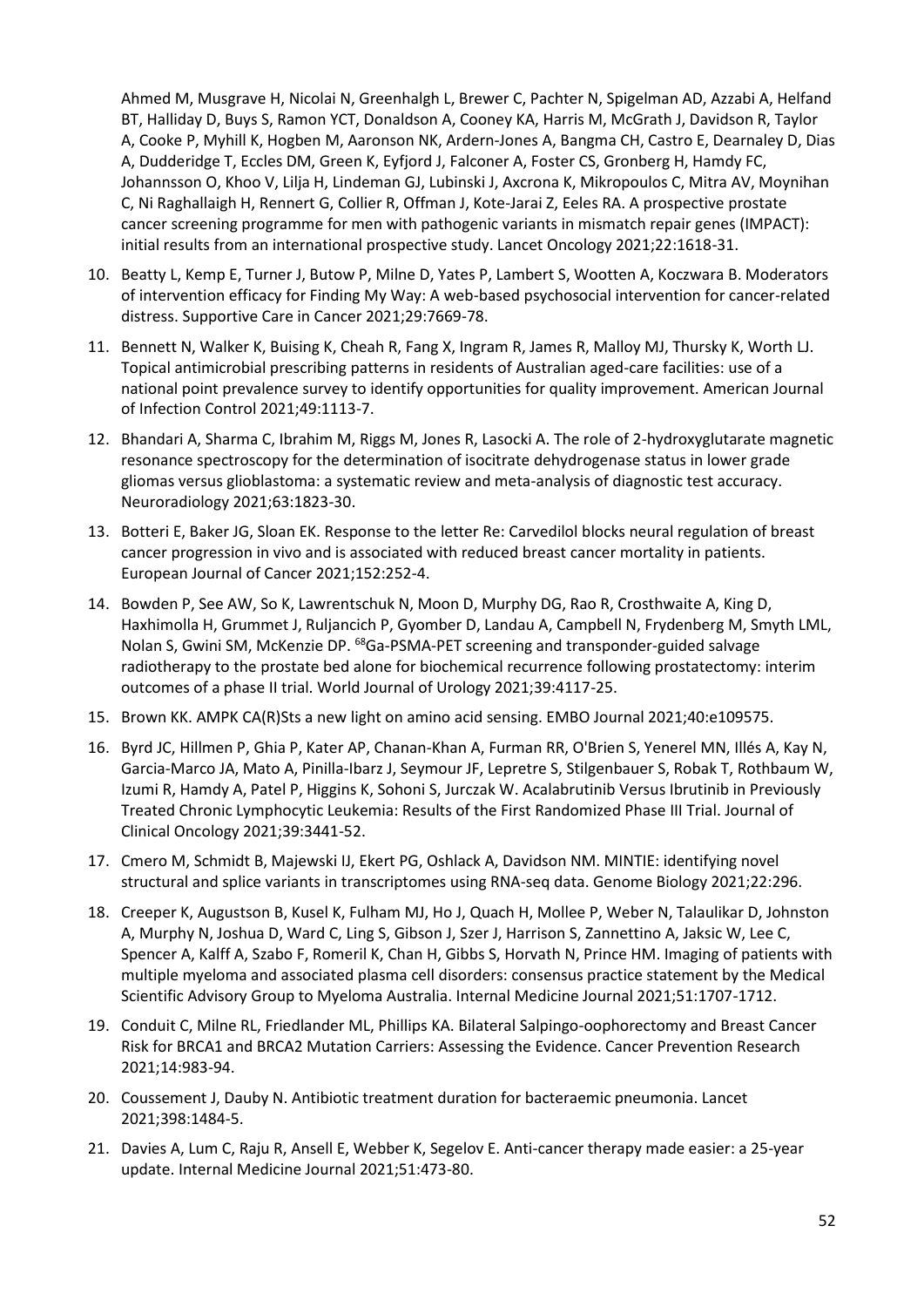- 22. Dawson CA, Mueller SN, Lindeman GJ, Rios AC, Visvader JE. Intravital microscopy of dynamic single-cell behavior in mouse mammary tissue. Nature Protocols 2021;16:1907-35.
- 23. Denehy L, Puthucheary Z. Surviving COVID-19: a familiar road to recovery? Lancet Respiratory Medicine 2021;9:1211-3.
- 24. Douglas AP, Hall L, James RS, Worth LJ, Slavin MA, Thursky KA, National Antimicrobial Prescribing Survey. Quality of inpatient antimicrobial use in hematology and oncology patients. Infection Control & Hospital Epidemiology 2021;42:1235-1244.
- 25. Dovedi SJ, Elder MJ, Yang C, Sitnikova SI, Irving L, Hansen A, Hair J, Jones DC, Hasani S, Wang B, Im SA, Tran B, Subramaniam DS, Gainer SD, Vashisht K, Lewis A, Jin X, Kentner S, Mulgrew K, Wang Y, Overstreet MG, Dodgson J, Wu Y, Palazon A, Morrow M, Rainey GJ, Browne GJ, Neal F, Murray TV, Toloczko AD, Dall'Acqua W, Achour I, Freeman DJ, Wilkinson RW, Mazor Y. Design and Efficacy of a Monovalent Bispecific PD-1/CTLA4 Antibody That Enhances CTLA4 Blockade on PD-1 <sup>+</sup> Activated T Cells. Cancer Discovery 2021;11:1100-17.
- 26. Evans DG, Phillips KA, Milne RL, Fruscio R, Cybulski C, Gronwald J, Lubinski J, Huzarski T, Hyder Z, Forde C, Metcalfe K, Senter L, Weitzel J, Tung N, Zakalik D, Ekholm M, Sun P, Narod SA, kConFab Investigators, Polish Hereditary Breast Cancer Consortium, Hereditary Breast Cancer Clinical Study Group. Survival from breast cancer in women with a BRCA2 mutation by treatment. British Journal of Cancer 2021;124:1524-32.
- 27. Farhadfar N, Dias A, Wang T, Fretham C, Chhabra S, Murthy HS, Broglie L, D'Souza A, Gadalla SM, Gale RP, Hashmi S, Al-Homsi AS, Hildebrandt GC, Hematti P, Rizzieri D, Chee L, Lazarus HM, Bredeson C, Jaimes EA, Beitinjaneh A, Bashey A, Prestidge T, Krem MM, Marks DI, Benoit S, Yared JA, Nishihori T, Olsson RF, Freytes CO, Stadtmauer E, Savani BN, Sorror ML, Ganguly S, Wingard JR, Pasquini M. Impact of Pretransplantation Renal Dysfunction on Outcomes after Allogeneic Hematopoietic Cell Transplantation. Transplantation and Cellular Therapy 2021;27:410-22.
- 28. Finn RS, Rugo HS, Gelmon KA, Cristofanilli M, Colleoni M, Loi S, Schnell P, Lu DR, Theall KP, Mori A, Gauthier E, Bananis E, Turner NC, Dieras V. Long-Term Pooled Safety Analysis of Palbociclib in Combination with Endocrine Therapy for Hormone Receptor-Positive/Human Epidermal Growth Factor Receptor 2-Negative Advanced Breast Cancer: Updated Analysis with up to 5 Years of Follow-Up. Oncologist 2021;26:e749-55.
- 29. Francis RJ, Bailey DL, Hofman MS, Scott AM. The Australasian Radiopharmaceutical Trials Network: Clinical Trials, Evidence, and Opportunity. Journal of Nuclear Medicine 2021;62:755-6.
- 30. Freeman AJ, Vervoort SJ, Michie J, Ramsbottom KM, Silke J, Kearney CJ, Oliaro J. HOIP limits anti-tumor immunity by protecting against combined TNF and IFN-gamma-induced apoptosis. EMBO Reports 2021;22:e53391.
- 31. Gan HK, Burge M, Solomon B, Lee ST, Holen KD, Zhang Y, Ciprotti M, Lee FT, Munasinghe W, Fischer J, Ansell P, Fox G, Xiong H, Reilly EB, Humerickhouse R, Scott AM. A Phase 1 and Biodistribution Study of ABT-806i, an <sup>111</sup>In-Radiolabeled Conjugate of the Tumor-Specific Anti-EGFR Antibody ABT-806. Journal of Nuclear Medicine 2021;62:787-94.
- 32. Gaudreault M, Offer K, Kron T, Siva S, Hardcastle N. On the reduction of aperture complexity in kidney SABR. Journal of Applied Clinical Medical Physics 2021;22:71-81.
- 33. Gerstman MD, Rolland LR, Tramèr MR, Habre W, Elia N. Researchers' choice of pain scales in trials of children undergoing surgery: A cross-sectional analysis of systematically searched randomized controlled trials and survey of authors. Paediatric Anaesthesia 2021;31:1194-207.
- 34. Giraudet AL, Kryza D, Hofman M, Moreau A, Fizazi K, Flechon A, Hicks RJ, Tran B. PSMA targeting in metastatic castration-resistant prostate cancer: where are we and where are we going? Therapeutic Advances in Medical Oncology 2021;13:17588359211053898.
- 35. Guerra GR, Kong JC, Millen RM, Read M, Liu DS, Roth S, Sampurno S, Sia J, Bernardi MP, Chittleborough TJ, Behrenbruch CC, Teh J, Xu H, Haynes NM, Yu J, Lupat R, Hawkes D, Di Costanzo N, Tothill RW,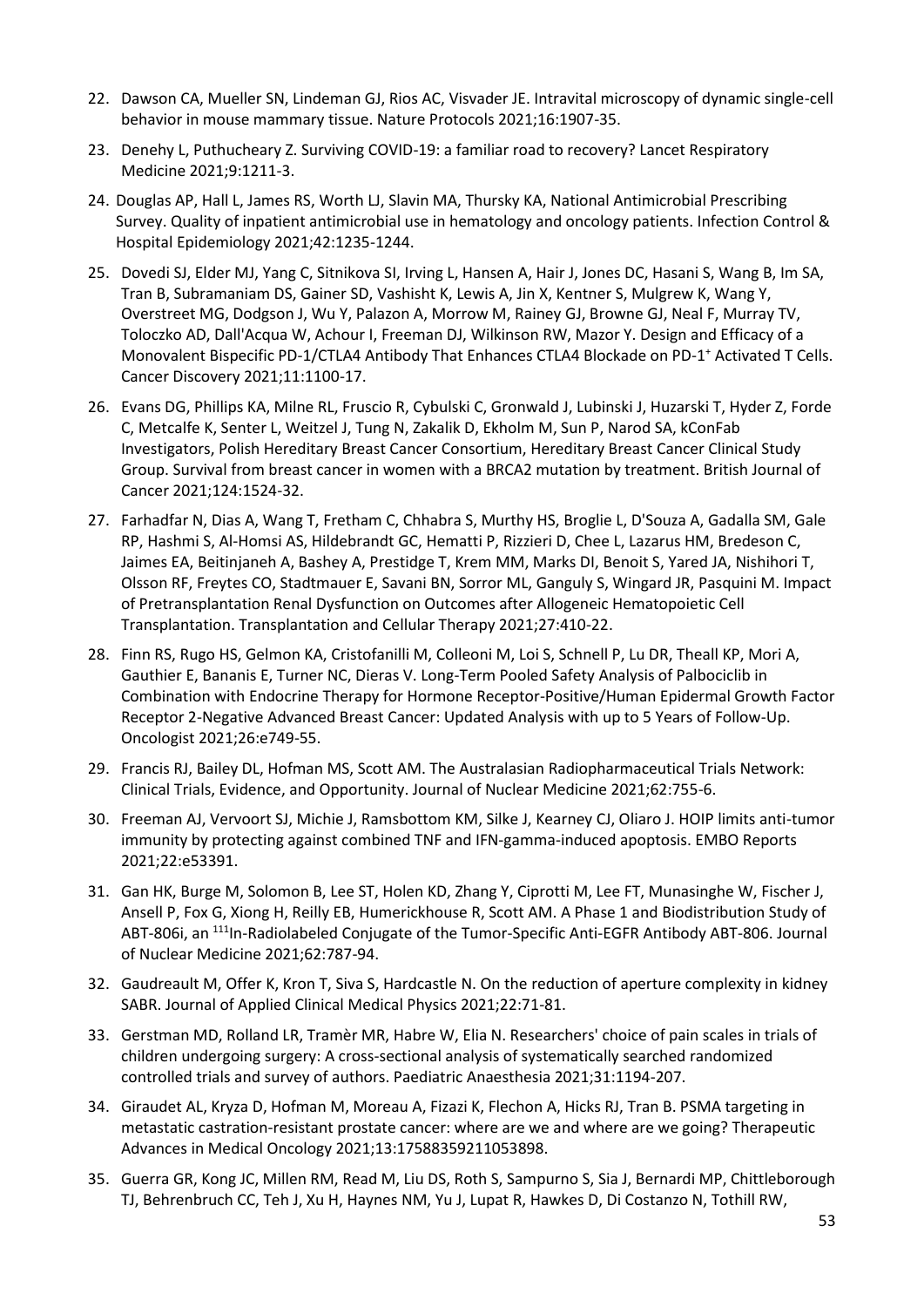Mitchell C, Ngan SY, Heriot AG, Ramsay RG, Phillips WA. Molecular and genomic characterisation of a panel of human anal cancer cell lines. Cell Death & Disease 2021;12:959.

- 36. Gyorki DE, Roland CL. ASO Author Reflections: Standardization in the Management of Retroperitoneal Sarcoma through International Collaboration. Annals of Surgical Oncology 2021;28:7889-90.
- 37. Harrup R, White VM, Coory M, Walker R, Anazodo A, Skaczkowski G, Bibby H, Osborn M, Phillips MB, Conyers R, Thompson K, Orme LM, Pinkerton R, Nicholls W. Treatment and Outcomes for Central Nervous System Tumors in Australian Adolescents and Young Adults: A Population-Based National Study. Journal of Adolescent and Young Adult Oncology 2021;10:202-8.
- 38. Hayman T, Hickey P, Amann-Zalcenstein D, Bennett C, Ataide R, Sthity RA, Khandaker AM, Islam KM, Stracke K, Yassi N, Watson R, Long J, Westcott J, Krebs NF, King JC, Black RE, Islam MM, McDonald CM, Pasricha SR. Zinc Supplementation with or without Additional Micronutrients Does Not Affect Peripheral Blood Gene Expression or Serum Cytokine Level in Bangladeshi Children. Nutrients 2021;13:3516.
- 39. Isaacs D, Szer J. Clinical Ethics resources from the Royal Australasian College of Physicians. Internal Medicine Journal 2021;51:315.
- 40. Italiano A, Miller WH Jr, Blay JY, Gietema JA, Bang YJ, Mileshkin LR, Hirte HW, Higgins B, Blotner S, Nichols GL, Chen LC, Petry C, Yang QJ, Schmitt C, Jamois C, Siu LL. Phase I study of daily and weekly regimens of the orally administered MDM2 antagonist idasanutlin in patients with advanced tumors. Investigational New Drugs 2021;39:1587-97.
- 41. Janjua TI, Ahmed-Cox A, Meka AK, Mansfeld FM, Forgham H, Ignacio RMC, Cao Y, McCarroll JA, Mazzieri R, Kavallaris M, Popat A. Facile synthesis of lactoferrin conjugated ultra small large pore silica nanoparticles for the treatment of glioblastoma. Nanoscale 2021;13:16909-22.
- 42. Khaleel S, Regmi S, Hannah P, Watarai B, Sathianathen N, Weight C, Konety B. Impact of Preoperative Immunonutrition on Perioperative Outcomes following Cystectomy. Journal of Urology 2021;206:1132-8.
- 43. Kong JC, Fisher SB, Bednarski BK. Robotic external iliac, deep inguinal and obturator lymph node dissection for Stage III melanoma - a video vignette. Colorectal Disease 2021;23:1281-2.
- 44. Kong JC, Soucisse M, Michael M, Tie J, Ngan SY, Leong T, McCormick J, Warrier SK, Heriot AG. Total Neoadjuvant Therapy in Locally Advanced Rectal Cancer: A Systematic Review and Metaanalysis of Oncological and Operative Outcomes. Annals of Surgical Oncology 2021;28:7476-86.
- 45. Kroeze SGC, Fritz C, Schaule J, Siva S, Kahl KH, Sundahl N, Blanck O, Kaul D, Adebahr S, Verhoeff JJC, Skazikis G, Roeder F, Geier M, Eckert F, Guckenberger M. Stereotactic radiotherapy combined with immunotherapy or targeted therapy for metastatic renal cell carcinoma. BJU International 2021;127:703-11.
- 46. Kry SF, Lye J, Clark CH, Andratschke N, Dimitriadis A, Followill D, Howell R, Hussein M, Ishikawa M, Kito S, Kron T, Lee J, Michalski J, Filippo Monti A, Reynaert N, Taylor P, Venables K, Xiao Y, Lehmann J. Report dose-to-medium in clinical trials where available; a consensus from the Global Harmonisation Group to maximize consistency. Radiotherapy and Oncology 2021;159:106-11.
- 47. Lau PKH, Feran B, Smith L, Lasocki A, Molania R, Smith K, Weppler A, Angel C, Kee D, Bhave P, Lee B, Young RJ, Iravani A, Yeang HA, Vergara IA, Kok D, Drummond K, Neeson PJ, Sheppard KE, Papenfuss T, Solomon BJ, Sandhu S, McArthur GA. Melanoma brain metastases that progress on BRAF-MEK inhibitors demonstrate resistance to ipilimumab-nivolumab that is associated with the Innate PD-1 Resistance Signature (IPRES). Journal for Immunotherapy of Cancer 2021;9:e002995.
- 48. Lawrence MG, Porter LH, Choo N, Pook D, Grummet JP, Pezaro CJ, Sandhu S, Ramm S, Luu J, Bakshi A, Goode DL, Sanij E, Pearson RB, Hannan RD, Simpson KJ, Taylor RA, Risbridger GP, Furic L. CX-5461 Sensitizes DNA Damage Repair-proficient Castrate-resistant Prostate Cancer to PARP Inhibition. Molecular Cancer Therapeutics 2021;20:2140-50.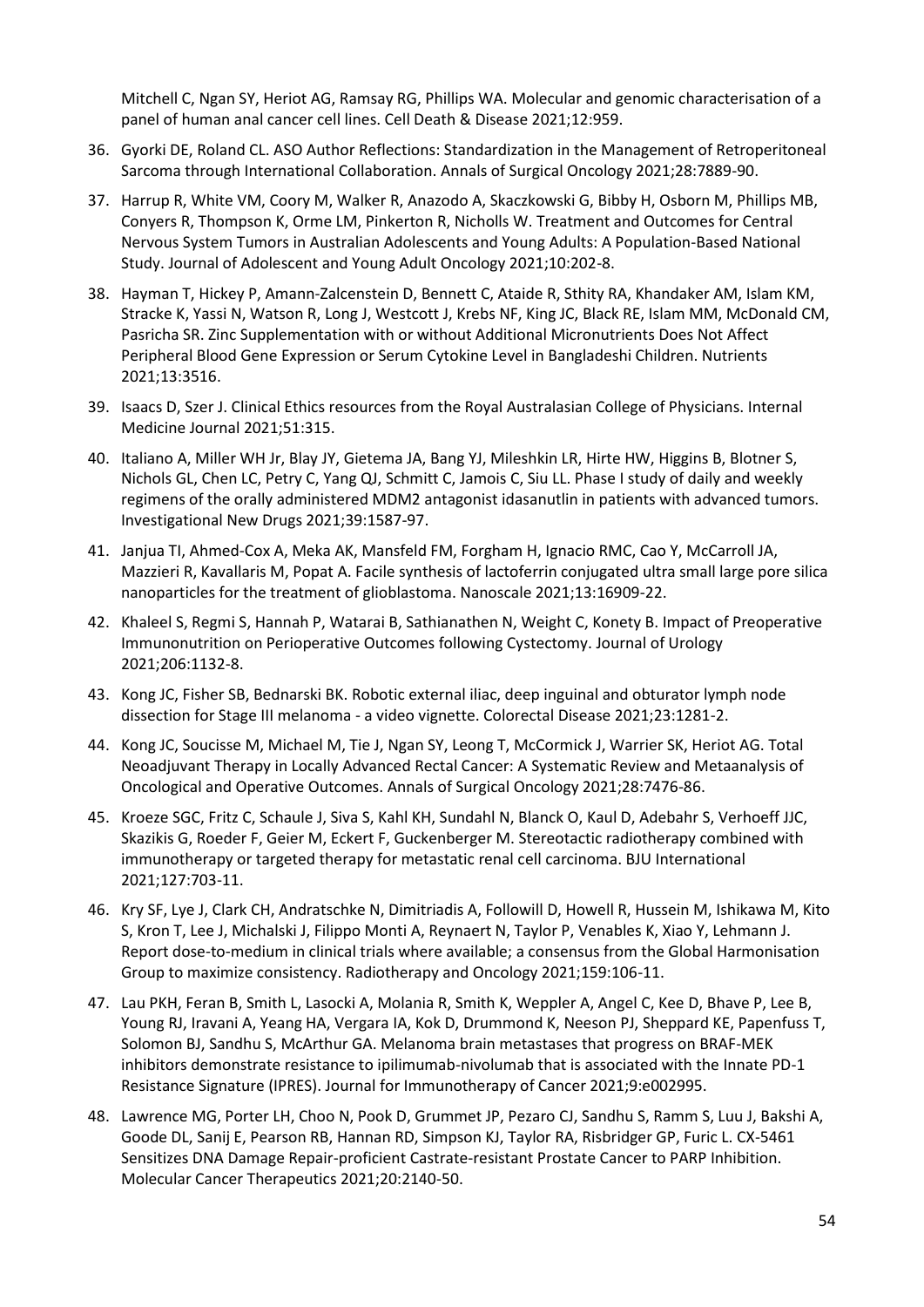- 49. Lawrentschuk N, Ptasznik G, Ong S. Benign Prostate Disorders. In: Endotext. Feingold KR, et al. (Eds). South Dartmouth: MDText.com Inc., 2021.
- 50. Lee MKC, Grimmond SM, McArthur GA, Sheppard KE. PRMT5: An Emerging Target for Pancreatic Adenocarcinoma. Cancers 2021;13:5136.
- 51. Lehrer EJ, Stoltzfus KC, Jones BM, Gusani NJ, Walter V, Wang M, Trifiletti DM, Siva S, Louie AV, Zaorsky NG. Trends in Diagnosis and Treatment of Metastatic Cancer in the United States. American Journal of Clinical Oncology 2021;44:572-9.
- 52. Lew TE, Cliff ERS, Dickinson M, Tam CS, Seymour JF, Blombery P, Bajel A, Ritchie D, Khot A. T-cell replete allogeneic stem cell transplant for mantle cell lymphoma achieves durable disease control, including against TP53-mutated disease. Bone Marrow Transplantation 2021;56:2857-9.
- 53. Lew TE, Lin VS, Cliff ER, Blombery P, Thompson ER, Handunnetti SM, Westerman DA, Kuss BJ, Tam CS, Huang DCS, Seymour JF, Roberts AW, Anderson MA. Outcomes of patients with CLL sequentially resistant to both BCL2 and BTK inhibition. Blood Advances 2021;5:4054-8.
- 54. MacInnis RJ, Knight JA, Chung WK, Milne RL, Whittemore AS, Buchsbaum R, Liao Y, Zeinomar N, Dite GS, Southey MC, Goldgar D, Giles GG, Kurian AW, kConFab Investigators, Andrulis IL, John EM, Daly MB, Buys SS, Phillips KA, Hopper JL, Terry MB. Comparing 5-Year and Lifetime Risks of Breast Cancer using the Prospective Family Study Cohort. Journal of the National Cancer Institute 2021;113:785-91.
- 55. Mansour KP, O'Duffy F, Webb A, Goh M, Morrison E. About face: can Vismodegib change the treatment paradigm of locally advanced basal cell carcinoma? ANZ Journal of Surgery 2021;91:1304-6.
- 56. Marra G, Karnes RJ, Calleris G, Oderda M, Alessio P, Palazzetti A, Battaglia A, Pisano F, Munegato S, Munoz F, Filippini C, Ricardi U, Linares E, Sanchez-Salas R, Goonewardene S, Dasgupta P, Challacombe B, Popert R, Cahill D, Gillatt D, Persad R, Palou J, Joniau S, Smelzo S, Piechaud T, Taille A, Roupret M, Albisinni S, van Velthoven R, Morlacco A, Vidit S, Gandaglia G, Mottrie A, Smith J, Joshi S, Fiscus G, Berger A, Aron M, Abreu A, Gill IS, Van Der Poel H, Tilki D, Murphy D, Lawrentschuk N, Davis J, Gontero P. Oncological outcomes of salvage radical prostatectomy for recurrent prostate cancer in the contemporary era: A multicenter retrospective study. Urologic Oncology 2021;39:296.e21-e29.
- 57. Martínez-Gregorio H, Rojas-Jiménez E, Mejía-Gómez JC, Díaz-Velásquez C, Quezada-Urban R, Vallejo-Lecuona F, de la Cruz-Montoya A, Porras-Reyes FI, Pérez-Sánchez VM, Maldonado-Martínez HA, Robles-Estrada M, Bargalló-Rocha E, Cabrera-Galeana P, Ramos-Ramírez M, Chirino YI, Alonso Herrera L, Terrazas LI, Frecha C, Oliver J, Perdomo S, Vaca-Paniagua F. The Evolution of Clinically Aggressive Triple-Negative Breast Cancer Shows a Large Mutational Diversity and Early Metastasis to Lymph Nodes. Cancers 2021;13:5091.
- 58. Matias MI, Yong CS, Foroushani A, Goldsmith C, Mongellaz C, Sezgin E, Levental KR, Talebi A, Perrault J, Rivière A, Dehairs J, Delos O, Bertand-Michel J, Portais JC, Wong M, Marie JC, Kelekar A, Kinet S, Zimmermann VS, Levental I, Yvan-Charvet L, Swinnen JV, Muljo SA, Hernandez-Vargas H, Tardito S, Taylor N, Dardalhon V. Regulatory T cell differentiation is controlled by αKG-induced alterations in mitochondrial metabolism and lipid homeostasis. Cell Reports 2021;37:109911.
- 59. May JS, Soucisse M, Kong J, Heriot A, Warrier S. En bloc resection of locally perforated colonic malignancy with removal of iliopsoas and femoral nerve and primary anastomosis. ANZ Journal of Surgery 2021;91:E232-4.
- 60. McInnes LE, Cullinane C, Roselt PD, Jackson S, Blyth BJ, van Dam EM, Zia NA, Harris MJ, Hicks RJ, Donnelly PS. Therapeutic Efficacy of a Bivalent Inhibitor of Prostate-Specific Membrane Antigen Labeled with <sup>67</sup>Cu. Journal of Nuclear Medicine 2021;62:829-32.
- 61. McLean LS, Cavanagh K, Hicks RJ, Callahan J, Xie J, Cardin A, Lim AM, Rischin D. FDG-PET/CT imaging for evaluating durable responses to immune check point inhibitors in patients with advanced cutaneous squamous cell carcinoma. Cancer Imaging 2021;21:57.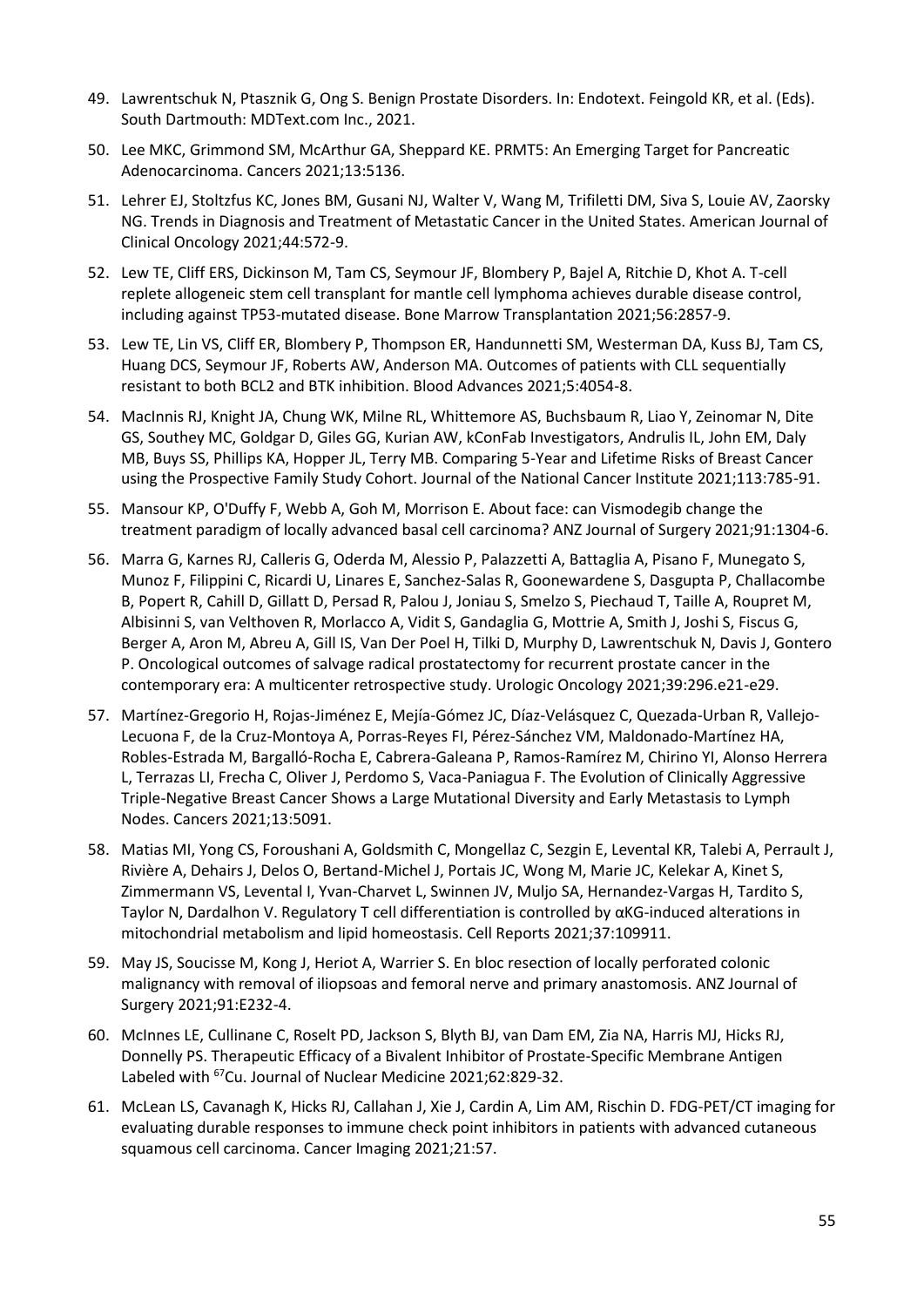- 62. Mempin M, Hu H, Vickery K, Kadin ME, Prince HM, Kouttab N, Morgan JW, Adams WP Jr, Deva A. Gram-negative bacterial lipopolysaccharide promotes tumor cell proliferation in breast implantassociated anaplastic large-cell lymphoma. Cancers 2021;13:5298.
- 63. Meyran D, Terry RL, Zhu JJ, Haber M, Ziegler DS, Ekert PG, Trapani JA, Darcy PK, Neeson PJ. Earlyphenotype CAR-T cells for the treatment of pediatric cancers. Annals of Oncology 2021;32:1366-80.
- 64. Micklethwaite KP, Gowrishankar K, Gloss BS, Li Z, Street JA, Moezzi L, Mach MA, Sutrave G, Clancy LE, Bishop DC, Louie RHY, Cai C, Foox J, MacKay M, Sedlazeck FJ, Blombery P, Mason CE, Luciani F, Gottlieb DJ, Blyth E. Investigation of product-derived lymphoma following infusion of piggyBac-modified CD19 chimeric antigen receptor T cells. Blood 2021;138:1391-405.
- 65. Milgrom SA, Bakst RL, Campbell BA. Clinical Outcomes Confirm Conjecture: Modern Radiation Therapy Reduces the Risk of Late Toxicity in Survivors of Hodgkin Lymphoma. International Journal of Radiation Oncology, Biology, Physics 2021;111:841-50.
- 66. Naidoo M, Piercey O, Tie J. Circulating Tumour DNA and Colorectal Cancer: the Next Revolutionary Biomarker? Current Oncology Reports 2021;23:140.
- 67. O'Shea R, Rankin NM, Kentwell M, Gleeson M, Tucker KM, Hampel H, Taylor N, Lewis S. Stakeholders' views of integrating universal tumour screening and genetic testing for colorectal and endometrial cancer into routine oncology. European Journal of Human Genetics 2021;29:1634-44.
- 68. Obermair A, Beale P, Scott CL, Beshay V, Kichenadasse G, Simcock B, Nicklin J, Lee YC, Cohen P, Meniawy T. Insights into ovarian cancer care: report from the ANZGOG Ovarian Cancer Webinar Series 2020. Journal of Gynecologic Oncology 2021;32:e95.
- 69. Oran B, Ahn KW, Fretham C, Beitinjaneh A, Bashey A, Pawarode A, Wirk B, Scott BL, Savani BN, Bredeson C, Weisdorf D, Marks DI, Rizzieri D, Copelan E, Hildebrandt GC, Hale GA, Murthy HS, Lazarus HM, Cerny J, Liesveld JL, Yared JA, Yves-Cahn J, Szer J, Verdonck LF, Aljurf M, van der Poel M, Litzow M, Kalaycio M, Grunwald MR, Diaz MA, Sabloff M, Kharfan-Dabaja MA, Majhail NS, Farhadfar N, Reshef R, Olsson RF, Gale RP, Nakamura R, Seo S, Chhabra S, Hashmi S, Farhan S, Ganguly S, Nathan S, Nishihori T, Jain T, Agrawal V, Bacher U, Popat U, Saber W. Fludarabine and Melphalan Compared with Reduced Doses of Busulfan and Fludarabine Improve Transplantation Outcomes in Older Patients with Myelodysplastic Syndromes. Transplantation and Cellular Therapy 2021;27:921.e1-e10.
- 70. Park HA, Neumeyer S, Michailidou K, Bolla MK, Wang Q, Dennis J, Ahearn TU, Andrulis IL, Anton-Culver H, Antonenkova NN, Arndt V, Aronson KJ, Augustinsson A, Baten A, Beane Freeman LE, Becher H, Beckmann MW, Behrens S, Benitez J, Bermisheva M, Bogdanova NV, Bojesen SE, Brauch H, Brenner H, Brucker SY, Burwinkel B, Campa D, Canzian F, Castelao JE, Chanock SJ, Chenevix-Trench G, Clarke CL; NBCS Collaborators, Conroy DM, Couch FJ, Cox A, Cross SS, Czene K, Daly MB, Devilee P, Dörk T, Dos-Santos-Silva I, Dwek M, Eccles DM, Eliassen AH, Engel C, Eriksson M, Evans DG, Fasching PA, Flyger H, Fritschi L, García-Closas M, García-Sáenz JA, Gaudet MM, Giles GG, Glendon G, Goldberg MS, Goldgar DE, González-Neira A, Grip M, Guénel P, Hahnen E, Haiman CA, Håkansson N, Hall P, Hamann U, Han S, Harkness EF, Hart SN, He W, Heemskerk-Gerritsen BAM, Hopper JL, Hunter DJ, ABCTB Investigators, kConFab Investigators, Jager A, Jakubowska A, John EM, Jung A, Kaaks R, Kapoor PM, Keeman R, Khusnutdinova E, Kitahara CM, Koppert LB, Koutros S, Kristensen VN, Kurian AW, Lacey J, Lambrechts D, Le Marchand L, Lo WY, Lubiński J, Mannermaa A, Manoochehri M, Margolin S, Martinez ME, Mavroudis D, Meindl A, Menon U, Milne RL, Muranen TA, Nevanlinna H, Newman WG, Nordestgaard BG, Offit K, Olshan AF, Olsson H, Park-Simon TW, Peterlongo P, Peto J, Plaseska-Karanfilska D, Presneau N, Radice P, Rennert G, Rennert HS, Romero A, Saloustros E, Sawyer EJ, Schmidt MK, Schmutzler RK, Schoemaker MJ, Schwentner L, Scott C, Shah M, Shu XO, Simard J, Smeets A, Southey MC, Spinelli JJ, Stevens V, Swerdlow AJ, Tamimi RM, Tapper WJ, Taylor JA, Terry MB, Tomlinson I, Troester MA, Truong T, Vachon CM, van Veen EM, Vijai J, Wang S, Wendt C, Winqvist R, Wolk A, Ziogas A, Dunning AM, Pharoah PDP, Easton DF, Zheng W, Kraft P, Chang-Claude J. Mendelian randomisation study of smoking exposure in relation to breast cancer risk. British Journal of Cancer 2021;125:1135- 1145.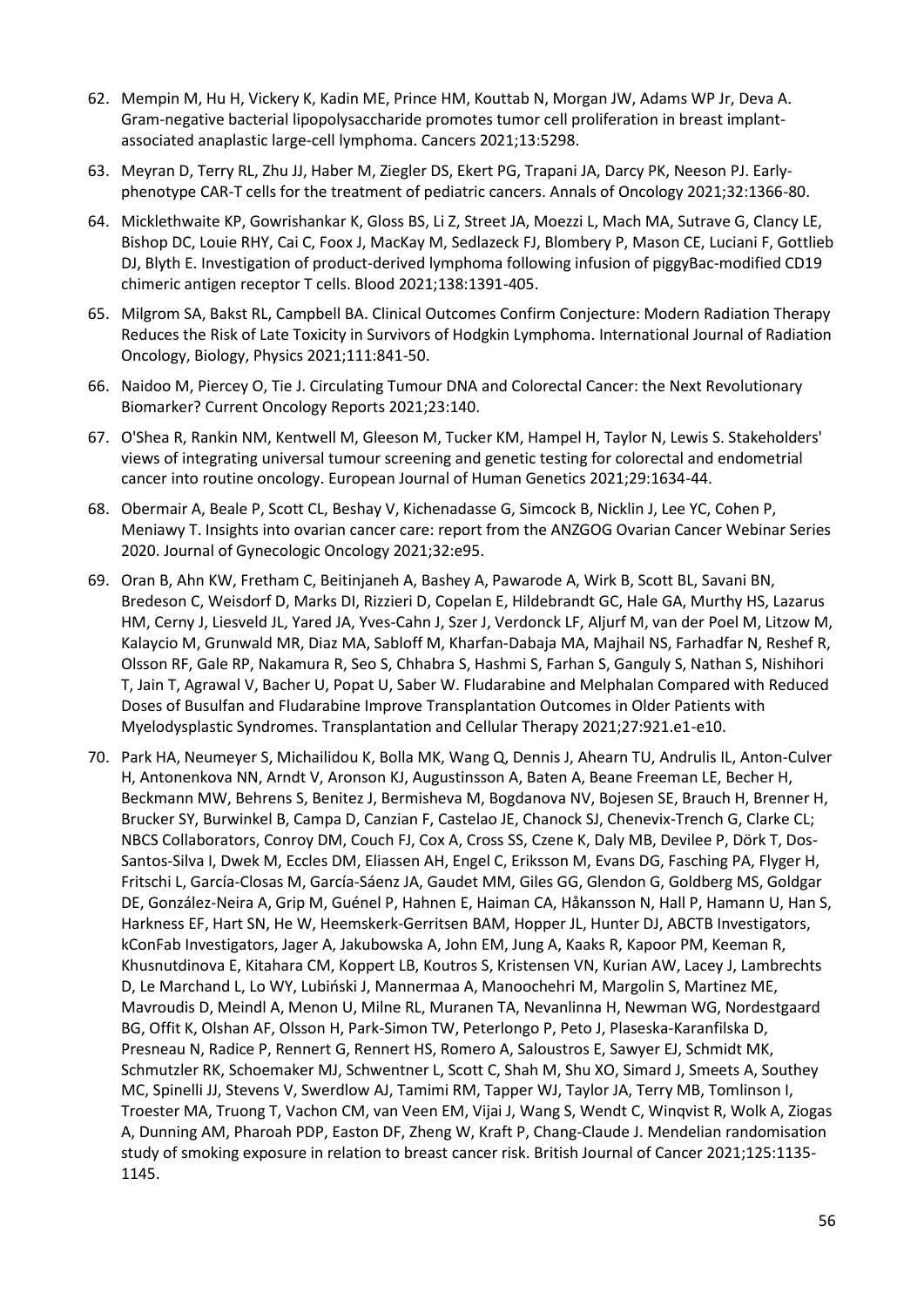- 71. Pascoe MC, Bailey AP, Craike M, Carter T, Patten RK, Stepto NK, Parker AG. Single Session and Short-Term Exercise for Mental Health Promotion in Tertiary Students: A Scoping Review. Sports Medicine - Open 2021;7:72.
- 72. Pauli C, Bochtler T, Mileshkin L, Baciarello G, Losa F, Ross JS, Pentheroudakis G, Zarkavelis G, Yalcin S, Ozguroglu M, Beringer A, Scarato J, Mueller-Ohldach M, Thomas M, Moch H, Kramer A. A Challenging Task: Identifying Patients with Cancer of Unknown Primary (CUP) According to ESMO Guidelines: The CUPISCO Trial Experience. Oncologist 2021;26:e769-79.
- 73. Philip J, Holmes A, Benson M, Boughey M, Yoong J, Clinch A, Moran J. Palliative care physicians' preparation and planning for the implementation of the Voluntary Assisted Dying Act in Victoria. Internal Medicine Journal 2021;51:1645-1649.
- 74. Phillips EH, Iype R, Wirth A. PET-guided treatment for personalised therapy of Hodgkin lymphoma and aggressive non-Hodgkin lymphoma. British Journal of Radiology 2021;94:20210576.
- 75. Ploussard G, Fossati N, Wiegel T, D'Amico A, Hofman MS, Gillessen S, Mottet N, Joniau S, Spratt DE. Management of Persistently Elevated Prostate-specific Antigen after Radical Prostatectomy: A Systematic Review of the Literature. European Urology Oncology 2021;4:150-69.
- 76. Prabahran A, Koldej R, Chee L, Wong E, Ritchie D. Evaluation of risk factors for and subsequent mortality from poor graft function (PGF) post allogeneic stem cell transplantation. Leukemia & Lymphoma 2021;62:1482-9.
- 77. Prentice R, Al-Ani A, Cherry T, Dixon-Douglas J, Eccles-Smith J, Matheson J, Tie J, Thevathasan I, McCormick JJ, Christensen B. Evaluation and management of rectal bleeding in pregnancy. Medical Journal of Australia 2021;215:377-82.
- 78. Prince HM. A cautionary tale of the use of lenalidomide and dexamethasone for relapsed/refractory immunoglobulin light chain (AL) amyloidosis. British Journal of Haematology 2021;195:160-161.
- 79. Pullarkat VA, Lacayo NJ, Jabbour E, Rubnitz JE, Bajel A, Laetsch TW, Leonard J, Colace SI, Khaw SL, Fleming SA, Mattison RJ, Norris R, Opferman JT, Roberts KG, Zhao Y, Qu C, Badawi M, Schmidt M, Tong B, Pesko JC, Sun Y, Ross JA, Vishwamitra D, Rosenwinkel L, Kim SY, Jacobson A, Mullighan CG, Alexander TB, Stock W. Venetoclax and Navitoclax in Combination with Chemotherapy in Patients with Relapsed or Refractory Acute Lymphoblastic Leukemia and Lymphoblastic Lymphoma. Cancer Discovery 2021;11:1440-53.
- 80. Raman I, Pasricha SR, Prince HM, Yannakou CK. Management of hydroxyurea resistant or intolerant Polycythaemia Vera. Leukemia & Lymphoma 2021;62:2310-2319.
- 81. Revel-Vilk S, Szer J, Zimran A. Hematological manifestations and complications of Gaucher disease. Expert Review of Hematology 2021;14:347-54.
- 82. Reynolds G, Stewart T, Harrison SJ, Spencer A, Teh BW. Hepatitis B reverse seroconversion despite entecavir prophylaxis in a myeloma patient on multiple novel agents: a case report and review of the literature. Leukemia & Lymphoma 2021;62:1271-4.
- 83. Rischin D, King M, Kenny L, Porceddu S, Wratten C, Macann A, Jackson JE, Bressel M, Herschtal A, Fisher R, Fua T, Lin C, Liu C, Hughes BGM, McGrath M, McDowell L, Corry J. Randomized Trial of Radiation Therapy With Weekly Cisplatin or Cetuximab in Low-Risk HPV-Associated Oropharyngeal Cancer (TROG 12.01) - A Trans-Tasman Radiation Oncology Group Study. International Journal of Radiation Oncology, Biology, Physics 2021;111:876-86.
- 84. Roos D, James M, Lah M, Pope K, Shorthouse A, Govindaraj R, Holt T. Rapid Access Palliative Radiation Therapy Clinics: The Evidence Is There, but Where Are the Clinics? An Australian and New Zealand Perspective. International Journal of Radiation Oncology, Biology, Physics 2021;111:959-64.
- 85. Rowcroft A, Joh D, Pandanaboyana S, Loveday B. Hepato-pancreato-biliary and transplant surgery experience among New Zealand general surgery trainees. ANZ Journal of Surgery 2021;91:1125-30.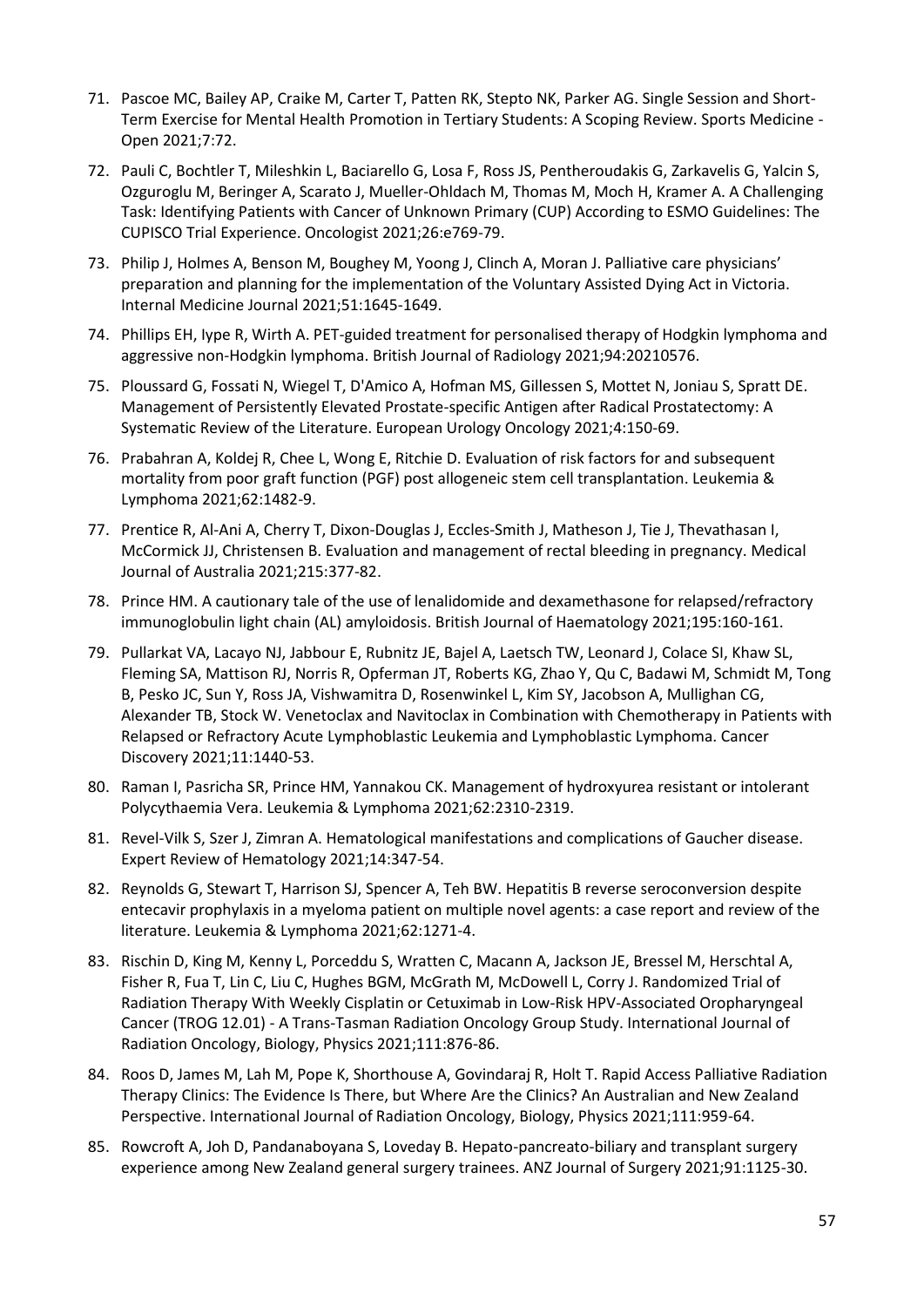- 86. Salgado R, Peg V, Rüschoff J, Vincent-Salomon A, Castellano I, Perner S, Van de Vijver K, Quinn CM, Varga Z. Gene expression signatures for tailoring adjuvant chemotherapy of luminal breast cancer: the pathologists' perspective. Annals of Oncology 2021;32:1316-21.
- 87. Seymour JF. The tools to choose: applying indirect treatment comparisons to the selection of frontline targeted therapy for CLL. Leukemia & Lymphoma 2021;62:2299-2302.
- 88. Shanavas M, Law SC, Hertzberg M, Hicks RJ, Seymour JF, Li Z, de Long LM, Nath K, Sabdia MB, Gunawardana J, Gandhi MK, Keane C. Intratumoral T-cell receptor repertoire is predictive of interim PET scan results in patients with diffuse large B-cell lymphoma treated with rituximab/cyclophosphamide/doxorubicin/prednisolone/vincristine (R-CHOP) chemoimmunotherapy. Clinical & Translational Immunology 2021;10:e1351.
- 89. Shi Y, Wang X, Meng Y, Ma J, Zhang Q, Shao G, Wang L, Cheng X, Hong X, Wang Y, Yan Z, Cao Y, Kang J, Fu C. A Novel Mechanism of Endoplasmic Reticulum Stress- and c-Myc-Degradation-Mediated Therapeutic Benefits of Antineurokinin-1 Receptor Drugs in Colorectal Cancer. Advanced Science 2021;8:e2101936.
- 90. Siva S, Bressel M, Mai T, Le H, Vinod S, de Silva H, Macdonald S, Skala M, Hardcastle N, Rezo A, Pryor D, Gill S, Higgs B, Wagenfuehr K, Montgomery R, Awad R, Chesson B, Eade T, Wong W, Sasso G, Lourenco R, Kron T, Ball D, Neeson P, Stereotactic Ablative Fractionated Radiotherapy Versus Radiosurgery for Oligometastatic Neoplasia to the Lung (SAFFRON) II Study Investigators. Single-Fraction Multifraction Stereotactic Ablative Body Radiotherapy for Pulmonary Oligometastases (SAFRON II). JAMA Oncology 2021;7:1476-1485.
- 91. Steffens D, Ismail H, Denehy L, Beckenkamp PR, Solomon M, Koh C, Bartyn J, Pillinger N. Preoperative Cardiopulmonary Exercise Test Associated with Postoperative Outcomes in Patients Undergoing Cancer Surgery: A Systematic Review and Meta-Analyses. Annals of Surgical Oncology 2021;28:7120- 46.
- 92. Stern A, Alonso CD, Garcia-Vidal C, Cardozo C, Slavin M, Yong MK, Ho SA, Mehta Steinke S, Avery RK, Koehler P, Scheid C, Cornely OA, Maertens J, Abi Aad Y, Epstein DJ, Papanicolaou GA, Neofytos D. Safety and efficacy of intravenously administered cidofovir in adult haematopoietic cell transplant recipients: a retrospective multicentre cohort study. Journal of Antimicrobial Chemotherapy 2021;76:3020-8.
- 93. Swallow CJ, Strauss DC, Bonvalot S, Rutkowski P, Desai A, Gladdy RA, Gonzalez R, Gyorki DE, Fairweather M, van Houdt WJ, Stoeckle E, Park JB, Albertsmeier M, Nessim C, Cardona K, Fiore M, Hayes A, Tzanis D, Skoczylas J, Ford SJ, Ng D, Mullinax JE, Snow H, Haas RL, Callegaro D, Smith MJ, Bouhadiba T, Stacchiotti S, Jones RL, DeLaney T, Roland CL, Raut CP, Gronchi A. Management of Primary Retroperitoneal Sarcoma (RPS) in the Adult: An Updated Consensus Approach from the Transatlantic Australasian RPS Working Group. Annals of Surgical Oncology 2021;28:7873-88.
- 94. Tam CS, Ou YC, Trotman J, Opat S. Clinical pharmacology and PK/PD translation of the secondgeneration Bruton's tyrosine kinase inhibitor, zanubrutinib. Expert Review of Clinical Pharmacology 2021;14:1329-44.
- 95. Tandogdu Z, Collins J, Shaw G, Rohn J, Koves B, Sachdeva A, Ghazi A, Haese A, Mottrie A, Kumar A, Sivaraman A, Tewari A, Challacombe B, Rocco B, Giedelman C, Wagner C, Rogers CG, Murphy DG, Pushkar D, Ogaya-Pinies G, Porter J, Seetharam KR, Graefen M, Orvieto MA, Moschovas MC, Schatloff O, Wiklund P, Coelho R, Valero R, de Reijke TM, Ahlering T, Rogers T, van der Poel HG, Patel V, Artibani W, Wagenlehner F, Maes K, Rha KH, Nathan S, Bjerklund Johansen TE, Hawkey P, Kelly J. Management of patients who opt for radical prostatectomy during the coronavirus disease 2019 (COVID-19) pandemic: an international accelerated consensus statement. BJU International 2021;127:729-41.
- 96. Thijssen R, Diepstraten ST, Moujalled D, Chew E, Flensburg C, Shi MX, Dengler MA, Litalien V, MacRaild S, Chen M, Anstee NS, Reljic B, Gabriel SS, Djajawi TM, Riffkin CD, Aubrey BJ, Chang C, Tai L, Xu Z, Morley T, Pomilio G, Bruedigam C, Kallies A, Stroud DA, Bajel A, Kluck RM, Lane SW, Schoumacher M, Banquet S, Majewski IJ, Strasser A, Roberts AW, Huang DCS, Brown FC, Kelly GL, Wei AH. Intact TP-53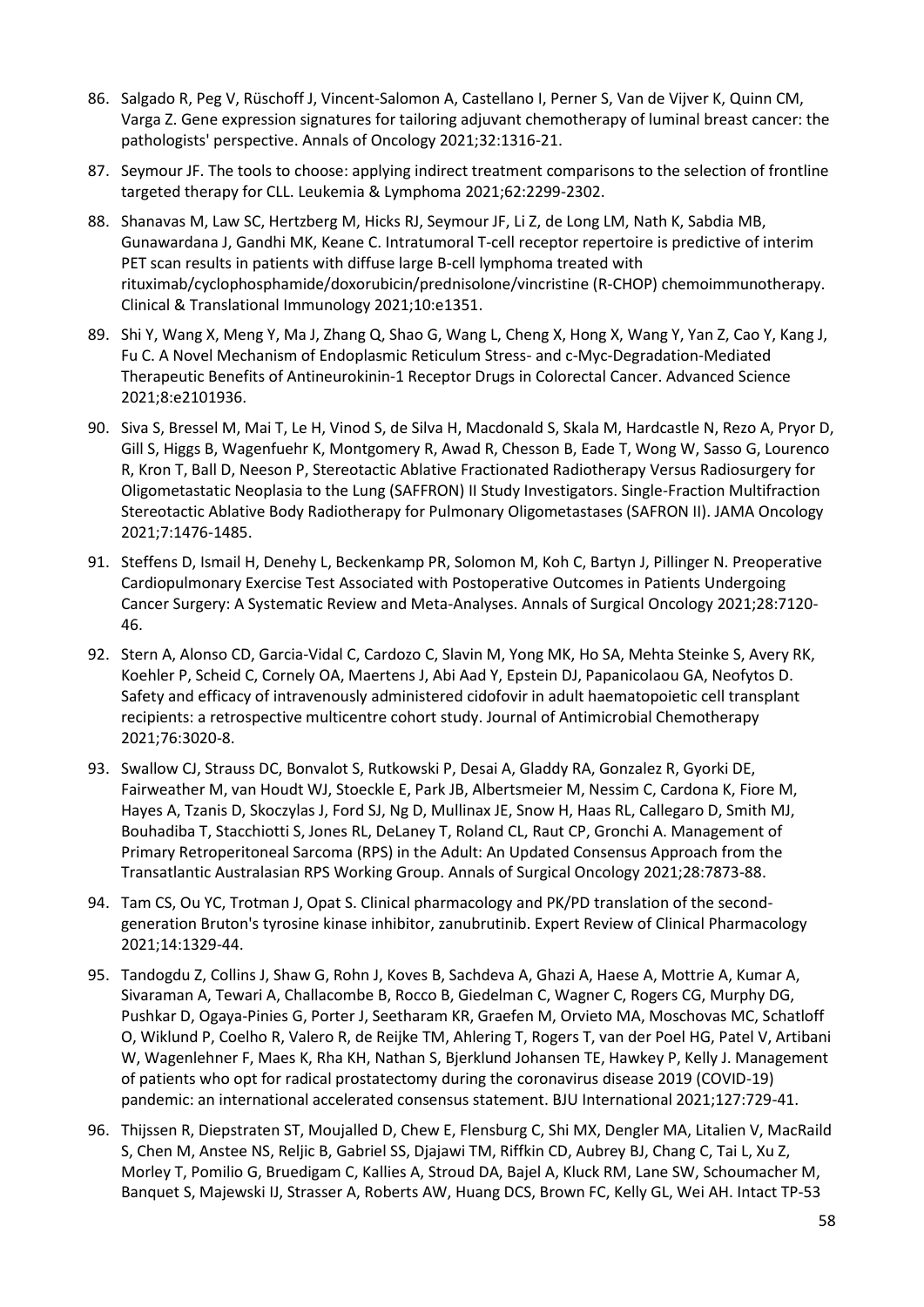function is essential for sustaining durable responses to BH3-mimetic drugs in leukemias. Blood 2021;137:2721-35.

- 97. Trotman J, Buske C, Tedeschi A, Matous JV, MacDonald D, Tam CS, Tournilhac O, Ma S, Treon SP, Oriol A, Ping J, Briso EM, Arango-Hisijara I, Dimopoulos MA. Single-Agent Ibrutinib for Rituximab-Refractory Waldenström Macroglobulinemia: Final Analysis of the Substudy of the Phase III Innovate™ Trial. Clinical Cancer Research 2021;27:5793-800.
- 98. Valle L, Shabsovich D, de Meerleer G, Maurer T, Murphy DG, Nickols NG, Vapiwala N, Calais J, Kishan AU. Use and Impact of Positron Emission Tomography/Computed Tomography Prior to Salvage Radiation Therapy in Men with Biochemical Recurrence after Radical Prostatectomy: A Scoping Review. European Urology Oncology 2021;4:339-55.
- 99. Venet D, Rediti M, Maetens M, Fumagalli D, Brown DN, Majjaj S, Salgado R, Pusztai L, Harbeck N, El-Abed S, Wang Y, Saura C, Gomez H, Semiglazov VF, de Azambuja E, Huober J, Nuciforo P, Di Cosimo S, Piccart M, Loi S, Rothé F, Sotiriou C. Copy Number Aberration Analysis to Predict Response to Neoadjuvant Anti-HER2 Therapy: Results from the NeoALTTO Phase III Clinical Trial. Clinical Cancer Research 2021;27:5607-18.
- 100. Wang M, Ramchandren R, Chen R, Karlin L, Chong G, Jurczak W, Wu KL, Bishton M, Collins GP, Eliadis P, Peyrade F, Lee Y, Eckert K, Neuenburg JK, Tam CS. Concurrent ibrutinib plus venetoclax in relapsed/refractory mantle cell lymphoma: the safety run-in of the phase 3 SYMPATICO study. Journal of Hematology & Oncology 2021;14:179.
- 101. Watt AP, Lefevre C, Wong CS, Nicholas KR, Sharp JA. Insulin regulates human mammosphere development and function. Cell and Tissue Research 2021;384:333-52.
- 102. Williams E, Prabhakaran S, Kong JC, Bell S, Warrier SK, Simpson P, Carne PWG, Farmer C. Utility of intra-operative flexible sigmoidoscopy to assess colorectal anastomosis: a systematic review and metaanalysis. ANZ Journal of Surgery 2021;91:546-52.
- 103. Willis AM, Smith SK, Meiser B, James PA, Ballinger ML, Thomas DM, Yanes T, Young MA. Influence of lived experience on risk perception among women who received a breast cancer polygenic risk score: 'Another piece of the pie'. Journal of Genetic Counseling 2021;30:849-60.
- 104. Wilson K, Heriot A. ASO Author Reflections: Immunotherapy in Rectal Cancer Illusion or Nirvana. Annals of Surgical Oncology 2021;28:7474-5.
- 105. Wilson KC, Flood MP, Oh D, Calvin N, Michael M, Ramsay RG, Heriot AG. Immune Checkpoint Blockade in Lower Gastrointestinal Cancers: A Systematic Review. Annals of Surgical Oncology 2021;28:7463-73.
- 106. Yang TWW, Prabhakaran S, Bell S, Chin M, Carne P, Warrier SK, Skinner S, Kong JC. Non-operative management for small bowel obstruction in a virgin abdomen: a systematic review. ANZ Journal of Surgery 2021;91:802-9.
- 107. Yeoh DK, Saunders T, Butters C, Burgner D, Bryant PA, Cain TM, Ng J, Gwee A, Daley AJ, Cole T, Curtis N, Harrison J, Osowicki J. Refractory thoracic conidiobolomycosis treated with mepolizumab immunotherapy. Journal of Allergy and Clinical Immunology: In Practice 2021;9:2527-30.
- 108. Zhou K, Zou D, Zhou J, Hu J, Yang H, Zhang H, Ji J, Xu W, Jin J, Lv F, Feng R, Gao S, Zhou D, Tam CS, Simpson D, Wang M, Phillips TJ, Opat S, Huang Z, Lu H, Song Y, Song Y. Zanubrutinib monotherapy in relapsed/refractory mantle cell lymphoma: a pooled analysis of two clinical trials. Journal of Hematology & Oncology 2021;14:167.

#### **November**

1. Ali AI, Wang M, von Scheidt B, Dominguez PM, Harrison AJ, Tantalo DGM, Kang J, Oliver AJ, Chan JD, Du X, Bai Y, Lee B, Johnstone RW, Darcy PK, Kershaw MH, Slaney CY. A Histone Deacetylase Inhibitor, Panobinostat, Enhances Chimeric Antigen Receptor T-cell Antitumor Effect against Pancreatic Cancer. Clinical Cancer Research 2021;27:6222-34.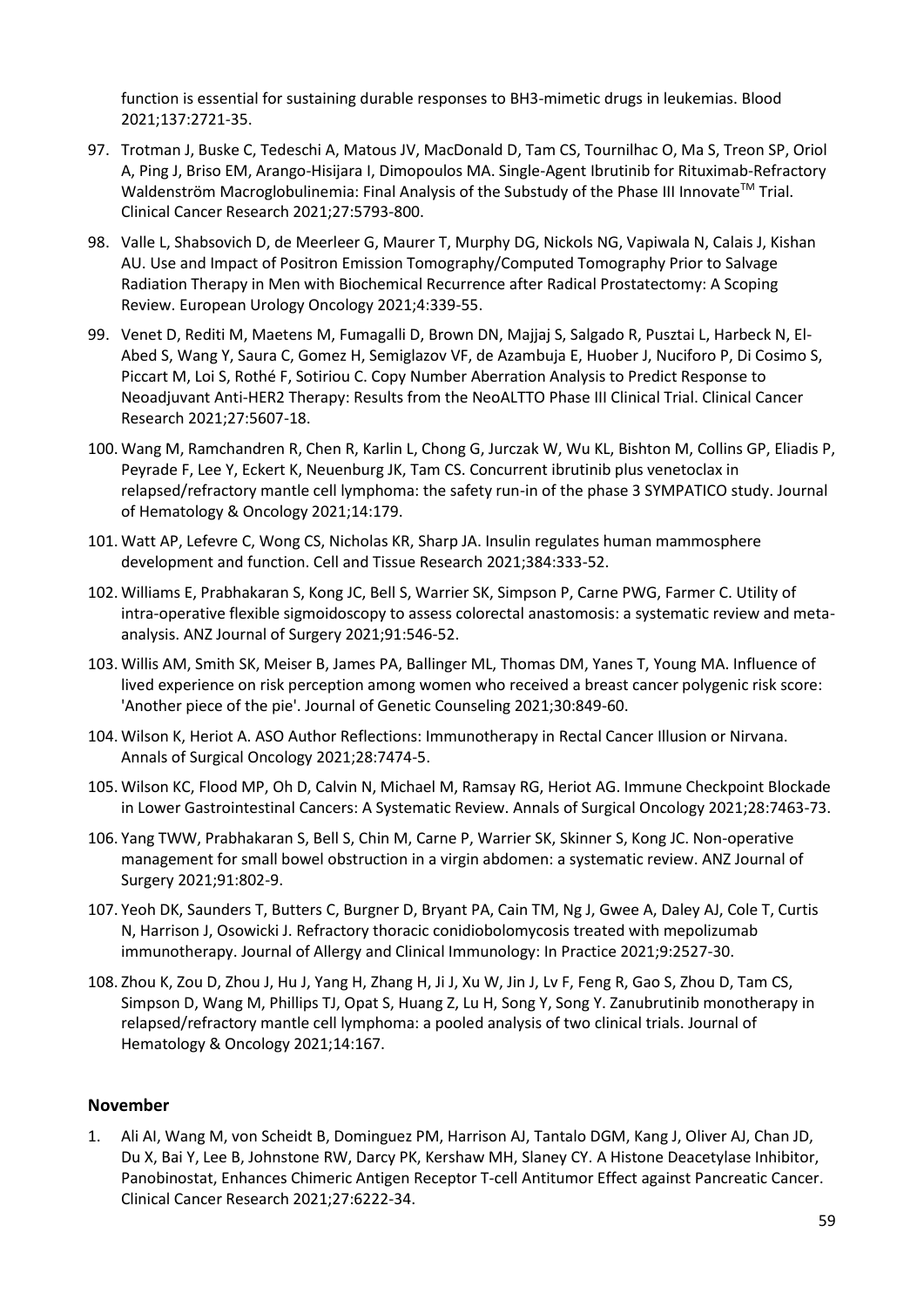- 2. Alkaraki A, McArthur GA, Sheppard KE, Smith LK. Metabolic Plasticity in Melanoma Progression and Response to Oncogene Targeted Therapies. Cancers 2021;13:5810.
- 3. Au L, Hatipoglu E, Robert de Massy M, Litchfield K, Beattie G, Rowan A, Schnidrig D, Thompson R, Byrne F, Horswell S, Fotiadis N, Hazell S, Nicol D, Shepherd STC, Fendler A, Mason R, Del Rosario L, Edmonds K, Lingard K, Sarker S, Mangwende M, Carlyle E, Attig J, Joshi K, Uddin I, Becker PD, Sunderland MW, Akarca A, Puccio I, Yang WW, Lund T, Dhillon K, Vasquez MD, Ghorani E, Xu H, Spencer C, López JI, Green A, Mahadeva U, Borg E, Mitchison M, Moore DA, Proctor I, Falzon M, Pickering L, Furness AJS, Reading JL, Salgado R, Marafioti T, Jamal-Hanjani M, Kassiotis G, Chain B, Larkin J, Swanton C, Quezada SA, Turajlic S. Determinants of anti-PD-1 response and resistance in clear cell renal cell carcinoma. Cancer Cell 2021;39:1497-518.
- 4. Brims F, Leong T, Stone E, Harden S, Marshall H, Navani N, Stirling R. Variations in lung cancer care and outcomes: How best to identify and improve standards of care? Respirology 2021;26:1103-5.
- 5. Bruinsma FJ, Jordan S, Bassett JK, Severi G, MacInnis RJ, Walsh J, Aitken T, Jenkins M, Carroll R, Jefford M, Davis ID, Tucker K, Dudding-Byth T, English DR, Giles GG, Winship I, Milne RL. Analgesic use and the risk of renal cell carcinoma - Findings from the Consortium for the Investigation of Renal Malignancies (CONFIRM) study. Cancer Epidemiology 2021;75:102036.
- 6. Chakraborty R, Hu H, Darido C, Vickery K, Ranganathan S. ML218 HCl Is More Efficient Than Capsaicin in Inhibiting Bacterial Antigen-Induced Cal 27 Oral Cancer Cell Proliferation. International Journal of Molecular Sciences 2021;22:12559.
- 7. Chan JD, Lai J, Slaney CY, Kallies A, Beavis PA, Darcy PK. Cellular networks controlling T cell persistence in adoptive cell therapy. Nature Reviews Immunology 2021;21:769-84.
- 8. Chan RJ, Crichton M, Crawford-Williams F, Agbejule OA, Yu K, Hart NH, de Abreu Alves F, Ashbury FD, Eng L, Fitch M, Jain H, Jefford M, Klemanski D, Koczwara B, Loh K, Prasad M, Rugo H, Soto-Perez-de-Celis E, van den Hurk C, Chan A. The efficacy, challenges, and facilitators of telemedicine in posttreatment cancer survivorship care: an overview of systematic reviews. Annals of Oncology 2021;32:1552-70.
- 9. Copaescu AM, Phillips EJ, Trubiano JA. Antifungal hypersensitivity reactions and cross-reactivity patterns. Current Opinion in Infectious Diseases 2021;34:559-72.
- 10. Craig O, Salazar C, Gorringe KL. Options for the Treatment of Mucinous Ovarian Carcinoma. Current Treatment Options in Oncology 2021;22:114.
- 11. Cribb B, Kong J, Warrier S, McCormick J, Heriot A. Management of lateral pelvic lymph nodes by Australasian colorectal surgeons: An insight from the west. Asia-Pacific Journal of Clinical Oncology 2021;17:522-9.
- 12. Davis JE, Sharpe C, Mason K, Tam CS, Koldej RM, Ritchie DS. Ibrutinib protects T cells in patients with CLL from proliferation-induced senescence. Journal of Translational Medicine 2021;19:473.
- 13. De Silva DL, James PA, Mann GB, Lindeman GJ. Universal genetic testing of patients with newly diagnosed breast cancer - ready for prime time? Medical Journal of Australia 2021;215:449-53.
- 14. Degeling K, Corcoran NM, Pereira-Salgado A, Hamid AA, Siva S, IJzerman MJ. Lifetime Health and Economic Outcomes of Active Surveillance, Radical Prostatectomy, and Radiotherapy for Favorable-Risk Localized Prostate Cancer. Value in Health 2021;24:1737-45.
- 15. Dickinson M, Briones J, Herrera AF, González-Barca E, Ghosh N, Cordoba R, Rutherford SC, Bournazou E, Labriola-Tompkins E, Franjkovic I, Chesne E, Brouwer-Visser J, Lechner K, Brennan B, Nüesch E, DeMario M, Rüttinger D, Kornacker M, Hutchings M. Phase 1b study of the BET protein inhibitor RO6870810 with venetoclax and rituximab in patients with diffuse large B-cell lymphoma. Blood Advances 2021;5:4762-70.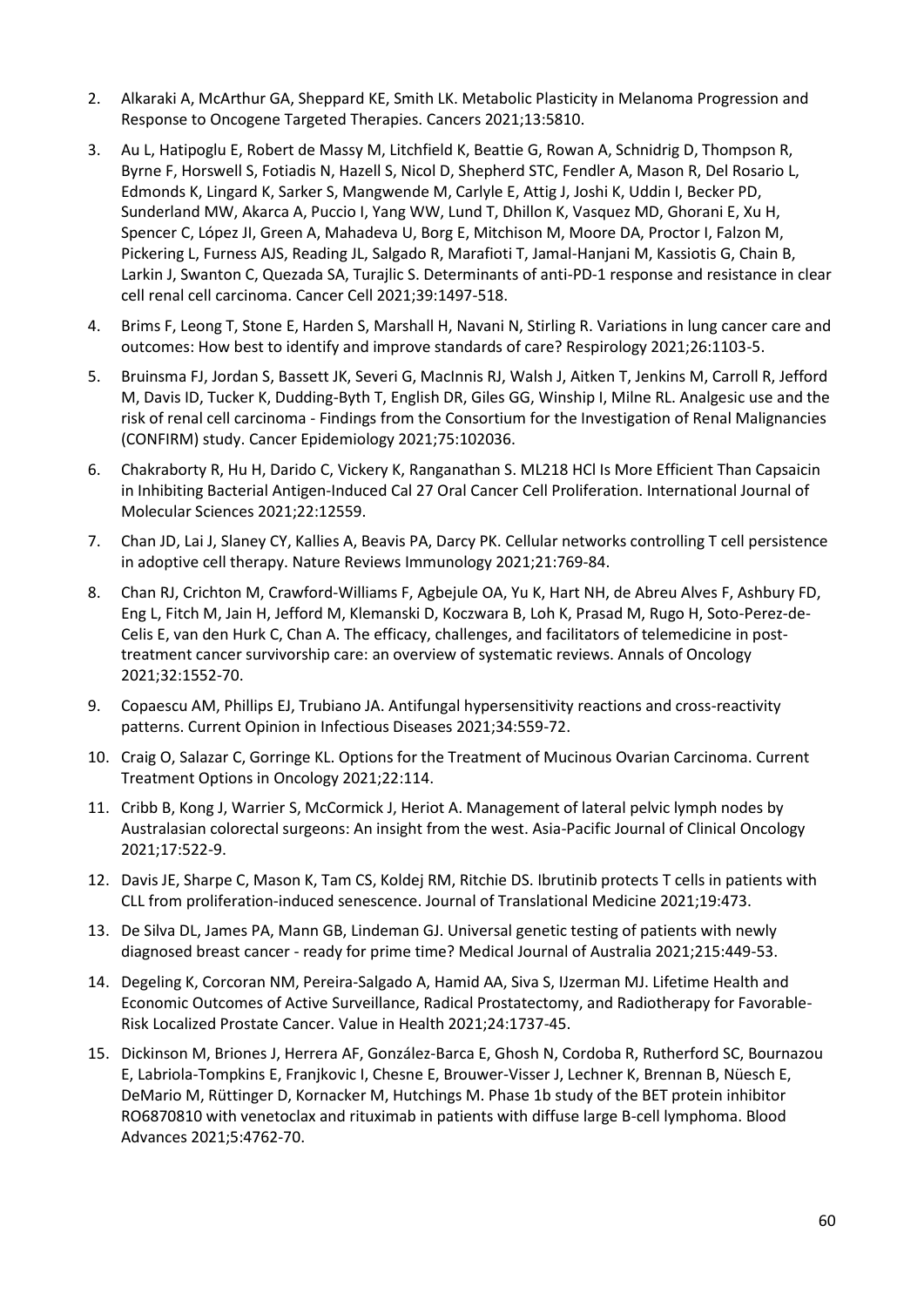- 16. Downs JS, Subramaniam S, Henderson MA, Paton E, Spillane AJ, Mathy JA, Gyorki DE. A survey of surgical management of the sentinel node positive melanoma patient in the post-MSLT2 era. Journal of Surgical Oncology 2021;124:1544-50.
- 17. Edmondson RJ, O'Connell RL, Banerjee S, Mileshkin L, Sykes P, Beale P, Fisher A, Bonaventura A, Millan D, Nottley S, Benson C, Hamilton A, Sjoquist K, Alexander L, Kelly C, Carty K, Divers L, Bradshaw N, Friedlander M. Phase 2 study of anastrozole in rare cohorts of patients with estrogen receptor/progesterone receptor positive leiomyosarcomas and carcinosarcomas of the uterine corpus: The PARAGON trial (ANZGOG 0903). Gynecologic Oncology 2021;163:524-30.
- 18. Emmett L, Buteau J, Papa N, Moon D, Thompson J, Roberts MJ, Rasiah K, Pattison DA, Yaxley J, Thomas P, Hutton AC, Agrawal S, Amin A, Blazevski A, Chalasani V, Ho B, Nguyen A, Liu V, Lee J, Sheehan-Dare G, Kooner R, Coughlin G, Chan L, Cusick T, Namdarian B, Kapoor J, Alghazo O, Woo HH, Lawrentschuk N, Murphy D, Hofman MS, Stricker P. The Additive Diagnostic Value of Prostate-specific Membrane Antigen Positron Emission Tomography Computed Tomography to Multiparametric Magnetic Resonance Imaging Triage in the Diagnosis of Prostate Cancer (PRIMARY): A Prospective Multicentre Study. European Urology 2021;80:682-9.
- 19. Fettke H, Kwan EM, Bukczynska P, Ng N, Nguyen-Dumont T, Southey MC, Davis ID, Mant A, Parente P, Pezaro C, Hauser C, Azad AA. Prognostic Impact of Total Plasma Cell-free DNA Concentration in Androgen Receptor Pathway Inhibitor–treated Metastatic Castration-resistant Prostate Cancer. European Urology Focus 2021;7:1287-1291.
- 20. Fordham AM, Ekert PG, Fleuren EDG. Precision medicine and phosphoproteomics for the identification of novel targeted therapeutic avenues in sarcomas. Biochimica et Biophysica Acta - Reviews on Cancer 2021;1876:188613.
- 21. Freeman AJ, Kearney CJ, Silke J, Oliaro J. Unleashing TNF cytotoxicity to enhance cancer immunotherapy. Trends in Immunology 2021;42:1128-42.
- 22. Gennari A, André F, Barrios CH, Cortés J, de Azambuja E, DeMichele A, Dent R, Fenlon D, Gligorov J, Hurvitz SA, Im SA, Krug D, Kunz WG, Loi S, Penault-Llorca F, Ricke J, Robson M, Rugo HS, Saura C, Schmid P, Singer CF, Spanic T, Tolaney SM, Turner NC, Curigliano G, Loibl S, Paluch-Shimon S, Harbeck N. ESMO Clinical Practice Guideline for the diagnosis, staging and treatment of patients with metastatic breast cancer. Annals of Oncology 2021;32:1475-95.
- 23. Godsell J, Chan S, Slade C, Bryant V, Douglass JA, Sasadeusz J, Yong MK. Cytomegalovirus in primary immunodeficiency. Current Opinion in Infectious Diseases 2021;34:663-71.
- 24. Gordon SF, Clothier HJ, Morgan H, Buttery JP, Phuong LK, Monagle P, Chunilal S, Wood EM, Tran H, Szer J, Crawford NW. Immune thrombocytopenia following immunisation with Vaxzevria ChadOx1-S (AstraZeneca) vaccine, Victoria, Australia. Vaccine 2021;39:7052-7.
- 25. Hettipathirana T, Macdonald C, Xie J, Moodie K, Michael C, Phillips KA. The value of clinical breast examination in a breast cancer surveillance program for women with germline BRCA1 or BRCA2 mutations. Medical Journal of Australia 2021;215:460-4.
- 26. Kalff A, Khong T, Ramachandran M, Walker P, Schwarer A, Roberts AW, Campbell P, Filshie R, Norton S, Reynolds J, Young M, Pierceall W, Thakurta A, Guo M, Oppermann U, Wang M, Ren Y, Kennedy N, Parekh S, Spencer A. Cereblon pathway biomarkers and immune profiles in patients with myeloma receiving post-ASCT lenalidomide maintenance (LEOPARD). Leukemia & Lymphoma 2021;62:2981-91.
- 27. Khaleel S, Regmi S, Hannah P, Watarai B, Sathianathen N, Weight C, Konety B. Impact of Preoperative Immunonutrition on Perioperative Outcomes Following Cystectomy. Reply. Journal of Urology 2021;206:1531-2.
- 28. Khaw SL, Ekert P. Cycling without brakes lets ALL escape. Blood 2021;138:1912-3.
- 29. Kitchen S, Adcock DM, Dauer R, Kristoffersen AH, Lippi G, Mackie I, Marlar RA, Nair S. International Council for Standardization in Haematology (ICSH) recommendations for processing of blood samples for coagulation testing. International Journal of Laboratory Hematology 2021;43:1272-83.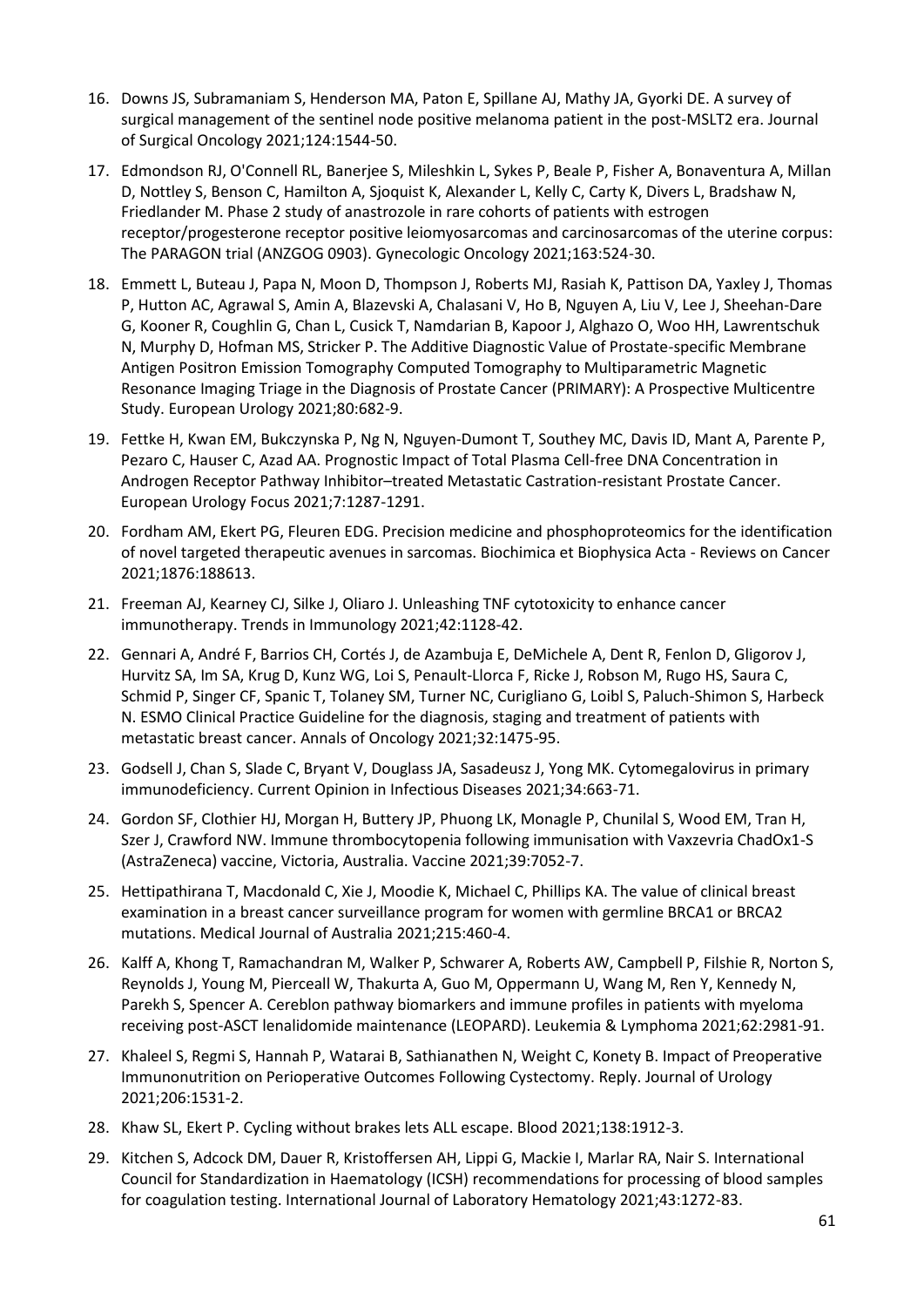- 30. Koltowska K, Okuda KS, Gloger M, Rondon-Galeano M, Mason E, Xuan J, Dudczig S, Chen H, Arnold H, Skoczylas R, Bower NI, Paterson S, Lagendijk AK, Baillie GJ, Leshchiner I, Simons C, Smith KA, Goessling W, Heath JK, Pearson RB, Sanij E, Schulte-Merker S, Hogan BM. The RNA helicase Ddx21 controls Vegfc-driven developmental lymphangiogenesis by balancing endothelial cell ribosome biogenesis and p53 function. Nature Cell Biology 2021;23:1136-1147.
- 31. Kong JC, Ngan S, Tie J, Heriot AG. Reply to: Does Total Neoadjuvant Treatment Improve Overall Survival in Rectal Cancer? No, It Does Not. Annals of Surgical Oncology 2021;28:795-6.
- 32. Lebeaux D, Coussement J, Bodilsen J, Tattevin P. Management dilemmas in Nocardia brain infection. Current Opinion in Infectious Diseases 2021;34:611-8.
- 33. Leitinger EJ, Wright RM, Nelson N, Anderson MA, Juneja S. Diagnostically challenging immunophenotypic shift in mantle cell lymphoma following ibrutinib and venetoclax therapy. Pathology 2021;53:926-9.
- 34. Lindsay J, Othman J, Heldman MR, Slavin MA. Epstein-Barr virus posttransplant lymphoproliferative disorder: update on management and outcomes. Current Opinion in Infectious Diseases 2021;34:635- 45.
- 35. McCoy P, Mangiola S, Macintyre G, Hutchinson R, Tran B, Pope B, Georgeson P, Hong MKH, Kurganovs N, Lunke S, Clarkson MJ, Cmero M, Kerger M, Stuchbery R, Chow K, Haviv I, Ryan A, Costello AJ, Corcoran NM, Hovens CM. MSH2-deficient prostate tumours have a distinct immune response and clinical outcome compared to MSH2-deficient colorectal or endometrial cancer. Prostate Cancer and Prostatic Diseases 2021;24:1167-80.
- 36. McDowell L, Casswell G, Bressel M, Drosdowsky A, Rischin D, Coleman A, Shrestha S, D'Costa I, Fua T, Tiong A, Liu C, Gough K. Symptom burden, quality of life, functioning and emotional distress in survivors of human papillomavirus associated oropharyngeal cancer: An Australian cohort. Oral Oncology 2021;122:105560.
- 37. Mead S, Lucas M, Pang JM, Fellowes A, Harraway J, Svobodova S, Amanuel B, Fox S. EGFR mutation profile in Australian patients with non-small cell lung cancer. Pathology 2021;53:933-6.
- 38. Medeiros LJ, Marques-Piubelli ML, Sangiorgio VFI, Ruiz-Cordero R, Vega F, Feldman AL, Chapman JR, Clemens MW, Hunt KK, Evans MG, Khoo C, Lade S, Silberman M, Morkowski J, Pina EM, Mills DC, Bates CM, Magno WB, Sohani AR, Sieling BA, O'Donoghue JM, Bacon CM, Patani N, Televantou D, Turner SD, Johnson L, MacNeill F, Wotherspoon AC, Iyer SP, Malpica LE, Patel KP, Xu J, Miranda RN. Epstein-Barrvirus-positive large B-cell lymphoma associated with breast implants: an analysis of eight patients suggesting a possible pathogenetic relationship. Modern Pathology 2021;34:2154-67.
- 39. Mwangi MN, Mzembe G, Moya E, Braat S, Harding R, Robberstad B, Simpson J, Stones W, Rogerson S, Biselele K, Chinkhumba J, Larson L, Ataíde R, Phiri KS, Pasricha SR. Protocol for a multicentre, parallelgroup, open-label randomised controlled trial comparing ferric carboxymaltose with the standard of care in anaemic Malawian pregnant women: the REVAMP trial. BMJ Open 2021;11:e053288.
- 40. Nelson AS, Yalamarthi N, Yong MK, Blyth E. Beyond antivirals: virus-specific T-cell immunotherapy for BK virus haemorrhagic cystitis and JC virus progressive multifocal leukoencephalopathy. Current Opinion in Infectious Diseases 2021;34:627-34.
- 41. O'Brien J, Chen K, Murphy DG. Accuracy Versus Impact: The Referee Verdict on Prostate-specific Membrane Antigen Positron Emission Tomography/Computed Tomography for Staging of Prostate Cancer. European Urology Open Science 2021;34:83-5.
- 42. Ong WL, Ball DL, Milne RL, Foroudi F, Millar JL. Evolving Practice Pattern of Palliative Radiation Therapy for Bone Metastases from Lung Cancer in Australia. Clinical Oncology 2021;33:e530-9.
- 43. Pishas KI, Cowley KJ, Pandey A, Hoang T, Beach JA, Luu J, Vary R, Smith LK, Shembrey CE, Rashoo N, White MO, Simpson KJ, Bild A, Griffiths JI, Cheasley D, Campbell I, Bowtell DDL, Christie EL. Phenotypic Consequences of SLC25A40-ABCB1 Fusions beyond Drug Resistance in High-Grade Serous Ovarian Cancer. Cancers 2021;13:5644.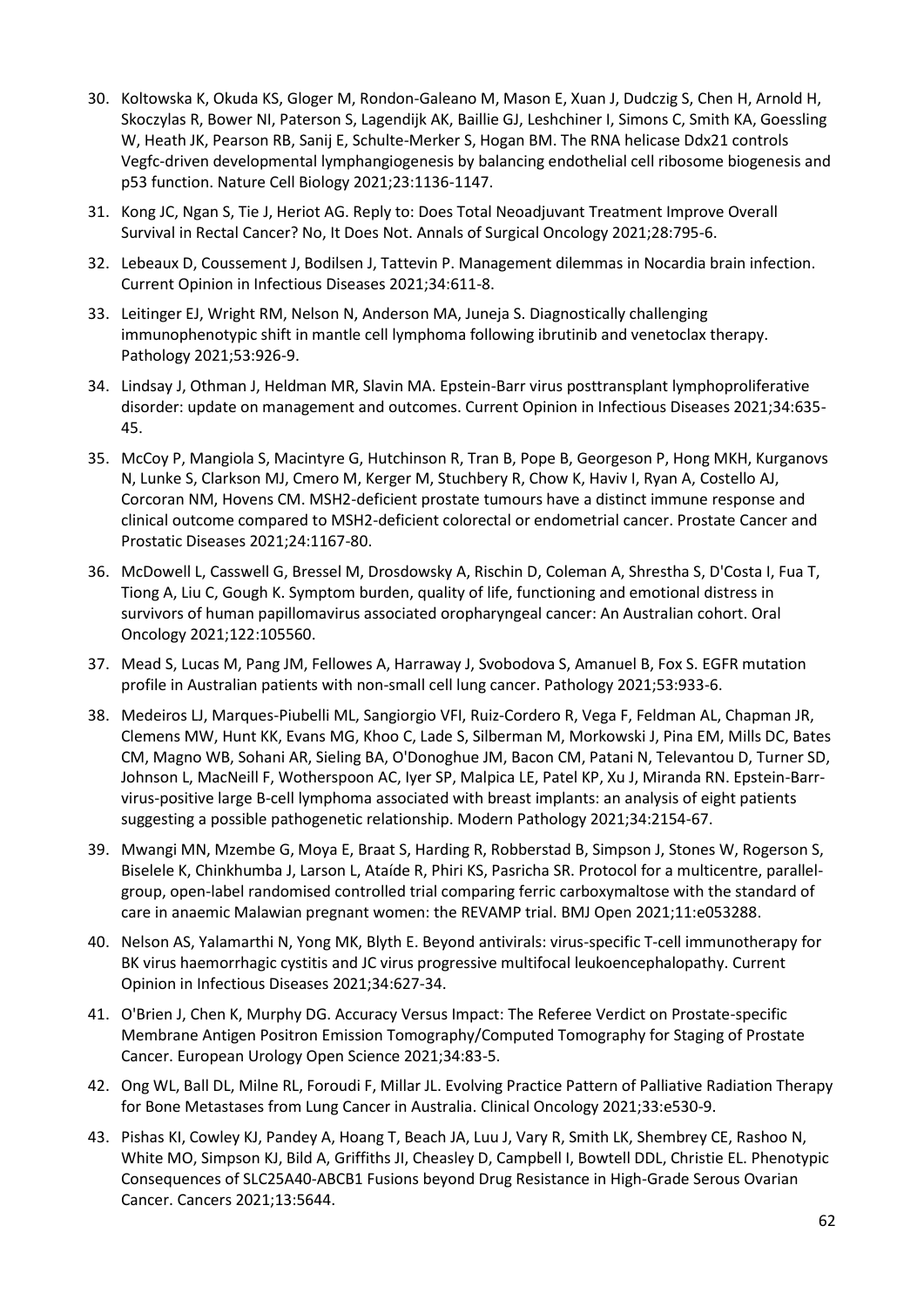- 44. Réa D, Mauro MJ, Boquimpani C, Minami Y, Lomaia E, Voloshin S, Turkina A, Kim DW, Apperley JF, Abdo A, Fogliatto LM, Kim DDH, le Coutre P, Saussele S, Annunziata M, Hughes TP, Chaudhri N, Sasaki K, Chee L, García-Gutiérrez V, Cortes JE, Aimone P, Allepuz A, Quenet S, Bédoucha V, Hochhaus A. A phase 3, open-label, randomized study of asciminib, a STAMP inhibitor, vs bosutinib in CML after 2 or more prior TKIs. Blood 2021;138:2031-41.
- 45. Richardson PG, Harrison SJ, Bringhen S, Schjesvold F, Yong K, Campana F, Le-Guennec S, Macé S, Dimopoulos MA. Isatuximab for relapsed/refractory multiple myeloma: review of key subgroup analyses from the Phase III ICARIA-MM study. Future Oncology 2021;17:4797-812.
- 46. Schoenfeld AJ, Antonia SJ, Awad MM, Felip E, Gainor J, Gettinger SN, Hodi FS, Johnson ML, Leighl NB, Lovly CM, Mok T, Perol M, Reck M, Solomon B, Soria JC, Tan DSW, Peters S, Hellmann MD. Clinical definition of acquired resistance to immunotherapy in patients with metastatic non-small-cell lung cancer. Annals of Oncology 2021;32:1597-607.
- 47. Singh J, Facey A, O'Malley F, Ryland GL, Blombery P, Gregory GP. Cryptic molecular lesion in acute promyelocytic leukemia with negative initial FISH. Leukemia & Lymphoma 2021;62:3060-2.
- 48. Siva S, Ost P, Zaorsky N, Staehler M. Stereotactic Radiotherapy for Oligoprogressive Disease: A New Frontier in Kidney Cancer. European Urology 2021;80:701-2.
- 49. Solomon BJ, Bauer TM, de Marinis F, Felip E, Goto Y, Liu G, Mazieres J, Kim DW, Mok T, Polli A, Thurm H, Calella AM, Peltz G, Shaw AT. Plain language summary of the CROWN study comparing lorlatinib with crizotinib for people with untreated non-small cell lung cancer. Future Oncology 2021;17:4649-56.
- 50. Teh BW, Tam CS. Between a rock and a hard place: COVID-19 vaccination and patients on rituximab therapy. Leukemia & Lymphoma 2021;62:2820-2.
- 51. Thai AA, Lim AM, Solomon BJ, Rischin D. Biology and Treatment Advances in Cutaneous Squamous Cell Carcinoma. Cancers 2021;13:5645.
- 52. Thursky KA, Hardefeldt LY, Rajkhowa A, Ierano C, Bishop J, Hawes L, Biezen R, Saha SK, Dowson L, Bailey KE, Scarborough R, Little SB, Gotterson F, Hur B, Khanina A, Urbancic K, Crabb HK, Richards S, Sri A, James R, Kong DCM, Marshall C, Mazza D, Peel T, Stuart RL, Manski-Nankervis JA, Friedman ND, Bennett N, Schulz T, Billman-Jacobe H, Buono E, Worth L, Bull A, Richards M, Ayton D, Gilkerson JR, Browning GF, Buising KL. Antimicrobial stewardship in Australia: the role of qualitative research in programme development. JAC-Antimicrobial Resistance 2021;3:dlab166.
- 53. Tian L, Jabbari JS, Thijssen R, Gouil Q, Amarasinghe SL, Voogd O, Kariyawasam H, Du MRM, Schuster J, Wang C, Su S, Dong X, Law CW, Lucattini A, Prawer YDJ, Collar-Fernández C, Chung JD, Naim T, Chan A, Ly CH, Lynch GS, Ryall JG, Anttila CJA, Peng H, Anderson MA, Flensburg C, Majewski I, Roberts AW, Huang DCS, Clark MB, Ritchie ME. Comprehensive characterization of single-cell full-length isoforms in human and mouse with long-read sequencing. Genome Biology 2021;22:310.
- 54. Trappetti V, Fernandez-Palomo C, Smyth L, Klein M, Haberthür D, Butler D, Barnes M, Shintani N, de Veer M, Laissue JA, Vozenin MC, Djonov V. Synchrotron Microbeam Radiation Therapy for the Treatment of Lung Carcinoma: A Preclinical Study. International Journal of Radiation Oncology, Biology, Physics 2021;111:1276-88.
- 55. Tudini E, Davidson AL, Dressel U, Andrews L, Antill Y, Crook A, Field M, Gattas M, Harris R, Kirk J, Pachter N, Salmon L, Susman R, Townshend S, Trainer AH, Tucker KM, Mitchell G, James PA, Ward RL, Mar Fan H, Poplawski NK, Spurdle AB. Implementing gene curation for hereditary cancer susceptibility in Australia: achieving consensus on genes with clinical utility. Journal of Medical Genetics 2021;58:853-8.
- 56. Van Bockstal MR, François A, Altinay S, Arnould L, Balkenhol M, Broeckx G, Burguès O, Colpaert C, Dedeurwaerdere F, Dessauvagie B, Duwel V, Floris G, Fox S, Gerosa C, Hastir D, Jaffer S, Kurpershoek E, Lacroix-Triki M, Laka A, Lambein K, MacGrogan GM, Marchiò C, Martin Martinez MD, Nofech-Mozes S, Peeters D, Ravarino A, Reisenbichler E, Resetkova E, Sanati S, Schelfhout AM, Schelfhout V, Shaaban A,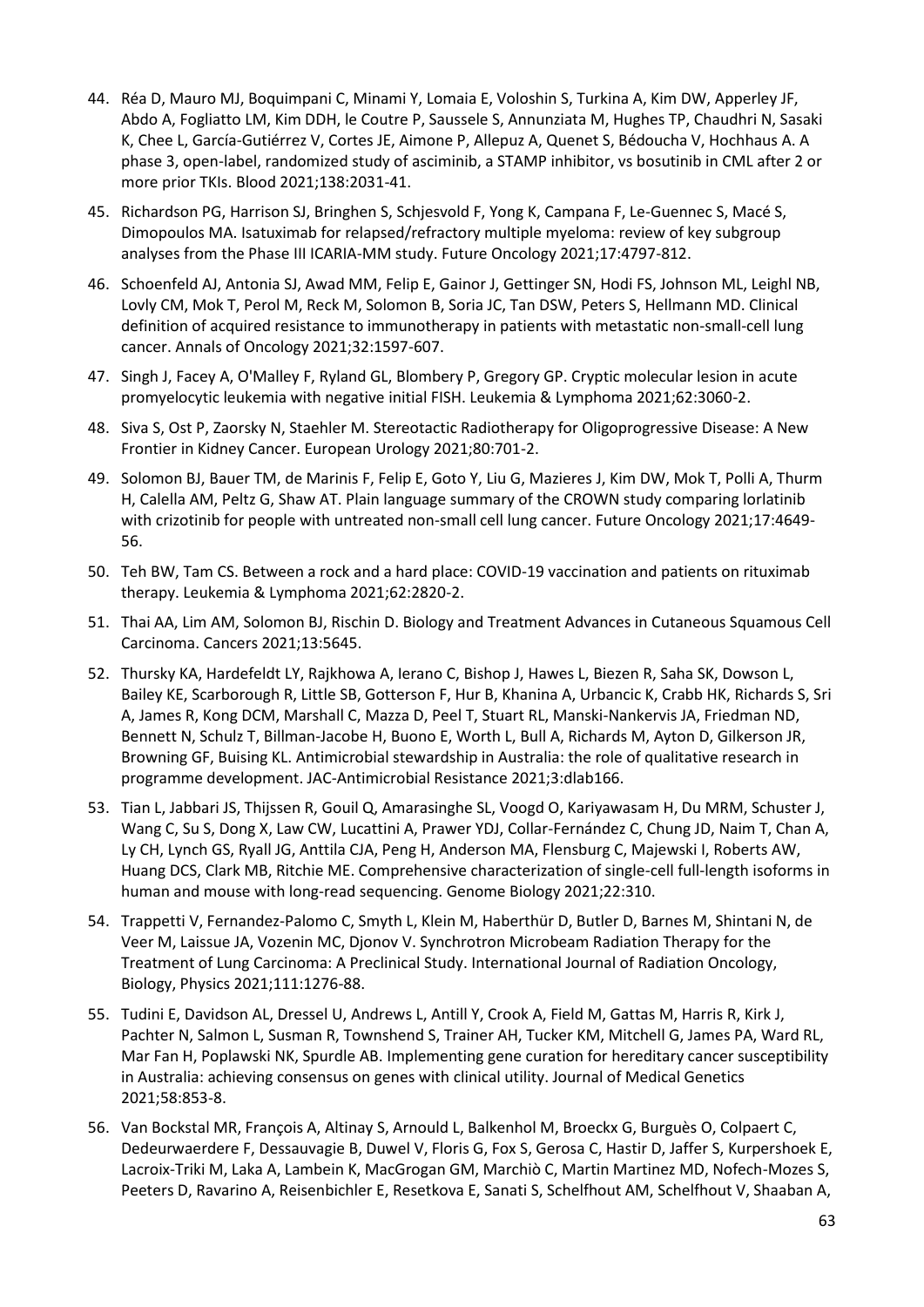Sinke R, Stanciu-Pop CM, van Deurzen CHM, Van de Vijver KK, Van Rompuy AS, Vincent-Salomon A, Wen HY, Wong S, Bouzin C, Galant C. Interobserver variability in the assessment of stromal tumorinfiltrating lymphocytes (sTILs) in triple-negative invasive breast carcinoma influences the association with pathological complete response: the IVITA study. Modern Pathology 2021;34:2130-40.

- 57. Wang D, Cabalag CS, Clemons NJ, DuBois RN. Cyclooxygenases and Prostaglandins in Tumor Immunology and Microenvironment of Gastrointestinal Cancer. Gastroenterology 2021;161:1813-29.
- 58. Wierda WG, Allan JN, Siddiqi T, Kipps TJ, Opat S, Tedeschi A, Badoux XC, Kuss BJ, Jackson S, Moreno C, Jacobs R, Pagel JM, Flinn I, Pak Y, Zhou C, Szafer-Glusman E, Ninomoto J, Dean JP, James DF, Ghia P, Tam CS. Ibrutinib Plus Venetoclax for First-Line Treatment of Chronic Lymphocytic Leukemia: Primary Analysis Results From the Minimal Residual Disease Cohort of the Randomized Phase II CAPTIVATE Study. Journal of Clinical Oncology 2021;39:3853-65.
- 59. Wong SW, Vivash L, Mudududdla R, Nguyen N, Hermans SJ, Shackleford DM, Field J, Xue L, Aprico A, Hancock NC, Haskali M, Stashko MA, Frye SV, Wang X, Binder MD, Ackermann U, Parker MW, Kilpatrick TJ, Baell JB. Development of [<sup>18</sup>F]MIPS15692, a radiotracer with in vitro proof-of-concept for the imaging of MER tyrosine kinase (MERTK) in neuroinflammatory disease. European Journal of Medicinal Chemistry 2021;226:113822.
- 60. Yanes T, Meiser B, Kaur R, Young MA, Mitchell PB, Scheepers-Joynt M, McInerny S, Taylor S, Barlow-Stewart K, Antill Y, Salmon L, Smyth C, Betz-Stablein B, James PA. Breast cancer polygenic risk scores: a 12-month prospective study of patient reported outcomes and risk management behavior. Genetics in Medicine 2021;23:2316-23.
- 61. Yip RKH, Rimes JS, Capaldo BD, Vaillant F, Mouchemore KA, Pal B, Chen Y, Surgenor E, Murphy AJ, Anderson RL, Smyth GK, Lindeman GJ, Hawkins ED, Visvader JE. Mammary tumour cells remodel the bone marrow vascular microenvironment to support metastasis. Nature Communications 2021;12:6920.
- 62. Youssef A, Haskali MB, Gorringe KL. The Protein Landscape of Mucinous Ovarian Cancer: Towards a Theranostic. Cancers 2021;13:5596.

## **December**

- 1. Abo YN, Curtis N, Osowicki J, Haeusler G, Purcell R, Kadambari S, De Wachter M, Vanden Driessche K, Dekeyzer S, Coleman L, Crawford N, Graham S, Marais B, Gwee A. Infliximab for Paradoxical Reactions in Pediatric Central Nervous System Tuberculosis. Journal of the Pediatric Infectious Diseases Society 2021;10:1087-1091.
- 2. Adam A, Lawrentschuk N, Bhattu AS, Nagdee J. Efficacy of the novel, innovative, single-use grasper integrated flexible cystoscope for ureteral stent removal: a systematic review. ANZ Journal of Surgery 2021;91:2599-2605.
- 3. Azodi CB, Zappia L, Oshlack A, McCarthy DJ. splatPop: simulating population scale single-cell RNA sequencing data. Genome Biology 2021;22:341.
- 4. Beer H, Routledge D, Joyce T, Furphy EJ, Combe N, Ritchie D, Khot A, Lim SM, Montalto M, Harrison SJ. The development of a home-based therapeutic platform for multiple myeloma. Expert Review of Hematology 2021;14:1129-1135.
- 5. Caldwell I, Byrne D, Lade S, Akhurst T, Minson A, Dickinson M, Thompson E, Scott C, Blombery P. Response to everolimus in a patient with refractory HGBL-NOS harboring multiple genomic aberrations in PTEN. Leukemia & Lymphoma 2021;62:3521-3525.
- 6. Chee L. Allogeneic Transplantation to Treat Therapy-Related Myelodysplastic Syndrome and Acute Myelogenous Leukemia in Adults. Transplantation and Cellular Therapy 2021;27:953-954.
- 7. Cochrane T, Campbell BA, Gangatharan SA, Latimer M, Khor R, Christie DRH, Gilbertson M, Ratnasingam S, Palfreyman E, Lee HP, Trotman J, Hertzberg M, Dickinson M. Assessment and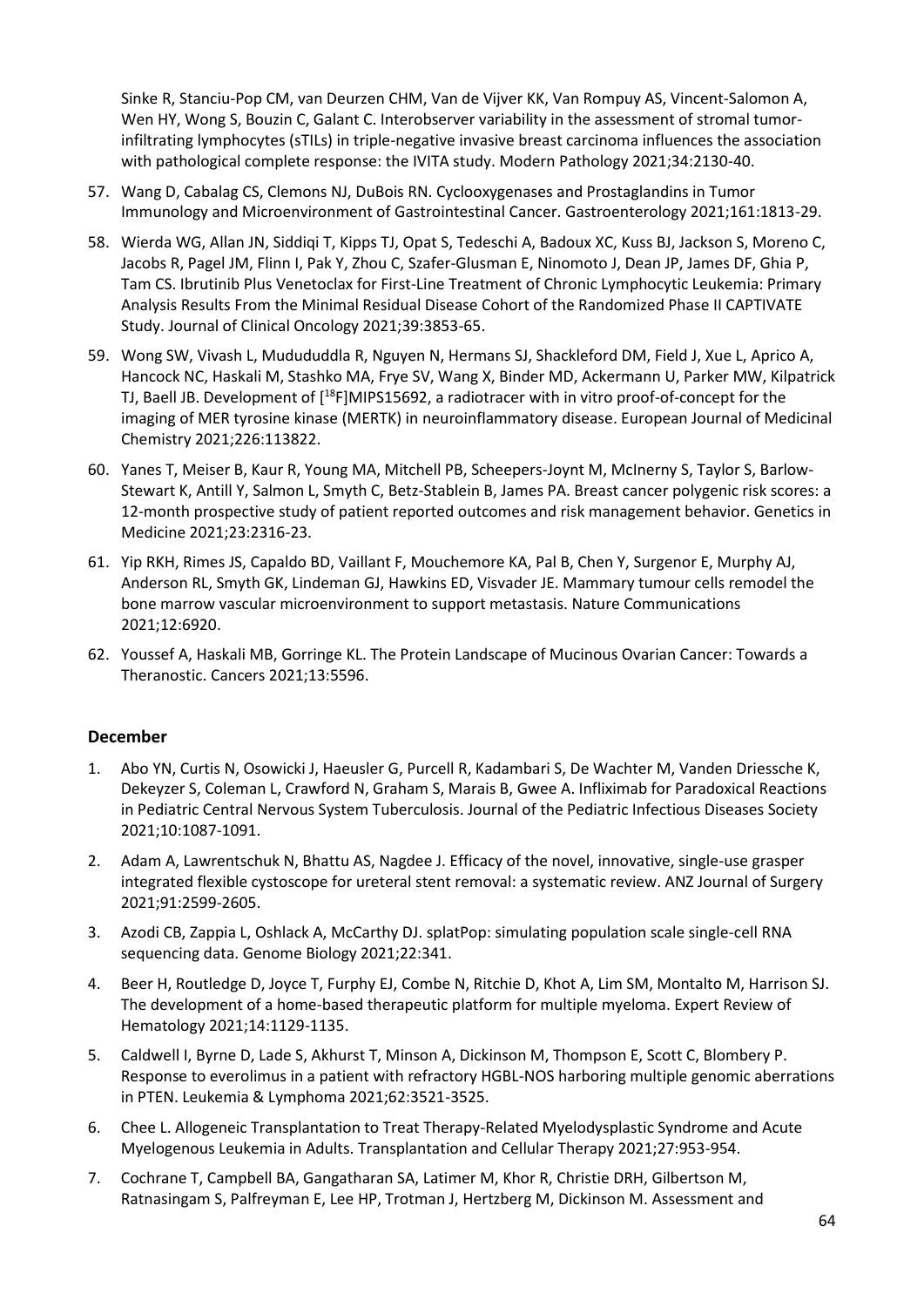management of newly diagnosed classical Hodgkin lymphoma: a consensus practice statement from the Australasian Lymphoma Alliance. Internal Medicine Journal 2021;51:2119-2128.

- 8. Cortés-Guiral D, Hübner M, Alyami M, Bhatt A, Ceelen W, Glehen O, Lordick F, Ramsay R, Sgarbura O, Van Der Speeten K, Turaga KK, Chand M. Primary and metastatic peritoneal surface malignancies. Nature Reviews Disease Primers 2021;7:91.
- 9. Crumbaker M, Pathmanandavel S, Yam AO, Nguyen A, Ho B, Chan L, Ende JA, Rofe C, Kongrak K, Kwan EM, Azad AA, Sharma S, Pugh TJ, Danesh A, Keane J, Eu P, Joshua AM, Emmett L. Phase I/II Trial of the Combination of <sup>177</sup>Lutetium Prostate specific Membrane Antigen 617 and Idronoxil (NOX66) in Men with End-stage Metastatic Castration-resistant Prostate Cancer (LuPIN). European Urology Oncology 2021;4:963-970.
- 10. Deftereos I, Kiss N, Brown T, Carey S, Carter VM, Usatoff V, Ananda S, Yeung JM. Awareness and perceptions of nutrition support in upper gastrointestinal cancer surgery: A national survey of multidisciplinary clinicians. Clinical Nutrition ESPEN 2021;46:343-349.
- 11. El Bairi K, Haynes HR, Blackley E, Fineberg S, Shear J, Turner S, de Freitas JR, Sur D, Amendola LC, Gharib M, Kallala A, Arun I, Azmoudeh-Ardalan F, Fujimoto L, Sua LF, Liu SW, Lien HC, Kirtani P, Balancin M, El Attar H, Guleria P, Yang W, Shash E, Chen IC, Bautista V, Do Prado Moura JF, Rapoport BL, Castaneda C, Spengler E, Acosta-Haab G, Frahm I, Sanchez J, Castillo M, Bouchmaa N, Md Zin RR, Shui R, Onyuma T, Yang W, Husain Z, Willard-Gallo K, Coosemans A, Perez EA, Provenzano E, Ericsson PG, Richardet E, Mehrotra R, Sarancone S, Ehinger A, Rimm DL, Bartlett JMS, Viale G, Denkert C, Hida AI, Sotiriou C, Loibl S, Hewitt SM, Badve S, Symmans WF, Kim RS, Pruneri G, Goel S, Francis PA, Inurrigarro G, Yamaguchi R, Garcia-Rivello H, Horlings H, Afqir S, Salgado R, Adams S, Kok M, Dieci MV, Michiels S, Demaria S, Loi S, International Immuno-Oncology Biomarker Working Group. The tale of TILs in breast cancer: A report from The International Immuno-Oncology Biomarker Working Group. NPJ Breast Cancer 2021;7:150.
- 12. Field KM, Barnes EH, Sim HW, Nowak AK, Simes J, Rosenthal MA, Wheeler H, Hovey EJ, Cher LM. Outcomes from the use of computerized neurocognitive testing in a recurrent glioblastoma clinical trial. Journal of Clinical Neuroscience 2021;94:321-327.
- 13. Fierheller CT, Guitton-Sert L, Alenezi WM, Revil T, Oros KK, Gao Y, Bedard K, Arcand SL, Serruya C, Behl S, Meunier L, Fleury H, Fewings E, Subramanian DN, Nadaf J, Bruce JP, Bell R, Provencher D, Foulkes WD, El Haffaf Z, Mes-Masson AM, Majewski J, Pugh TJ, Tischkowitz M, James PA, Campbell IG, Greenwood CMT, Ragoussis J, Masson JY, Tonin PN. A functionally impaired missense variant identified in French Canadian families implicates FANCI as a candidate ovarian cancer-predisposing gene. Genome Medicine 2021;13:186.
- 14. Forbes Shepherd R, Forrest LE, Tutty E, Pearce A, Devereux L, James PA, Campbell IG, Trainer A, Young MA. Unselected Women's Experiences of Receiving Genetic Research Results for Hereditary Breast and Ovarian Cancer: A Qualitative Study. Genetic Testing and Molecular Biomarkers 2021;25:741-748.
- 15. Goldinger SM, Buder-Bakhaya K, Lo SN, Forschner A, McKean M, Zimmer L, Khoo C, Dummer R, Eroglu Z, Buchbinder EI, Ascierto PA, Gutzmer R, Rozeman EA, Hoeller C, Johnson DB, Gesierich A, Kölblinger P, Bennannoune N, Cohen JV, Kähler KC, Wilson MA, Cebon J, Atkinson V, Smith JL, Michielin O, Long GV, Hassel JC, Weide B, Haydu LE, Schadendorf D, McArthur G, Ott PA, Blank C, Robert C, Sullivan R, Hauschild A, Carlino MS, Garbe C, Davies MA, Menzies AM. Chemotherapy after immune checkpoint inhibitor failure in metastatic melanoma: a retrospective multicentre analysis. European Journal of Cancer 2021;162:22-33.
- 16. Green TE, MacGregor D, Carden SM, Harris RV, Hewitt CA, Berkovic SF, Penington AJ, Scheffer IE, Hildebrand MS. Identification of a recurrent mosaic KRAS variant in brain tissue from an individual with nevus sebaceous syndrome. Cold Spring Harbor Molecular Case Studies 2021;7:a006133.
- 17. Haeusler GM, Ammann RA, Carlesse F, Groll AH, Averbuch D, Castagnola E, Agyeman PKA, Phillips B, Gilli F, Solopova G, Attarbaschi A, Wegehaupt O, Speckmann C, Sung L, Lehrnbecher T. SARS-CoV-2 in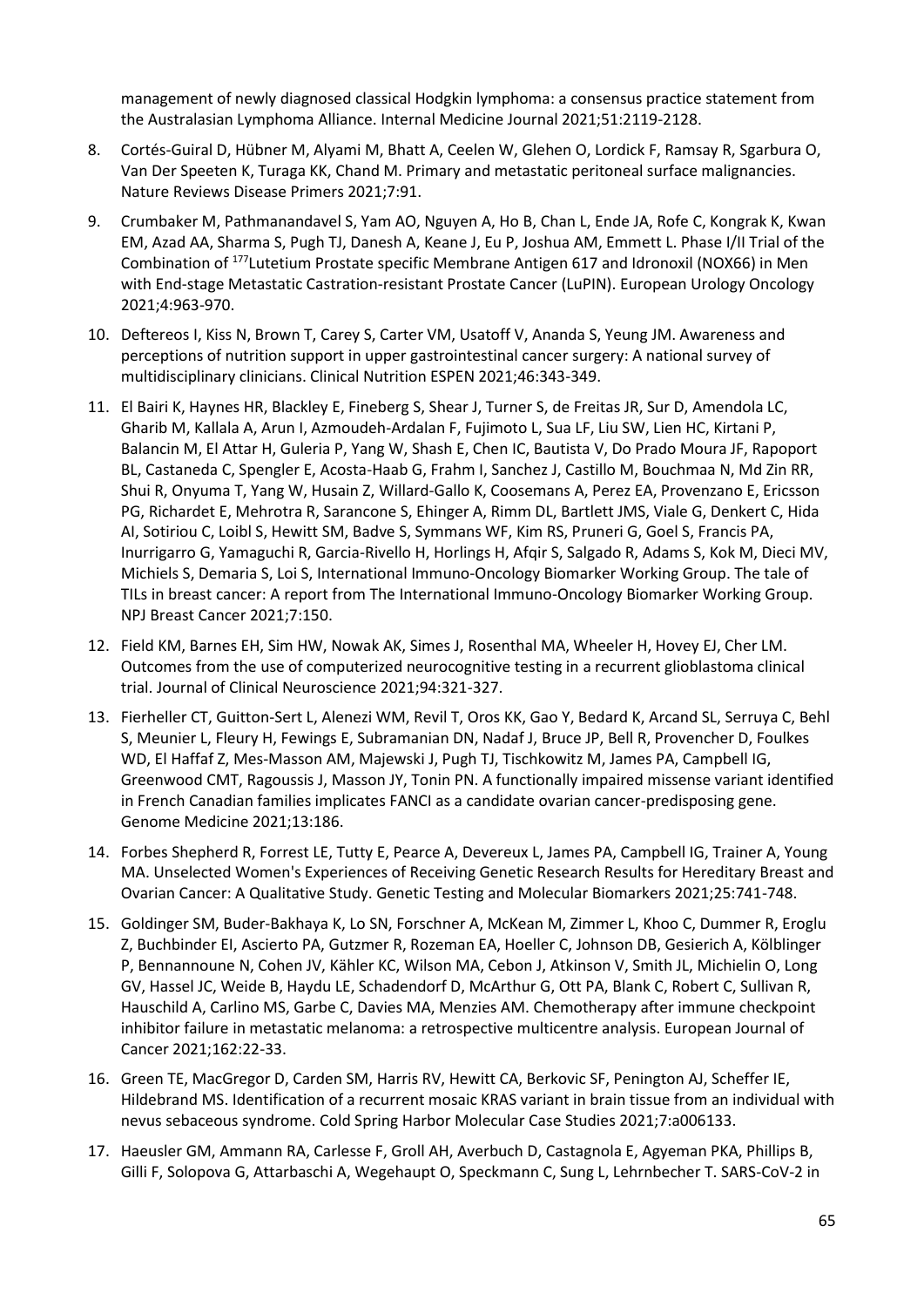children with cancer or after haematopoietic stem cell transplant: An analysis of 131 patients. European Journal of Cancer 2021;159:78-86.

- 18. Harun A, Kan A, Schwabenbauer K, Gilgado F, Perdomo H, Firacative C, Losert H, Abdullah S, Giraud S, Kaltseis J, Fraser M, Buzina W, Lackner M, Blyth CC, Arthur I, Rainer J, Lira JFC, Artigas JG, Tintelnot K, Slavin MA, Heath CH, Bouchara JP, Chen SCA, Meyer W. Multilocus Sequence Typing Reveals Extensive Genetic Diversity of the Emerging Fungal Pathogen *Scedosporium aurantiacum*. Frontiers in Cellular and Infection Microbiology 2021;11:761596.
- 19. Hodel AW, Rudd-Schmidt JA, Trapani JA, Voskoboinik I, Hoogenboom BW. Lipid specificity of the immune effector perforin. Faraday Discussions 2021;232:236-255.
- 20. Horwitz SM, Scarisbrick JJ, Dummer R, Whittaker S, Duvic M, Kim YH, Quaglino P, Zinzani PL, Bechter O, Eradat H, Pinter-Brown L, Akilov OE, Geskin L, Sanches JA, Ortiz-Romero PL, Weichenthal M, Fisher DC, Walewski J, Trotman J, Taylor K, Dalle S, Stadler R, Lisano J, Bunn V, Little M, Prince HM. Randomized phase 3 ALCANZA study of brentuximab vedotin vs physician's choice in cutaneous T-cell lymphoma: final data. Blood Advances 2021;5:5098-5106.
- 21. Jackson P, Korte J, McIntosh L, Kron T, Ellul J, Li J, Hardcastle N. CT slice alignment to whole-body reference geometry by convolutional neural network. Physical and Engineering Sciences in Medicine 2021;44:1213-1219.
- 22. Kats LM. Pulling the Pin on NPMc<sup>+</sup> acute myeloid leukemia. Haematologica 2021;106:3030-3031.
- 23. Kehm RD, MacInnis RJ, John EM, Liao Y, Kurian AW, Genkinger JM, Knight JA, Colonna SV, Chung WK, Milne R, Zeinomar N, Dite GS, Southey MC, Giles GG, McLachlan SA, Whitaker KD, Friedlander ML, Weideman PC, Glendon G, Nesci S, kConFab Investigators, Phillips KA, Andrulis IL, Buys SS, Daly MB, Hopper JL, Terry MB. Recreational Physical Activity and Outcomes After Breast Cancer in Women at High Familial Risk. JNCI Cancer Spectrum 2021;5:pkab090.
- 24. Kong JC, Lee J, Gosavi R, Ngan SY, Tillman MM, Bednarski BK, Heriot AG, Chang GJ, Warrier SK. Is neoadjuvant therapy an alternative strategy to immediate surgery in locally perforated colon cancer? Colorectal Disease 2021;23:3162-3172.
- 25. Kong JC, Ryan J, Akhurst T, Ngan SY, Michael M, Tie J, Warrier SK, Heriot AG. The predictive value of PET/CT for distant recurrences in locally advanced rectal cancer treated with neoadjuvant chemoradiotherapy. Journal of Medical Imaging and Radiation Oncology 2021;65:917-924.
- 26. Korte JC, Hardcastle N, Ng SP, Clark B, Kron T, Jackson P. Cascaded deep learning-based autosegmentation for head and neck cancer patients: Organs at risk on T2-weighted magnetic resonance imaging. Medical Physics 2021;48:7757-7772.
- 27. Kuang RJ, Pirakalathanan J, Lau T, Koh D, Kotschet E, Ko B, Lau KK. An up-to-date review of cardiac pacemakers and implantable cardioverter defibrillators. Journal of Medical Imaging and Radiation Oncology 2021;65:896-903.
- 28. Kubinyecz O, Santos F, Drage D, Reik W, Eckersley-Maslin MA. Maternal Dppa2 and Dppa4 are dispensable for zygotic genome activation but important for offspring survival. Development 2021;148:dev200191.
- 29. Lai J, Beavis PA, Li J, Darcy PK. Augmenting Adoptive T-cell Immunotherapy by Targeting the PD-1/PD-L1 Axis. Cancer Research 2021;81:5803-5805.
- 30. Lau PKH, Cullinane C, Jackson S, Walker R, Smith LK, Slater A, Kirby L, Patel RP, von Scheidt B, Slaney CY, McArthur GA, Sheppard KE. Enhancing Adoptive Cell Transfer with Combination BRAF-MEK and CDK4/6 Inhibitors in Melanoma. Cancers 2021;13:6342.
- 31. Lawrentschuk N. Complication reporting and grading: consensus with the Complication Reporting after minor and major Urological Surgery (CAMUS) collaboration. BJU International 2021;128:4-5.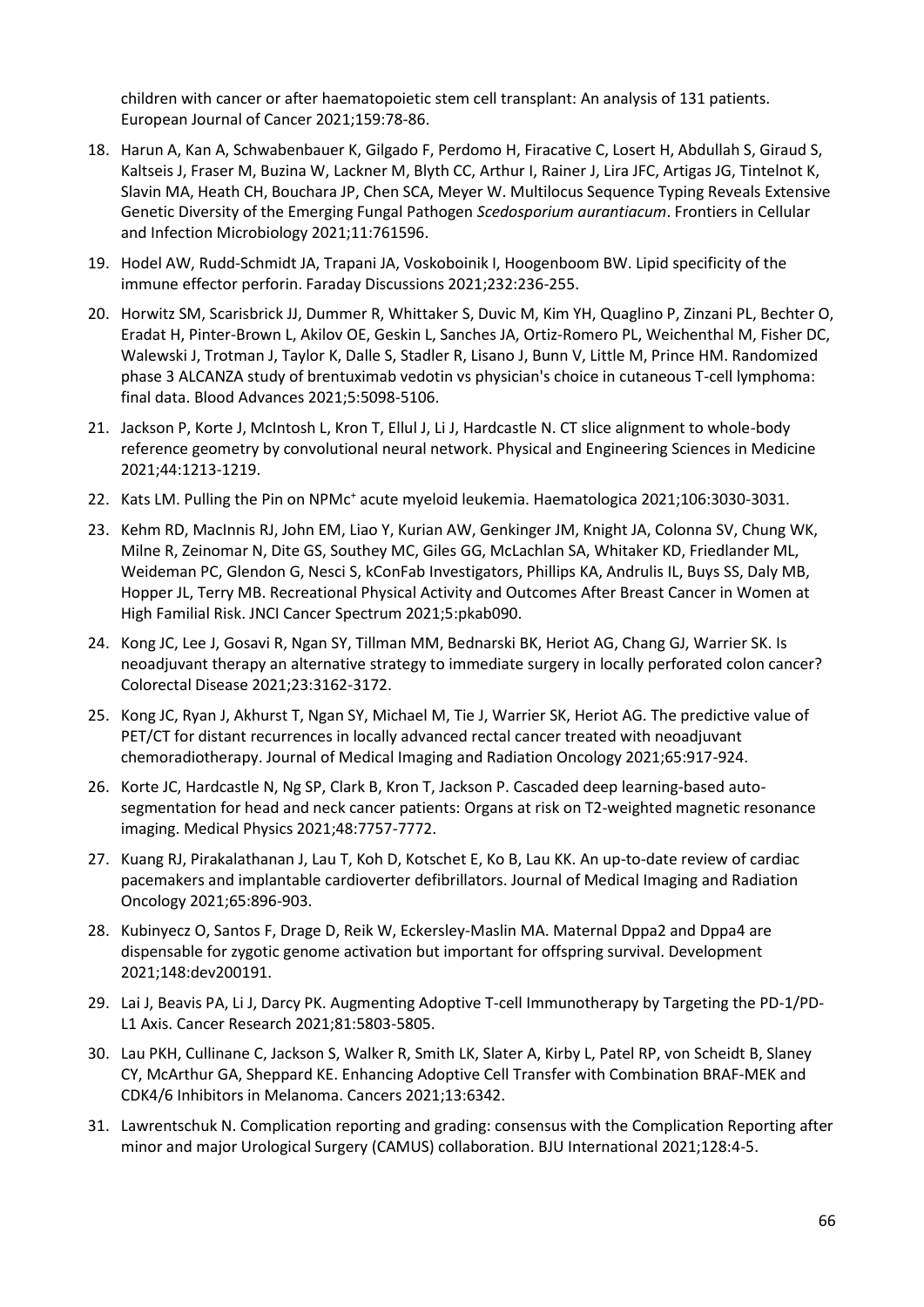- 32. Li J, Whelan S, Kotturi MF, Meyran D, D'Souza C, Hansen K, Liang S, Hunter J, Trapani JA, Neeson PJ. PVRIG is a novel natural killer cell immune checkpoint receptor in acute myeloid leukemia. Haematologica 2021;106:3115-3124.
- 33. Lin S, Lau KK. Model-based iterative reconstruction in CT of paranasal sinuses in cystic fibrosis. Clinical Radiology 2021;76:930-934.
- 34. Macdonald C, Chamberlain JA, Mazza D, Milne RL, kConFab investigators, Phillips KA. Underutilisation of breast cancer prevention medication in Australia. Breast 2021;60:35-37.
- 35. Mathai VK, Aung SY, Wong V, Dunn C, Shapiro J, Jalali A, Wong R, Lee M, Tie J, Ananda S, Kosmider S, Lim SH, Caird S, Burge M, Dean A, Gibbs P, Nott L. Treatment and Outcomes of Oligometastatic Colorectal Cancer Limited to Lymph Node Metastases. Clinical Colorectal Cancer 2021;20:e233-e239.
- 36. Miller JH, Gilbertson M, MacManus MP, Wirth A, Opat SS, Gregory GP. Salvage radiotherapy is associated with durable response for a subset of patients with limited-stage refractory DLBCL. Blood Advances 2021;5:5112-5115.
- 37. Minson A, Dickinson M. Glofitamab CD20-TCB bispecific antibody. Leukemia & Lymphoma 2021;62:3098-3108.
- 38. Molica S, Seymour JF, Polliack A. A perspective on prognostic models in chronic lymphocytic leukemia in the era of targeted agents. Hematological Oncology 2021;39:595-604.
- 39. Murray BW, Rogers E, Zhai D, Deng W, Chen X, Sprengeler PA, Zhang X, Graber A, Reich SH, Stopatschinskaja S, Solomon B, Besse B, Drilon A. Molecular Characteristics of Repotrectinib That Enable Potent Inhibition of TRK Fusion Proteins and Resistant Mutations. Molecular Cancer Therapeutics 2021;20:2446-2456.
- 40. Ng SP, Leong T. Indications for Definitive Chemoradiotherapy for Oesophageal Cancer. Annals of Esophagus 2021;4:43.
- 41. Obermair A, Nicklin J, Gebski V, Hayes SC, Graves N, Mileshkin L, Lin MY, Beale P, Baxter E, Robledo K, Salomon C, Hanna GB, Janda M. A phase III randomized clinical trial comparing sentinel node biopsy with no retroperitoneal node dissection in apparent early-stage endometrial cancer - ENDO-3: ANZGOG trial 1911/2020. International Journal of Gynecological Cancer 2021;31:1595-1601.
- 42. Orfali N, Zhang MJ, Allbee-Johnson M, Boelens JJ, Artz AS, Brunstein CG, McNiece IK, Milano F, Abid MB, Chee L, Diaz MA, Grunwald MR, Hematti P, Hsu J, Lazarus HM, Munshi PN, Prestidge T, Ringden O, Rizzieri D, Riches ML, Seo S, Solh M, Solomon S, Szwajcer D, Yared J, van Besien K, Eapen M. Planned Granulocyte Colony-Stimulating Factor Adversely Impacts Survival after Allogeneic Hematopoietic Cell Transplantation Performed with Thymoglobulin for Myeloid Malignancy. Transplantation and Cellular Therapy 2021;27:993.e1-993.e8.
- 43. Patten RK, Pascoe MC, Moreno-Asso A, Boyle RA, Stepto NK, Parker AG. Effectiveness of exercise interventions on mental health and health-related quality of life in women with polycystic ovary syndrome: a systematic review. BMC Public Health 2021;21:2310.
- 44. Purtill D, Hutchins C, Kennedy G, McClean A, Fraser C, Shaw PJ, Chiappini P, Tao H, Ma DD, Kabani K, Bai L, Greenwood M, Bajel A, O'Flaherty E, Curtis DJ, Purins L, Perera T, Tan S, Butler A, Micklethwaite K, Antonenas V, Gottlieb D, Hamad N. Good Engraftment but Quality and Donor Concerns for Cryopreserved Hemopoietic Progenitor Cell Products Collected During the COVID-19 Pandemic. Transplantation and Cellular Therapy 2021;27:1022.e1-1022.e6.
- 45. Richards SJG, Udayasiri DK, Jones IT, Hastie IA, Chandra R, McCormick JJ, Chittleborough TJ, Read DJ, Hayes IP. Delayed ileostomy closure increases the odds of Clostridium difficile infection. Colorectal Disease 2021;23:3213-3219.
- 46. Schmidt B, Cmero M, Ekert P, Davidson N, Oshlack A. Slinker: Visualising novel splicing events in RNA-Seq data. F1000Research 2021;10:1255.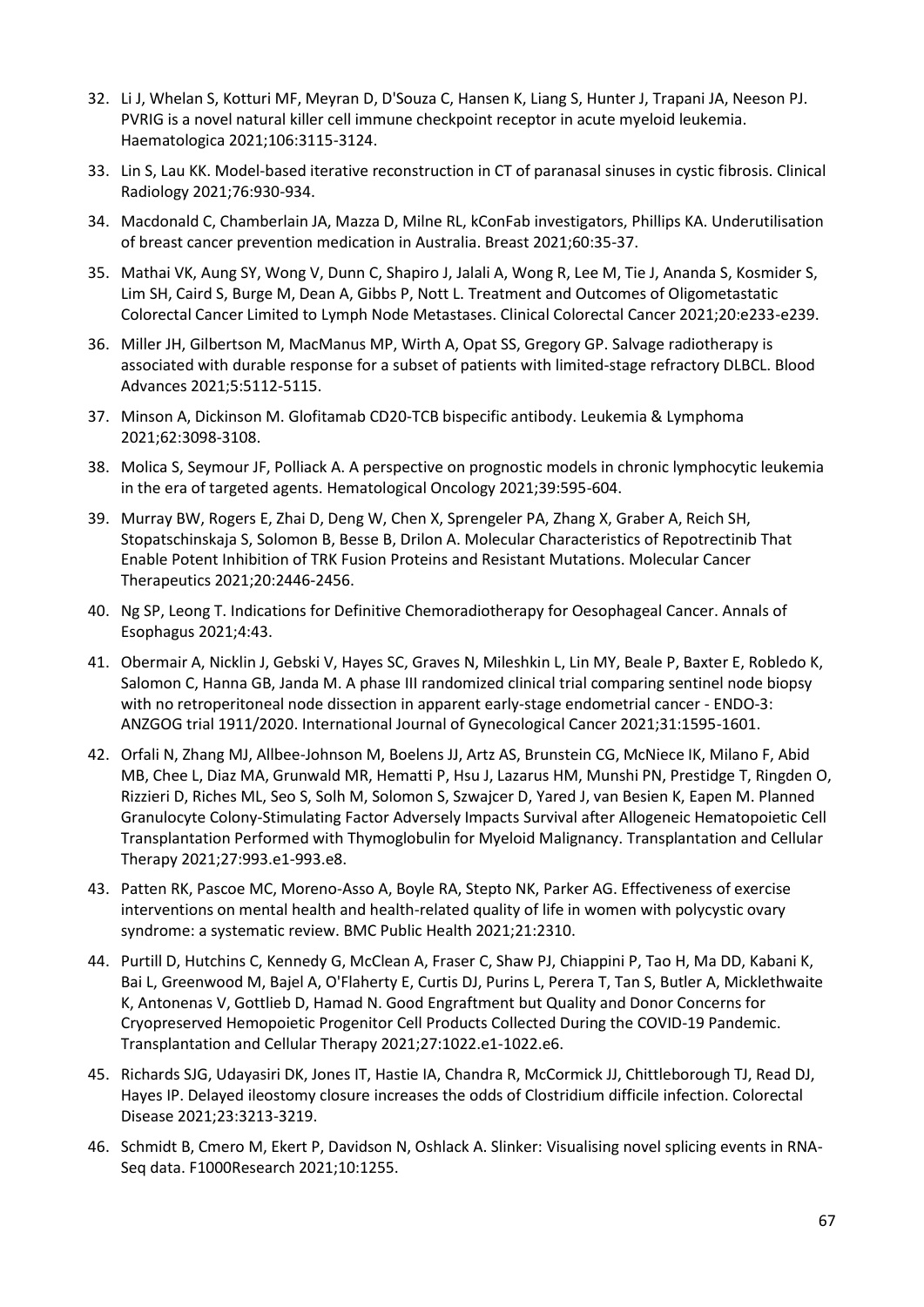- 47. Sek K, Chan CW, Beavis PA, Darcy PK. Adoptive transfer of tumor-specific Th9 cells eradicates heterogeneous antigen-expressing tumor cells. Cancer Cell 2021;39:1564-1566.
- 48. Shanthikumar S, Neeland MR, Saffery R, Ranganathan SC, Oshlack A, Maksimovic J. DNA Methylation Profiles of Purified Cell Types in Bronchoalveolar Lavage: Applications for Mixed Cell Paediatric Pulmonary Studies. Frontiers in Immunology 2021;12:788705.
- 49. Slavin MA, Chen YC, Cordonnier C, Cornely OA, Cuenca-Estrella M, Donnelly JP, Groll AH, Lortholary O, Marty FM, Nucci M, Rex JH, Rijnders BJA, Thompson GR, Verweij PE, White PL, Hargreaves R, Harvey E, Maertens JA. When to change treatment of acute invasive aspergillosis: an expert viewpoint. Journal of Antimicrobial Chemotherapy 2021;77:16-23.
- 50. Southey MC, Dowty JG, Riaz M, Steen JA, Renault AL, Tucker K, Kirk J, James P, Winship I, Pachter N, Poplawski N, Grist S, Park DJ, Pope BJ, Mahmood K, Hammet F, Mahmoodi M, Tsimiklis H, Theys D, Rewse A, Willis A, Morrow A, Speechly C, Harris R, Sebra R, Schadt E, Lacaze P, McNeil JJ, Giles GG, Milne RL, Hopper JL, Nguyen-Dumont T. Population-based estimates of breast cancer risk for carriers of pathogenic variants identified by gene-panel testing. NPJ Breast Cancer 2021;7:153.
- 51. Stewart R, White M, Tan J, Siva S, Karroum L, David S. SABR in oligometastatic breast cancer: Current status and future directions. Breast 2021;60:223-229.
- 52. Tabernero J, Velez L, Trevino TL, Grothey A, Yaeger R, Van Cutsem E, Wasan H, Desai J, Ciardiello F, Yoshino T, Gollerkeri A, Maharry K, Christy-Bittel J, Kopetz S. Management of adverse events from the treatment of encorafenib plus cetuximab for patients with BRAF V600E-mutant metastatic colorectal cancer: insights from the BEACON CRC study. ESMO Open 2021;6:100328.
- 53. Tam CS. Upfront therapy: the case for continuous treatment. Hematology, American Society of Hematology Education Program 2021;2021:55-58.
- 54. Tan JS, Sathianathen N, Cumberbatch M, Dasgupta P, Mottrie A, Abaza R, Ho Rha K, Yuvaraja TB, Parekh DJ, Capitanio U, Ahlawat R, Rawal S, Buffi NM, Sivaraman A, Maes KK, Gautam G, Porpiglia F, Turkeri L, Bhandari M, Challacombe B, Roscoe Porter J, Rogers CR, Moon DA. Outcomes in robotassisted partial nephrectomy for imperative vs elective indications. BJU International 2021;128:30-35.
- 55. Teh BW, Leung VKY, Mordant FL, Sullivan SG, Joyce T, Harrison SJ, Khvorov A, Barr IG, Subbarao K, Slavin MA, Worth LJ. A Randomized Trial of Two 2-Dose Influenza Vaccination Strategies for Patients Following Autologous Hematopoietic Stem Cell Transplantation. Clinical Infectious Diseases 2021;73:e4269-e4277.
- 56. Thudium Mueller K, Grupp SA, Maude SL, Levine JE, Pulsipher MA, Boyer MW, August KJ, Myers GD, Tam CS, Jaeger U, Foley SR, Borchmann P, Schuster SJ, Waller EK, Awasthi R, Potthoff B, Warren A, Waldron ER, McBlane F, Chassot-Agostinho A, Laetsch TW. Tisagenlecleucel immunogenicity in relapsed/refractory acute lymphoblastic leukemia and diffuse large B-cell lymphoma. Blood Advances 2021;5:4980-4991.
- 57. Tio SY, Williams E, Worth LJ, Deane AM, Bond K, Slavin MA, Sasadeusz J. Invasive pulmonary aspergillosis in critically ill patients with COVID-19 in Australia: implications for screening and treatment. Internal Medicine Journal 2021;51:2129-2132.
- 58. Tiong IS, Dillon R, Ivey A, Kuzich JA, Thiagarajah N, Sharplin KM, Kok CH, Tedjaseputra A, Rowland JP, Grove CS, Abro E, Shortt J, Hiwase DK, Bajel A, Potter NE, Smith ML, Hemmaway CJ, Thomas A, Gilkes AF, Russell NH, Wei AH. Clinical impact of NPM1-mutant molecular persistence after chemotherapy for acute myeloid leukemia. Blood Advances 2021;5:5107-5111.
- 59. Witkowski M, Tizian C, Ferreira-Gomes M, Niemeyer D, Jones TC, Heinrich F, Frischbutter S, Angermair S, Hohnstein T, Mattiola I, Nawrath P, McEwen S, Zocche S, Viviano E, Heinz GA, Maurer M, Kölsch U, Chua RL, Aschman T, Meisel C, Radke J, Sawitzki B, Roehmel J, Allers K, Moos V, Schneider T, Hanitsch L, Mall MA, Conrad C, Radbruch H, Duerr CU, Trapani JA, Marcenaro E, Kallinich T, Corman VM, Kurth F, Sander LE, Drosten C, Treskatsch S, Durek P, Kruglov A, Radbruch A, Mashreghi MF, Diefenbach A. Untimely TGFβ responses in COVID-19 limit antiviral functions of NK cells. Nature 2021;600:295-301.